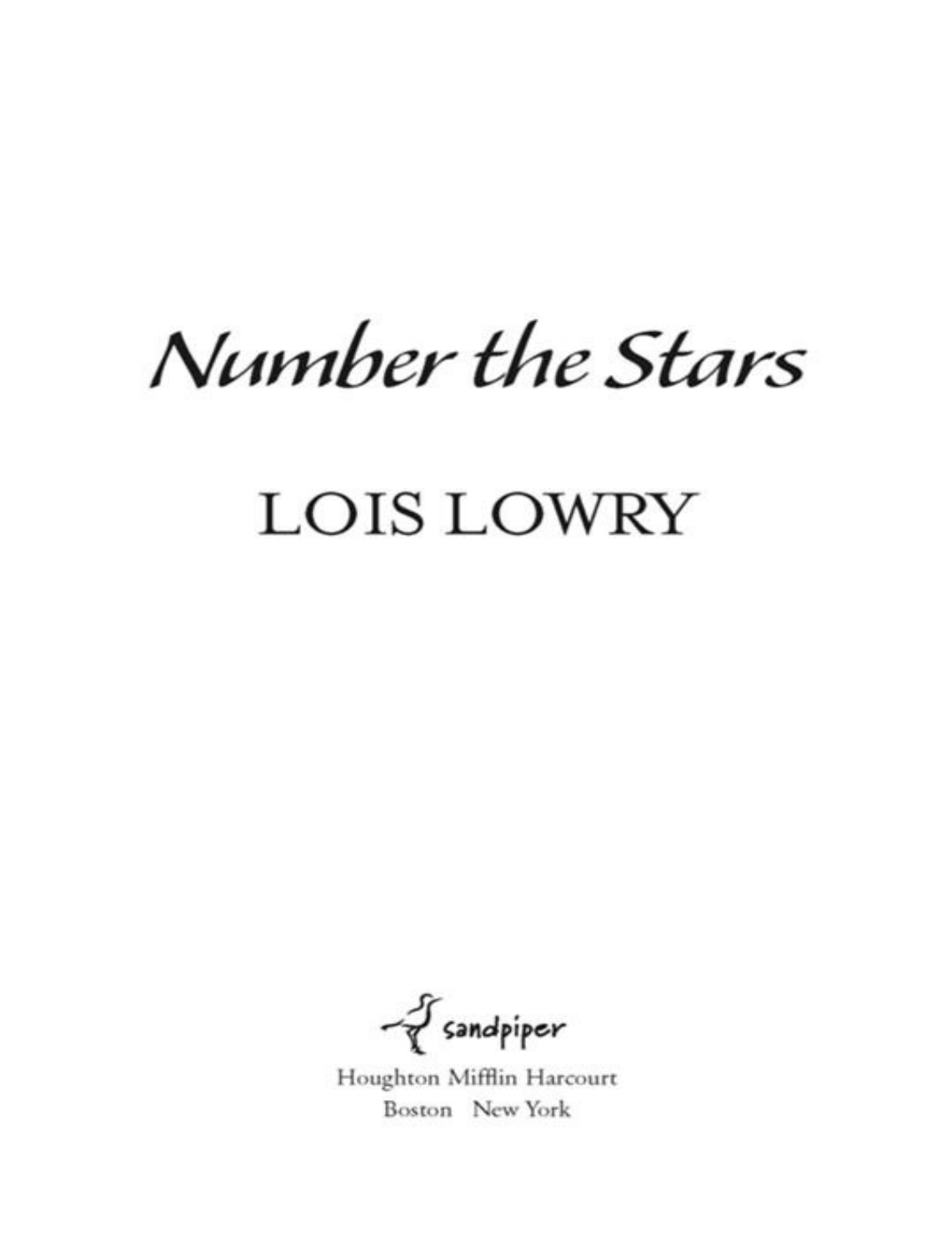# **Number the Stars**

Lois Lowry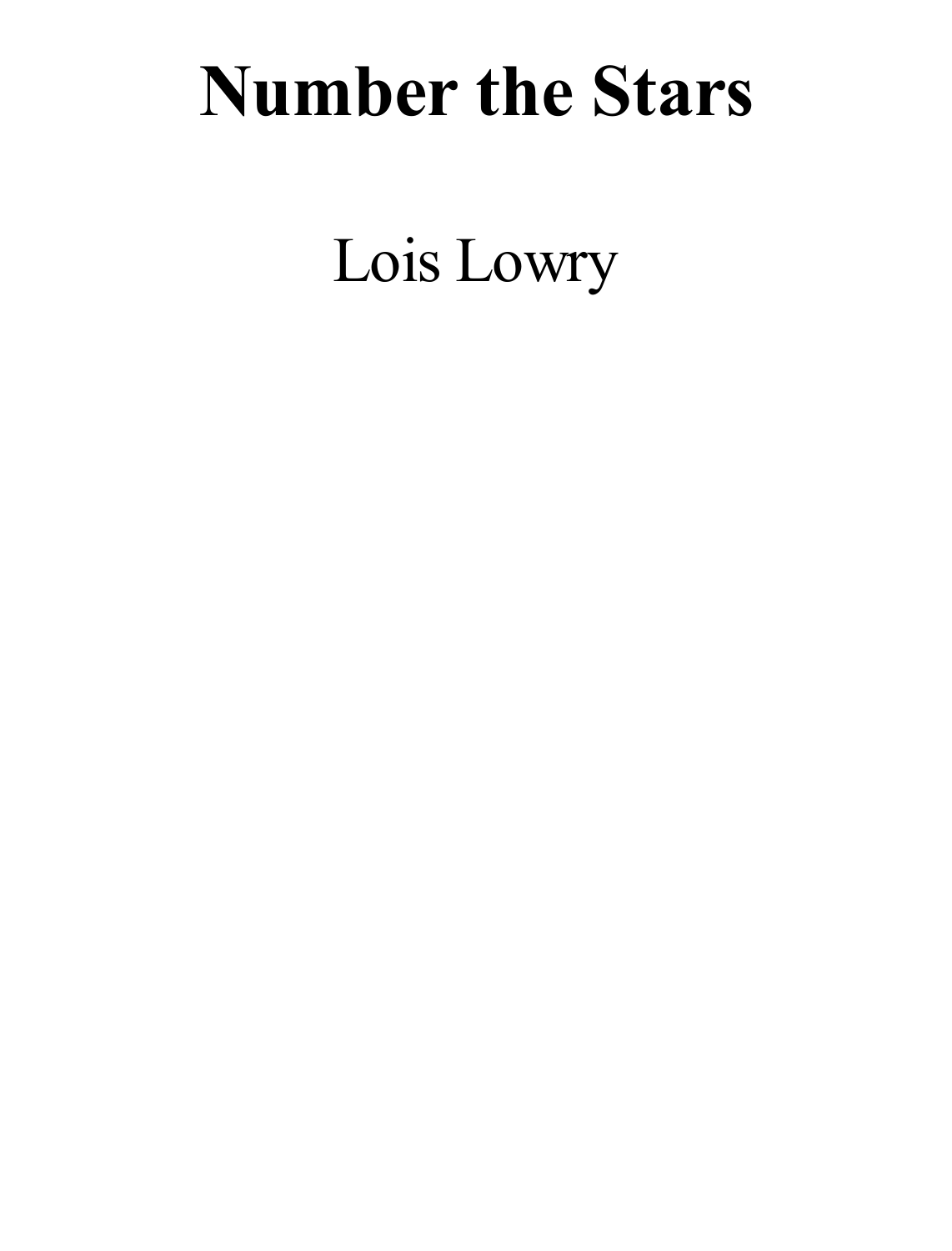## **Table of Contents**

Title Page

Table of Contents

...

**Copyright** 

**Dedication** 

**Contents** 

**Introduction** 

1. Why Are You Running?

2. Who Is the ManWho Rides Past?

3. Where Is Mrs. Hirsch?

4. It Will Be a Long Night

5. Who Is the Dark-Haired One?

6. Is the Weather Good for Fishing?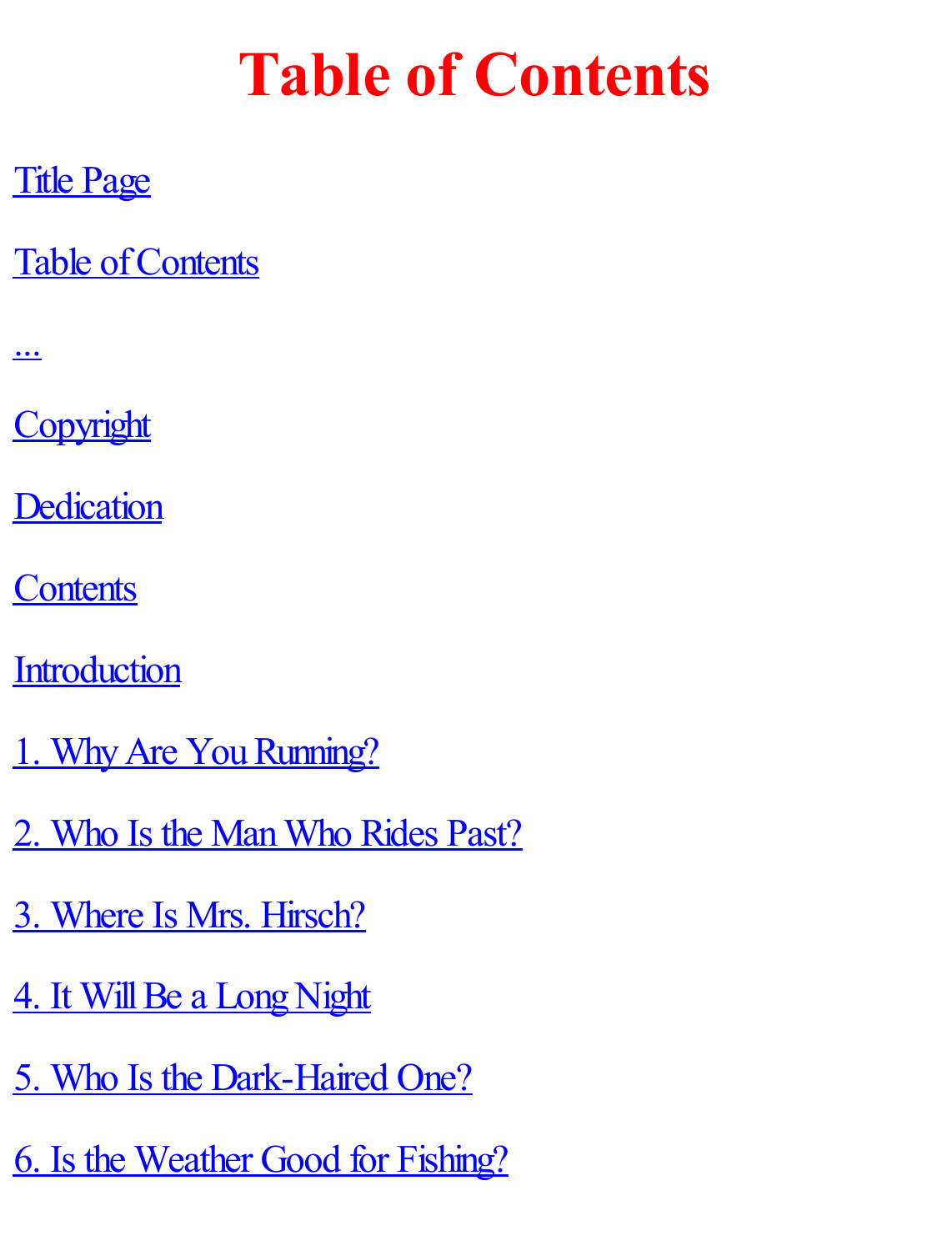- 7. The House by the Sea
- 8. There Has Been a Death
- 9. Why Are You Lying?
- 10. Let Us Open the Casket
- 11. Will We See You Again Soon, Peter?
- 12. Where Was Mama?
- 13. Run! As Fast As YouCan!
- 14. On the Dark Path
- 15. My Dogs Smell Meat!
- 16. I Will Tell You Just a Little
- 17. All This Long Time
- **Afterword**
- **About the Author**
- Look for these other books byLois Lowry: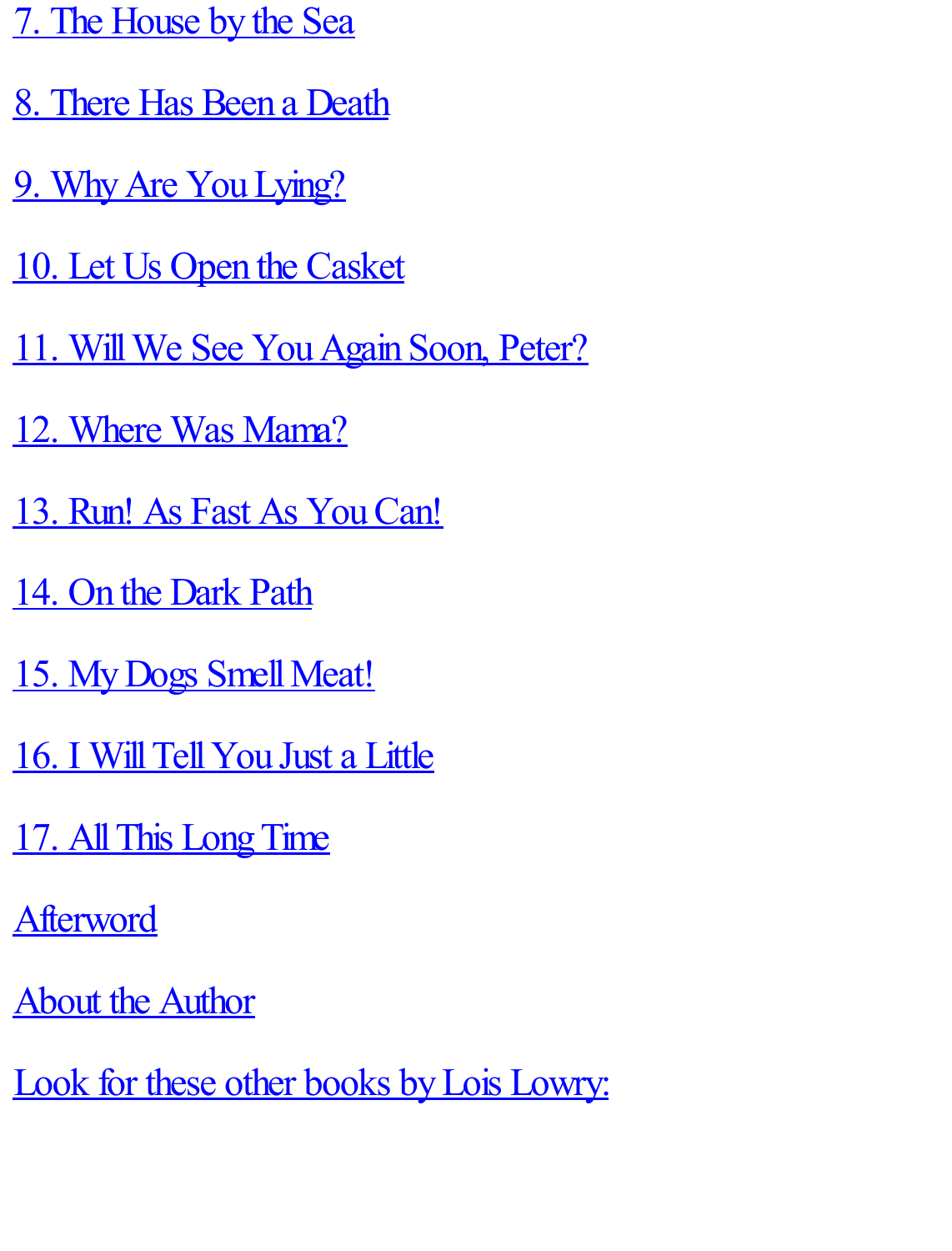#### *Sandpiper*

Houghton Mifflin Harcourt Boston New York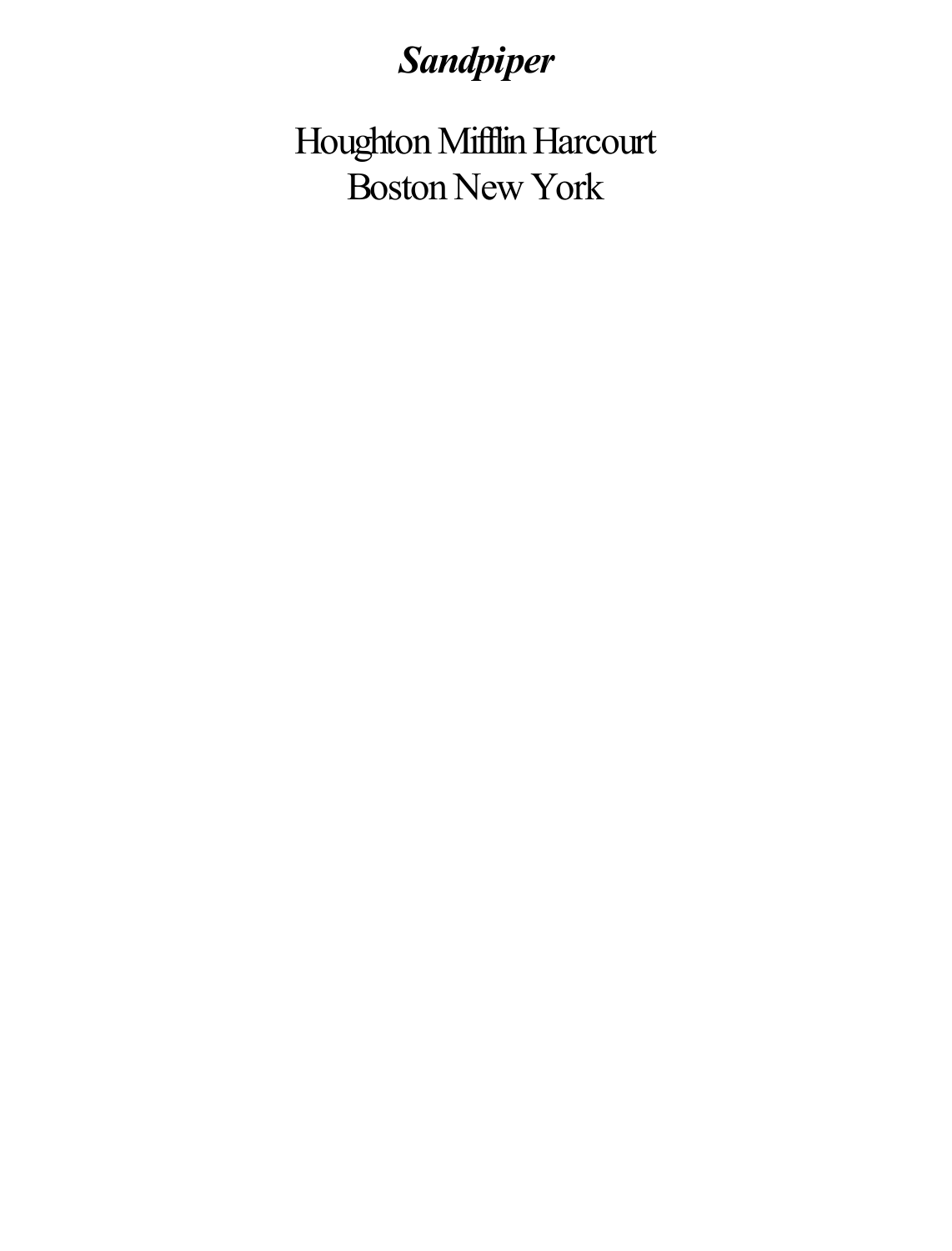Copyright ©1989 byLois Lowry

All rights reserved. Published in the United States by Sandpiper, an imprint of Houghton Mifflin Harcourt Publishing Company. Originally published in hardcover in the United States by Houghton Mifflin Books for Children, an imprint of Houghton Mifflin Harcourt Publishing Company, 1989.

SANDPIPER and the SANDPIPER logo are trademarks of Houghton Mifflin Harcourt Publishing Company.

For information about permission to reproduce selections from this book,

write to Permissions, Houghton Mifflin Harcourt Publishing Company,

215 Park Avenue South, NewYork, NewYork 10003.

www.hmhbooks.com

The Library of Congress has cataloged the hardcover edition as follows:

> Lowry, Lois. Number the stars / Lois Lowry.

> > p.cm.

Summary: In 1943, during the German occupation of Denmark, ten-year-old An-

nemarie learns how to be brave and courageous when she helps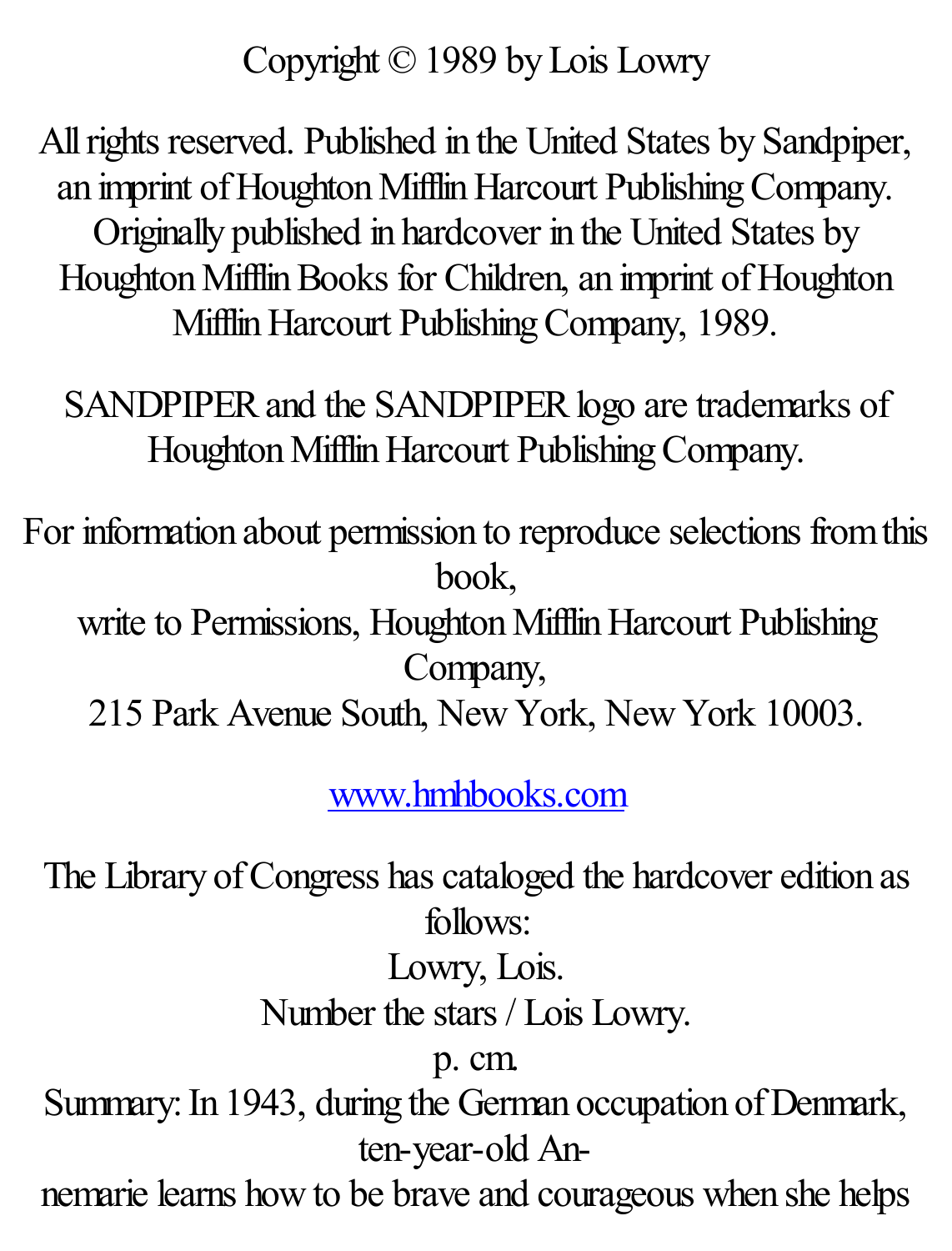shelter her Jewish friend fromthe Nazis. 1. World War, 1939–1945—Denmark—Juvenile fiction. [1. World War, 1939–1945—Denmark—Fiction. 2. World War, 1939–1945— Jews— Rescue—Fiction. 3. Friendship—Fiction. 4. Denmark—Fiction.] I. Title. PZ7.L9673Nu 1989 88-37134 [Fic]—dc19 CIP AC ISBN: 978-0-395-51060-5 hardcover ISBN: 978-0-547-57709-8 paperback

> Manufactured in the United States of America DOM10 9 8 7 6 5 4 3 2 1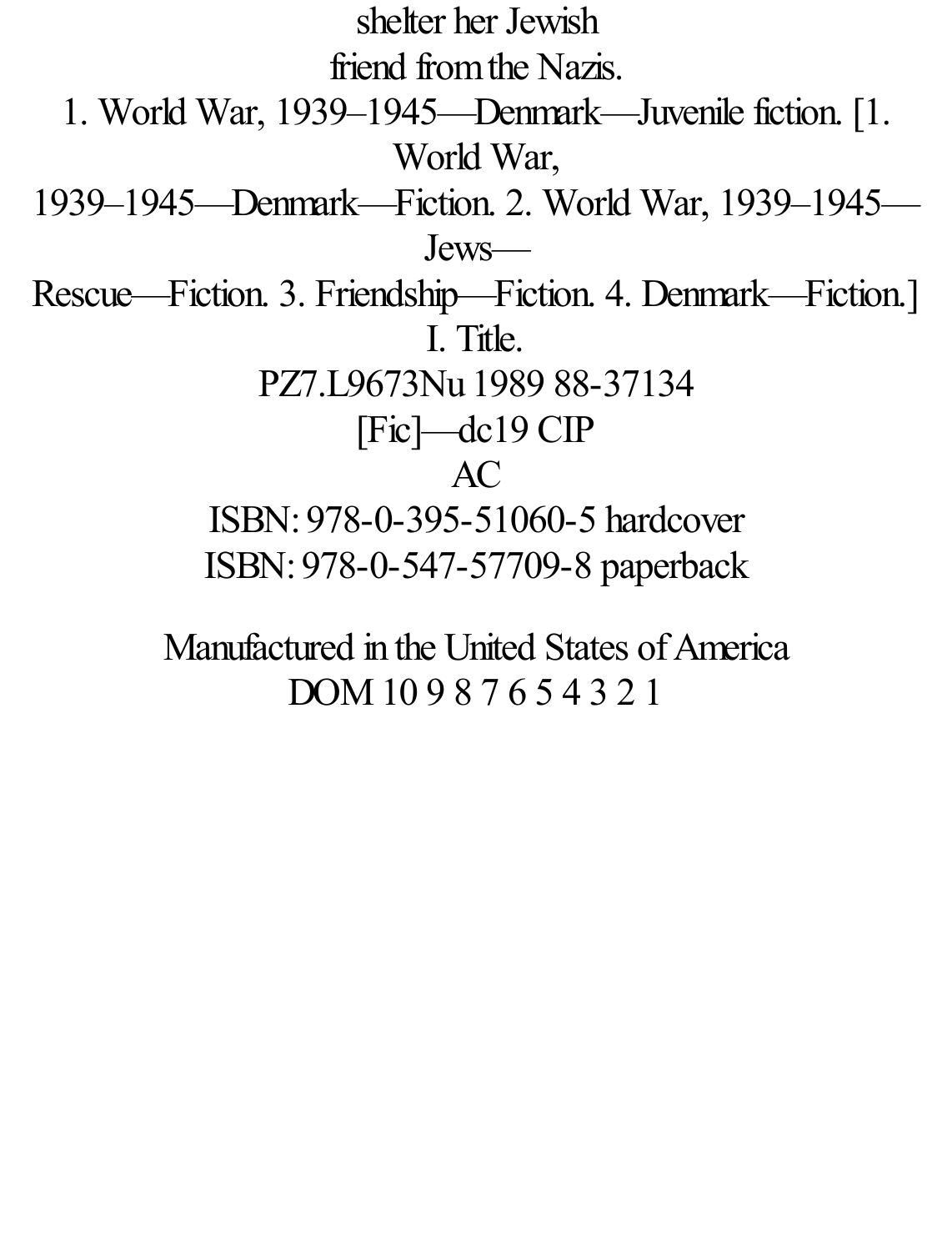For my friend Annelise Platt *Tusind tak*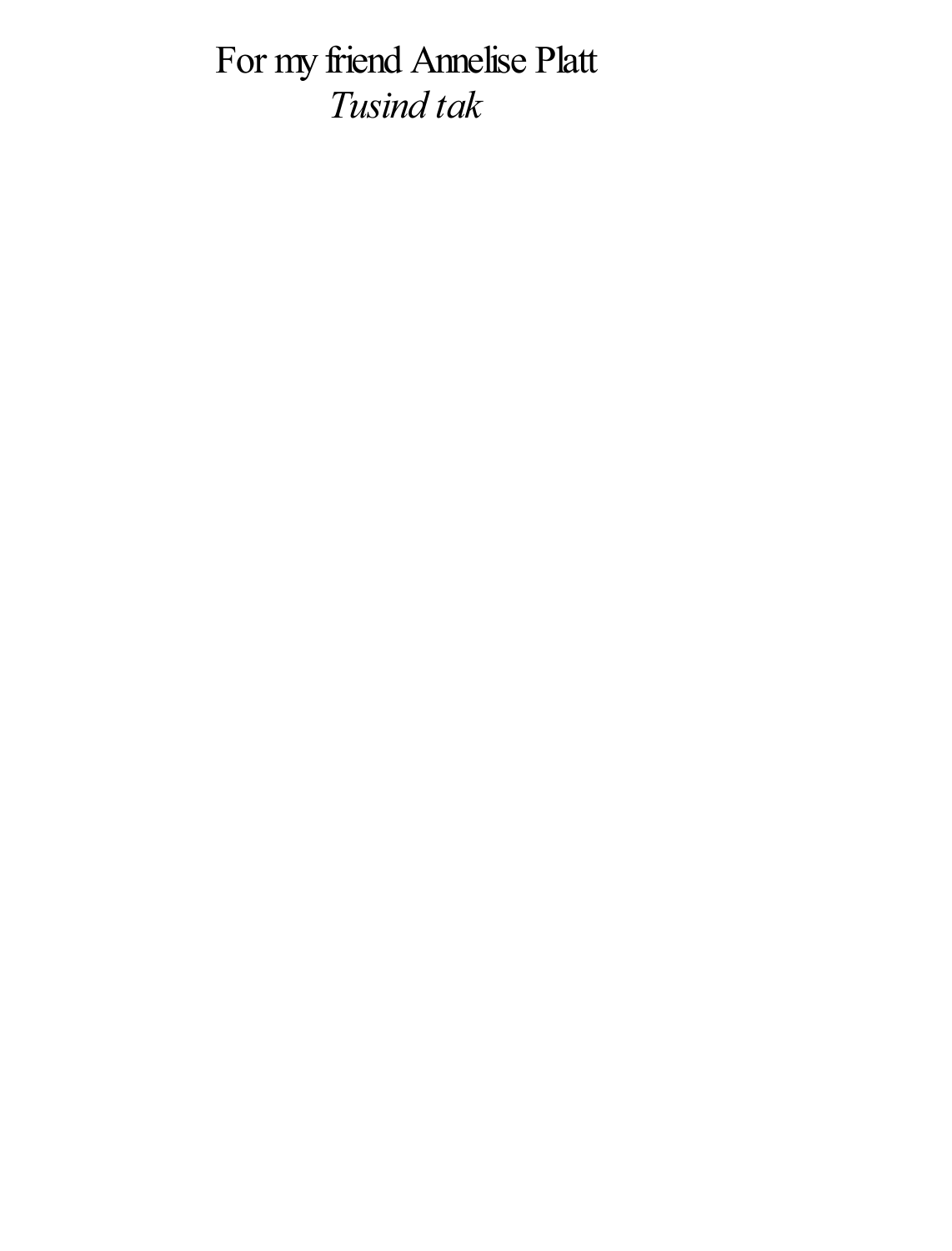### **Contents**

Introduction [>]

- 1. Why Are You Running? [>]
- 2. Who Is the ManWho Rides Past?[>]
- 3. Where Is Mrs. Hirsch?  $\triangleright$
- 4. It Will Be a Long Night  $\geq$
- 5. Who is the Dark-Haired One?[>]
- 6. Is the Weather Good for Fishing?  $\geq$
- 7. The House by the Sea[>]
- 8. There Has Been a Death [>]
- 9. Why Are You Lying?  $[>]$
- 10. Let Us Open the Casket  $\geq$
- 11. Will We See You Again Soon, Peter? [>]
- 12. Where Was Mama?[>]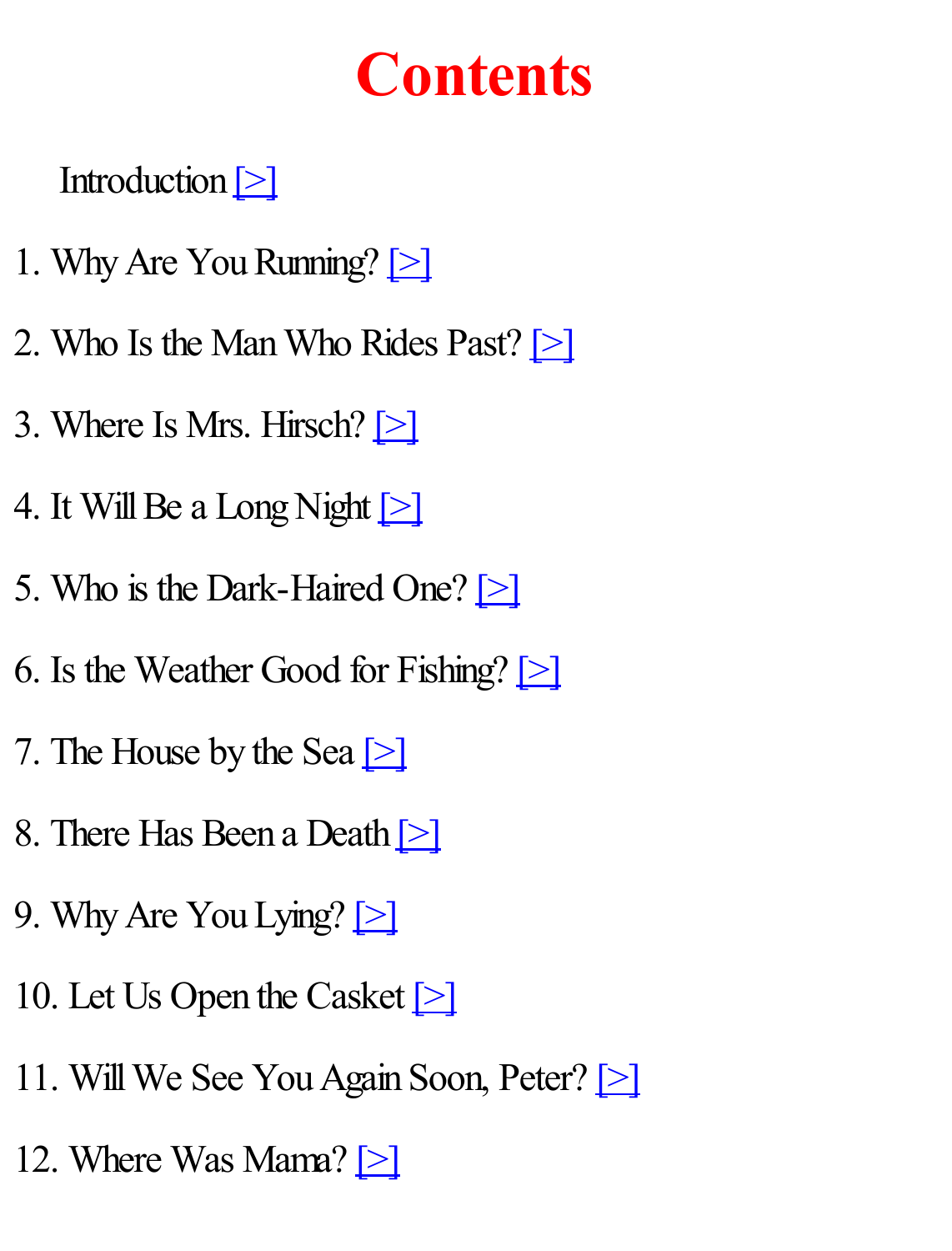- 13. Run! As Fast As YouCan! [>]
- 14. On the Dark Path  $\geq$
- 15. My Dogs Smell Meat!  $\geq$
- 16. I Will Tell You Just a Little  $\geq$
- 17. All This Long Time  $\geq$

Afterword  $\geq$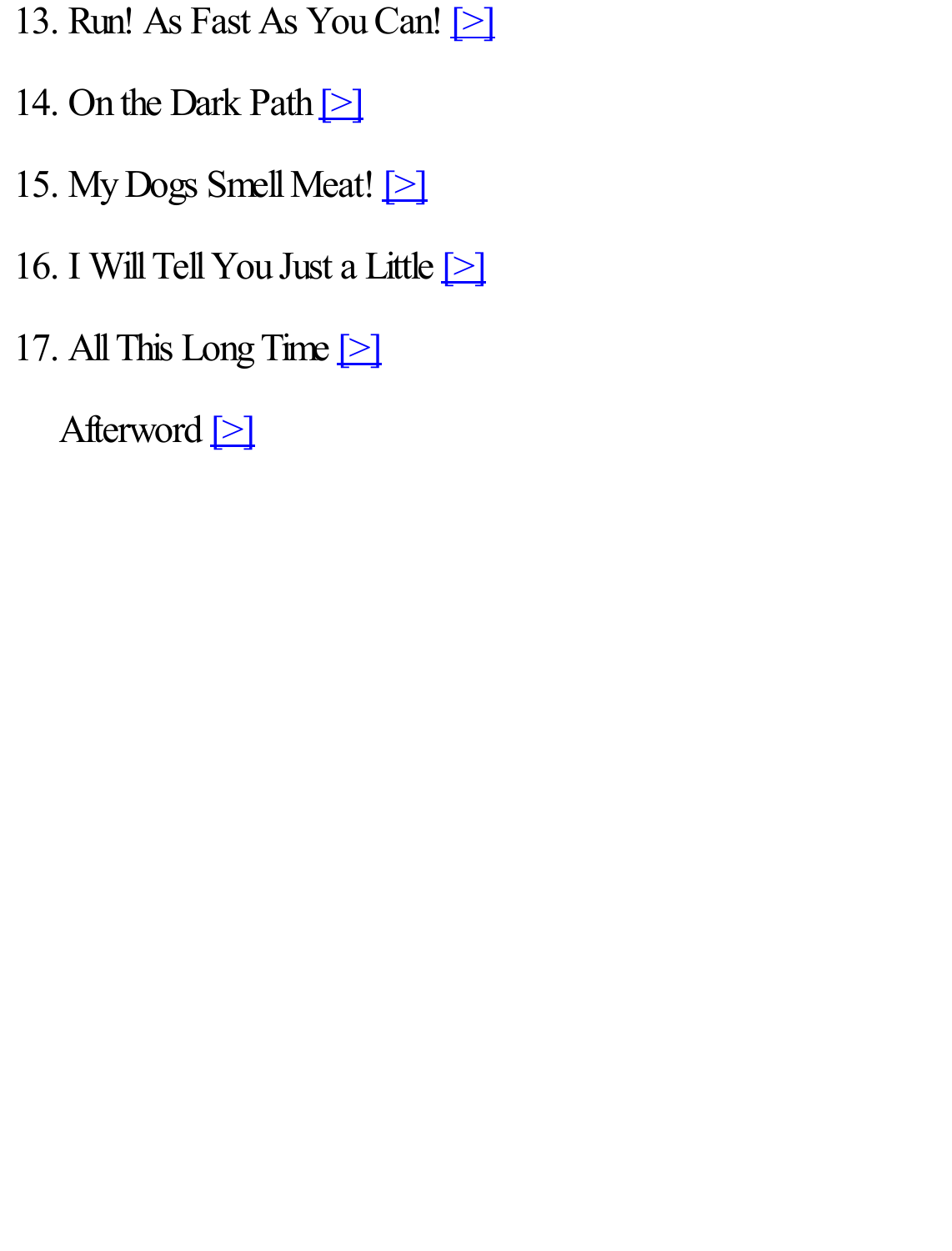### **Introduction**

It's hard to believe that I wrote *Number the Stars* more than twenty years ago. It seems like yesterday that I answered the phone on asnowy Januarymorning and received the news that it had been awarded the 1990 Newbery Medal.

Most books published that long ago have faded into a pleasant, undisturbed retirement on dusty library shelves, or becomean occasional topic for a research paper. But *Number the Stars* seems to have acquired its own long and vibrant life; not a day goes by that I don't hear from a passionate reader of the book—some of them parents who remember it from their childhood and are now reading it with their own children.

I think readers of every age match themselves against the protagonists of books they love. *Would I have done that?* they ask themselves as they follow a fictional character through a novel. *What choice would I have made?*

And ten—the age of Annemarie in *Number* the *Stars*, and the approximate age of most of the book's readers—is an age when young people are beginning to develop a strong set of personal ethics. Theywant to be honorable people. Theywant to do theright thing. And they are beginning to realize that the world they live in is a place where the right thing is often hard, sometimes dangerous,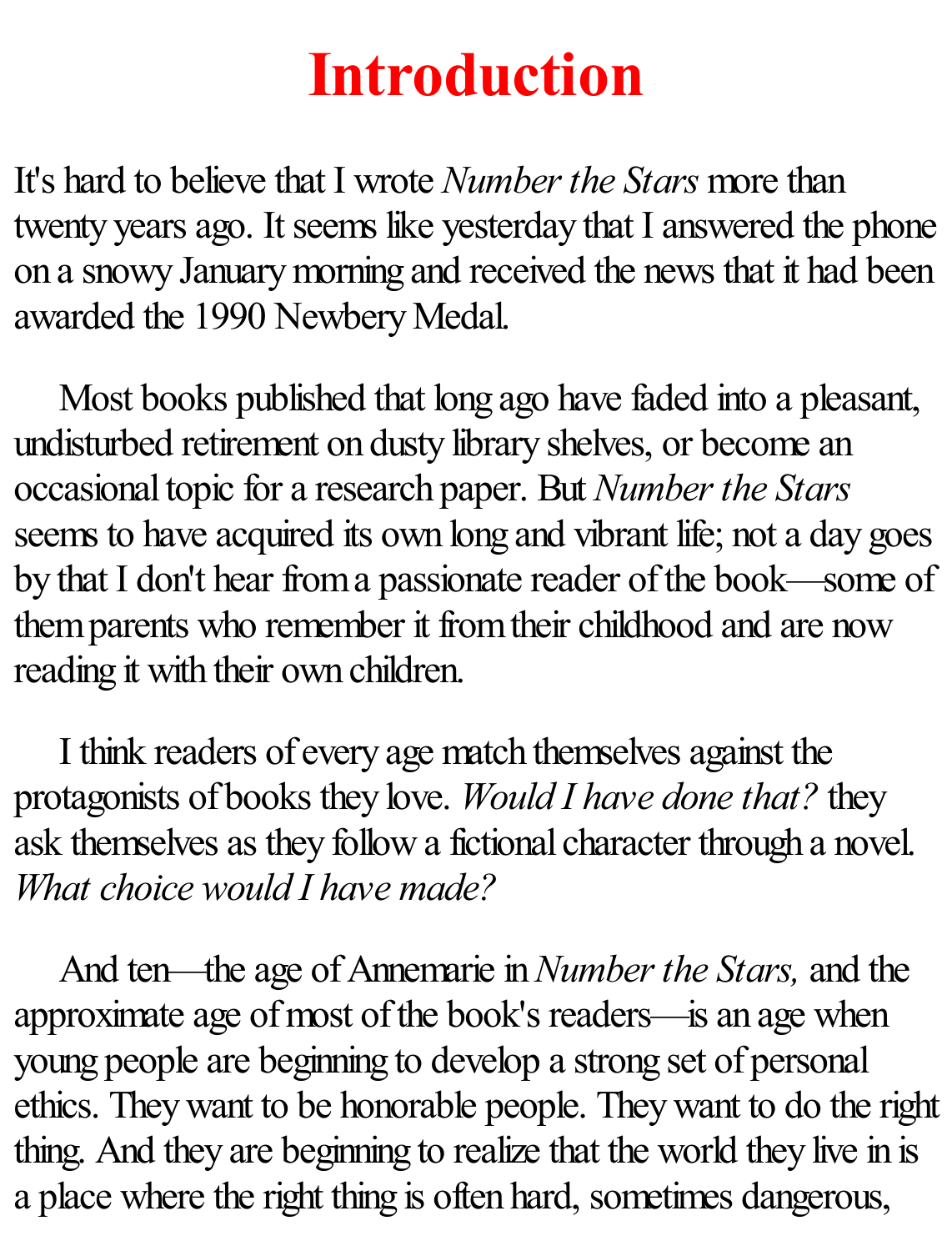and frequently unpopular.

So they follow a story about a girl their age, caught in a frightening situation, who must make decisions. She could take the easy way out. She could turn her back on her friend. (As the readers of*Number the Stars* growolderand read other Holocaust literature, they'll find that many people in other countries, not Denmark, did just that). Young readers rejoice when Annemarie takes a deep breath, enters the woods, faces the danger, stands up to the enemy, and triumphs.

When the book was newly published, it found its way into the hands and hearts of children who had read about but never experienced war. Now, sadly, I have heard fromyoung readers who have lost a parent or an older brother in Iraq or Afghanistan. We all know how easy it is, and how futile, to blame and to hate.

I think the history of Denmark has much to teach us all.

The book has been published in many countries now, translated into countless different languages fromHungarian to Hebrew. Everywhere children are still reading about the integrity that a small Scandinavian population showed almost seventy years ago. Books do change lives, I know; and many readers have told me that *Number the Stars*changed theirs when theywere young, that it made them think about both cruelty and courage. "It was something that shaped my idea of how people should be treated," wrote a young woman recently, recalling her own fourth grade experience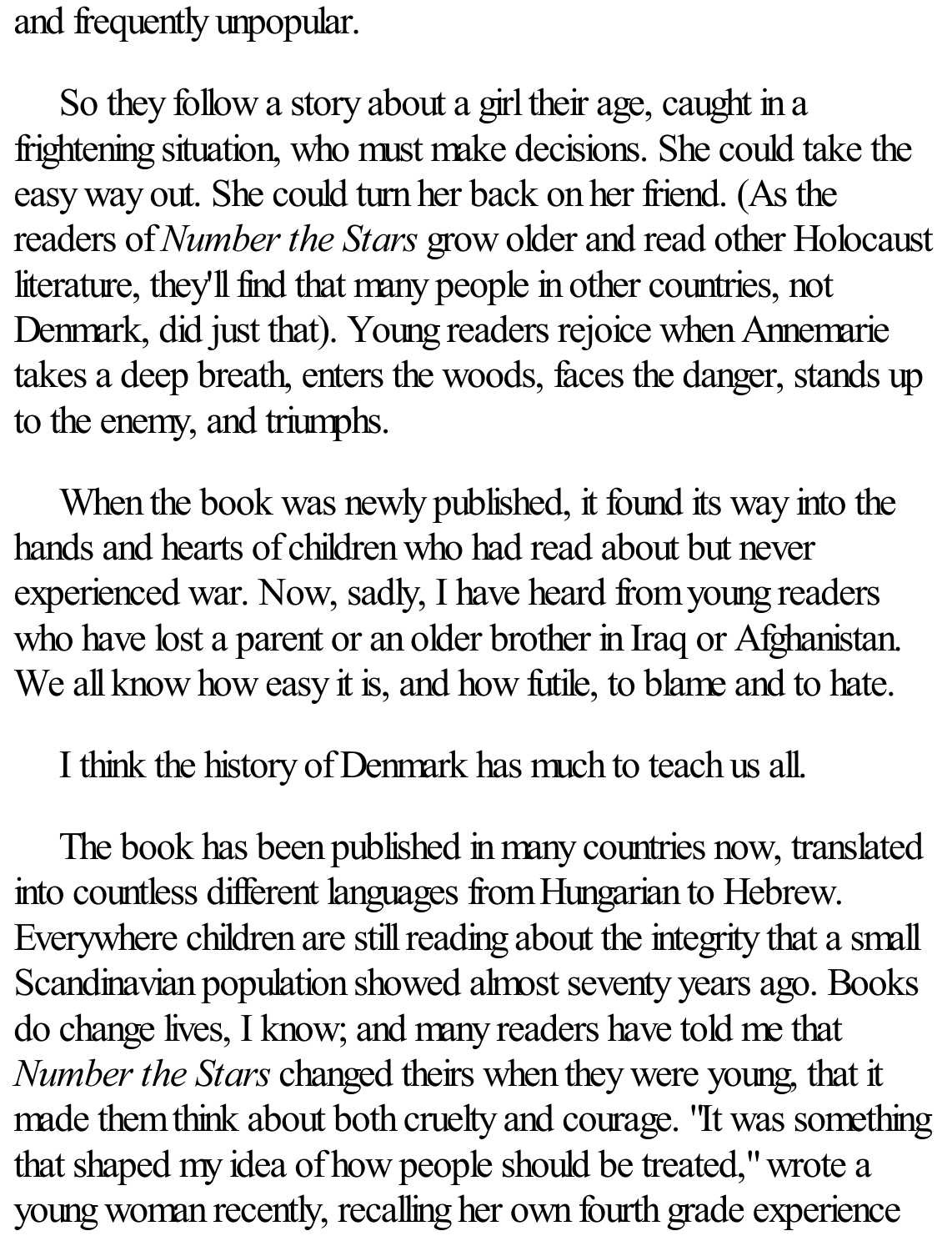with the book.

The Danish friend who originally told methestory of her childhood in Copenhagen in 1943, and who became the prototype for the fictional Annemarie, is an old woman now. So am I. We both love thinking of the children reading the story today, coming to it for the first time and realizing that once, for a brief time and in a small place, a group of prejudice-free people honored the humanity of others.

*Lois Lowry*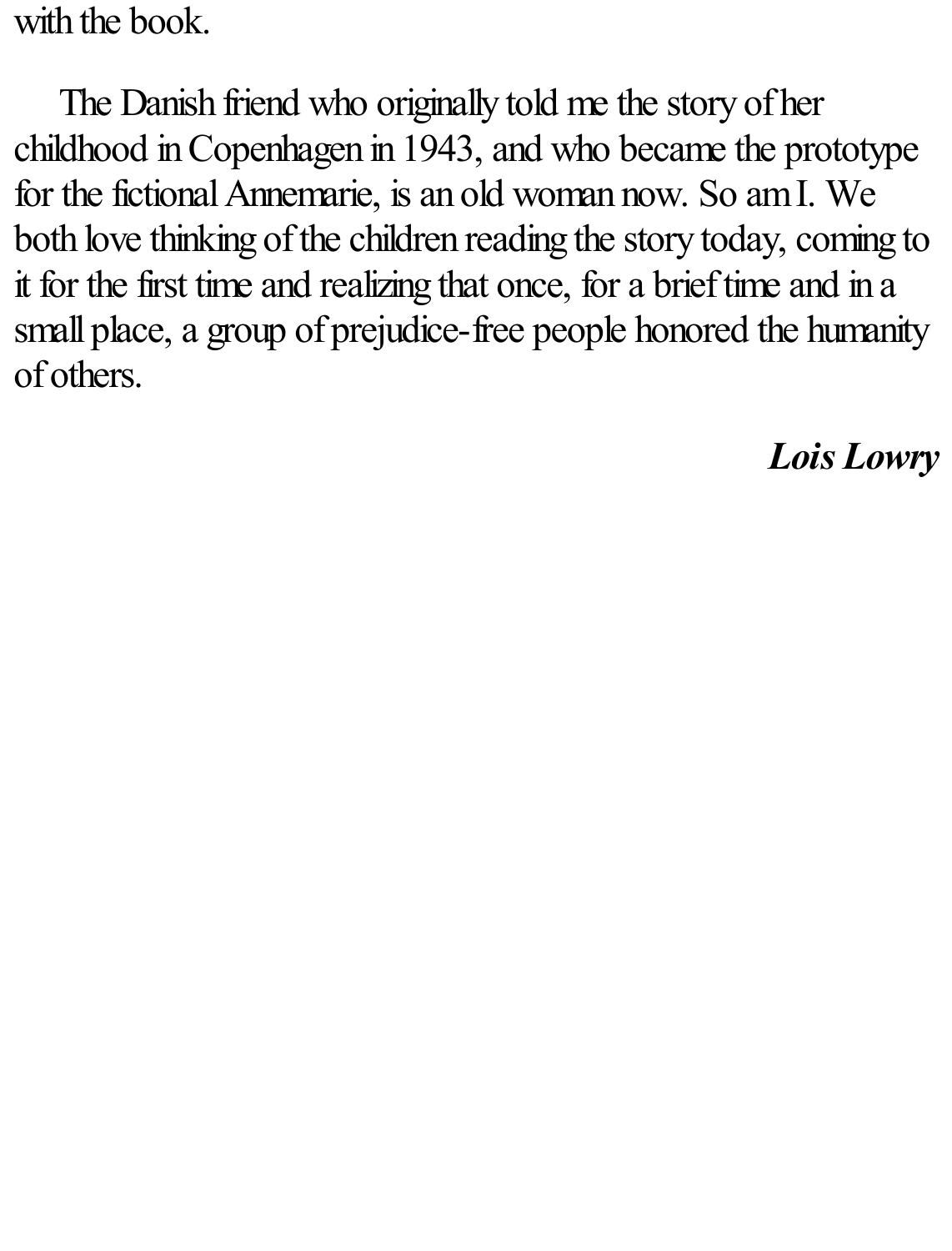### **1. Why Are You Running?**

"I'll race you to the corner, Ellen!" Annemarie adjusted the thick leather pack on her back so that her schoolbooks balanced evenly. "Ready?" She looked at her best friend.

Ellen made a face. "No," she said, laughing. "You know I can't beat you -—my legs aren't as long. Can't we just walk, like civilized people?" She was a stocky ten-year-old, unlike lanky Annemarie.

"We have to practice for the athletic meet on Friday—I *know* I'm going to win the girls' race this week. I was second last week, but I've been practicing every day. Come on, Ellen,"Annemarie pleaded, eyeing the distance to the next corner of the Copenhagen street. "Please?"

Ellen hesitated, then nodded and shifted her own rucksack of books against her shoulders. "Oh, all right. Ready," she said.

"Go!" shouted Annemarie, and the two girls were off, racing along the residential sidewalk. Annemarie's silvery blond hair flew behind her, and Ellen's dark pigtails bounced against her shoulders.

"Wait for me!" wailed little Kirsti, left behind, but the two older girls weren't listening.

Annemarie outdistanced her friend quickly, even though one of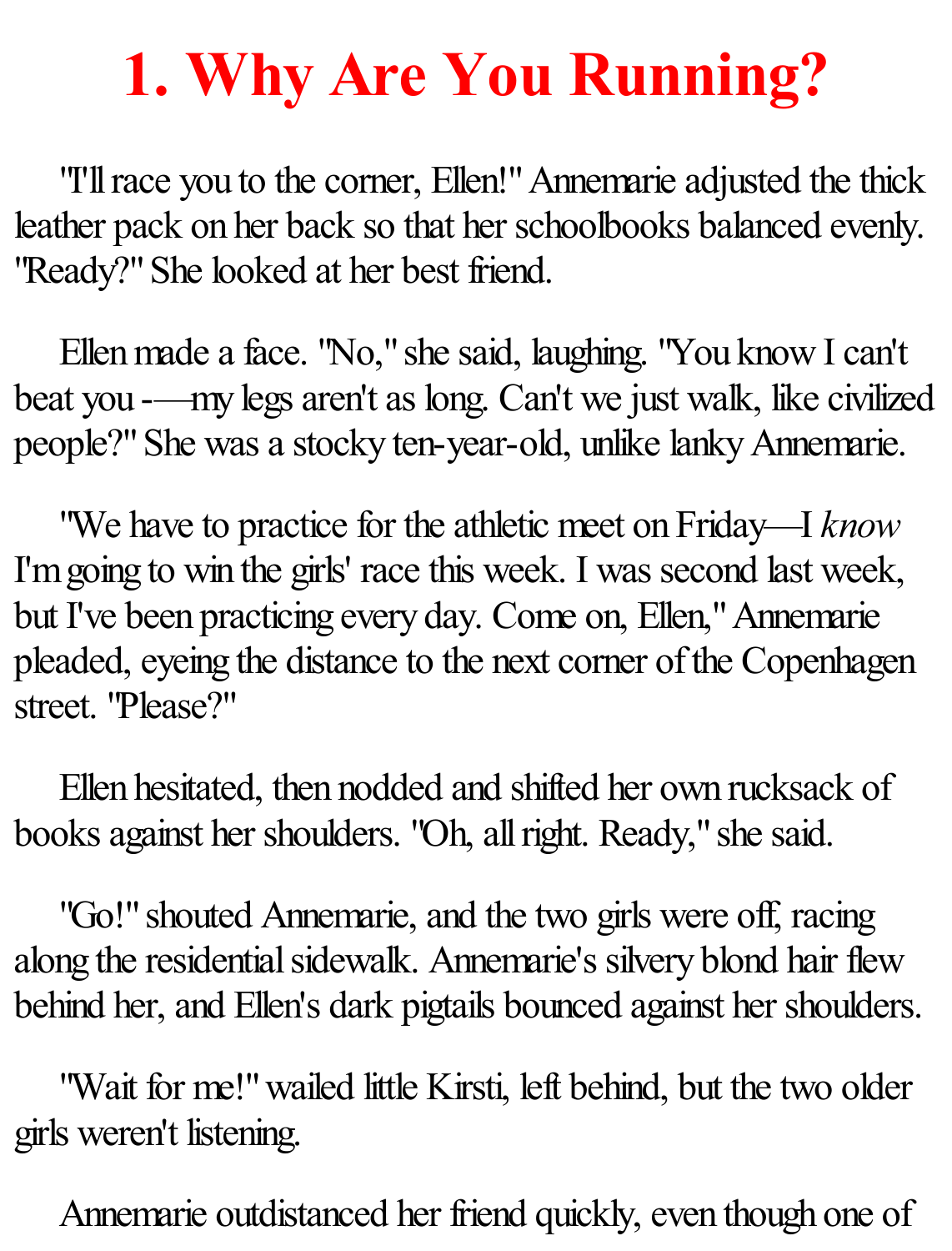her shoes came untied as she sped along the street called Østerbrogade, past the small shops and cafés of her neighborhood here in northeast Copenhagen. Laughing, she skirted an elderly lady in black who carried a shopping bag made of string. A young woman pushing a baby in a carriage moved aside to make way. The corner was just ahead.

Annemarie looked up, panting, just as she reached the corner. Her laughter stopped. Her heart seemed to skip a beat.

"*Halte*!" the soldier ordered in a stern voice.

The German word was as familiar as it was frightening. Annemarie had heard it often enough before, but it had never been directed at her until now.

Behind her, Ellen also slowed and stopped. Far back, little Kirsti was plodding along, her face in a pout because the girls hadn't waited for her.

Annemarie stared up. There were two of them. That meant two helmets, two sets of cold eyes glaring at her, and four tall shiny boots planted firmly on the sidewalk, blocking her path to home.

And it meant two rifles, gripped in the hands of the soldiers. She stared at the rifles first. Then, finally, she looked into the face of the soldier who had ordered her to halt.

"Why are you running?" the harsh voice asked. His Danish was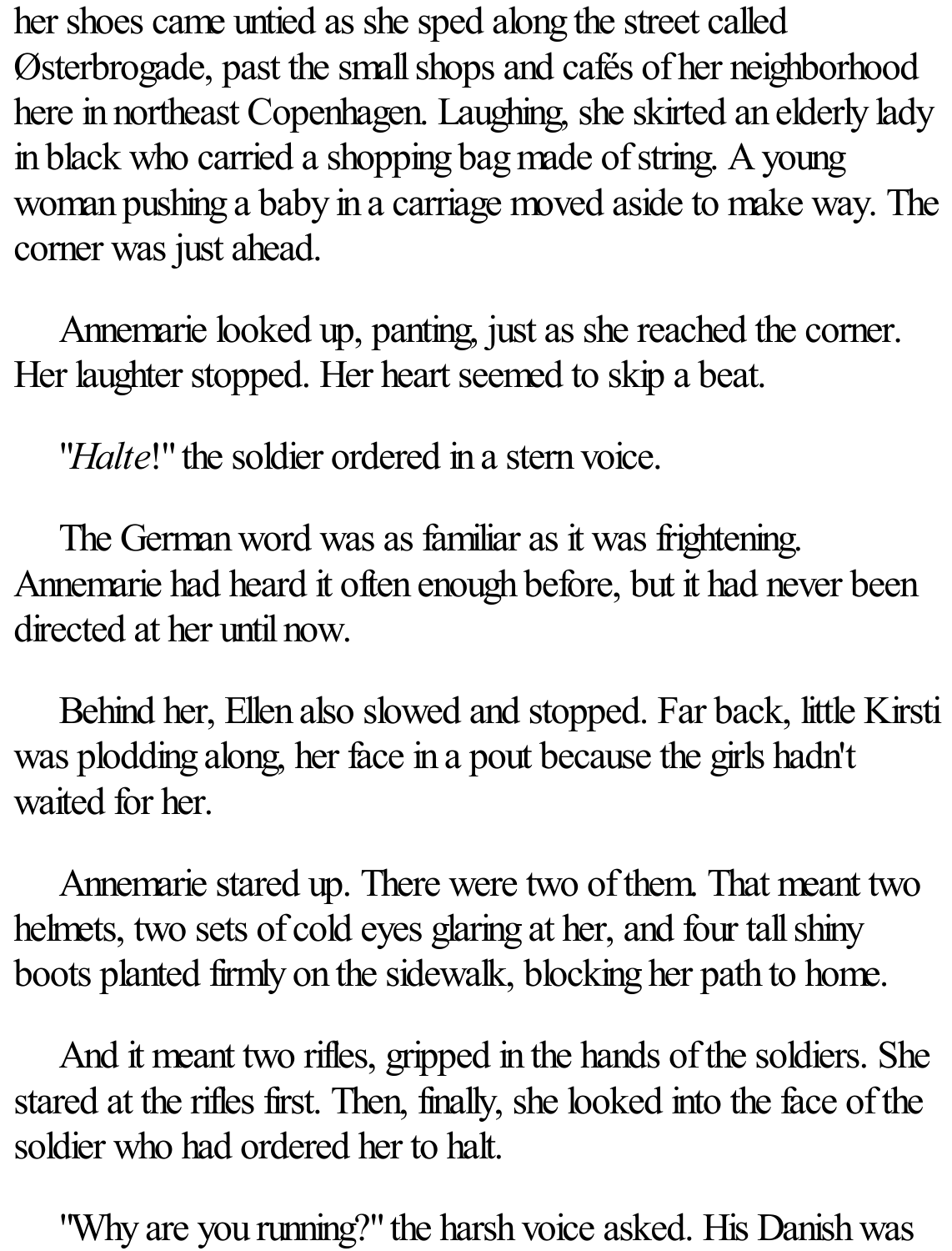very poor. Three years, Annemarie thought with contempt. Three years they've been in our country, and still they can't speak our language.

"I was racing with my friend," she answered politely. "We have races at school every Friday, and I want to do well, so I-"Her voice trailed away, the sentence unfinished. Don't talk so much, she told herself. Just answer them, that's all.

She glanced back. Ellen was motionless on the sidewalk, a few yards behind her. Farther back, Kirsti was still sulking, and walking slowly toward the corner. Nearby, a woman had come to the doorway ofashop and was standing silently, watching.

One of the soldiers, the taller one, moved toward her. Annemarie recognized him as the one she and Ellen always called, in whispers, "the Giraffe" because of his height and the long neck that extended from his stiff collar. He and his partner were always on thiscorner.

He prodded the corner of her backpack with the stock of his rifle. Annemarie trembled. "What is in here?" he asked loudly. From the corner of her eye, she saw the shopkeeper move quietly back into the shadows of the doorway, out of sight.

"Schoolbooks," she answered truthfully.

"Are you a good student?" the soldier asked. He seemed to be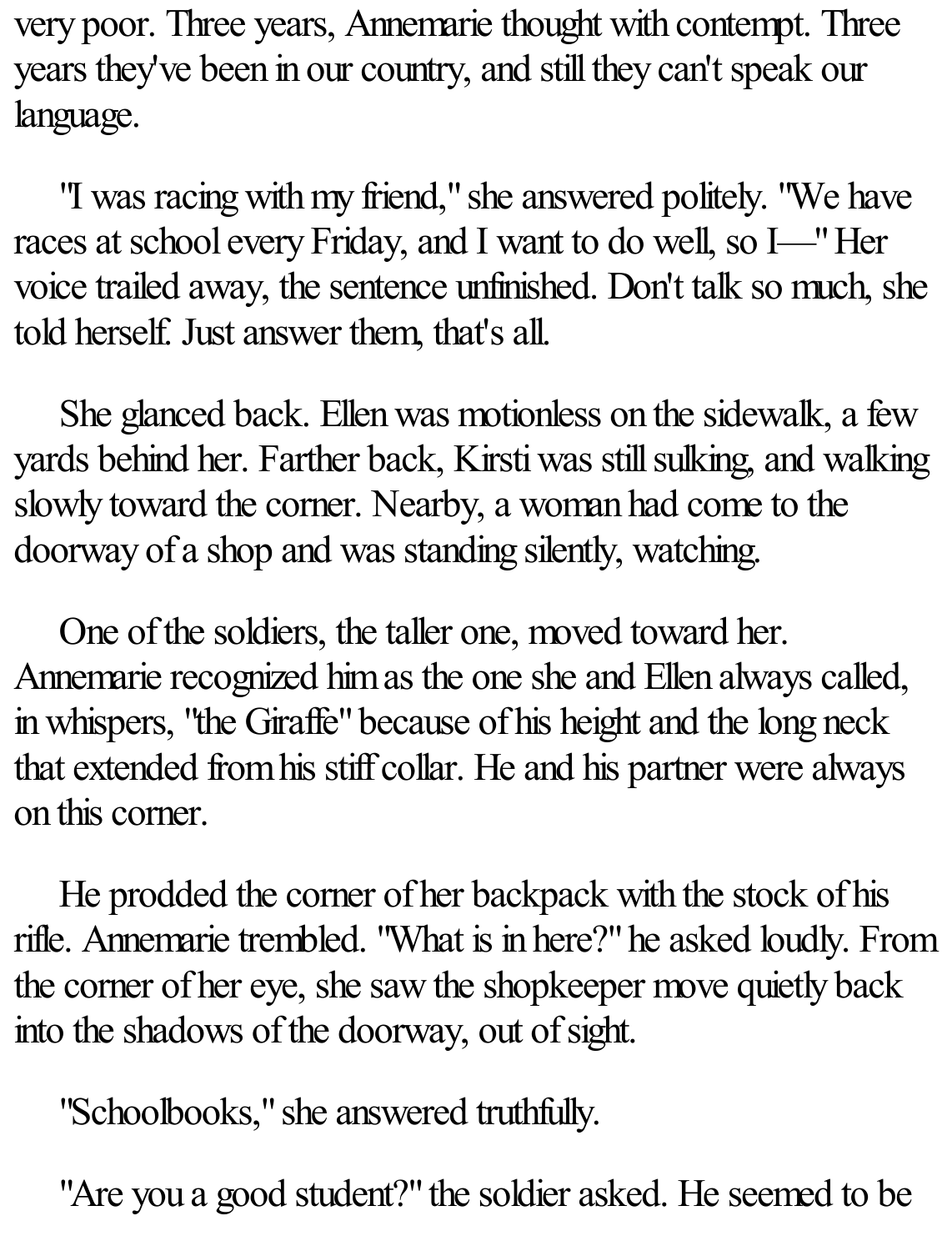sneering.

"Yes."

"What is your name?"

"Annemarie Johansen."

"Your friend—is she a good student, too?" lie was looking beyond her, at Ellen, who hadn't moved.

Annemarie looked back, too, and saw that Ellen's face, usually rosy-cheeked, was pale,and her dark eyes were wide.

She nodded at the soldier. "Better than me," she said.

"What is her name?"

"Ellen."

"And who is this?" he asked, looking to Annemarie's side. Kirsti had appeared there suddenly, scowling at everyone.

"My little sister." She reached down for Kirsti's hand, hut Kirsti, always stubborn, refused itand put her hands on her hips defiantly.

The soldier reached down and stroked her little sister's short, tangled curls. Stand still, Kirsti, Annemarie ordered silently, praying that somehow the obstinate five-year-old would receive the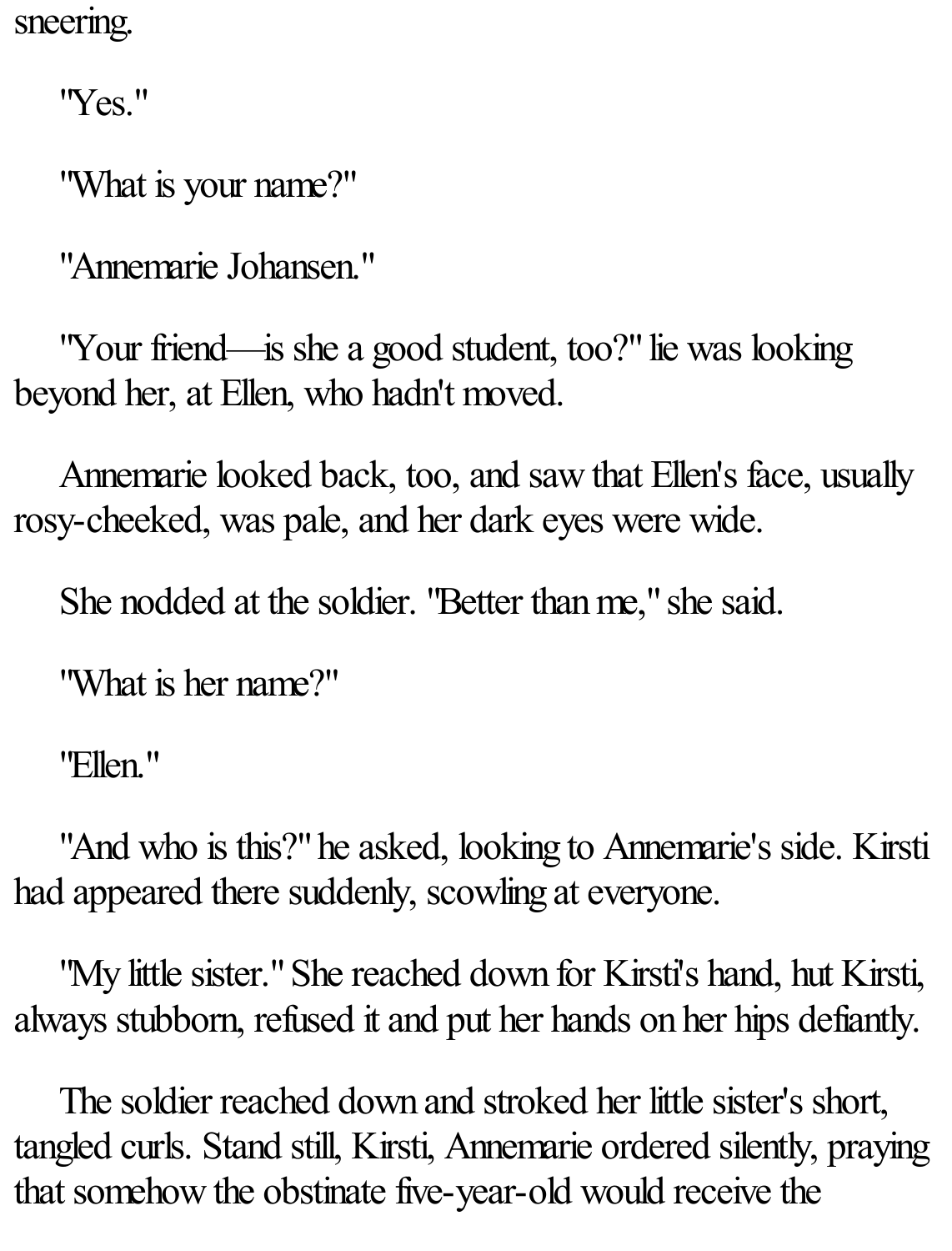message.

But Kirsti reached up and pushed the soldier's hand away. "*Don't*," she said loudly.

Both soldiers began to laugh. They spoke to each other in rapid German that Annemariecouldn't understand.

"She is pretty, like my own little girl," the tall one said in a more pleasant voice.

Annemarie tried to smile politely.

"Go home, all of you. Go study your schoolbooks. And don't run. You look like hoodlums when you run."

The two soldiers turned away. Quickly Annemarie reached down again and grabbed her sister's hand before Kirsti could resist. Hurrying the little girl along, she rounded the corner. In a moment Ellen was beside her. They walked quickly, not speaking, with Kirsti between them, toward the large apartment building where both families lived.

When they were almost home, Ellen whispered suddenly, "I was so scared."

"Me too," Annemarie whispered back.

As they turned to enter their building, both girls looked straight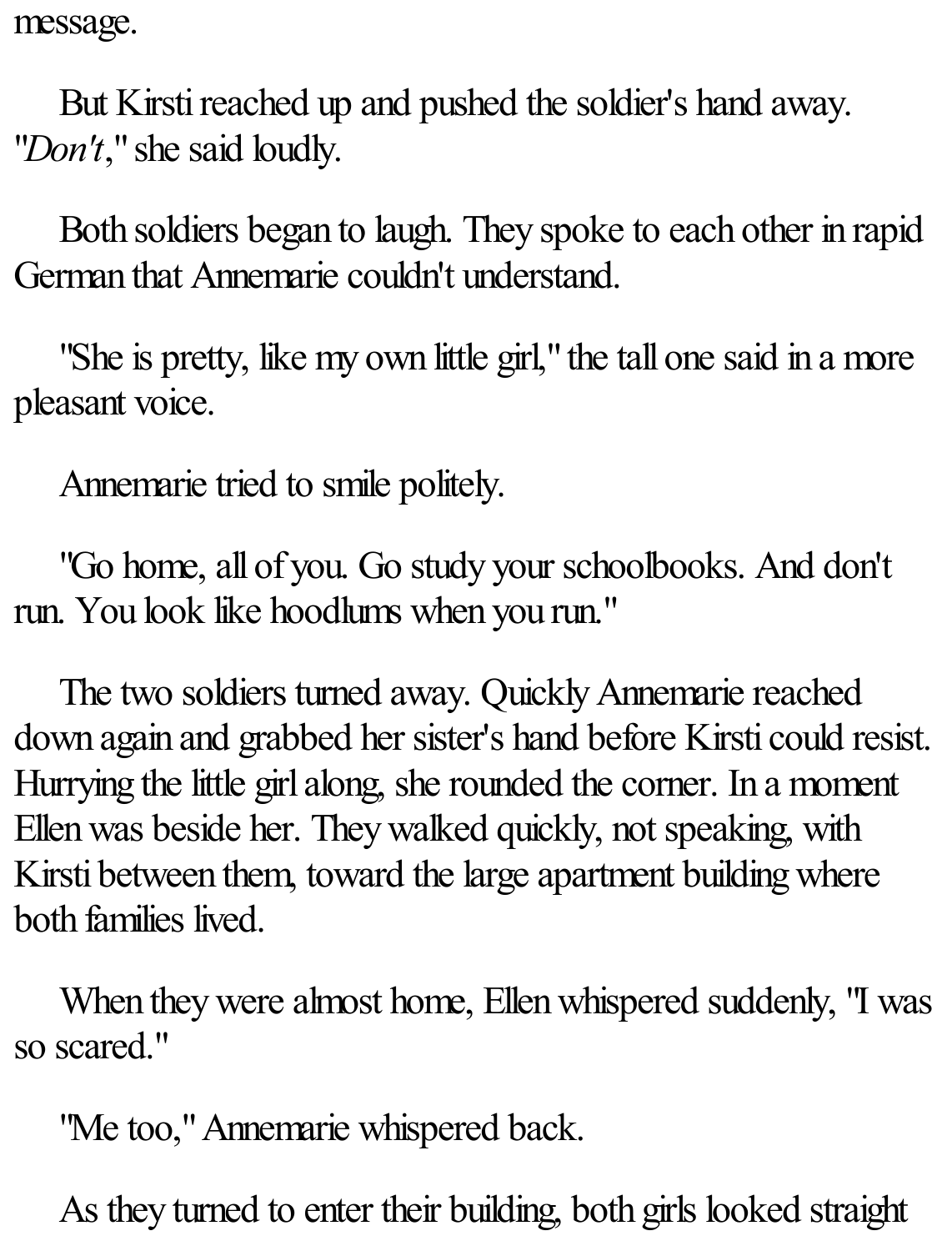ahead, toward the door. They did it purposely so that theywould not catch the eyes or the attention of two more soldiers, who stood with their guns on this corner as well. Kirsti scurried ahead of them through the door, chattering about the picture she was bringing home from kindergarten to show Mama. For Kirsti, the soldiers were simply part of the landscape, something that had always been there, on every corner, as unimportant as lampposts, throughout her remembered life.

"Are you going to tell your mother?" Ellen asked Annemarie as they trudged together up the stairs. "I'm not. My mother would be upset."

"No, I won't, either. Mama would probably scold me for running on the street."

She said goodbye to Ellen on the second floor, where Ellen lived, and continued on to the third, practicing in her mind a cheerful greeting for her mother: a smile, a description of today's spelling test, inwhich she had done well.

But she was too late. Kirsti had gotten there first.

"And he poked Annemarie's book bag with his gun, and then he grabbed my hair!"Kirstiwaschattering as shetook off her sweater in the center of the apartment living room. "But I wasn't scared. Annemarie was, and Ellen, too. But not me!"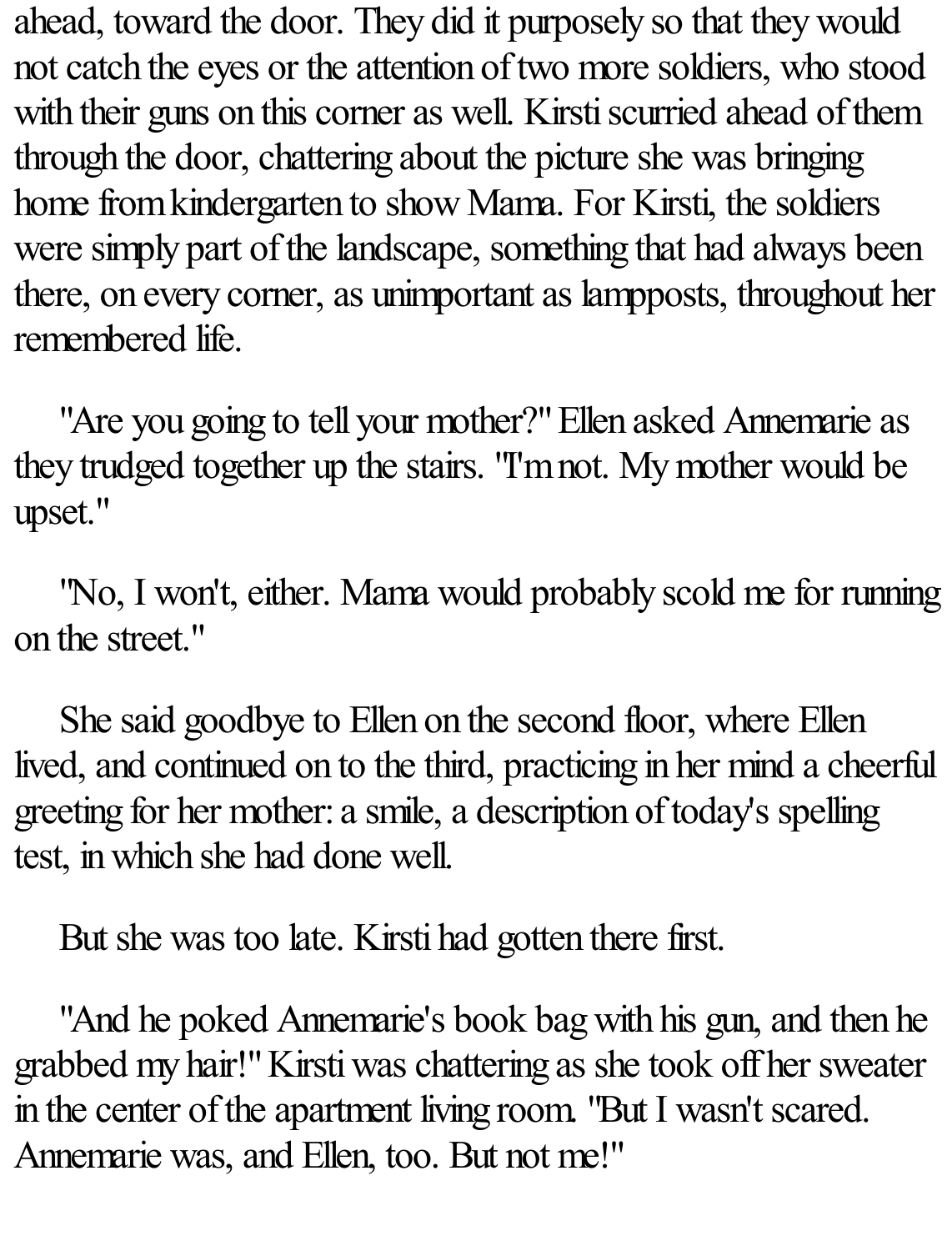Mrs. Johansen rose quickly from the chair by the window where she'd been sitting. Mrs. Rosen, Ellen's mother, was there, too, in the opposite chair. They'd been having coffee together, as they did many afternoons. Of course it wasn't really coffee, though the mothers still called it that: "having coffee." There had been no real coffee in Copenhagen since the beginning of the Nazi occupation. Not even any real tea. The mothers sipped at hot water flavored with herbs.

"Annemarie, what happened? What is Kirsti talking about?" her mother asked anxiously.

"Where's Ellen?" Mrs. Rosen had a frightened look.

"Ellen's in your apartment. She didn't realize you were here," Annemarie explained. "Don't worry. It wasn't anything. It was the two soldiers who stand on the corner of Østerbrogade—you've seen them; you know the tall one with the long neck, the one who looks like a silly giraffe?" She told her mother and Mrs. Rosen of the incident, trying to make it sound humorous and unimportant. But their uneasy looks didn't change.

"I slapped his hand and shouted at him,"Kirstiannounced importantly.

"No, she didn't, Mama," Annemarie reassured her mother. "She's exaggerating, as she always does."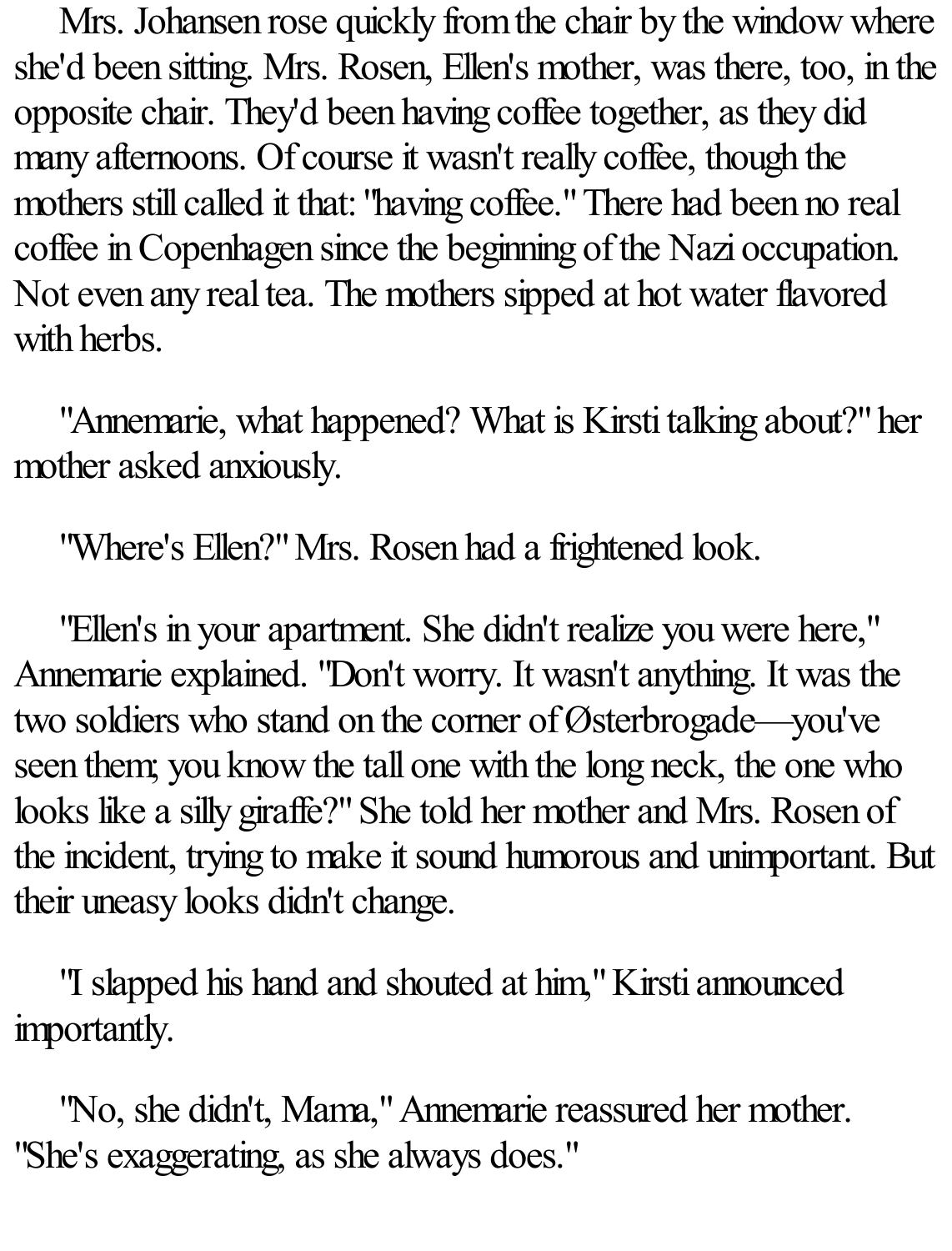Mrs. Johansen moved to the window and looked down to the street below. The Copenhagen neighborhood was quiet; it looked the same as always: people coming and going from the shops, children at play, the soldiers on the corner.

She spoke in a low voice to Ellen's mother. "They must be edgy because of the latest Resistance incidents. Did you read in *De Frie Danske* about the bombings in Hillerød and Nørrebro?"

Although she pretended to be absorbed in unpacking her schoolbooks, Annemarie listened, and she knew what her mother was referring to. *De Frie Danske—The Free Danes* —wasan illegal newspaper; Peter Neilsen brought it to themoccasionally, carefully folded and hidden among ordinary books and papers, and Mama always burned it after she and Papa had read it. But Annemarie heard Mama and Papa talk, sometimes at night, about the news they received that way: news of sabotage against the Nazis, bombs hidden and exploded in the factories that produced war materials, and industrial railroad lines damaged so that the goods couldn't be transported.

And she knewwhat Resistance meant. Papa had explained, when she overheard the word and asked. The Resistance fighters were Danish people—no one knew who, because they were very secret—who were determined to bring harmto the Nazis however they could. They damaged the German trucks and cars, and bombed their factories. Theywere very brave. Sometimes they were caught and killed.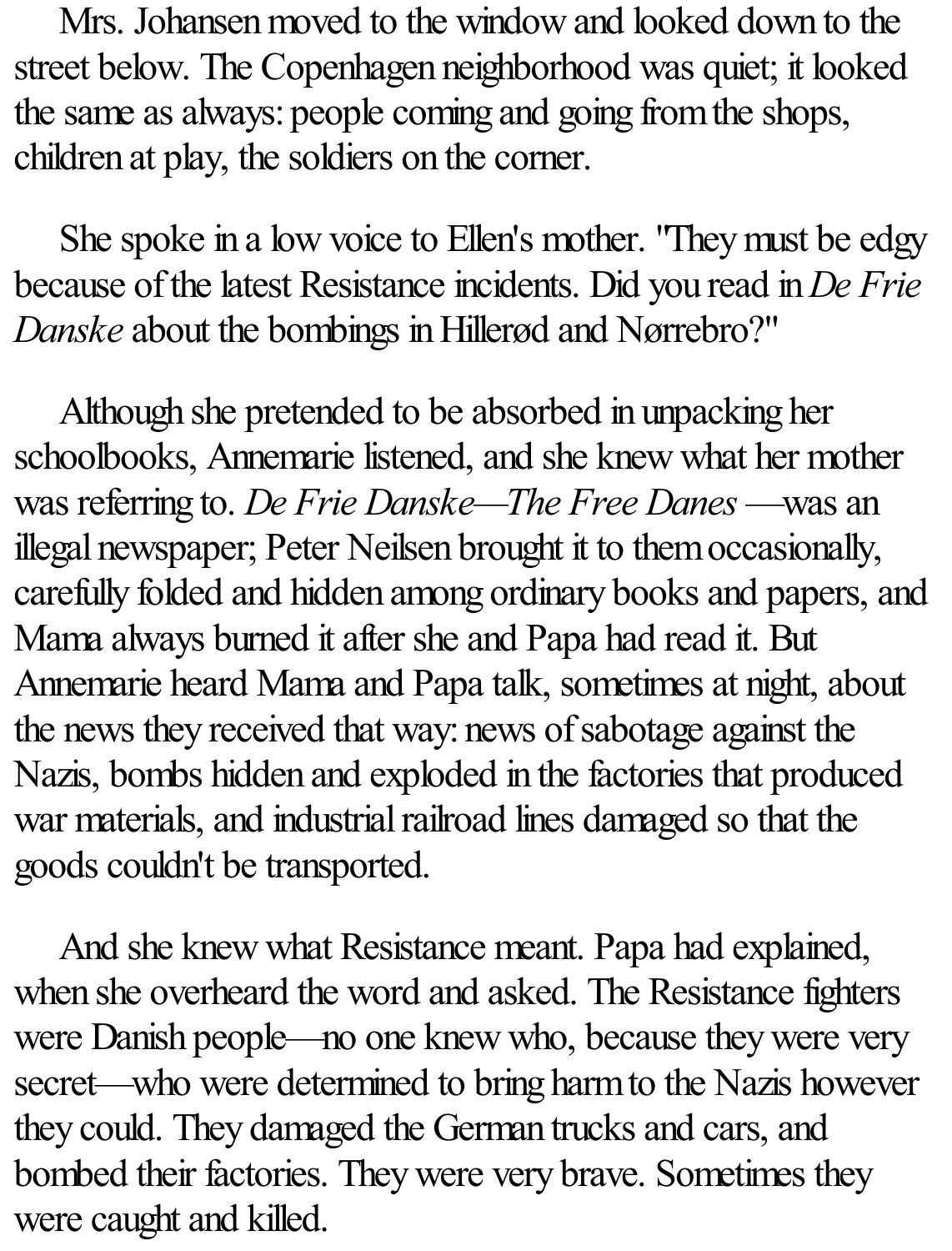"I must go and speak to Ellen,"Mrs. Rosen said, moving toward the door. "You girls walk a different way to school tomorrow. Promise me, Annemarie. And Ellen will promise, too."

"We will, Mrs. Rosen, but what does it matter? There are German soldiers on every corner."

"They will remember your faces," Mrs. Rosen said, turning in the doorway to the hall. "It is important to be one of the crowd, always. Be one of many. Be sure that they never have reason to remember your face."She disappeared into the halland closed the door behind her.

"He'll remember *my* face, Mama," Kirsti announced happily, "because hesaid I look like *his* little girl. Hesaid I was pretty."

"If he has such a pretty little girl, why doesn't he go back to her like a good father?" Mrs. Johansen murmured, stroking Kirsti's cheek. "Why doesn't he go back to his own country?"

"Mama, is there anything to eat?" Annemarie asked, hoping to take her mother's mind away from the soldiers.

"Take some bread. And give a piece to your sister."

"With butter?"Kirstiasked hopefully.

"No butter,"her mother replied. "You knowthat."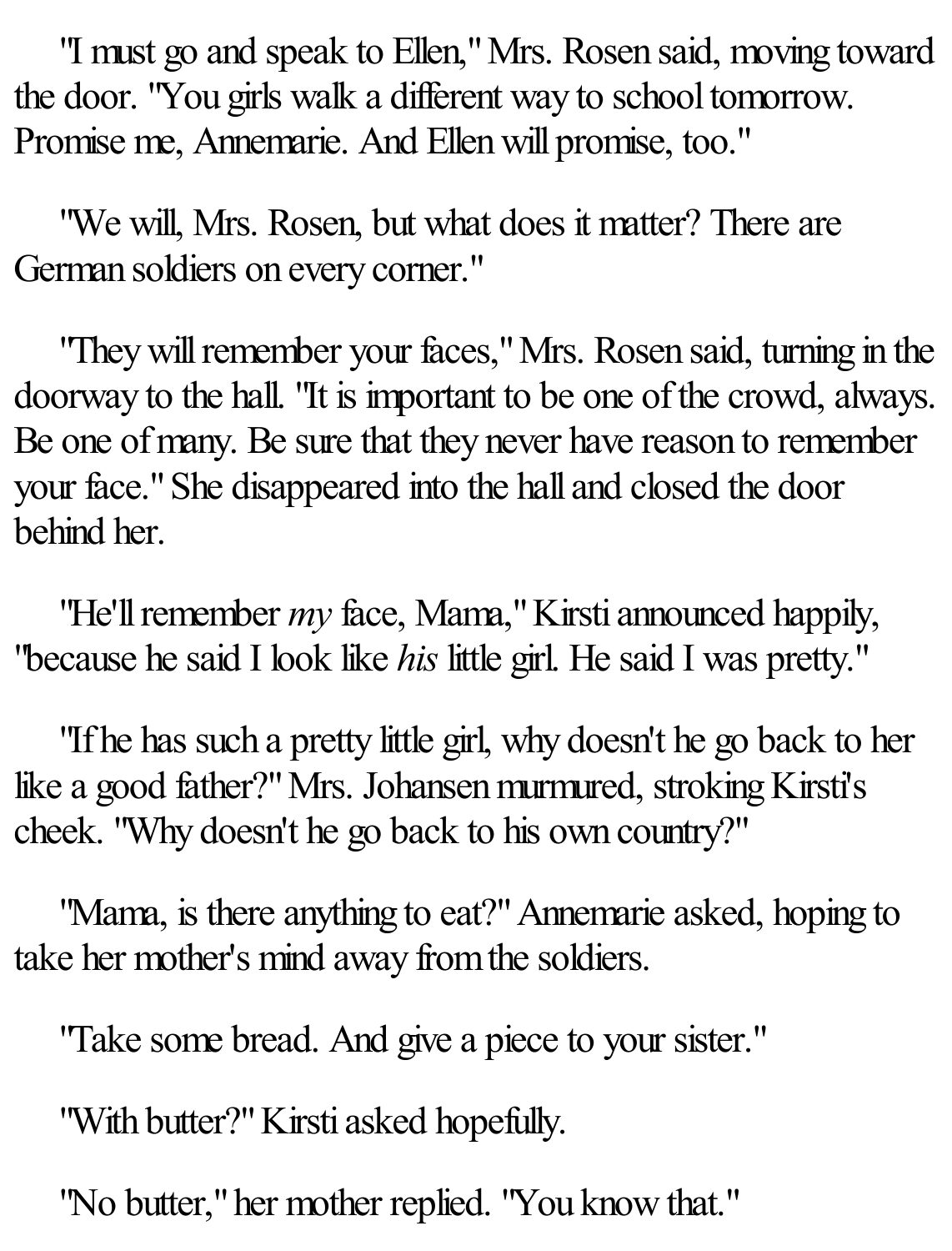Kirsti sighed as Annemarie went to the breadbox in the kitchen. "I wish I could have a cupcake," she said. "A big yellow cupcake, with pink frosting."

Her mother laughed. "For a little girl, you have a long memory," shetold Kirsti. "There hasn't been any butter, or sugar for cupcakes, for a long time. A year, at least."

"When will there be cupcakes again?"

"When the warends,"Mrs. Johansen said. She glanced through the window, down to the street corner where the soldiers stood. their faces impassive beneath the metal helmets. "When the soldiers leave."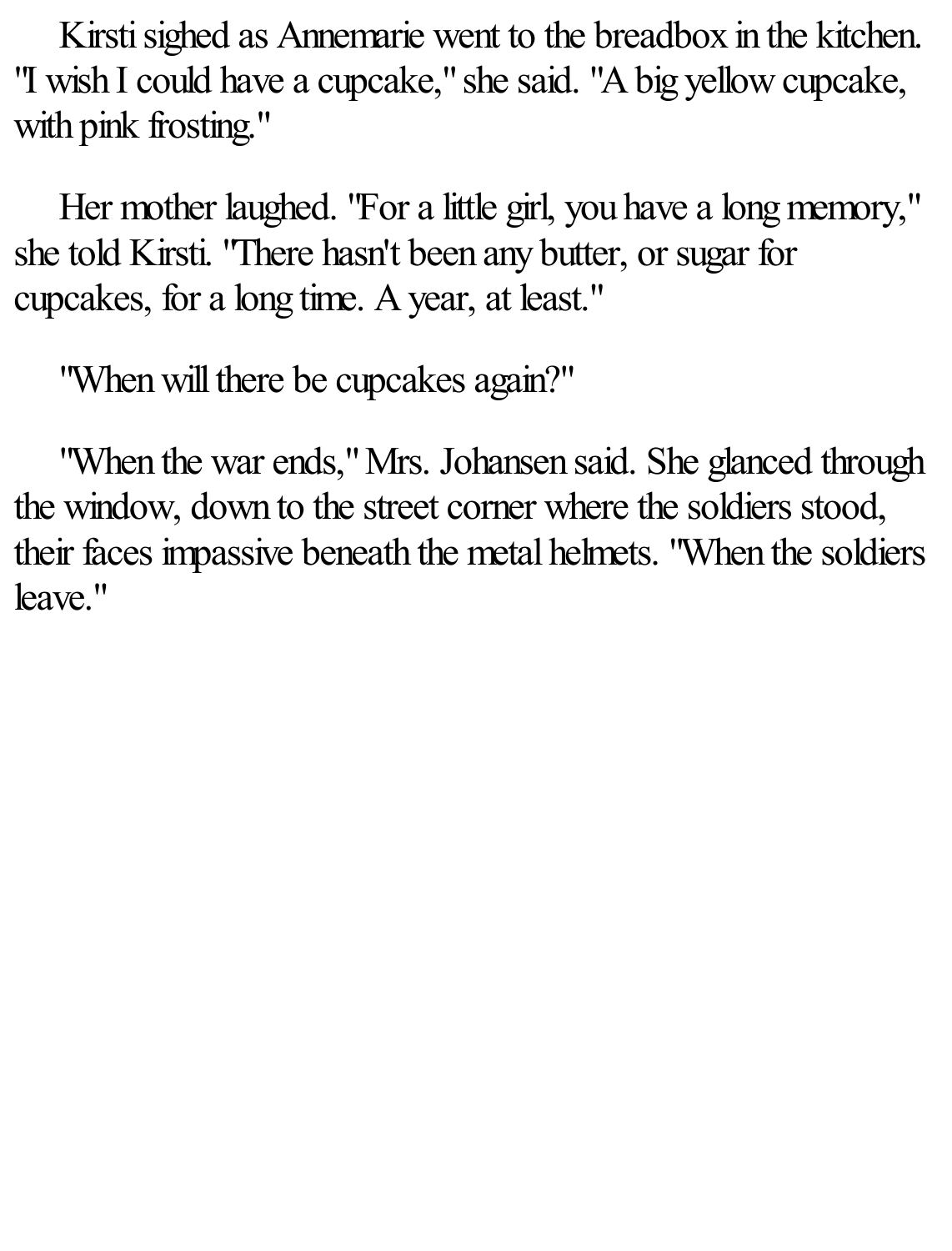### **2. Who Is the Man Who Rides Past?**

"Tell me a story, Annemarie," begged Kirsti as she snuggled beside her sister in the big bed they shared. "Tell me a fairy tale."

Annemarie smiled and wrapped her arms around her little sister in the dark. AilDanish children grewup familiar with fairy tales. Hans Christian Andersen, the most famous of the tale tellers, had beenDanish himself.

"Do you want the one about the little mermaid?" That one had always beenAnnemarie's own favorite.

But Kirsti said no. "Tell one that starts with a king and a queen. And they have a beautiful daughter."

"All right. Once upon a time there was a king," Annemarie began.

"And a queen,"whispered Kirsti. "Don't forget the queen."

"And a queen. They lived together in a wonderful palace, and—"

"Was the palace named Amalienborg?"Kirstiasked sleepily.

"Shhh. Don't keep interrupting or I'll never finish the story. No, it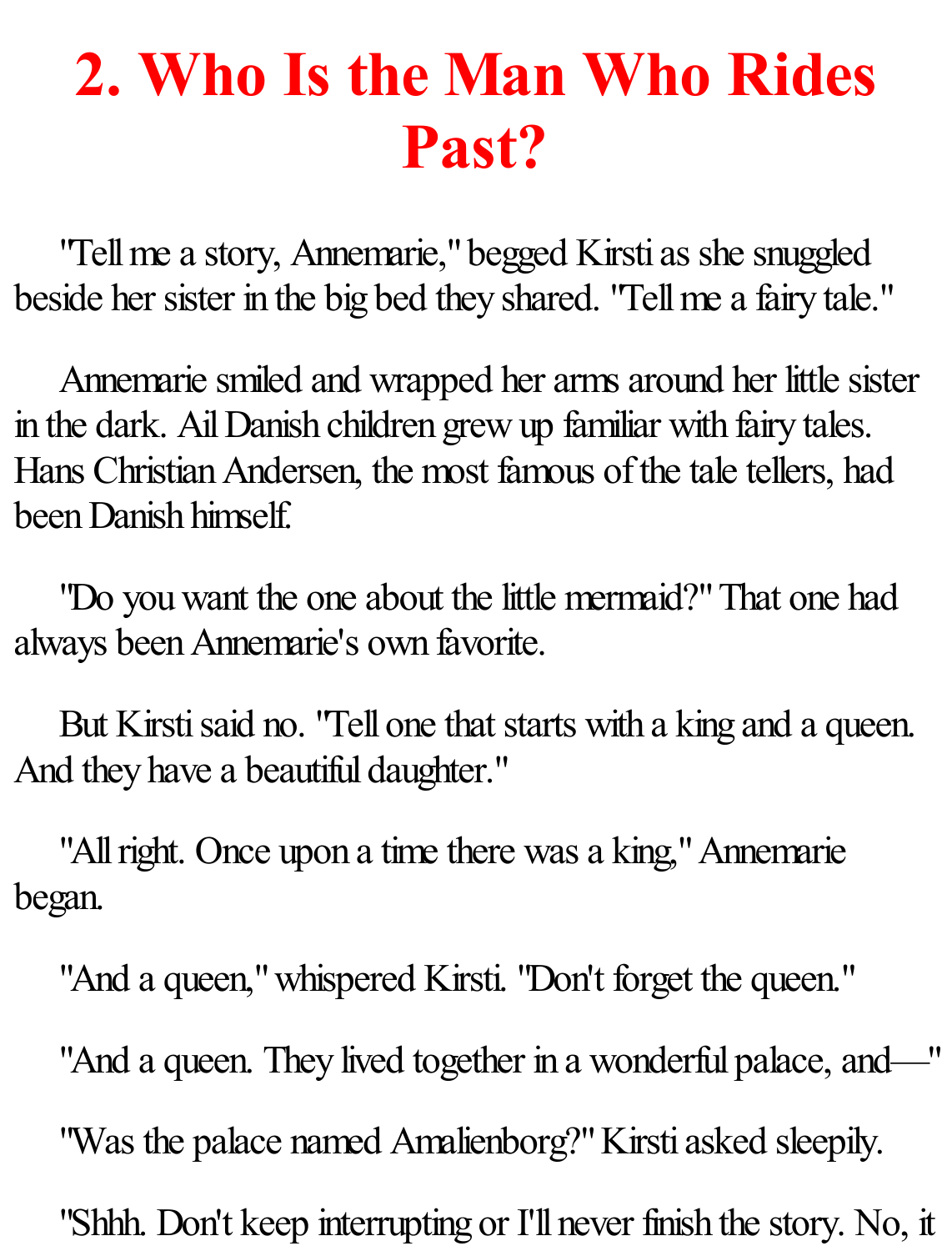wasn't Amalienborg. It was a pretend palace."

Annemarie talked on, making up a story of a king and queen and their beautiful daughter, Princess Kirsten; she sprinkled her tale with formal balls, fabulous gold-trimmed gowns, and feasts of pinkfrosted cupcakes, until Kirsti's deep, even breathing told her that her sister was sound asleep.

She stopped, waited for a moment, half expecting Kirsti to murmur "Then what happened?" But Kirsti was still. Annemarie's thoughts turned to the real king, Christian X, and the real palace, Amalienborg, where he lived, in the center of Copenhagen.

Howthe people ofDenmark loved KingChristian! He was not like fairy tale kings, who seemed to stand on balconies giving orders to subjects, or who sat on golden thrones demanding to be entertained and looking for suitable husbands for their daughters. King Christian was a real human being, a man with a serious, kind face. She had seen himoften, when she was younger. Each morning, he had come from the palace on his horse, Jubilee, and ridden alone through the streets of Copenhagen, greeting his people. Sometimes, when Annemarie was a little girl, her older sister, Lise, had taken her to stand on the sidewalk so that she could wave to King Christian. Sometimes he had waved back to the two of them, and smiled. "Now you are special forever," Lise had told her once, "because you have been greeted by a king."

Annemarie turned her head on the pillow and stared through the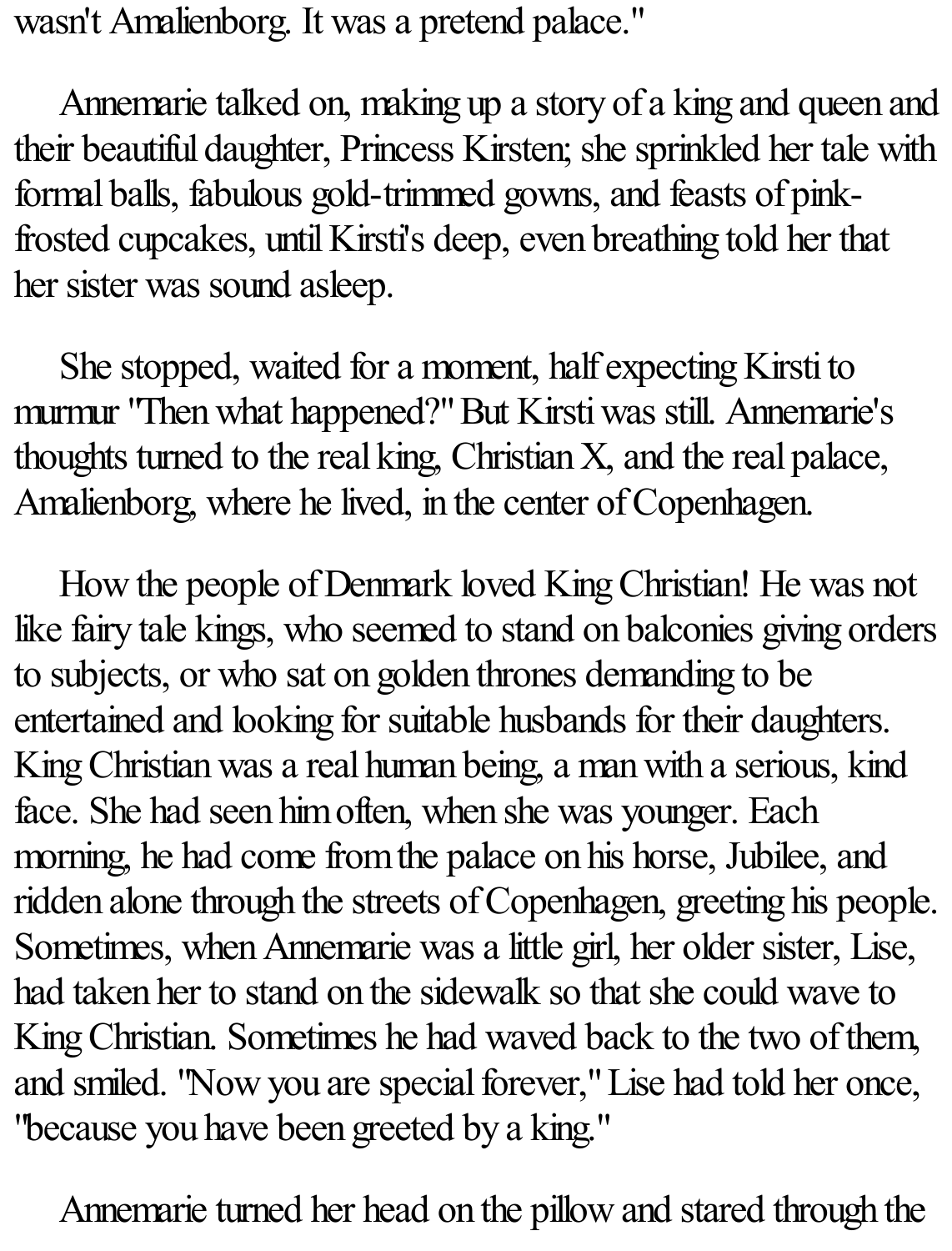partly opened curtains of the window into the dim September night. Thinking ofLise, her solemn, lovely sister,always made her sad.

So she turned her thoughts again to the king, who was still alive, as Lise was not. She remembered a story that Papa had told her, shortly after the war began, shortly after Denmark had surrendered and the soldiers had moved in overnight to take their places on the corners.

One evening, Papa had told her that earlier he was on an errand near his office, standing on the corner waiting to cross the street, when King Christian came by on his morning ride. One of the German soldiers had turned, suddenly, and asked a question of a teenage boy nearby.

"Who is that man who rides past here every morning on his horse?" the German soldier had asked.

Papa said he had smiled to himself, amused that the German soldier did not know. He listened while the boy answered.

"He is our king," the boy told the soldier. "He is the King of Denmark."

"Where is his bodyguard?" the soldier had asked.

"And do you know what the boy said?" Papa had asked Annemarie. She was sitting on his lap. She was little, then, only seven years old. She shook her head, waiting to hear the answer.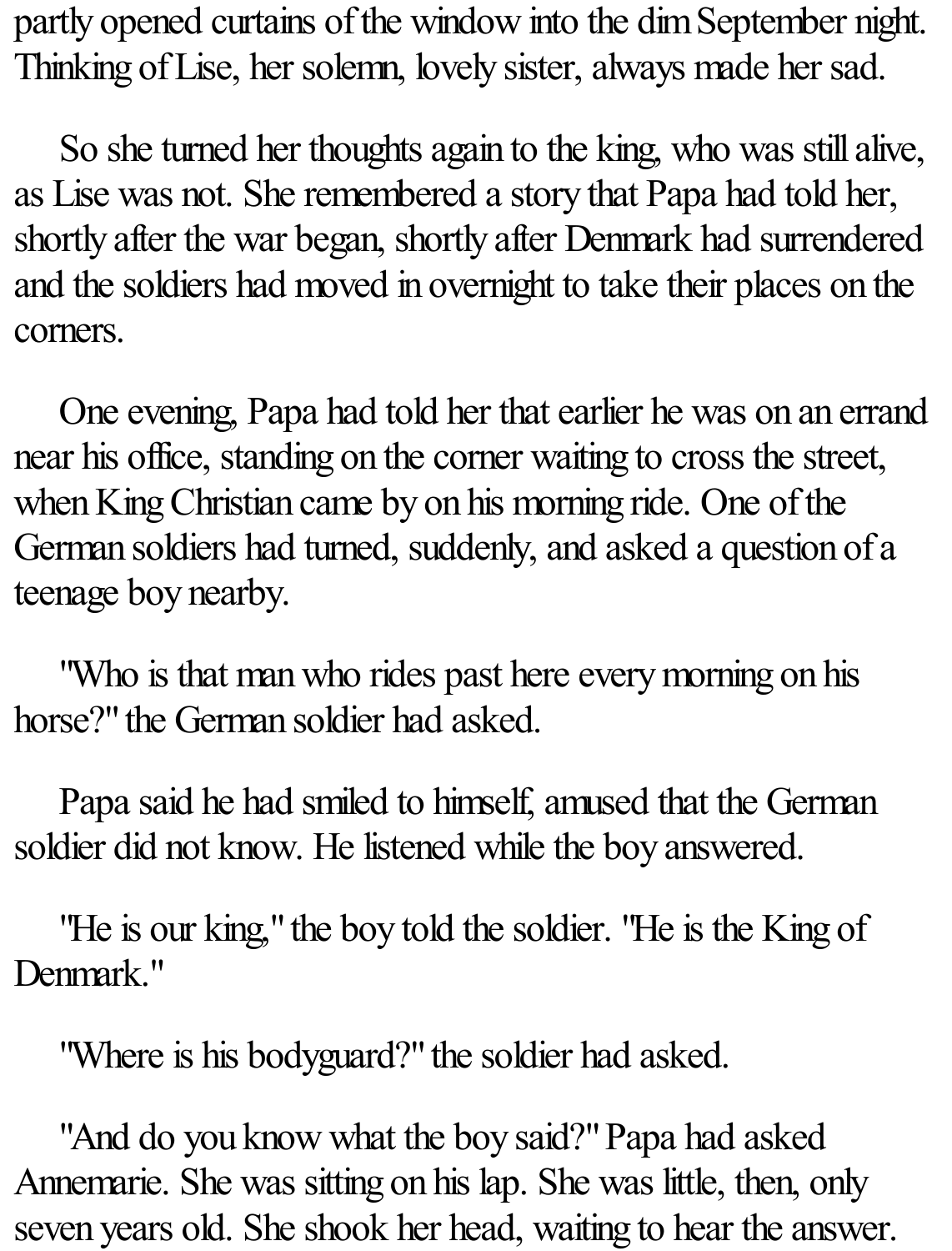"The boy looked right at the soldier, and he said, 'All of Denmark is his bodyguard.'"

Annemarie had shivered. It sounded like a very brave answer. "Is it true, Papa?" she asked. "What the boy said?"

Papa thought for a moment. He always considered questions very carefully before he answered them. "Yes," he said at last. "It is true. AnyDanish citizenwould diefor KingChristian, to protect him."

"You too, Papa?"

"Yes."

"And Mama?"

"Mamatoo."

Annemarie shivered again. "Then I would too, Papa. If I had to."

They sat silently for a moment. From across the room, Mama watched them, Annemarie and Papa, and she smiled. Mama had been crocheting that evening three years ago: the lacy edging of a pillowcase, part ofUse's trousseau. Her fingers moved rapidly, turning the thin white thread into an intricate narrow border. Lise was a grownup girl of eighteen, then, about to be married to Peter Neilsen. When Lise and Peter married, Mama said, Annemarie and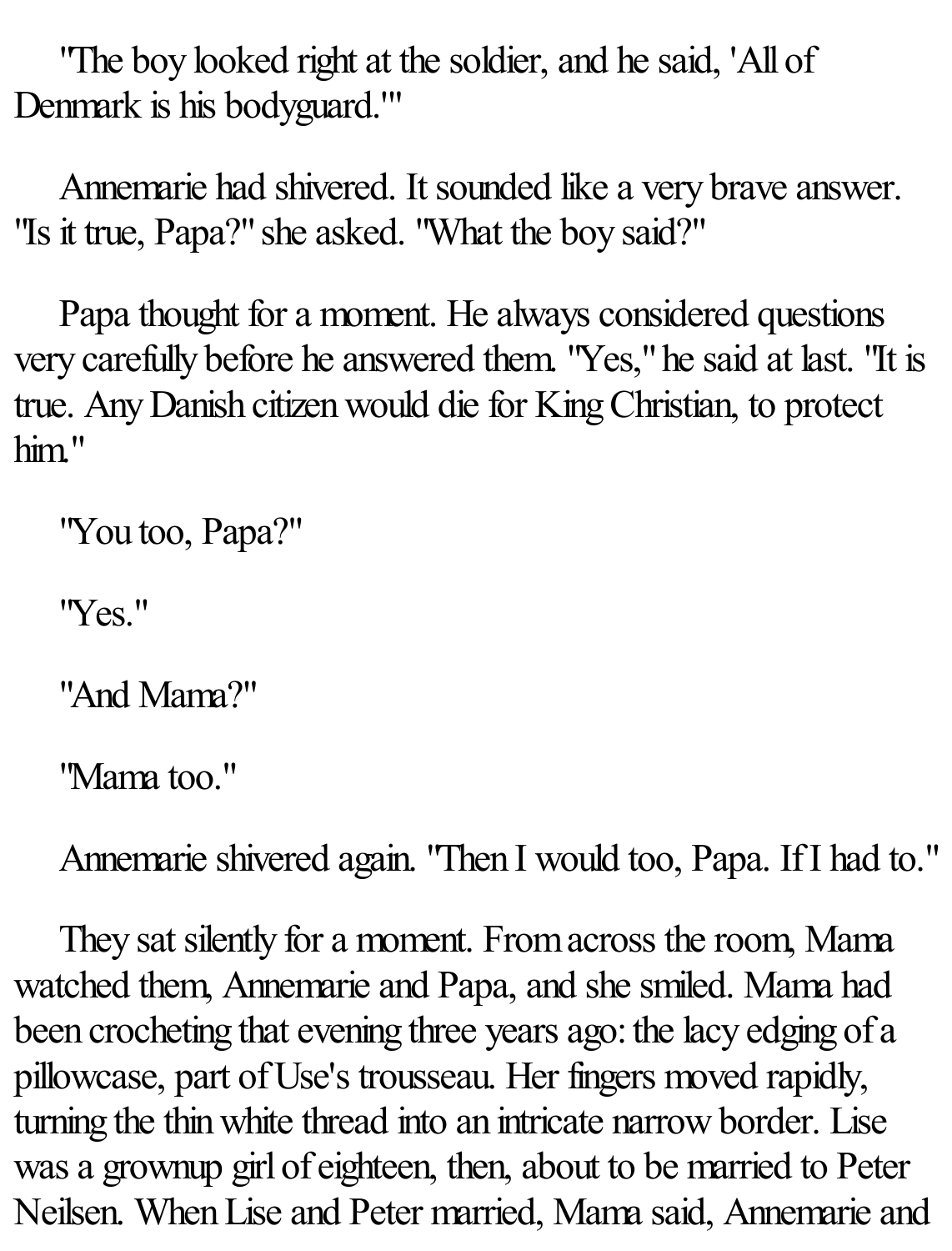Kirstiwould havea brother for the very first time.

"Papa," Annemarie had said, finally, into the silence, "sometimes" I wonder why the king wasn't able to protect us. Why didn't he fight the Nazis so that they wouldn't come into Denmark with their guns?"

Papa sighed. "We are such a tiny country," he said. "And they are such an enormous enemy. Our king was wise. He knew how few soldiers Denmark had. He knew that many, many Danish people would die if we fought."

"InNorway they fought,"Annemarie pointed out.

Papa nodded. "They fought very fiercely in Norway. They had those huge mountains for the Nor wegian soldiers to hide in. Even so, Norway was crushed."

In her mind, Annemarie had pictured Norway as she remembered it fromthe map atschool, up above Denmark. Norway was pink on the school map. She imagined the pink strip of Norway crushed by a fist.

"Are there German soldiers in Norway now, the same as here?"

"Yes," Papa said.

"In Holland, too," Mama added from across the room, "and Belgiumand France."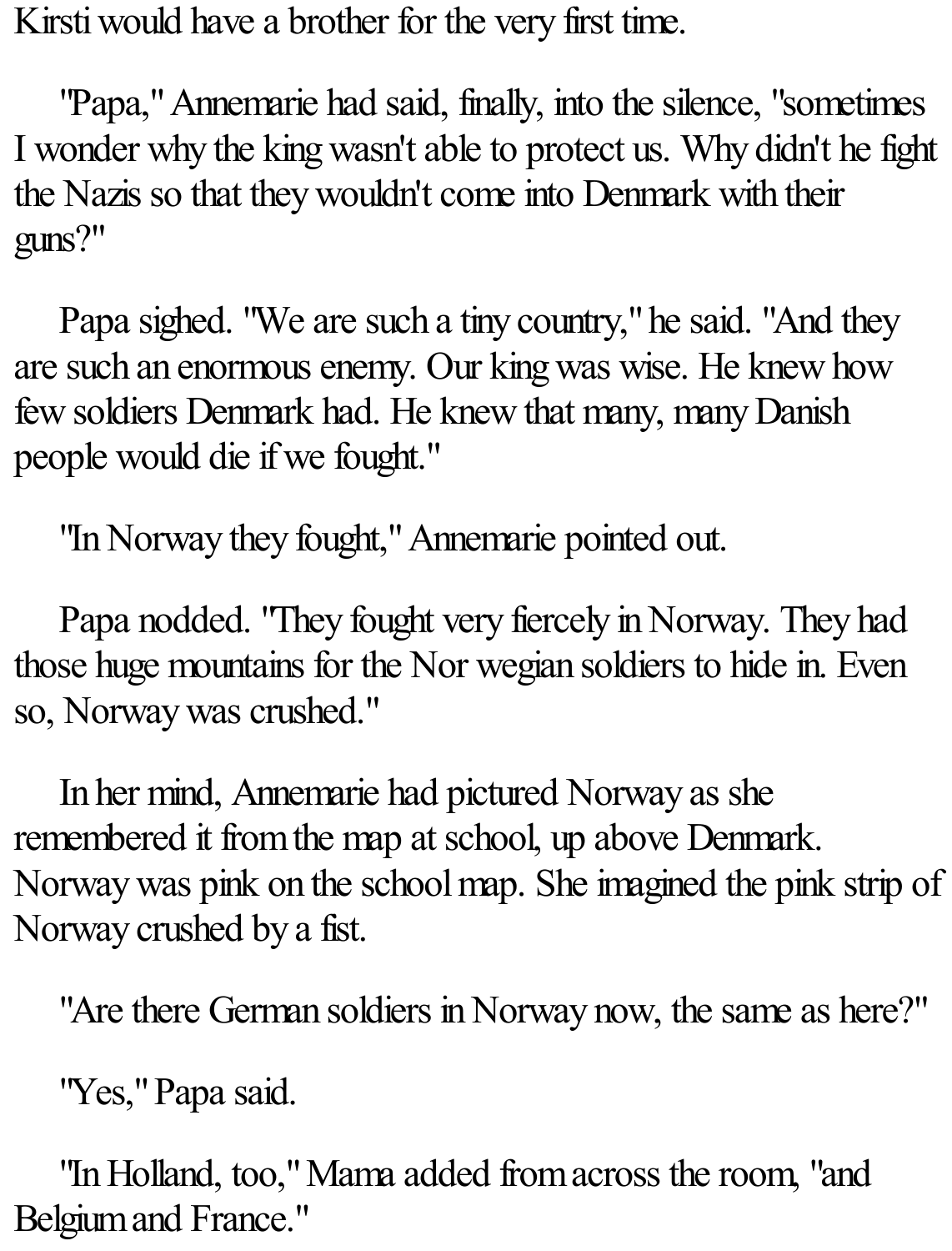"But not in Sweden!" Annemarie announced, proud that she knew so much about the world. Sweden was blue on the map, and she had *seen* Sweden, even though she had never been there. Standing behind Uncle Henrik's house, north of Copenhagen, she had looked across the water—the part of the North Sea that was called the Kattegat—to the land on the other side. "That is Sweden you areseeing,"Uncle Henrik had told her. "You arelooking across to another country."

"That's true." Papa had said. "Sweden is still free."

And now, three years later, it was *still* true. But much else had changed. KingChristianwas getting old,and he had been badly injured last year in a fall from his horse, faithful old Jubilee, who had carried himaround Copenhagen so manymornings. For days they thought he would die, and all of Denmark had mourned.

But he hadn't. King Christian X was still alive.

It was Lise who was not. It was her tall, beautiful sister who had died in an accident two weeks before her wedding. In the blue carved trunk in the corner of this bedroom—Annemarie could see its shape even in the dark—were folded Lise's pillowcases with their crocheted edges, her wedding dress with its handembroidered neckline, unworn, and the yellow dress that she had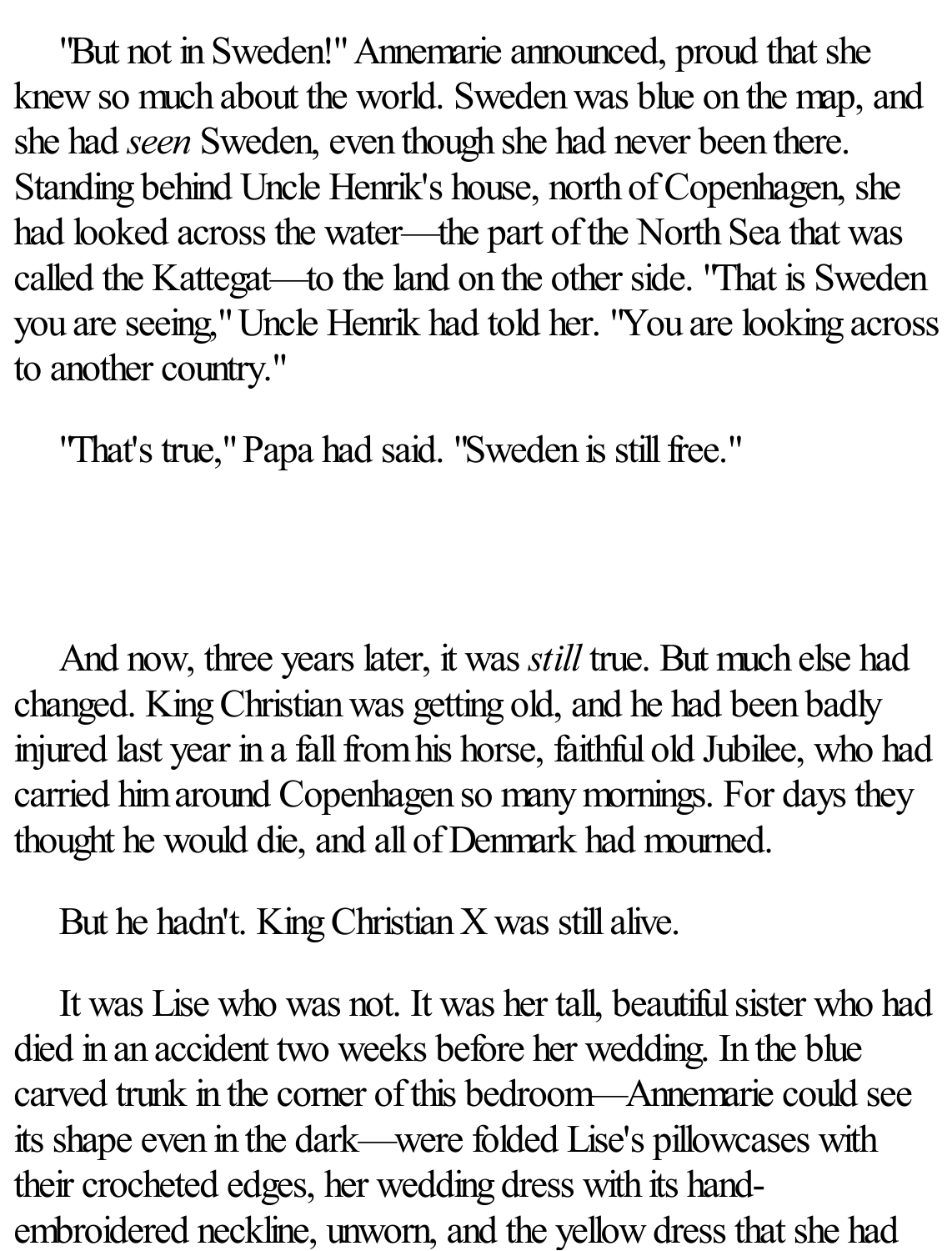worn and danced in, with its full skirt flying, at the party celebrating her engagement to Peter.

Mamaand Papa never spoke ofLise. They never opened the trunk. But Annemarie did, from time to time, when she was alone in the apartment; alone, she touched Lise's things gently, remembering her quiet, soft-spoken sister who had looked forward so to marriage and children of her own.

Redheaded Peter, her sister's fiance, had not married anyone in the years since Lise's death. He had changed a great deal. Once he had been like a fun-loving older brother to Annemarie and Kirsti, teasing and tickling, always a source of foolishness and pranks. Now he still stopped by the apartment often, and his greetings to the girls were warmand smiling, but he was usually in a hurry, talking quickly to Mama and Papa about things Annemarie didn't understand. He no longer sang the nonsense songs that had once made Annemarie and Kirsti shriek with laughter. And he never lingered anymore.

Papa had changed, too. He seemed much older and very tired, defeated.

The whole world had changed. Only the fairy tales remained the same.

"And they lived happily ever after," Annemarie recited, whispering into the dark, completing the tale for her sister, who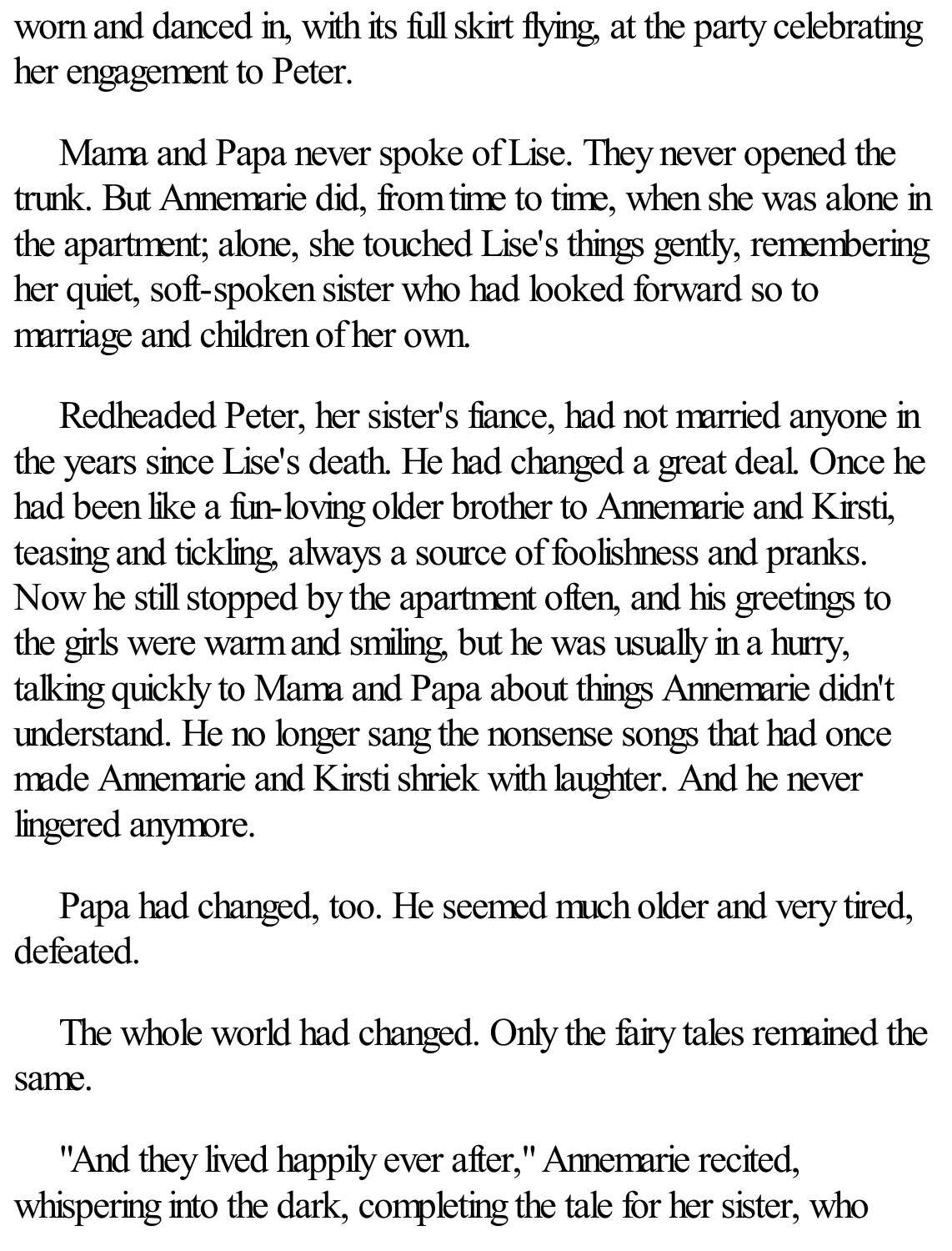slept beside her, one thumb in her mouth.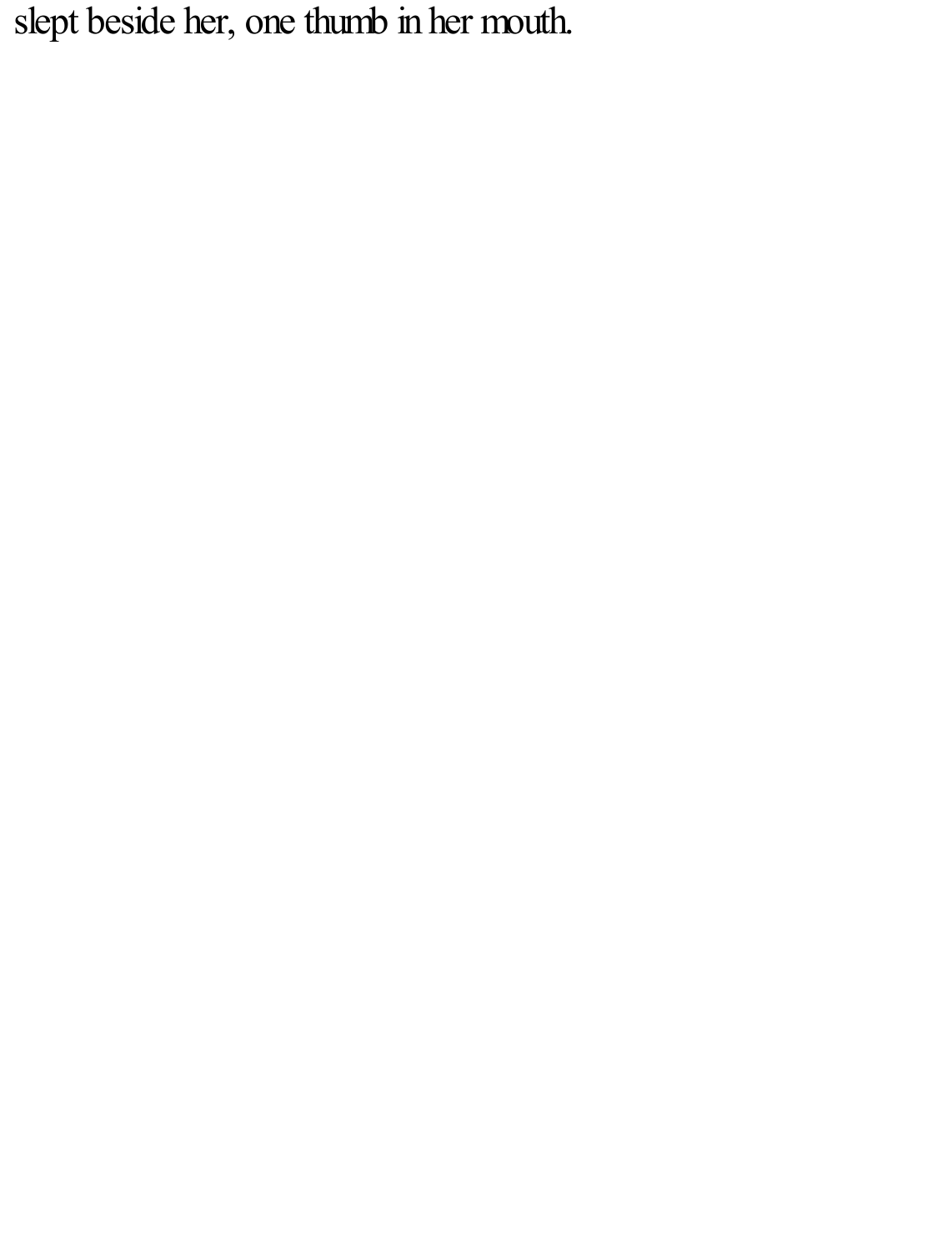#### **3. Where Is Mrs. Hirsch?**

The days of September passed, one after the other, much the same. Annemarie and Ellen walked to school together, and home again, always now taking the longer way, avoiding the tall soldier and his partner. Kirsti dawdled just behind themor scampered ahead, never out of their sight.

The two mothers still had their "coffee" together in the afternoons. They began to knit mittens as the days grew slightly shorter and the first leaves began to fall from the trees, because another winter was coming. Everyone remembered the last one. There was no fuel now for the homes and apartments in Copenhagen, and the winter nights were terribly cold.

Like the other families in their building, the Johansens had opened the old chimney and installed a little stove to use for heat when they could find coal to burn. Mama used it too, sometimes, for cooking, because electricity was rationed now. At night they used candles for light. Sometimes Ellen's father, a teacher, complained in frustration because he couldn't see in the dim light to correct his students' papers.

"Soon we will have to add another blanket to your bed," Mama said one morning as she and Annemarie tidied the bedroom.

"Kirsti and I are lucky to have each other for warmth in the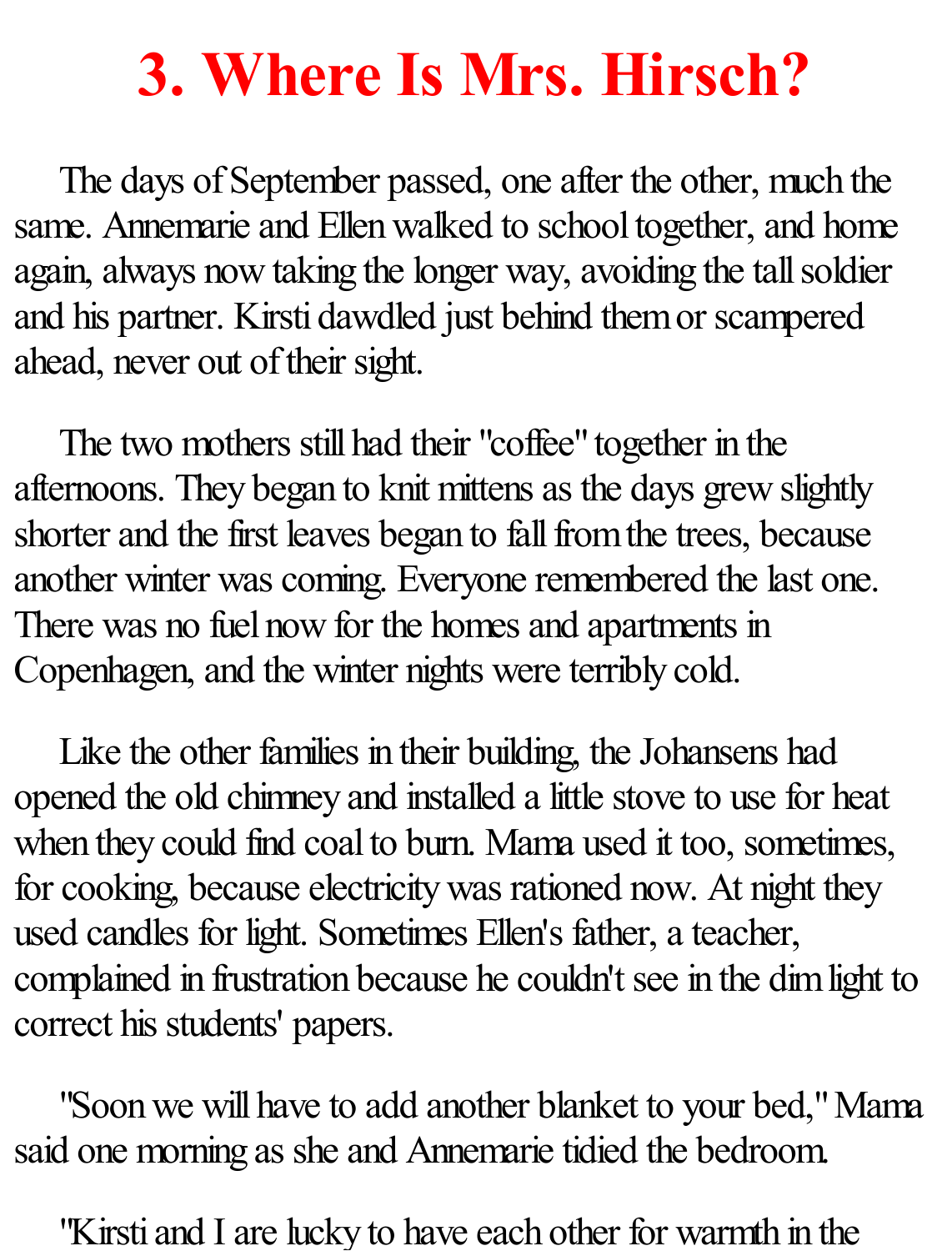$\mathbf{v}$  to have ach other for warmth in the warmth in the warmth in the warmth in the warmth in the warmth in the warmth in the warmth in the warmth in the warmth in the warmth in the warmth in the warmth in the warmth i winter." Annemarie said. "Poor Ellen, to have no sisters."

"She will have to snuggle in with her mama and papa when it gets cold," Mama said, smiling.

"I remember whenKirstislept between you and Papa. She was supposed to stay in her crib, but in the middle of the night she would climb outand get inwith you,"Annemariesaid, smoothing the pillows on the bed. Then she hesitated and glanced at her mother, fearful that she had said the wrong thing, the thing that would bring the pained look to her mother's face. The days when little Kirsti slept in Mama and Papa's room were the days when Lise and Annemarie shared this bed.

But Mama was laughing quietly. "I remember, too," she said. "Sometimes she wet the bed in the middle of the night!"

"I did not!"Kirstisaid haughtily fromthe bedroomdoorway. "I never,*ever* did that!"

Mama, still laughing, knelt and kissed Kirsti on the cheek. "Time to leave for school, girls," she said. She began to button Kirsti's jacket. "Oh, dear,"shesaid, suddenly. "Look. This button has broken right in half. Annemarie, take Kirsti with you, after school, to the little shop where Mrs. Hirsch sells thread and buttons. See if you can buy just one, to match the others on her jacket. I'll give you some kroner—it shouldn't cost very much."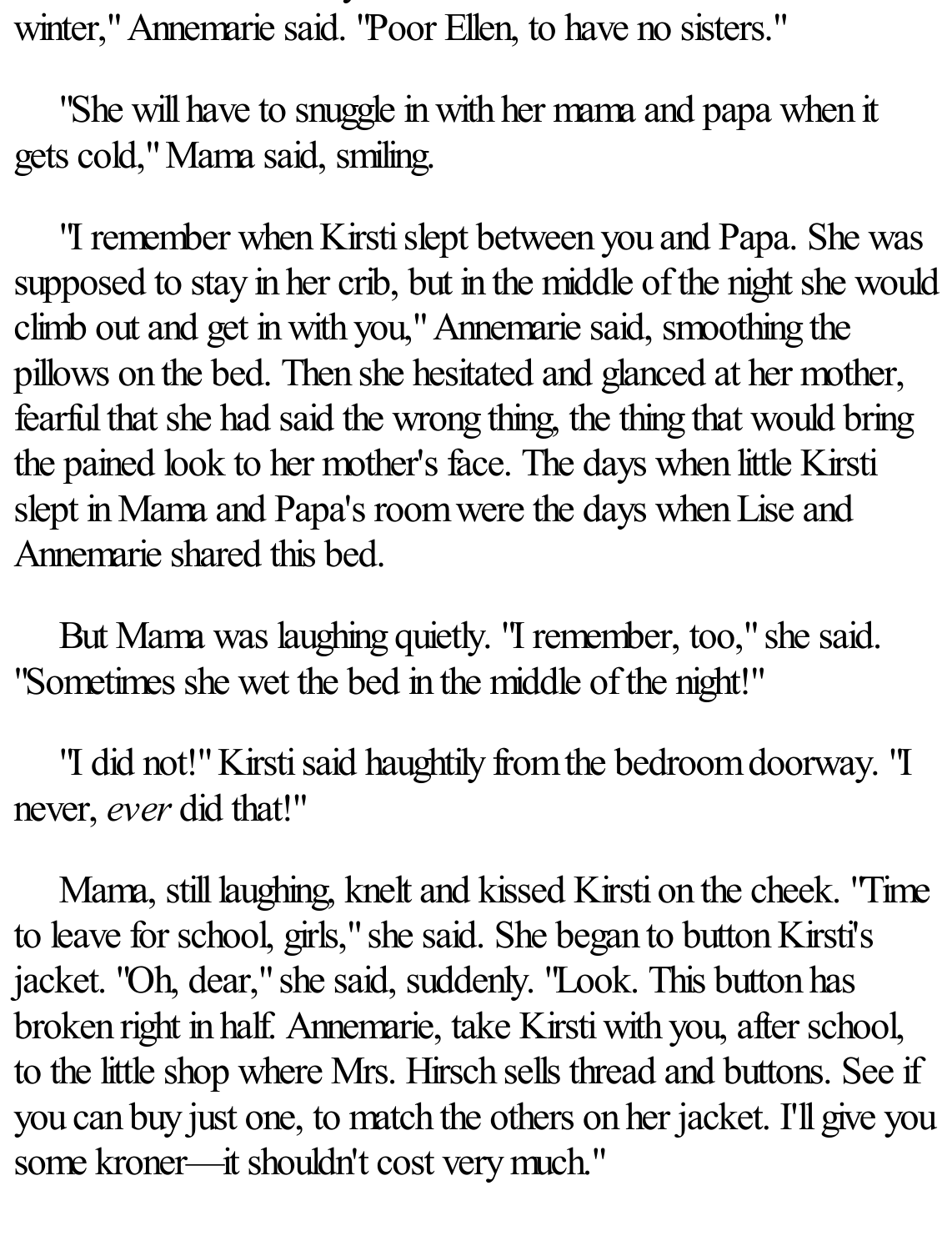But after school, when the girls stopped at the shop, which had been there as long as Annemarie could remember, they found it closed. There was a new padlock on the door, and a sign. But the signwas inGerman. They couldn't read the words.

"I wonder ifMrs. Hirsch is sick,"Annemariesaid as theywalked away.

"I sawher Saturday,"Ellen said. "She was with her husband and their son. They alllooked just fine. Orat least the *parents* looked just fine—the son *always* looks like a horror." She giggled.

Annemarie made a face. The Hirsch family lived in the neighborhood, so they had seen the boy, Samuel, often. He wasa tall teenager with thick glasses, stooped shoulders, and unruly hair. He rode a bicycle to school, leaning forward and squinting, wrinkling his nose to nudge his glasses into place. His bicycle had wooden wheels, now that rubber tires weren't available, and it creaked and clattered on the street.

"I think the Hirsches all went on a vacation to the seashore," Kirstiannounced.

"And I suppose they took a big basket of pink-frosted cupcakes with them," Annemarie said sarcastically to her sister.

"Yes, I suppose they did," Kirsti replied.

Annemarie and Ellen exchanged looks that meant: Kirsti is so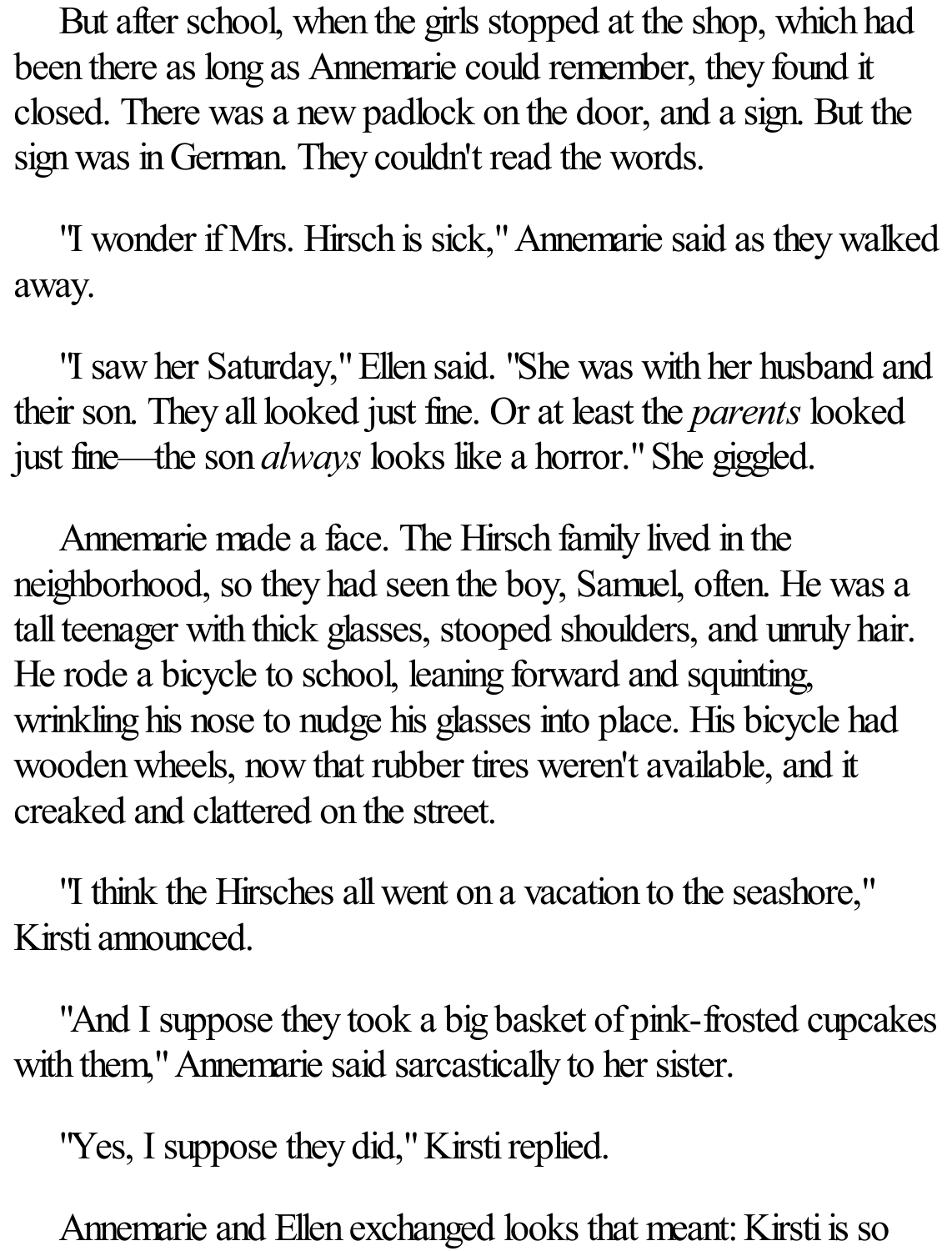*dumb*. No one in Copenhagen had taken a vacation at the seashore since the war began. There *were* no pink-frosted cupcakes; there hadn't been for months.

Still, Annemarie thought, looking back at the shop before they turned the corner, where was Mrs. Hirsch? The Hirsch family had gone *somewhere*. Why else would they close the shop?

Mama was troubled when she heard the news. "Are you sure?" she asked several times.

"We can find another button someplace," Annemarie reassured her. "Or we can take one from the bottom of the jacket and move it up. It won't show very much."

But it didn't seem to be the jacket that worried Mama. "Are you sure the sign was in German?" she asked. "Maybe you didn't look carefully."

"Mama, it had a swastika on it."

Her mother turned away with a distracted look. "Annemarie, watch your sister for a few moments. And begin to peel the potatoes for dinner. I'll be right back."

"Where are you going?" Annemarie asked as her mother started for the door.

"I want to talk to Mrs. Rosen."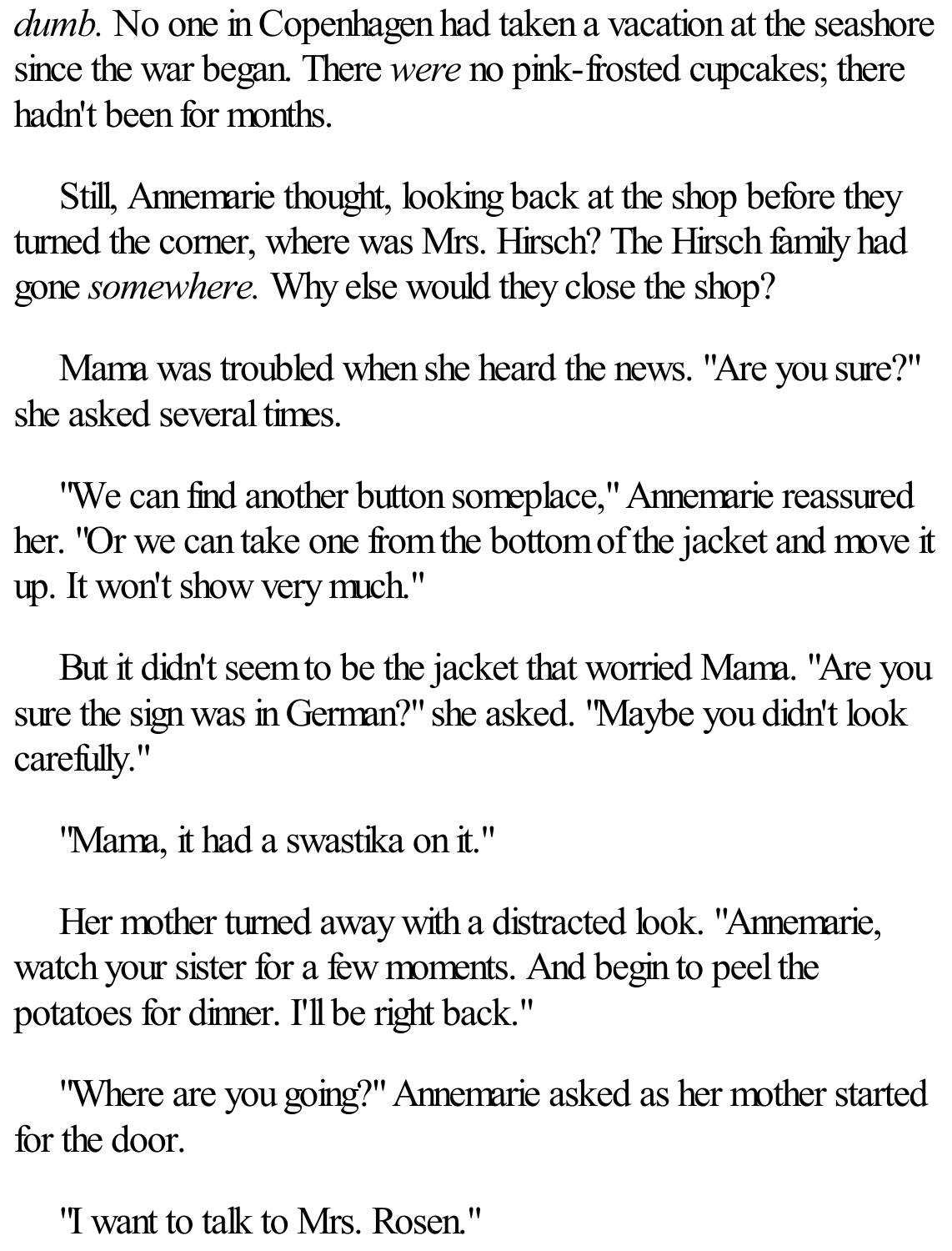Puzzled, Annemarie watched her mother leave the apartment. She went to the kitchen and opened the door to thecupboard where the potatoes were kept. Every night, now, it seemed, they had potatoes for dinner. And very little else.

Annemarie was almost asleep when there was a light knock on the bedroom door. Candlelight appeared as the door opened, and her mother stepped in.

"Are you asleep, Annemarie?"

"No. Why? Is something wrong?"

"Nothing's wrong. But I'd like you to get up and come out to the living room. Peter's here. Papa and I want to talk to you."

Annemarie jumped out of bed, and Kirsti grunted in her sleep. Peter! She hadn't seen him in a long time. There was something frightening about his being here at night. Copenhagen had a curfew, and no citizens were allowed out after eight o'clock. It was very dangerous, she knew, for Peter to visit at this time. But she was delighted that he was here. Though his visits were always hurried they almost seemed secret, somehow, in a way she couldn't quite put her finger on—still, it was a treat to see Peter. It brought back memories of happier times. And her parents loved Peter, too. They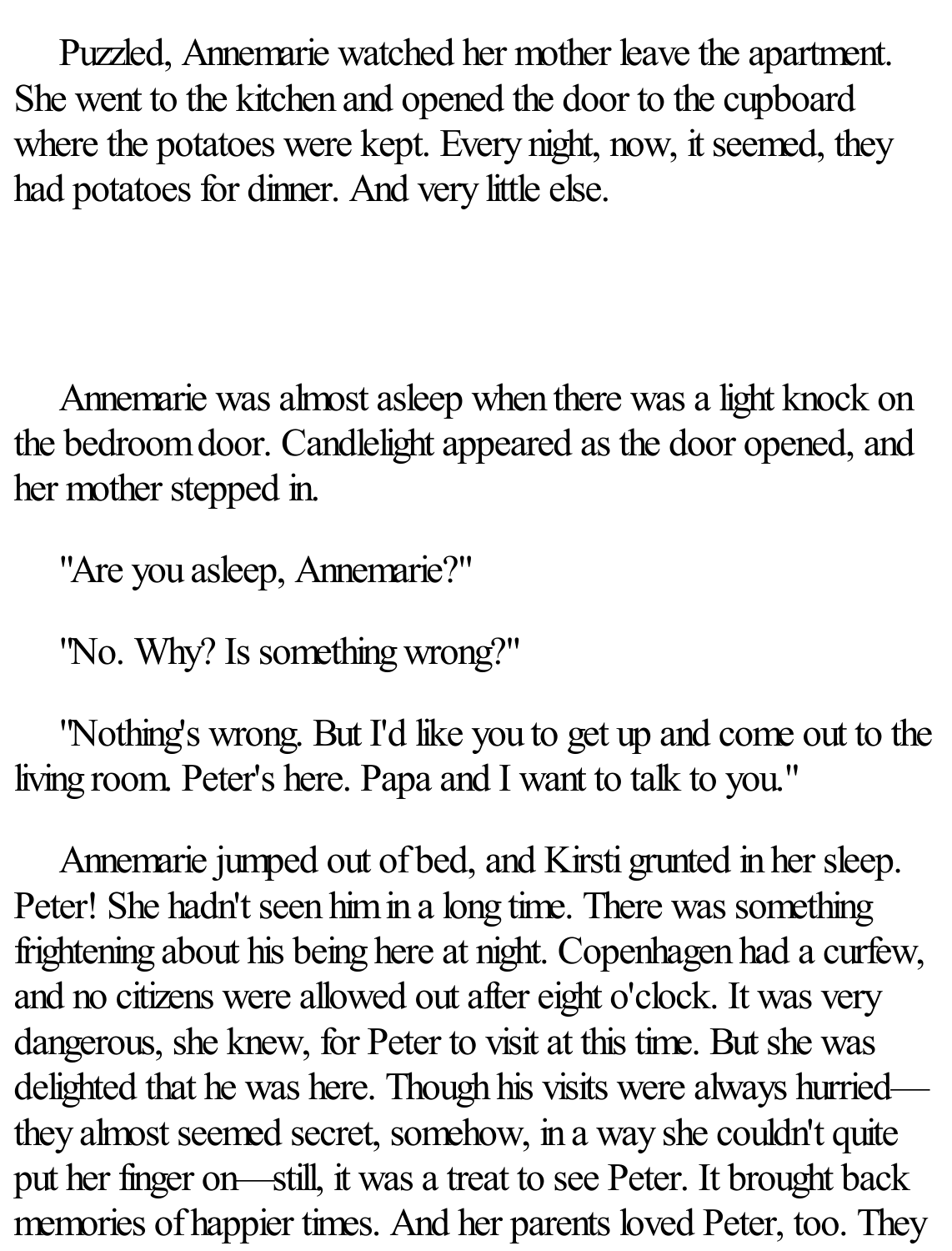said he was like a son.

Barefoot, she ran to the living room and into Peter's arms. He grinned, kissed her cheek, and ruffled her long hair.

"You've grown taller since I saw you last," he told her. "You're all legs!"

Annemarie laughed. "I won the girls' footrace last Friday at school," she told him proudly. "Where have you been? We've missed you!"

"My work takes me all over," Peter explained. "Look, I brought you something. One for Kirsti, too." He reached into his pocket and handed her two seashells.

Annemarie put the smaller one on the table to save it for her sister. She held the other in her hands, turning it in the light, looking at the ridged, pearly surface. It was so like Peter, to bring just the right gift.

"For your mama and papa, I brought something more practical. Two bottles of beer!"

Mama and Papa smiled and raised their glasses. Papa took a sip and wiped the foam from his upper lip. Then his face became more serious.

"Annemarie," he said, "Peter tells us that the Germans have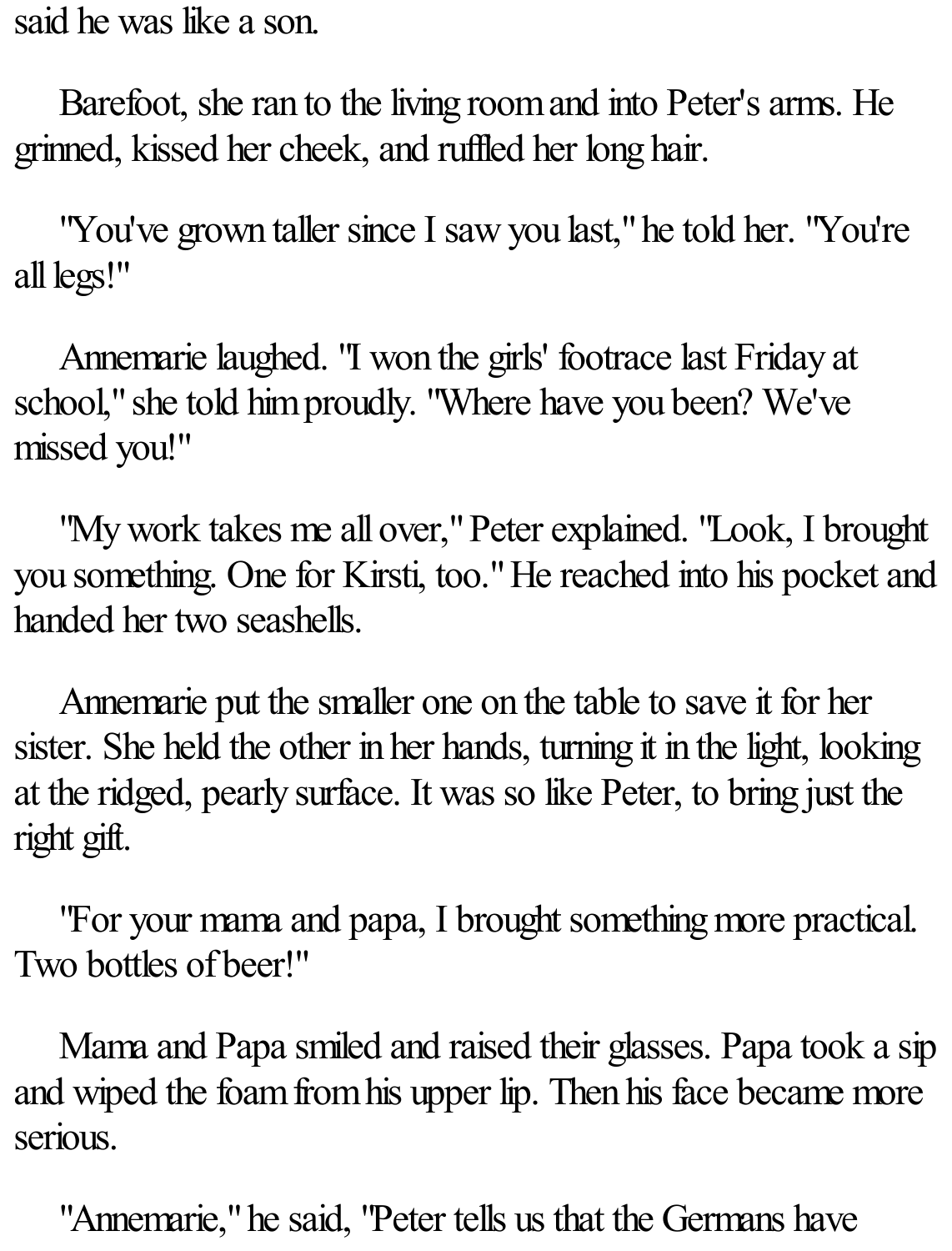issued orders closing many stores run by Jews."

"Jews?" Annemarie repeated, "Is Mrs. Hirsch Jewish? Is that why the button shop is closed? Why have they done that?"

Peter leaned forward. "It is their way of tormenting. Tor some reason, they want to torment Jewish people. It has happened in the other countries. They have taken their time here—have let us relax a little. But now it seems to be starting."

"But why the button shop? What harm is a button shop? Mrs. Hirsch is such a nice lady. Even Samuel—he's a dope, but he would never harm anyone. How could he—he can't even see, with his thick glasses!"

Then Annemarie thought of something else. "If they can't sell their buttons, how will they earn a living?"

"Friends will take care of them," Mama said gently. "That's what friends do."

Annemarie nodded. Mama was right, of course. Friends and neighbors would go to the home ofthe Hirsch family, would take them fish and potatoes and bread and herbs for making tea. Maybe Peter would even take them a beer. They would be comfortable until their shop was allowed to open again.

Then, suddenly, she sat upright, her eyes wide. "Mama!" she said. "Papa! The Rosens are Jewish, too!"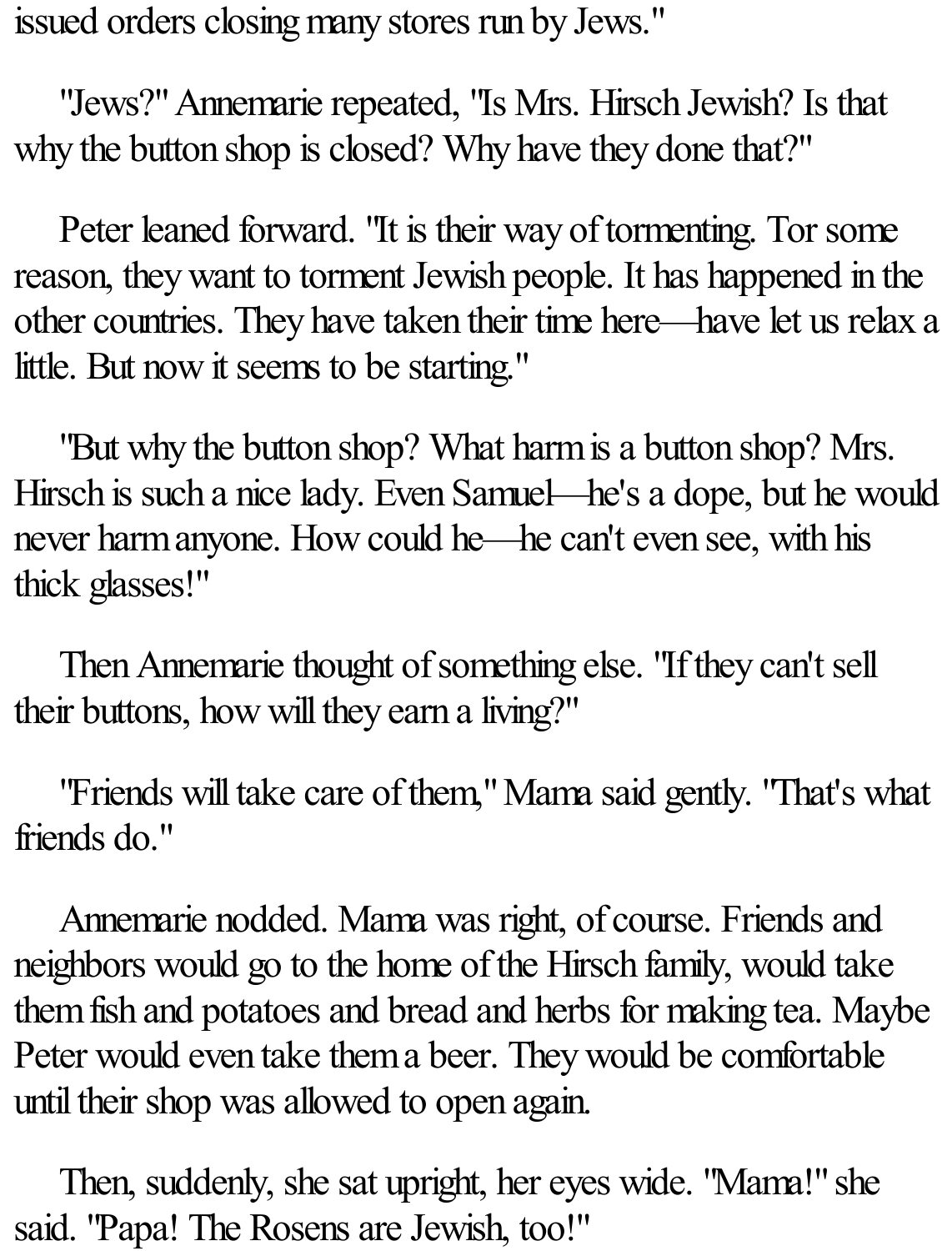Her parents nodded, their faces serious and drawn. "I talked to Sophy Rosen this afternoon, after you told me about the button shop," Mama said. "She knows what is happening. But she doesn't think that it willaffect them."

Annemarie thought, and understood. She relaxed. "Mr. Rosen doesn't have a shop. He's a teacher. They can't close a whole school!" She looked at Peter with the question in her eyes. "Can they?"

"I think the Rosens will beallright,"hesaid. "But you keep an eye on your friend Ellen. And stay away from the soldiers. Your mother told me about what happened on Østerbrogade."

Annemarie shrugged. She had almost forgotten the incident. "It was nothing. They were only bored and looking for someone to talk to, I think."

She turned to her father. "Papa, do you remember what you heard the boy say to the soldier? That all of Denmark would be the king's bodyguard?"

Her father smiled. "I have never forgotten it," he said.

"Well," Annemarie said slowly, "now I think that all of Denmark must be bodyguard for the Jews, as well."

"So we shall be," Papa replied.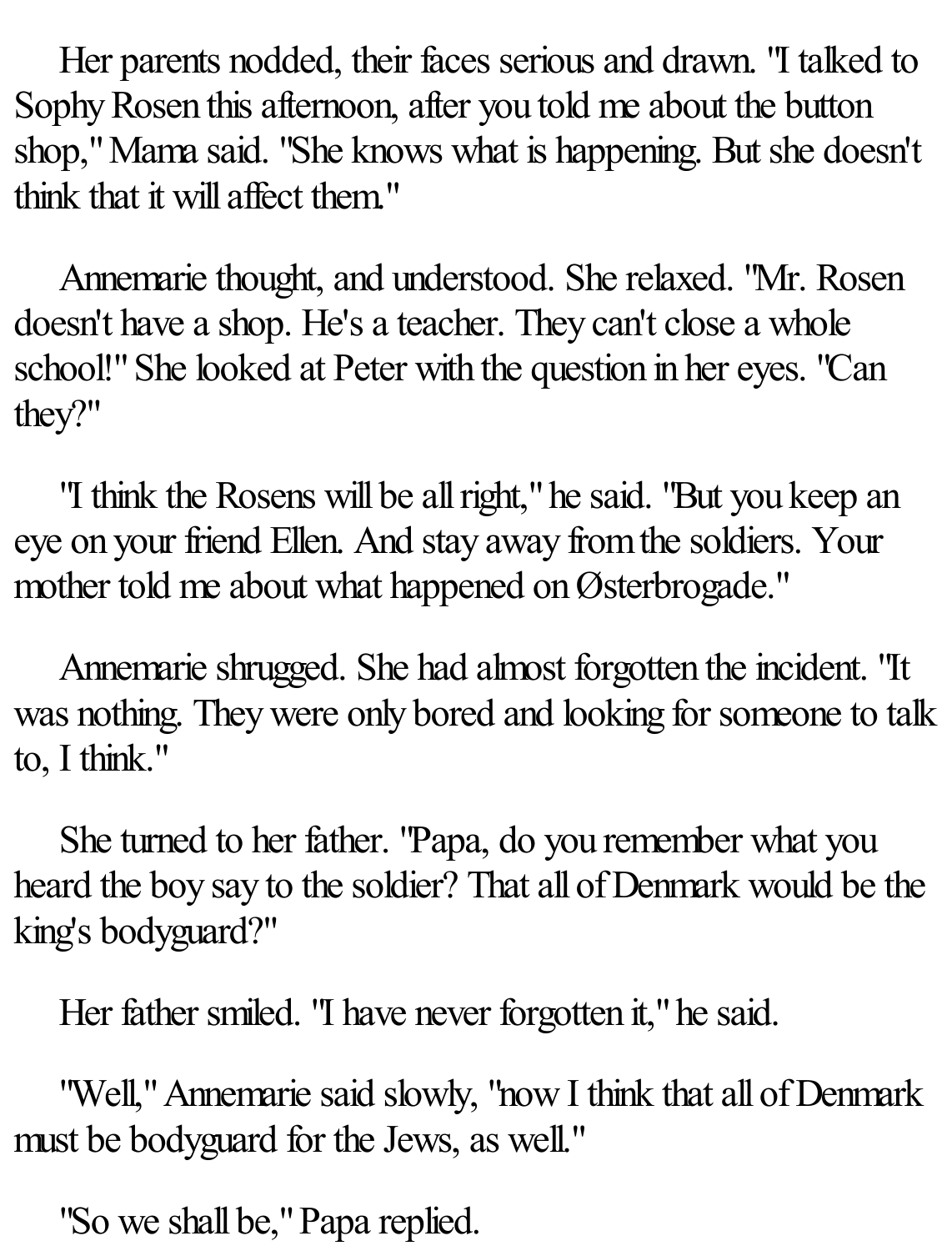Peter stood. "I must go,"hesaid. "And you, Longlegs, it is way past your bedtime now." He hugged Annemarie again.

Later, once more in her bed beside the warm cocoon of her sister, Annemarie remembered how her father had said, three years before, that he would die to protect the king. That her mother would, too. And Annemarie, seven years old, had announced proudly that she also would.

Now she was ten, with long legs and no more silly dreams of pink-frosted cupcakes. And now she—and all the Danes—were to be bodyguard for Ellen, and Ellen's parents, and all of Denmark's Jews.

Would she dieto protect them? *Truly?* Annemarie was honest enough to admit, there in the darkness, to herself, that she wasn't sure.

For a moment she felt frightened. But she pulled the blanket up higher around her neck and relaxed. It was all imaginary, anyway not real. It was only in the fairy tales that people were called upon to be so brave, to die for one another. Not in real-life Denmark. Oh, there were the soldiers; that was true. And the courageous Resistance leaders, who sometimes lost their lives; that was true, too.

But ordinary people like the Rosens and the Johansens? Annemarie admitted to herself, snuggling there in the quiet dark, that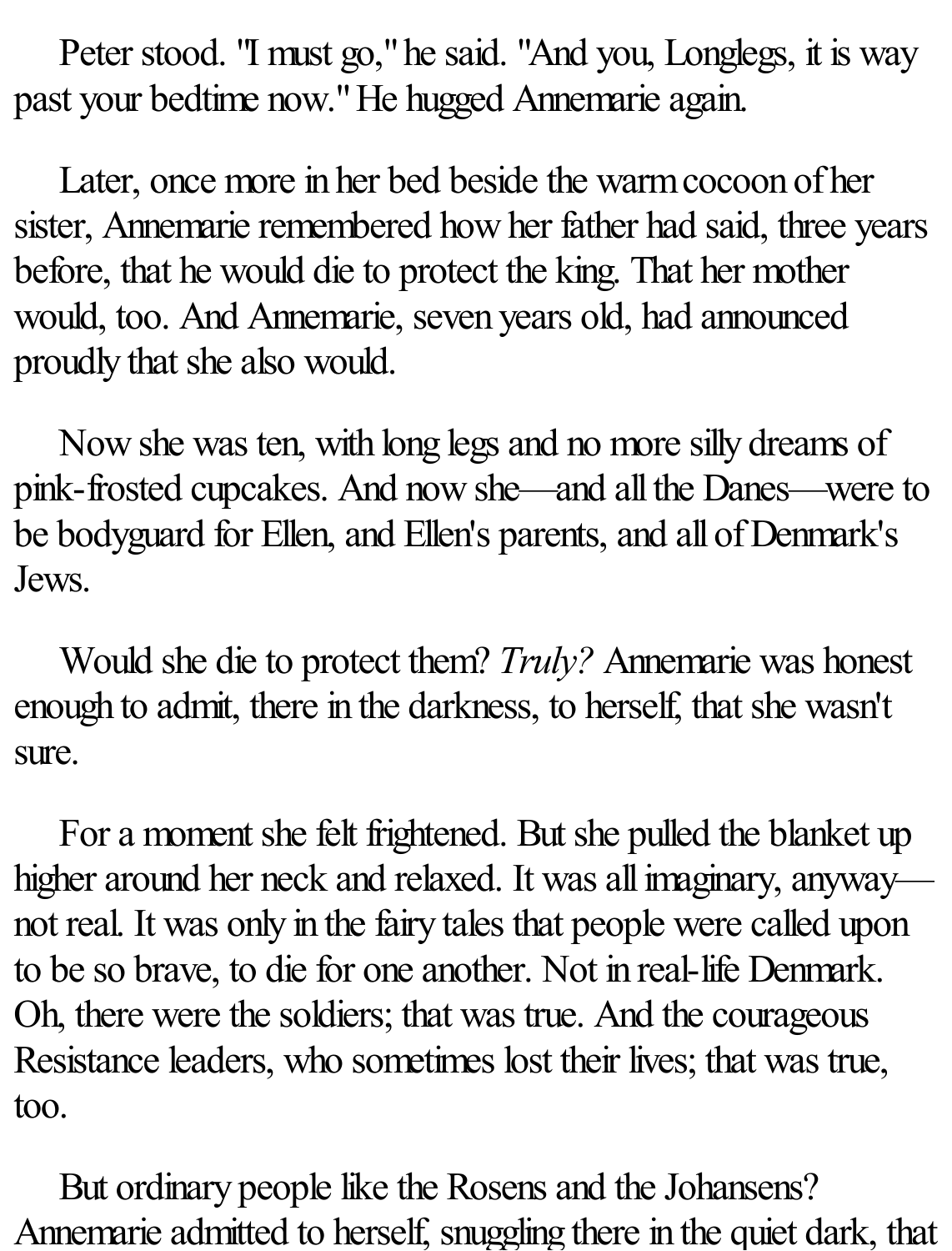$A_n = \infty$  and the  $\infty$  snuggling the  $\mathbf{r}_n$ she was glad to be an ordinary person who would never be called upon for courage.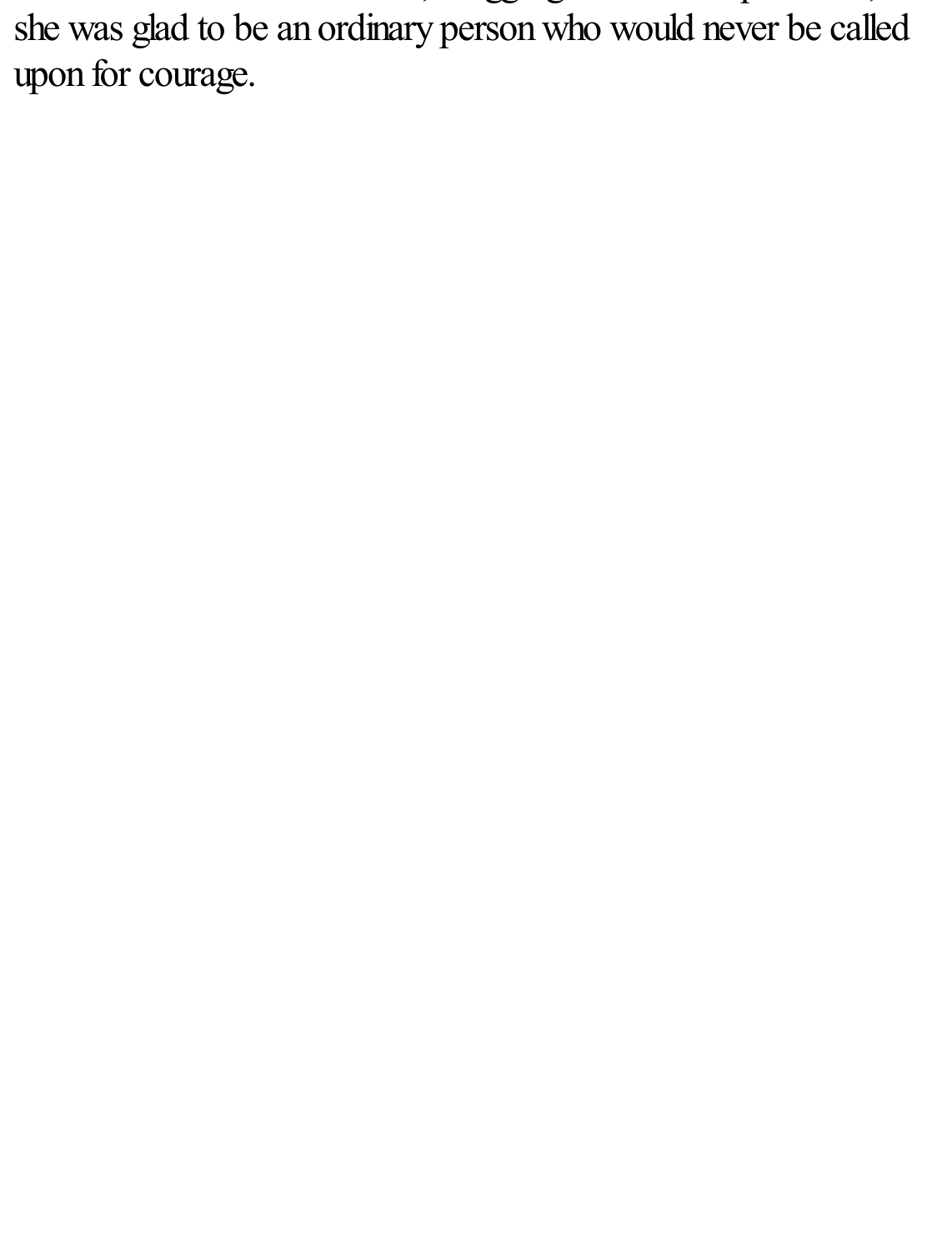## **4. It Will Be a Long Night**

Alone in the apartment while Mama was out shopping with Kirsti, Annemarie and Ellen were sprawled on the living room floor playingwith paper dolls. They had cut the dolls fromMama's magazines, old ones she had saved frompast years. The paper ladies had old-fashioned hair styles and clothes, and the girls had given themnames fromMama's very favorite book. Mama had told Annemarie and Ellen the entire story of *Gone With the Wind*, and the girls thought it much more interesting and romantic than the kingand-queen tales thai Kirsti loved.

"Come, Melanie,"Annemariesaid, walking her dollacross the edge of the rug. "Let's dress for the ball."

"All right, Scarlett, I'm coming," Ellen replied in a sophisticated voice. She was a talented performer; she often played the leading roles in school dramatics. Games of the imagination were always fun when Ellen played.

The door opened and Kirsti stomped in, her face tear-stained and glowering. Mamafollowed her with an exasperated look and set a package down on the table.

"I won't!"Kirstisputtered. "I won'tever,*ever* wear them! Not if you chain me in a prison and beat me with sticks!"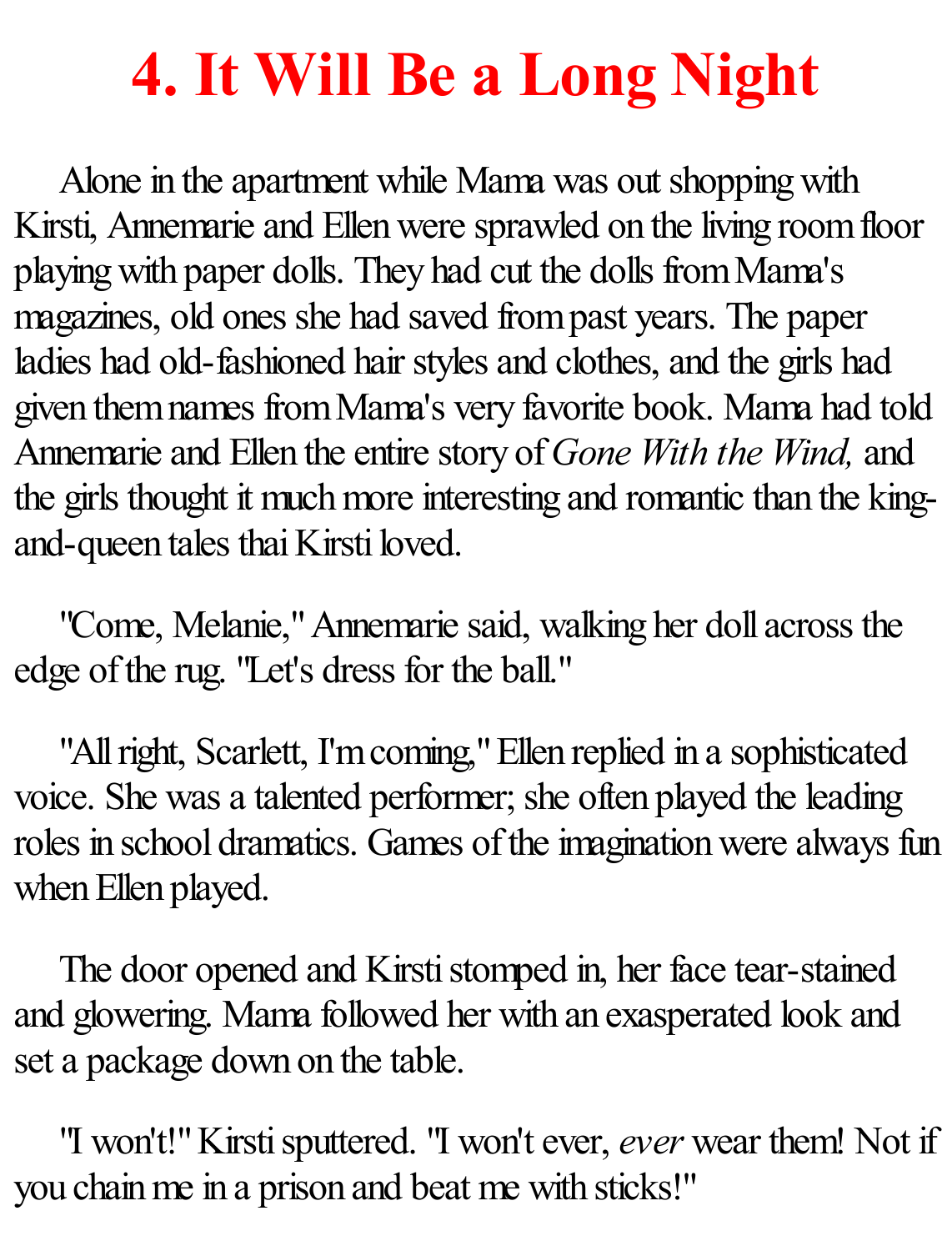Annemarie giggled and looked questioningly at her mother. Mrs. Johansen sighed. "I bought Kirsti some new shoes," she explained. "She's outgrown her old ones."

"Goodness, Kirsti,"Ellen said, "I wishmymother would get *me* some new shoes. I love new things, and it's so hard to find them in the stores."

"Not if you go to a *fish* store!" Kirsti bellowed. "But most mothers wouldn't make their daughters wear ugly *fish* shoes!"

"Kirsten," Mama said soothingly, "you know it wasn't a fish store. And we were lucky to find shoes at all."

Kirsti sniffed. "Show them," she commanded. "Show Annemarie and Ellen howugly they are."

Mama opened the package and took out a pair of little girl's shoes. She held them up, and Kirsti looked away in disgust.

"You know there's no leather anymore," Mama explained. "But they've found a way to make shoes out of fish skin. I don't think these are too ugly."

Annemarie and Ellen looked at the fish skin shoes. Annemarie took one in her hand and examined it. It was odd-looking; the fish scales were visible. But it was a shoe, and her sister needed shoes.

"It's not so bad, Kirsti," she said, lying a little.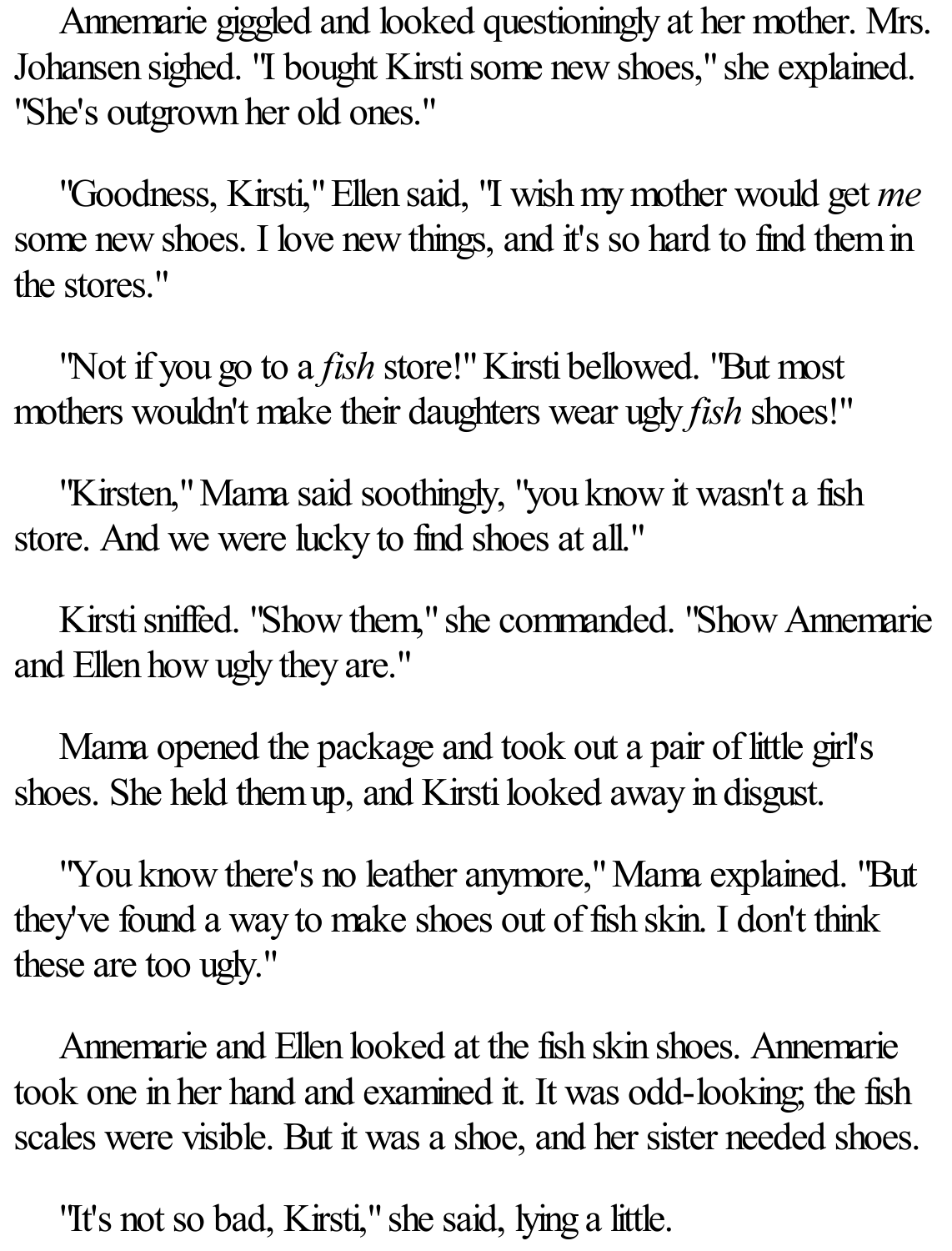Ellen turned the other one over in her hand. "You know,"she said. "it's only the color that's ugly."

"Green!"Kirstiwailed. "I will never,*ever* wear green shoes!"

"In our apartment," Ellen told her, "my father has a jar of black, black ink. Would you like these shoes better if they were black?"

Kirsti frowned. "Maybe I would," she said, finally.

"Well, then," Ellen told her, "tonight, if your mama doesn't mind, I'll take the shoes home and ask my father to make them black for you, with his ink."

Mama laughed. "I think that would be a fine improvement. What do you think, Kirsti?"

Kirsti pondered. "Could he make them shiny?" she asked. "I want themshiny."

Ellen nodded. "I think hecould. I think they'll be quite pretty, black and shiny."

Kirsti nodded. "All right, then," she said. "But you mustn't tell anyone that they're *fish*. I don't want anyone to know." She took her new shoes, holding them disdainfully, and put them on a chair. Then she looked with interest at the paper dolls.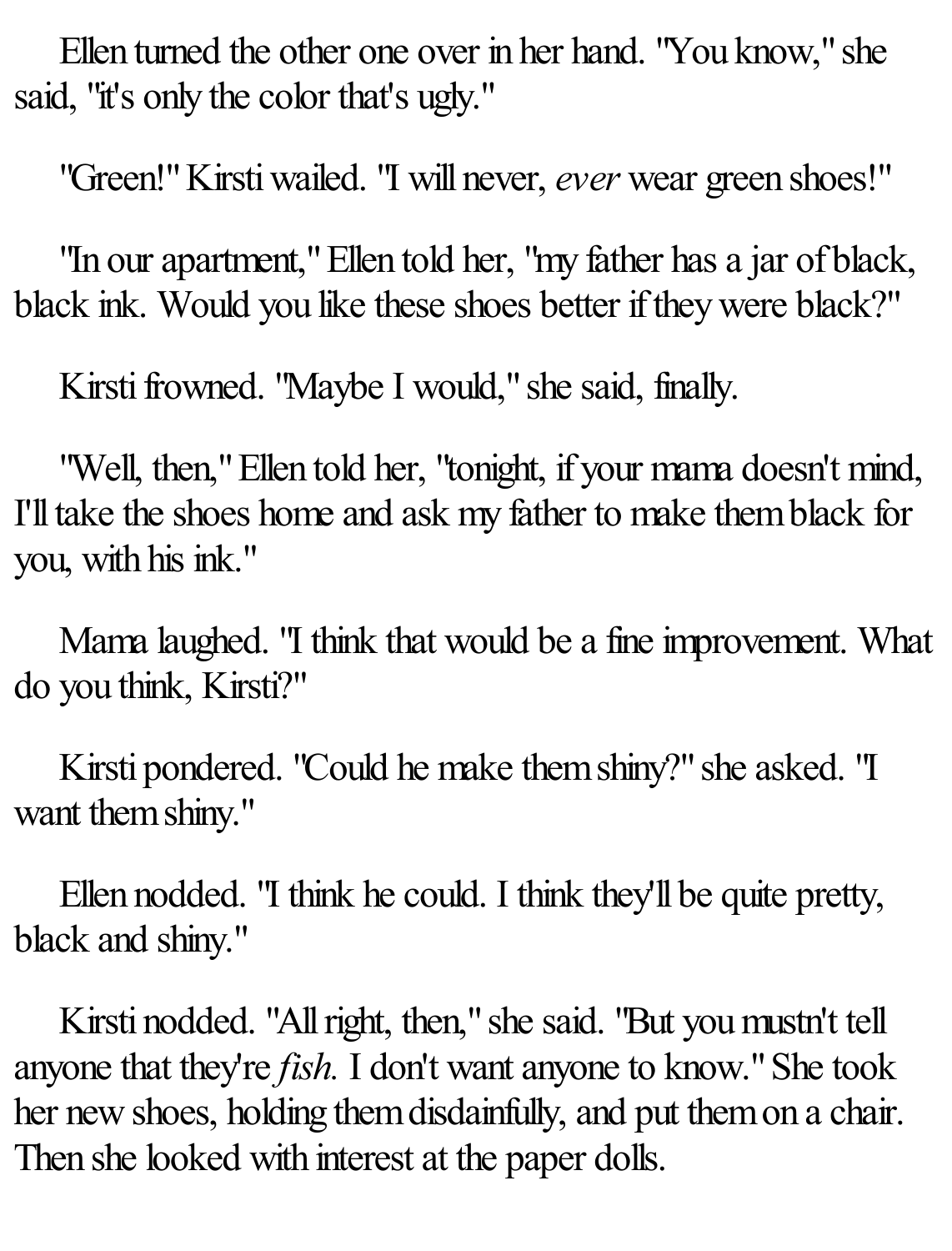"Can I play, too?" Kirsti asked. "Can I have a doll?" She squatted beside Annemarie and Ellen on the floor.

Sometimes, Annemarie thought, Kirsti was such a pest, always butting in. But the apartment was small. There was no other place for Kirsti to play. And if they told her to go away, Mama would scold.

"Here," Annemarie said, and handed her sister a cut-out little girl doll. "We're playing*Gone With the Wind.* Melanieand Scarlettare going to a ball. You can be Bonnie. She's Scarlett's daughter."

Kirsti danced her doll up and down happily. "I'mgoing to the ball!" she announced in a high, pretend voice.

Ellen giggled. "A little girl wouldn't go to a ball. Let's make them go someplace else. Let's make them go to Tivoli!"

"Tivoli!"Annemarie began to laugh. "That's inCopenhagen! *Gone With the Wind* is in America!"

"Tivoli, Tivoli, Tivoli," little Kirsti sang, twirling her doll in a circle.

"It doesn't matter, because it's only a game anyway," Ellen pointed out. "Tivoli can be over there, by that chair. 'Come, Scarlett," she said, using her doll voice, "we shall go to Tivoli to dance and watch the fireworks, and maybe there will be some handsome men there! Bring your silly daughter Bonnie, and she can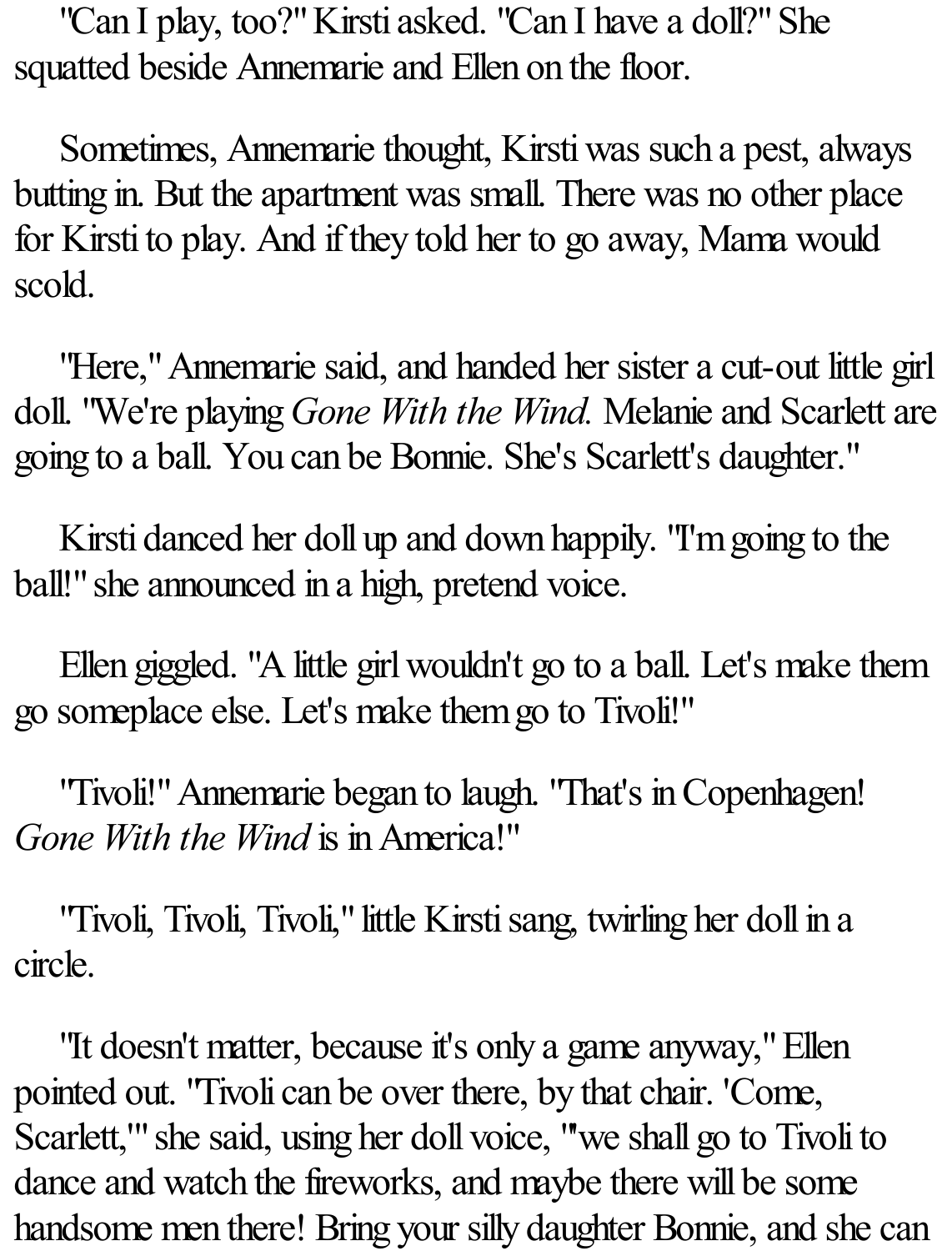ride on the carousel.'"

Annemarie grinned and walked her Scarlett toward thechair that Ellen had designated as Tivoli. Sheloved TivoliGardens, in the heart ofCopenhagen; her parents had taken her there, often, when she was a little girl. She remembered the music and the brightly colored lights, the carousel and ice cream and especially the magnificent fireworks in the evenings: the huge colored splashes and bursts of lights in the evening sky.

"I remember the fireworks best of all," she commented to Ellen.

"Me too." Kirsti said. "I remember the fireworks."

"Silly," Annemarie scoffed. "You never saw the fireworks." Tivoli Gardens was closed now. The German occupation forces had burned part of it, perhaps as a way of punishing the fun-loving Danes for their lighthearted pleasures.

Kirsti drew herself up, her small shoulders stiff. "I did too," she said belligerently. "It was my birthday. I woke up in the night and I could hear the booms. And there were lights in the sky. Mama said it was fireworks for my birthday!"

Then Annemarie remembered. Kirsti's birthday was late in August. And that night, only a month before, she, too, had been awakened and frightened by the sound of explosions. Kirsti was right—the sky in the southeast had been ablaze, and Mama had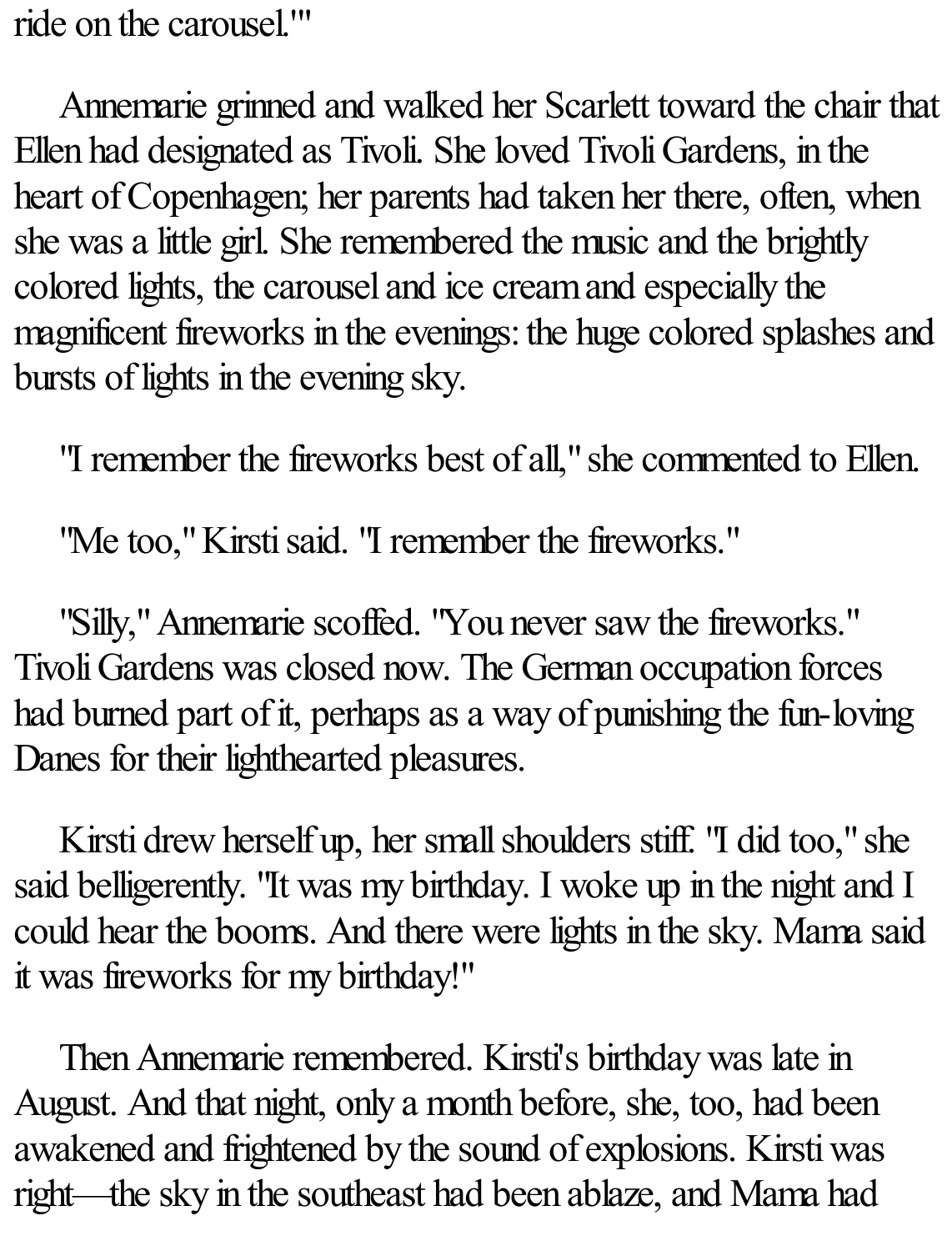comforted her by calling it a birthday celebration. "Imagine, such fireworks for a little girl five years old!" Mama had said, sitting on their bed, holding the dark curtain aside to look through the window at the lighted sky.

The next evening's newspaper had told the sad truth. The Danes had destroyed their own naval fleet, blowing up the vessels one by one, as the Germans approached to take over the ships for their own use.

"How sad the king must be," Annemarie had heard Mama say to Papa when they read the news.

"Howproud,"Papa had replied.

It had made Annemarie feel sad and proud, too, to picture the tall, aging king, perhaps with tears in his blue eyes, as he looked at the remains of his small navy, which now lay submerged and broken in the harbor.

"I don't want to play anymore, Ellen,"shesaid suddenly,and put her paper doll on the table.

"I have to go home, anyway," Ellen said. "I have to help Mama with the housecleaning. Thursday is our New Year. Did you know that?"

"Why is it yours?" asked Kirsti. "Isn't it our New Year, too?"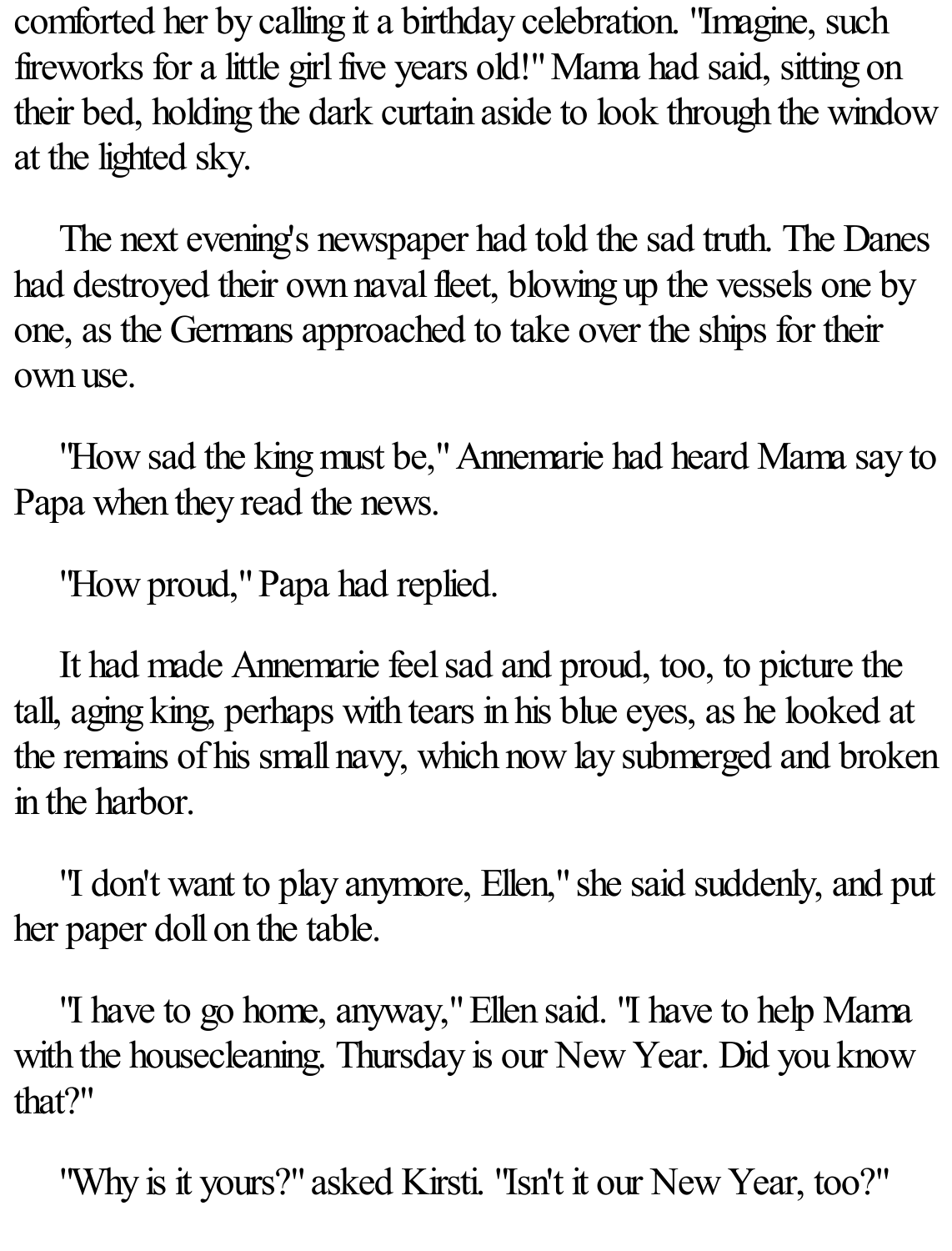"No. It's the Jewish New Year. That's just for us. But if you want, Kirsti, you can come that night and watch Mama light the candles."

Annemarie and Kirsti had often been invited to watch Mrs. Rosen light the Sabbath candles on Friday evenings, She covered her head with a cloth and said a special prayer in Hebrew as she did so. Annemarie always stood very quietly, awed, to watch; even Kirsti, usually such a chatterbox, was always still at that time. They didn't understand the words or the meaning, but they could feel what a special time it was for the Rosens.

"Yes," Kirsti agreed happily. "I'll come and watch your mama light the candles, and i'll wear my new black shoes,"

But this time was to be different. Leaving for school onThursday with her sister, Annemarie saw the Rosens walking to the synagogue early in the morning, dressed in their best clothes. She waved to Ellen, who waved happily back.

"Lucky Ellen," Annemarie said to Kirsti. "She doesn't have to go to school today."

"But she probably has to sit very, very still, like we do in church,"Kirsti pointed out. "*That's* no fun."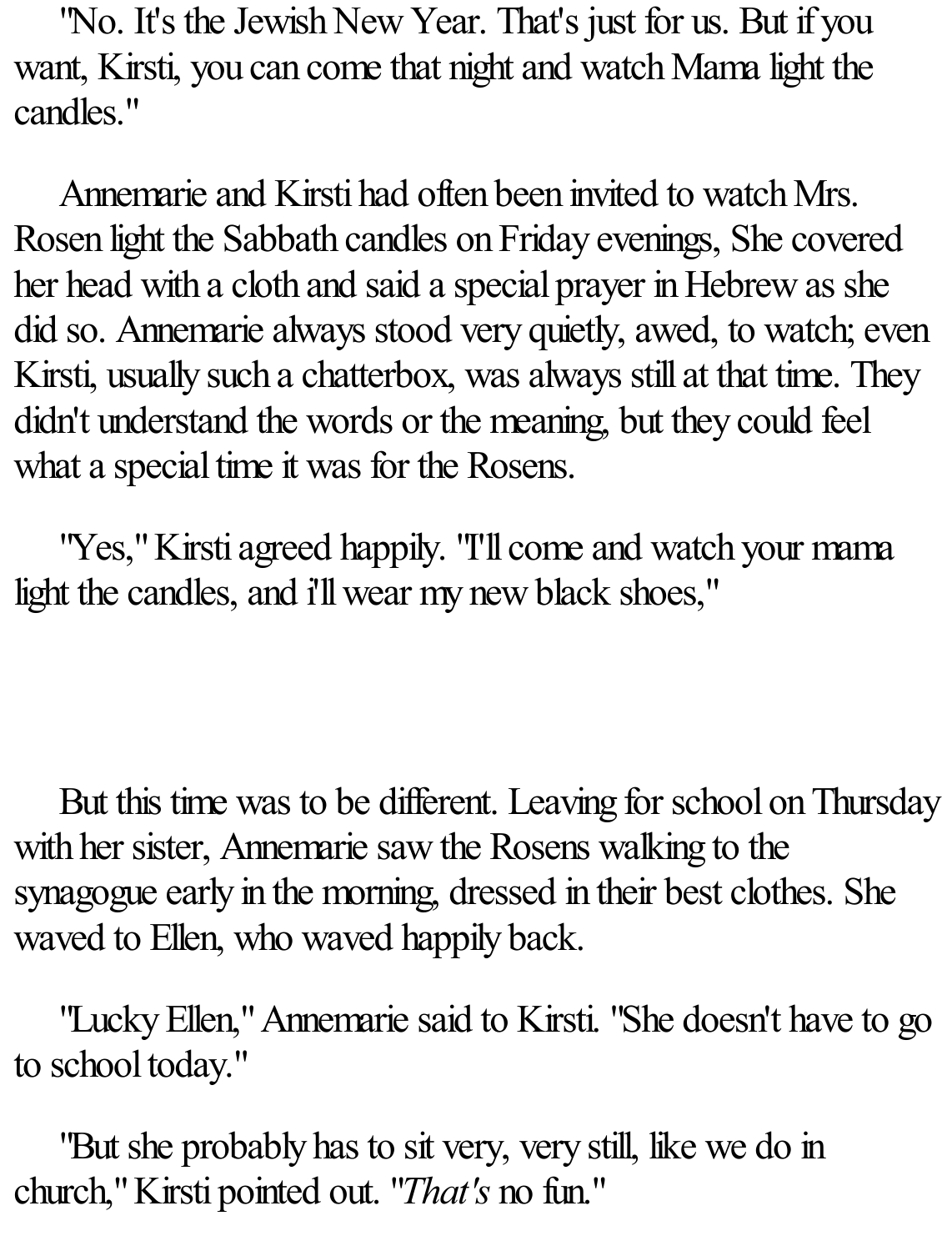Thatafternoon, Mrs. Rosen knocked at their door but didn't come inside. Instead, she spoke for a long time in a hurried, tense voice to Annemarie's mother in the hall. When Mama returned, her face was worried, but her voice was cheerful.

"Girls," she said, "we have a nice surprise. Tonight Ellen will be coming to stay overnight and to be our guest for a few days! It isn't oftenwe havea visitor."

Kirsticlapped her hands in delight.

"But, Mama,"Annemariesaid, in dismay, "it's their NewYear. They were going to have a celebration at home! Ellen told me that her mother managed to get a chicken someplace, and she was going to roast it—their first roast chicken in a year or more!"

"Their plans have changed," Mama said briskly. "Mr. and Mrs. Rosen have been called away to visit some relatives. So Ellen will stay with us. Now, let's get busy and put clean sheets on your bed. Kirsti, you may sleep with Mama and Papa tonight, and we'll let the big girls giggle together by themselves."

Kirsti pouted, and it was clear that she was about to argue. "Mama will tell you a special story tonight," her mother said. "One just for you."

"About a king?" Kirsti asked dubiously.

"About a king, if you wish," Mama replied.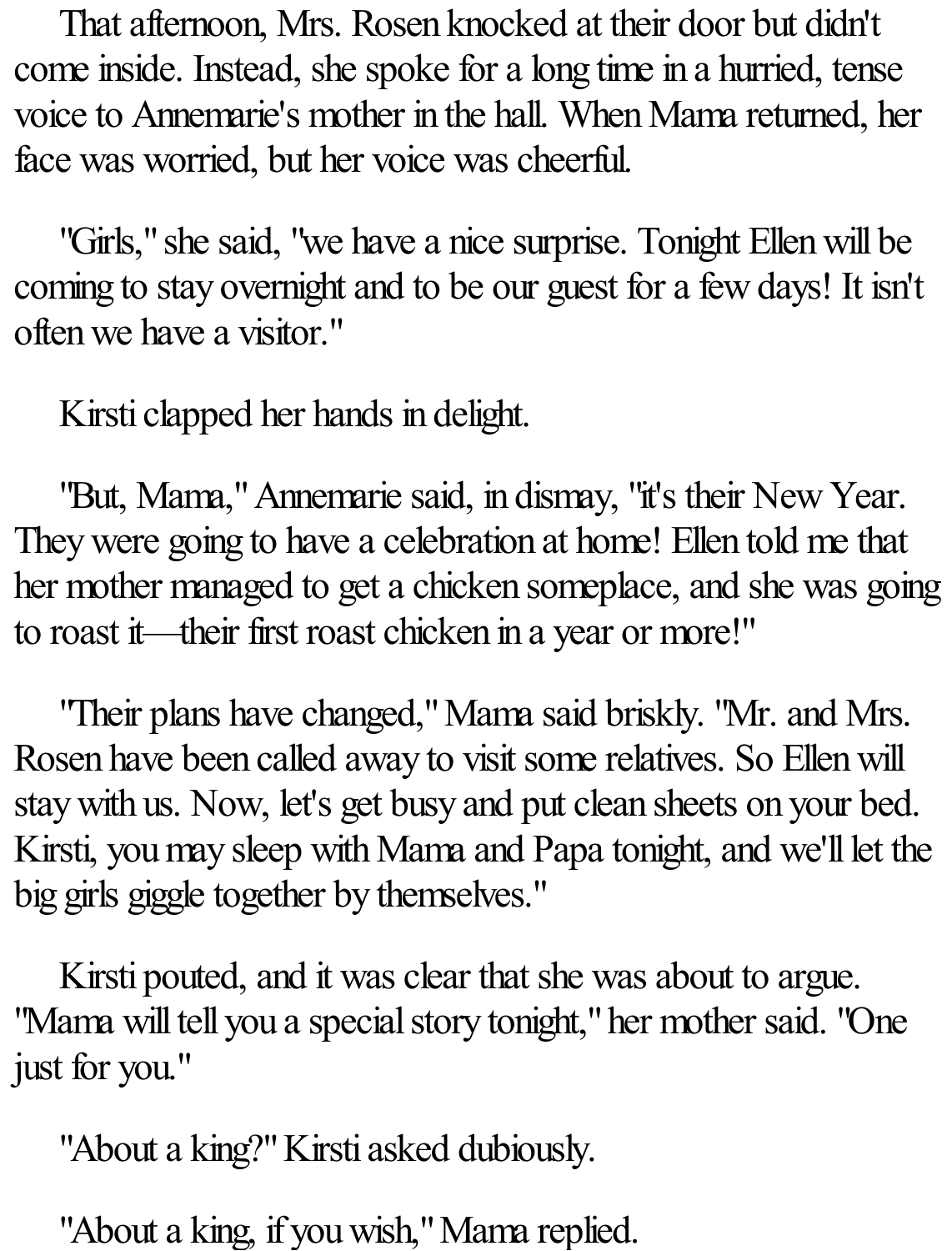"All right, then. But there must be a queen, too," Kirsti said.

Though Mrs. Rosen had sent her chicken to the Johansens, and Mama made a lovely dinner large enough for second helpings all around, it was not an evening of laughter and talk. Ellen was silent at dinner. She looked frightened. Mama and Papa tried to speak of cheerful things, but it was clear that they were worried, and it made Annemarie worry, too. Only Kirsti was unaware of the quiet tension in the room. Swinging her feet in their newly blackened and shiny shoes, she chattered and giggled during dinner.

"Early bedtime tonight, little one," Mama announced after the dishes were washed. "We need extra time for the long story I promised, about the king and queen." She disappeared with Kirsti into the bedroom.

"What's happening?" Annemarie asked when she and Ellen were alone with Papa in the living room. "Something's wrong. What is it?"

Papa's face was troubled. "I wish that I could protect you children fromthis knowledge,"hesaid quietly. "Ellen, you already know. Now we must tell Annemarie."

He turned to her and stroked her hair with his gentle hand. "This morning, at the synagogue, the rabbitold his congregation that the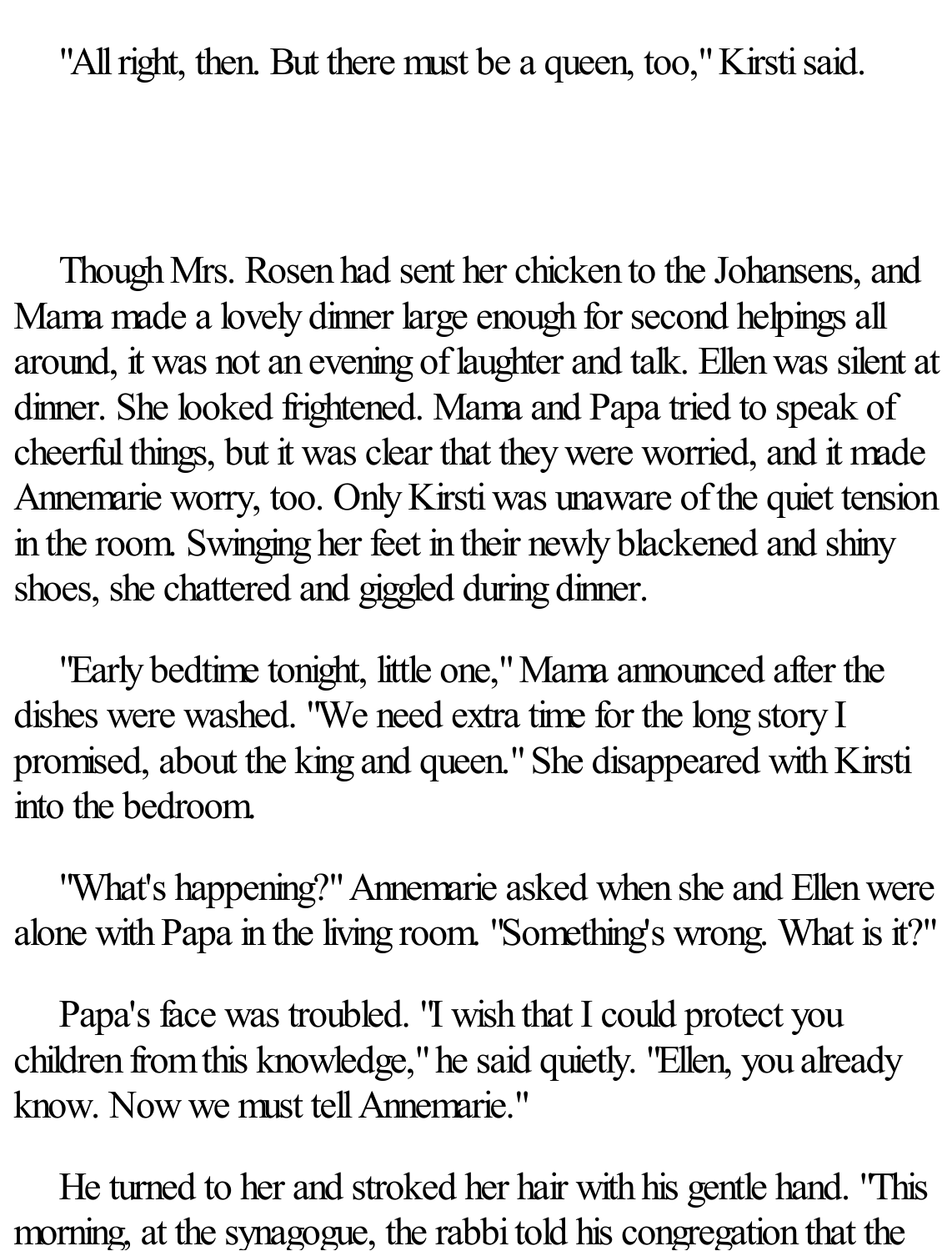morning,at thesynagogue, therabbitold hiscongregation that the Nazis have taken the synagogue lists of all the Jews. Where they live, what their names are. Of course the Rosens were on that list, along with many others."

"Why? Why did theywant those names?"

"They plan to arrest all the Danish Jews. They plan to take them away. And we have been told that they may come tonight."

"I don't understand! Take them where?"

Her father shook his head. "We don't know where, and we don't really know why. They call it 'relocation.' We don't even know what that means. We only know that it is wrong, and it is dangerous, and we must help."

Annemarie was stunned. She looked at Ellen and saw that her best friend was crying silently.

"Where are Ellen's parents? We must help them, too!"

"We couldn't take all three of them. If the Germans came to search our apartment, it would be clear that the Rosens were here. One person we can hide. Not three. So Peter has helped Ellen's parents to go elsewhere. We don't know where. Ellen doesn't know either. But they are safe."

Ellen sobbed aloud, and put her face in her hands. Papa put his armaround her. "They aresafe, Ellen. I promise you that. Youwill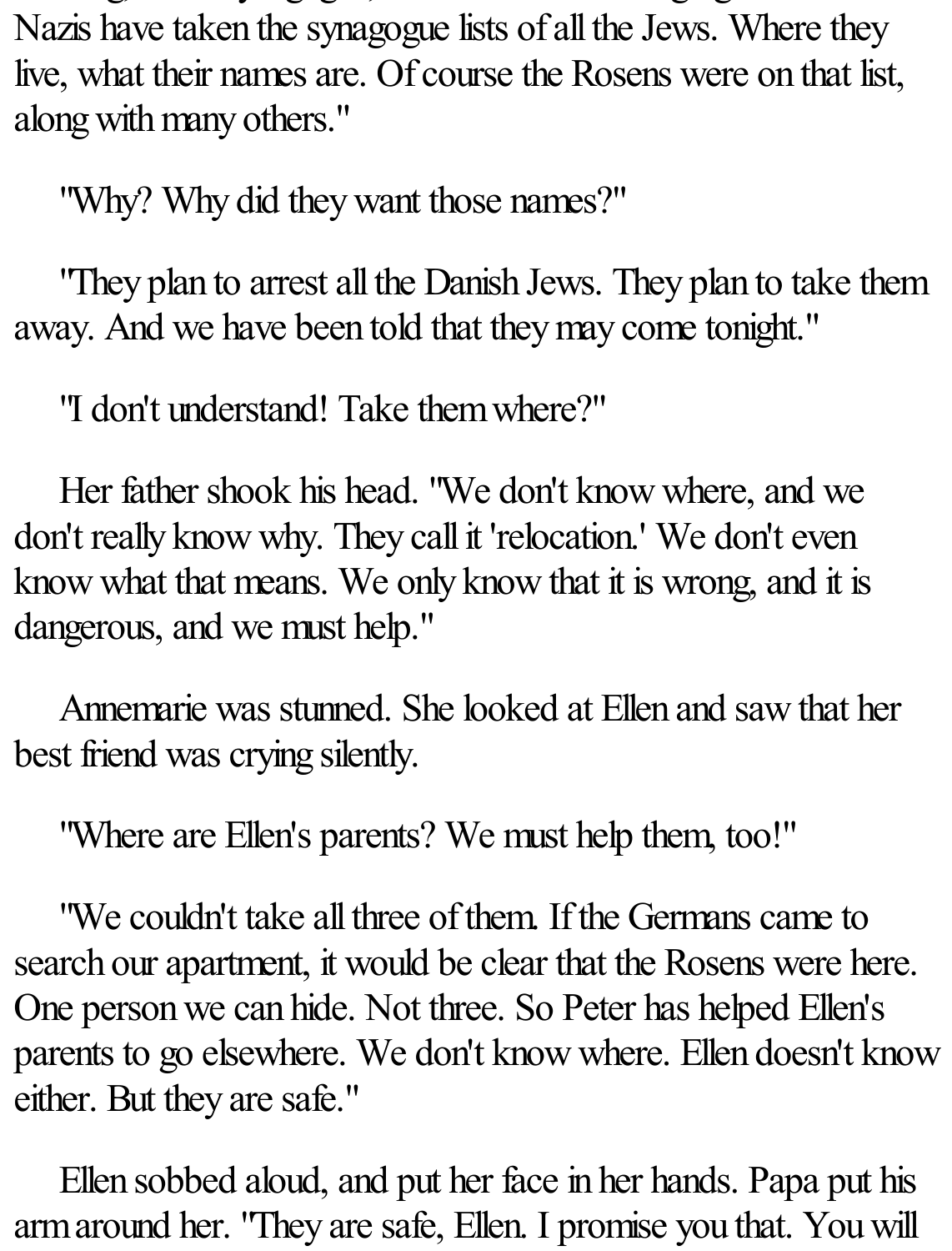see them again quite soon. Can you try hard to believe my promise?"

Ellen hesitated, nodded, and wiped her eyes with her hand.

"But, Papa," Annemarie said, looking around the small apartment, with its few pieces of furniture: the fat stuffed sofa, the table and chairs, the small bookcase against the wall. "You said that we would hide her. How can we do that? Where can she hide?"

Papa smiled. "That part is easy. It will be as your mama said: you two will sleep together in your bed, and you may giggle and talk and tell secrets to each other. And if anyone comes—"

Ellen interrupted him. "Who might come? Will it be soldiers? Like the ones on the corners?" Annemarie remembered how terrified Ellen had looked the daywhen thesoldier had questioned them on the corner.

"I really don't think anyone will. But it never hurts to be prepared. If anyone should come, even soldiers, you two will be sisters. You are together so much, it will be easy for you to pretend that you are sisters."

He rose and walked to the window. He pulled the lace curtain aside and looked down into the street. Outside, it was beginning to grow dark. Soon they would have to draw the black curtains that all Danes had on their windows; the entire city had to be completely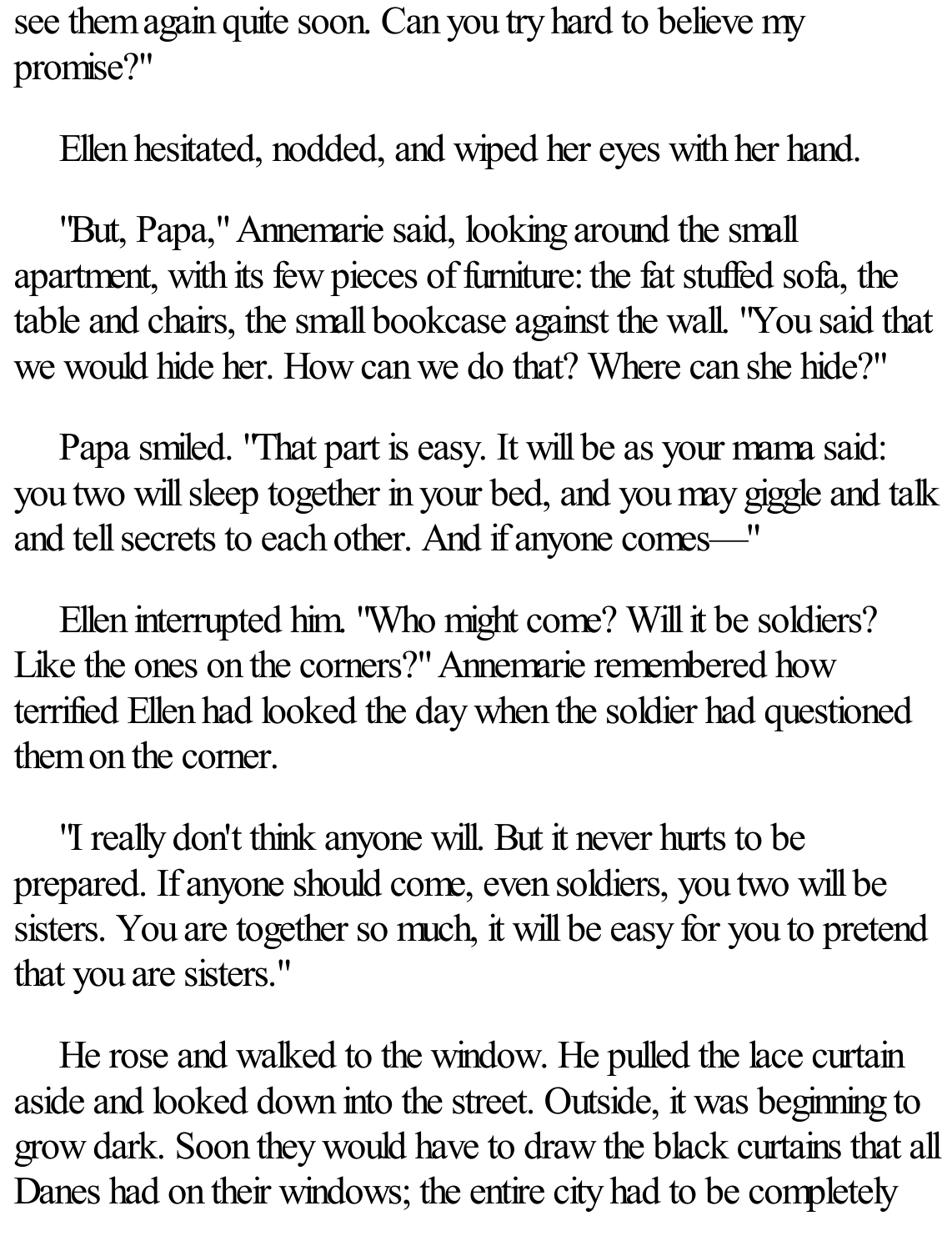darkened at night. In a nearby tree, a bird was singing; otherwise it was quiet. It was the last night of September.

"Go, now, and get into your nightgowns. It will be a long night."

Annemarie and Ellen got to their feet. Papa suddenly crossed the room and put his arms around them both. He kissed the top of each head: Annemarie's blond one, which reached to his shoulder, and Ellen's dark hair, the thick curls braided as always into pigtails.

"Don't be frightened," he said to them softly. "Once I had three daughters. Tonight I am proud to have three daughters again."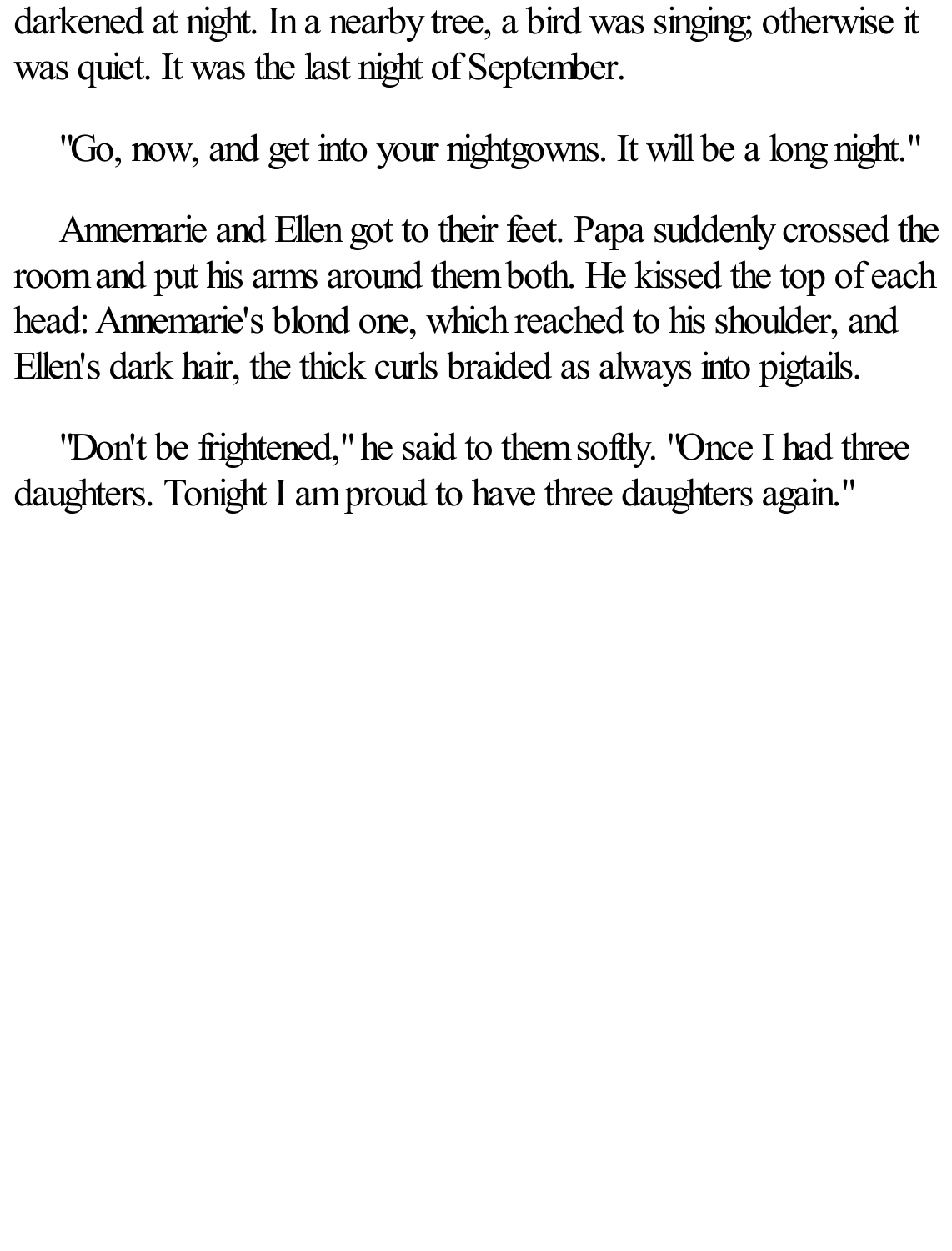## **5. Who Is the Dark-Haired One?**

"Do you really think anyone will come?" Ellen asked nervously, turning to Annemarie in the bedroom. "Your father doesn't think so."

"Of course not. They're always threatening stuff. They just like to scare people." Annemarie took her nightgown from a hook in the closet.

"Anyway, if they did, it would give me a chance to practice" acting. I'd just pretend to be Lise. I wish I were taller, though." Ellen stood on tiptoe, trying to make herself tall. She laughed at herself, and her voice was more relaxed.

"You were great as the Dark Queen in the school play last year," Annemarie told her. "You should be an actress when you grow up."

"My father wants me to be a teacher. [Ic wants *everyone* to be a teacher, like him. But maybe I could convince him that I should go to acting school." Ellen stood on tiptoe again, and made an imperious gesture with her arm. "I am the Dark Queen," she intoned dramatically. "I have come to command the night!"

"You should try saying, 'I am Lise Johansen!"" Annemarie said, grinning. "If you told the Nazis that you were the Dark Queen, they'd haul you off to a mental institution."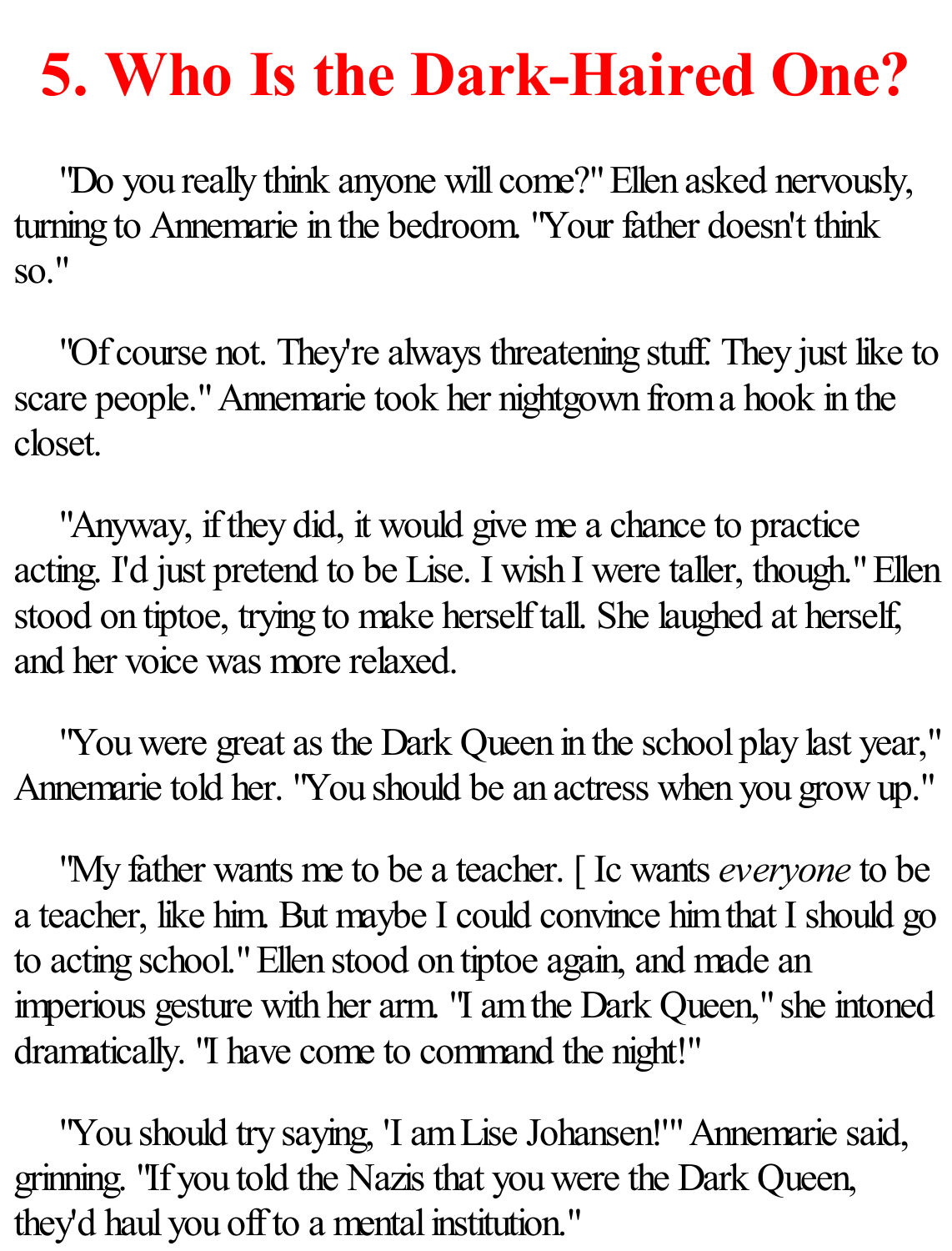Ellen dropped her actress pose and sat down, with her legs curled under her, on the bed. "Theywon't really come here, do you think?" she asked again.

Annemarieshook her head. "Not in a million years."She picked up her hairbrush.

The girls found themselves whispering as they got ready for bed. There was no need, really, to whisper; they were, after all, supposed to be normal sisters, and Papa had said they could giggle and talk. The bedroom door was closed.

But the night did seem, somehow, different froma normal night. And so they whispered.

"Howdid your sister die, Annemarie?"Ellen asked suddenly. "I remember when it happened. And I remember the funeral—it was the only time I have ever been in a Lutheran church. But I never knew just what happened."

"I don't know exactly," Annemarie confessed. "She and Peter were out somewhere together, and then there was a telephone call, that there had been an accident. Mama and Papa rushed to the hospital—remember, your mother came and stayed with me and Kirsti? Kirsti was already asleep and she slept right through everything, she was so little then. But I stayed up, and I was with your mother in the living room when my parents came home in the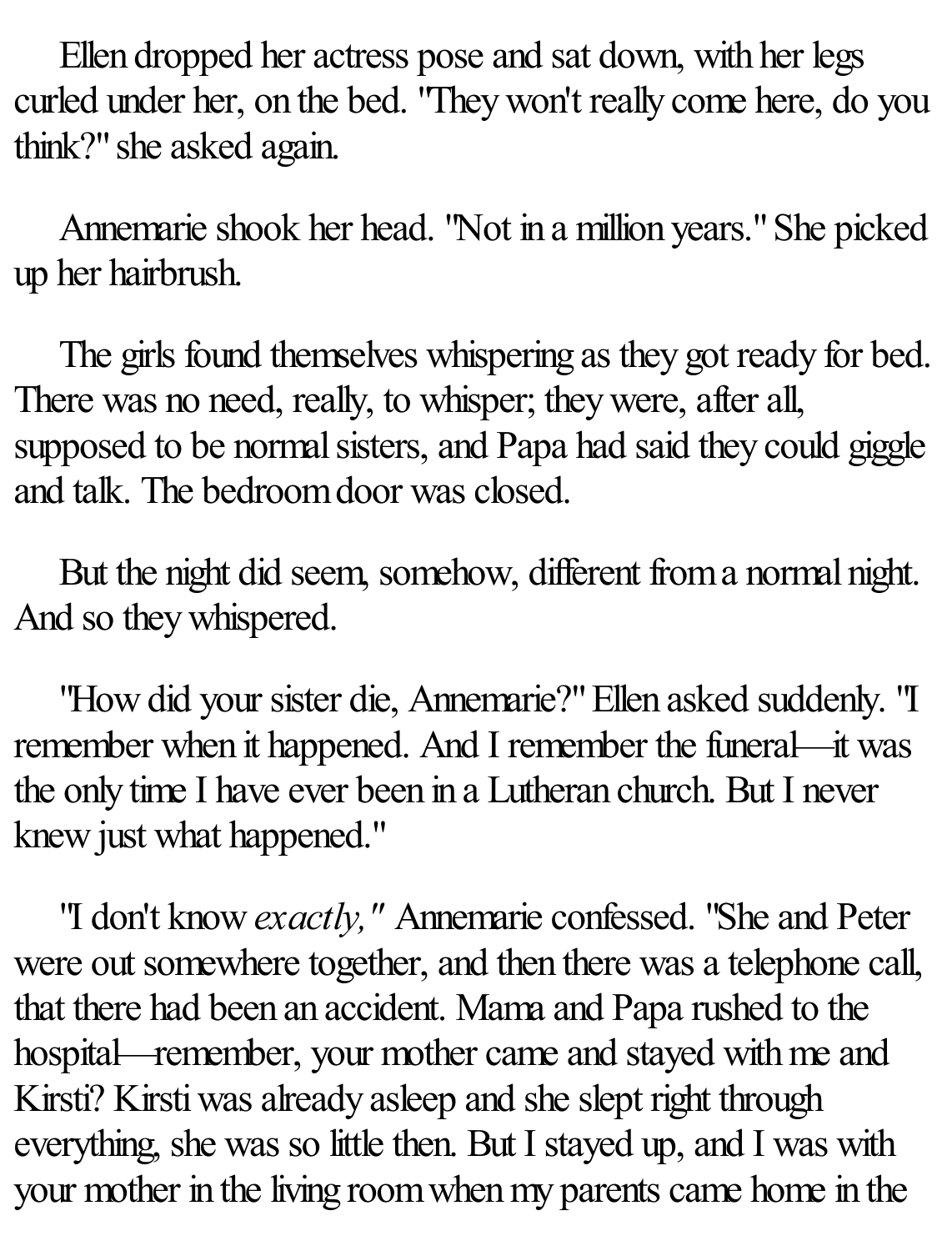middle ofthe night. And they told me Lise had died."

"I remember it was raining,"Ellen said sadly. "It was stillraining the next morning when Mama told me. Mama was crying, and the rain made it seem as if the whole *world* was crying."

Annemarie finished brushing her long hair and handed her hairbrush to her best friend. Ellen undid her braids, lifted her dark hair away from the thin gold chain she wore around her neck—the chain that held the Star of David—and began to brush her thick curls.

"I think it was partly because oftherain. They said she was hit by a car. I suppose the streets were slippery, and it was getting dark, and maybe the driver just couldn't see," Annemarie went on, remembering. "Papa looked so angry. He made one hand into a fist, and he kept pounding it into the other hand. I remember the noise of it:slam, slam, slam."

Together they got into the wide bed and pulled up the covers. Annemarie blew out the candle and drew the dark curtains aside so that the open window near the bed let in some air. "See that blue trunk in the corner?" she said, pointing through the darkness. "Lots of Lise's things are in there. Even her wedding dress. Mama and Papa have never looked at those things, not since the day they packed themaway."

Ellen sighed. "She would have looked so beautiful in her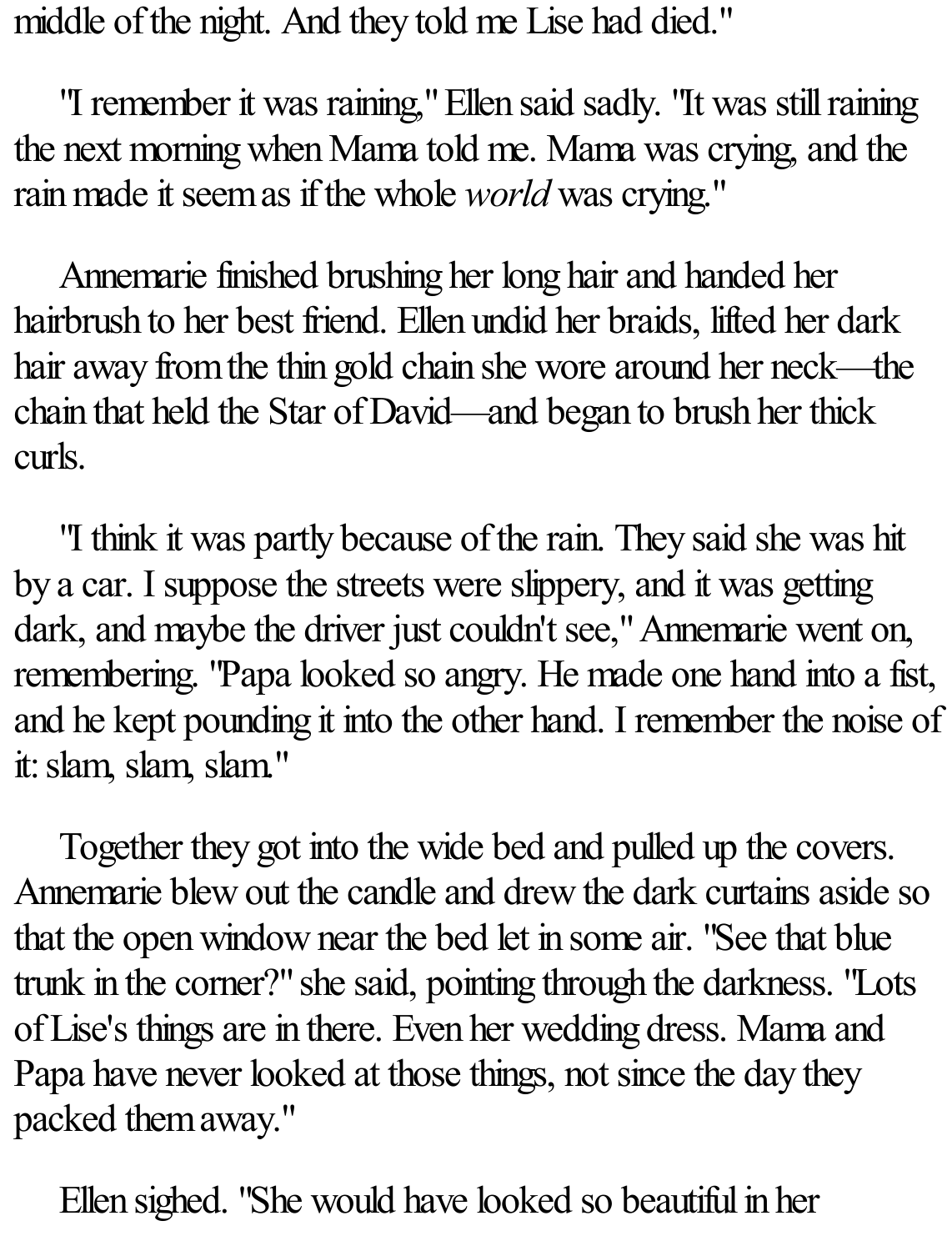wedding dress. She had such a pretty smile. I used to pretend that she was *my*sister, too."

"She would have liked that," Annemarie told her. "She loved you."

"That's the worst thing in the world,"Ellenwhispered. "To be dead so young. I wouldn't want the Germans to take my family away—to make us live someplace else. But still, it wouldn't be as bad as being dead."

Annemarie leaned over and hugged her. "They won't take you away," she said. "Not your parents, either. Papa promised that they were safe, and he always keeps his promises. And you are quite safe, here with us."

For a while they continued to murmur in the dark, but the murmurs were interrupted by yawns. Then Ellen's voice stopped, she turned over, and in a minute her breathing was quiet and slow.

Annemarie stared at the window where the sky was outlined and a tree branch moved slightly in the breeze. Everything seemed very familiar, very comforting. Dangers were no more than odd imaginings, like ghost stories that children made up to frighten one another: things that couldn't possibly happen. Annemarie felt completely safe here in her own home, with her parents in the next roomand her best friend asleep beside her. She yawned contentedly and closed her eyes.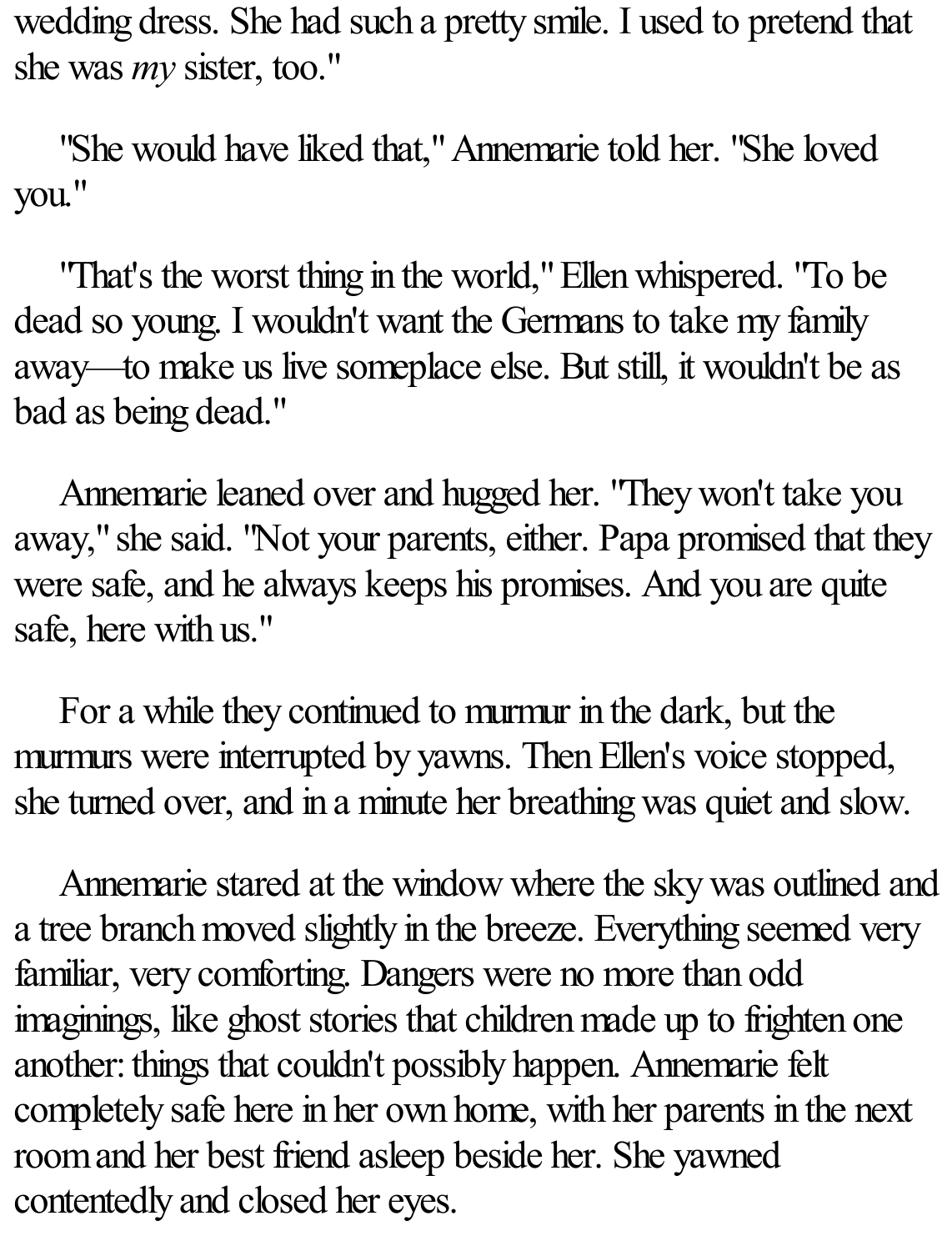It was hours later, but still dark, when she was awakened abruptly by the pounding on the apartment door.

Annemarie eased the bedroom door open quietly, only a crack, and peeked out. Behind her, Ellen was sitting up, her eyes wide.

She could see Mama and Papa in their nightclothes, moving about. Mama held a lighted candle, but as Annemarie watched, she went to a lamp and switched it on. It was so long a time since they had dared to use the strictly rationed electricity after dark that the light in the room seemed startling to Annemarie, watching through the slightly opened bedroom door. She saw her mother look automatically to the blackout curtains, making certain that they were tightly drawn.

Papa opened the front door to the soldiers.

"This is the Johansen apartment?" A deep voice asked the question loudly, in the terribly accented Danish.

"Our name is on the door, and I see you have a flashlight," Papa answered. "What do you want? Is something wrong?"

"I understand you are a friend of your neighbors the Rosens, Mrs. Johansen," the soldier said angrily.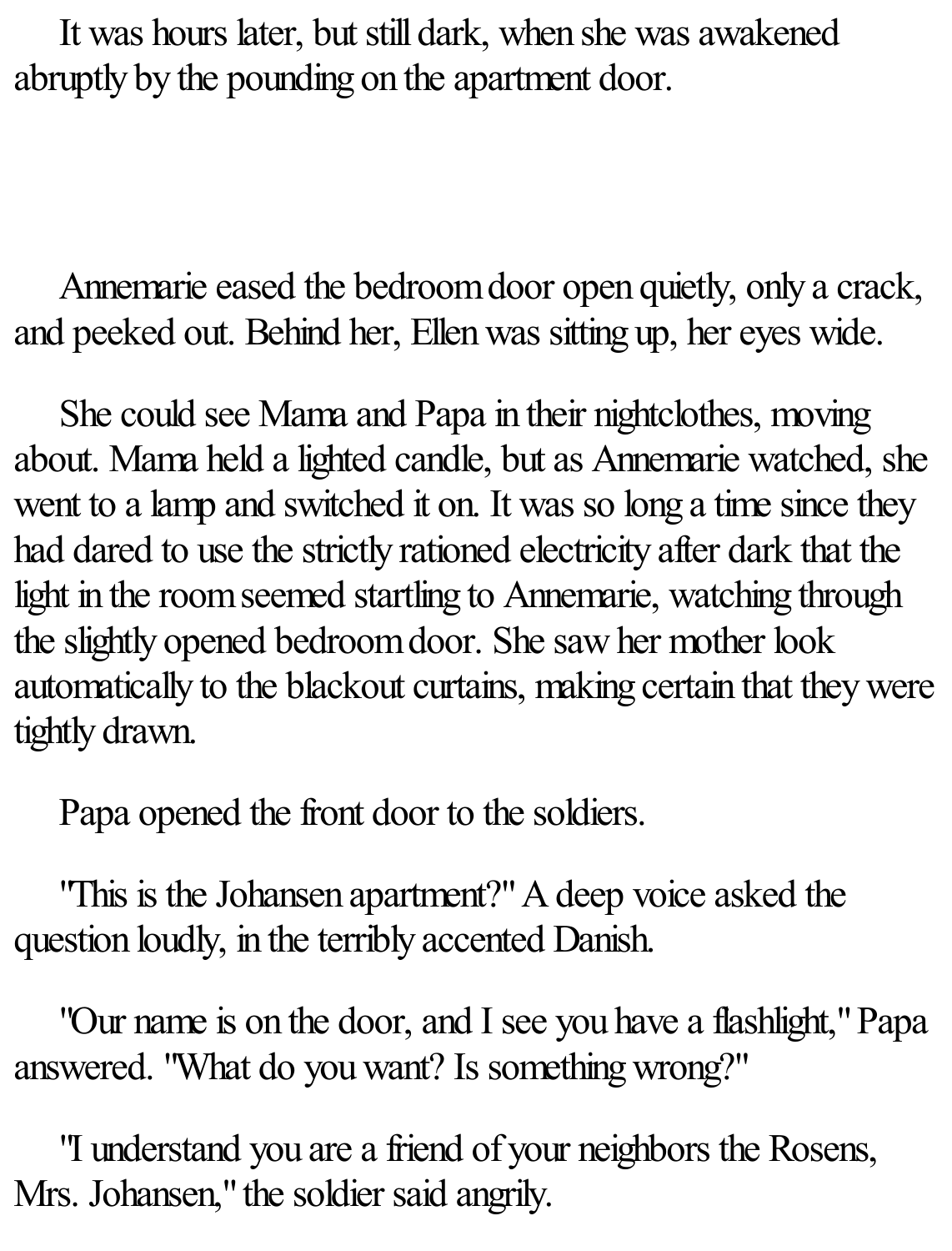"SophyRosen is my friend, that is true,"Mamasaid quietly. "Please, could you speak more softly?" My children are asleep."

"Then you will be so kind as to tell me where the Rosens are." He made no effort to lower his voice.

"Iassumethey areat home, sleeping. It is four in the morning, after all," Mama said.

Annemarie heard the soldier stalk across the living room toward the kitchen. From her hiding place in the narrow sliver of open doorway, she could see the heavy uniformed man, a holstered pistol at his waist, in the entrance to the kitchen, peering in toward the sink.

Another German voice said, "The Rosens' apartment is empty. We are wondering if they might be visiting their good friends the Johansens."

"Well,"said Papa, moving slightly so that he was standing in front of Annemarie's bedroom door, and she could see nothing except the dark blur of his back, "as you see, you are mistaken. There is no one here but my family."

"You will not object if we look around." The voice was harsh, and it was not a question.

"It seems we have no choice," Papa replied.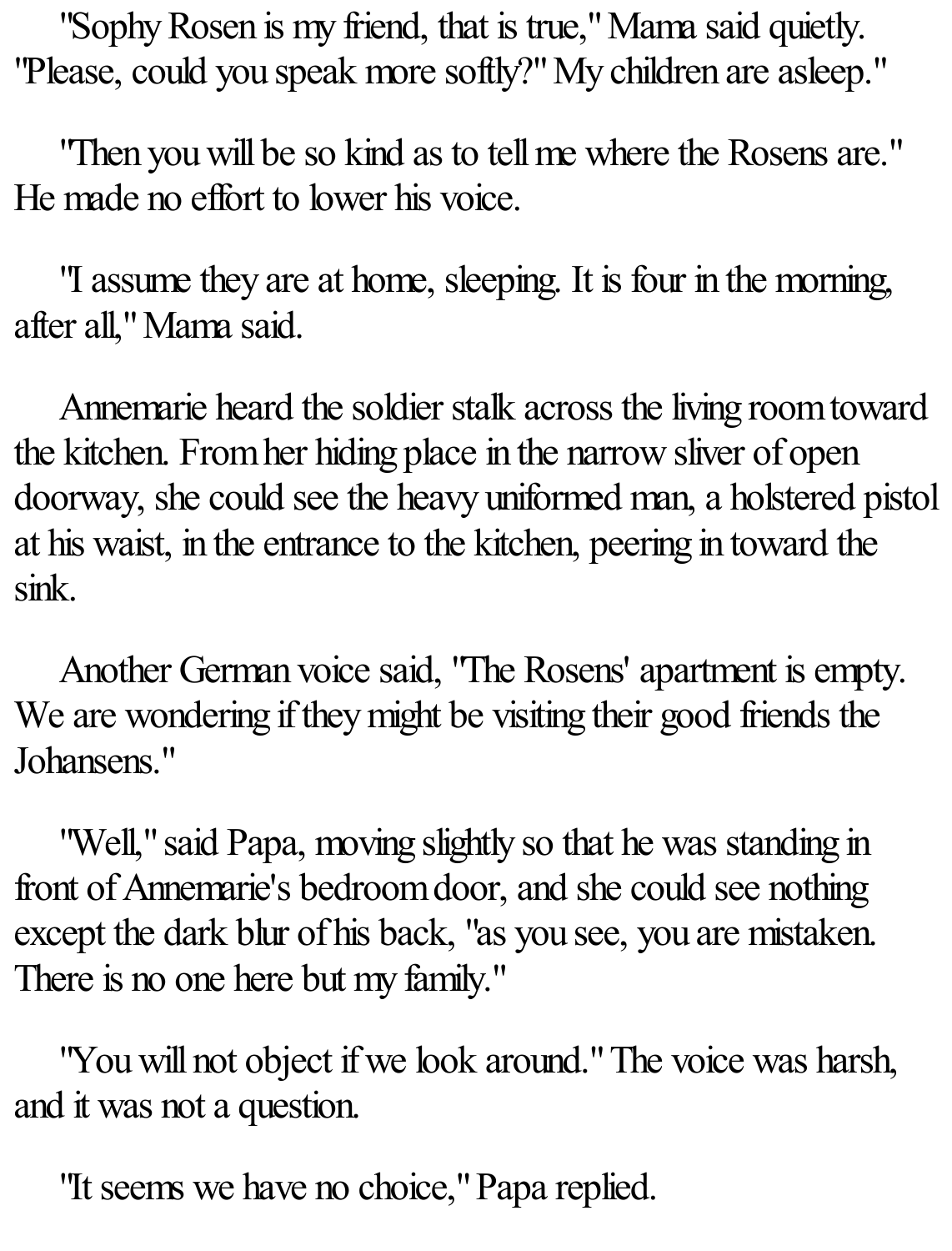"Please don't wake my children," Mama requested again. "There is no need to frighten little ones."

The heavy, booted feet moved across the floor again and into the other bedroom. Acloset door opened and closed with a bang.

Annemarie eased her bedroom door closed silently. She stumbled through the darkness to the bed.

"Ellen," she whispered urgently, "take your necklace off!"

Ellen's hands flewto her neck. Desperately she began trying to unhook the tiny clasp. Outside the bedroom door, the harsh voices and heavy footsteps continued.

"Ican't get it open!"Ellen said frantically. "I never takeit off—I can't even remember how to open it!"

Annemarie heard a voice just outside the door. "What is here?"

"Shhh," her mother replied. "My daughters' bedroom. They are sound asleep."

"Hold still," Annemarie commanded. "This will hurt." She grabbed the little gold chain, yanked with all her strength, and broke it. As the door opened and light flooded into the bedroom, she crumpled it into her hand and closed her fingers tightly.

Terrified, both girls looked up at the three Nazi officers who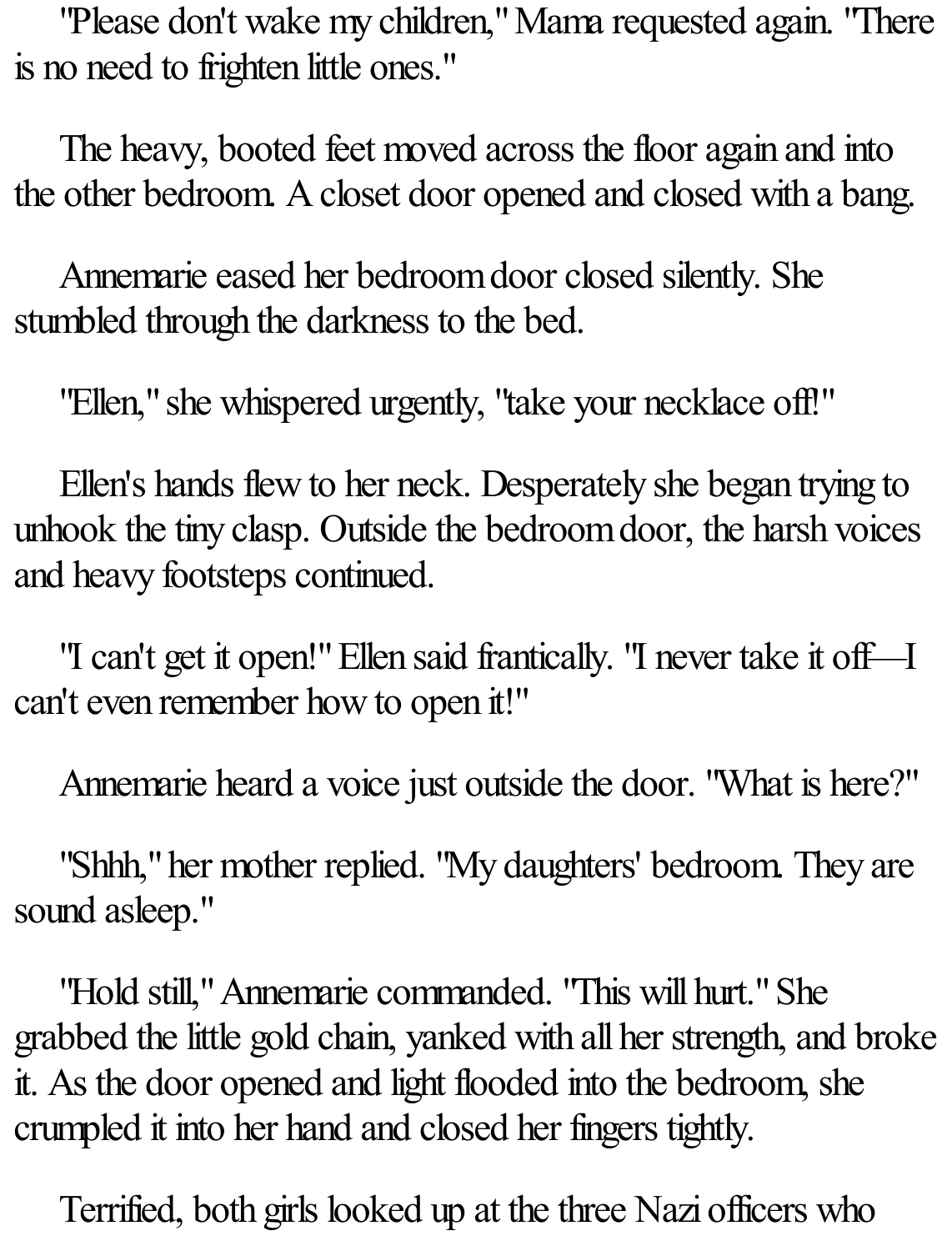entered the room.

One of the men aimed a flashlight around the bedroom. He went to the closet and looked inside. Then with a sweep of his gloved hand he pushed to the floor several coats and a bathrobe that hung frompegs on the wall.

There was nothing else in the room except a chest of drawers, the blue decorated trunk in the corner, and a heap of Kirsti's dolls piled in a small rocking chair. The flashlight beam touched each thing in turn. Angrily the officer turned toward the bed.

"Get up!"he ordered. "Come out here!"

Trembling, the two girls rose from the bed and followed him, brushing past the two remaining officers in the doorway, to the living room.

Annemarie looked around. These three uniformed men were different from the ones on the street corners. The street soldiers were often young, sometimes ill at ease, and Annemarie remembered how the Giraffe had, for a moment, let his harsh pose slip and had smiled at Kirsti.

But these men were older and their faces were set with anger.

Her parents were standing beside each other, their faces tense, but Kirsti was nowhere in sight. Thank goodness that Kirsti slept through almost everything. If they had wakened her, she would be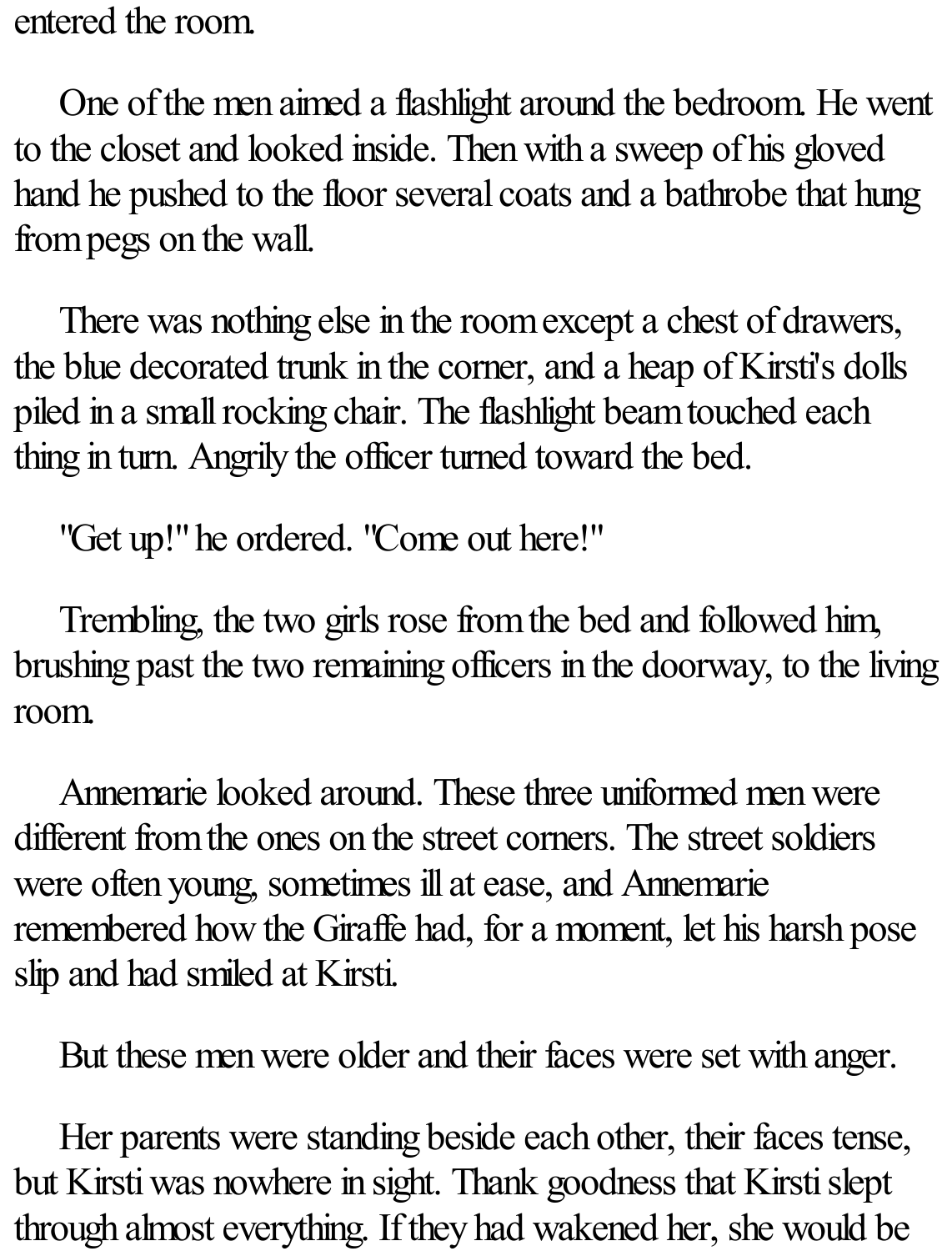wailing—or worse, she would be angry, and her fists would fly.

"Your names?"the officer barked.

"Annemarie Johansen. And this is my sister—"

"Quiet! Let her speak for herself. Your name?"He was glaring at Ellen.

Ellen swallowed. "Lise," she said, and cleared her throat. "Lise Johansen."

The officer stared at themgrimly.

"Now," Mama said in a strong voice, "you have seen that we are not hiding anything. Maymy children go back to bed?"

The officer ignored her. Suddenly he grabbed a handful of Ellen's hair. Ellenwinced.

He laughed scornfully. "You have a blond child sleeping in the other room. And you have this blond daughter—"He gestured toward Annemarie with his head. "Where did you get the darkhaired one?" He twisted the lock of Ellen's hair. "From a different father? From the milkman?

Papa stepped forward. "Don't speak to my wife in such a way. Let go of my daughter or I will report you for such treatment."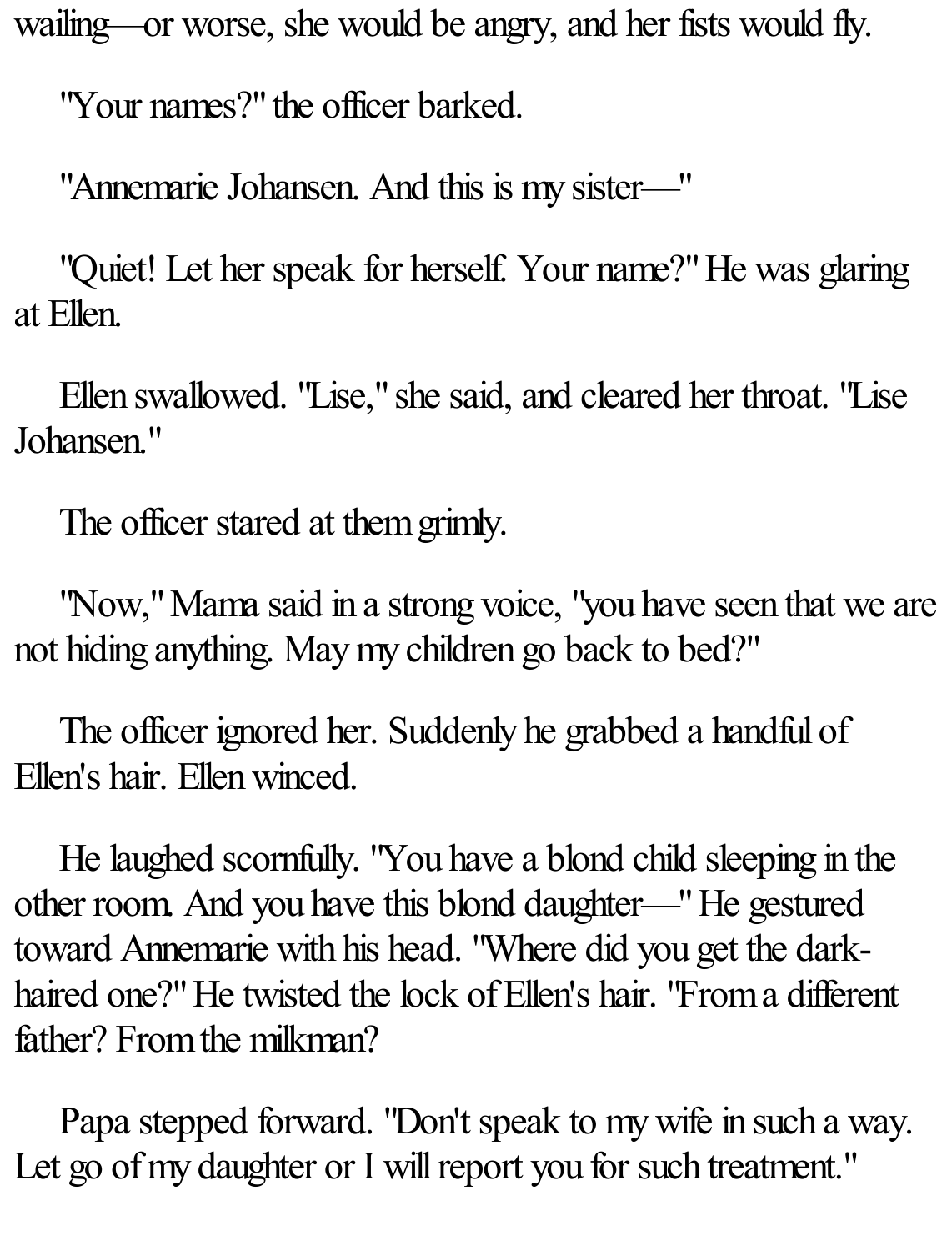"Or maybe you got her someplace else?" the officer continued with a sneer. "From the Rosens?"

For a moment no one spoke. Then Annemarie, watching in panic, saw her father move swiftly to the small bookcase and take out a book. She saw that he was holding the family photograph album. Very quickly he searched through its pages, found what he was looking for, and tore out three pictures from three separate pages.

He handed themto the German officer, who released Ellen's hair.

"You will see each of my daughters, each with her name written on the photograph,"Papasaid.

Annemarie knew instantly which photographs he had chosen. The album had many snapshots—all the poorly focused pictures of school events and birthday parties. But it also contained a portrait, taken by a photographer, of each girl as a tiny infant. Mama had written, in her delicate handwriting, the name ofeach baby daughter across the bottom of those photogrpahs.

She realized too, with an icy feeling, why Papa had torn them fromthe book. At the bottomofeach page, belowthe photograph itself, was written the date. And the real Lise Johansen had been born twenty-one years earlier.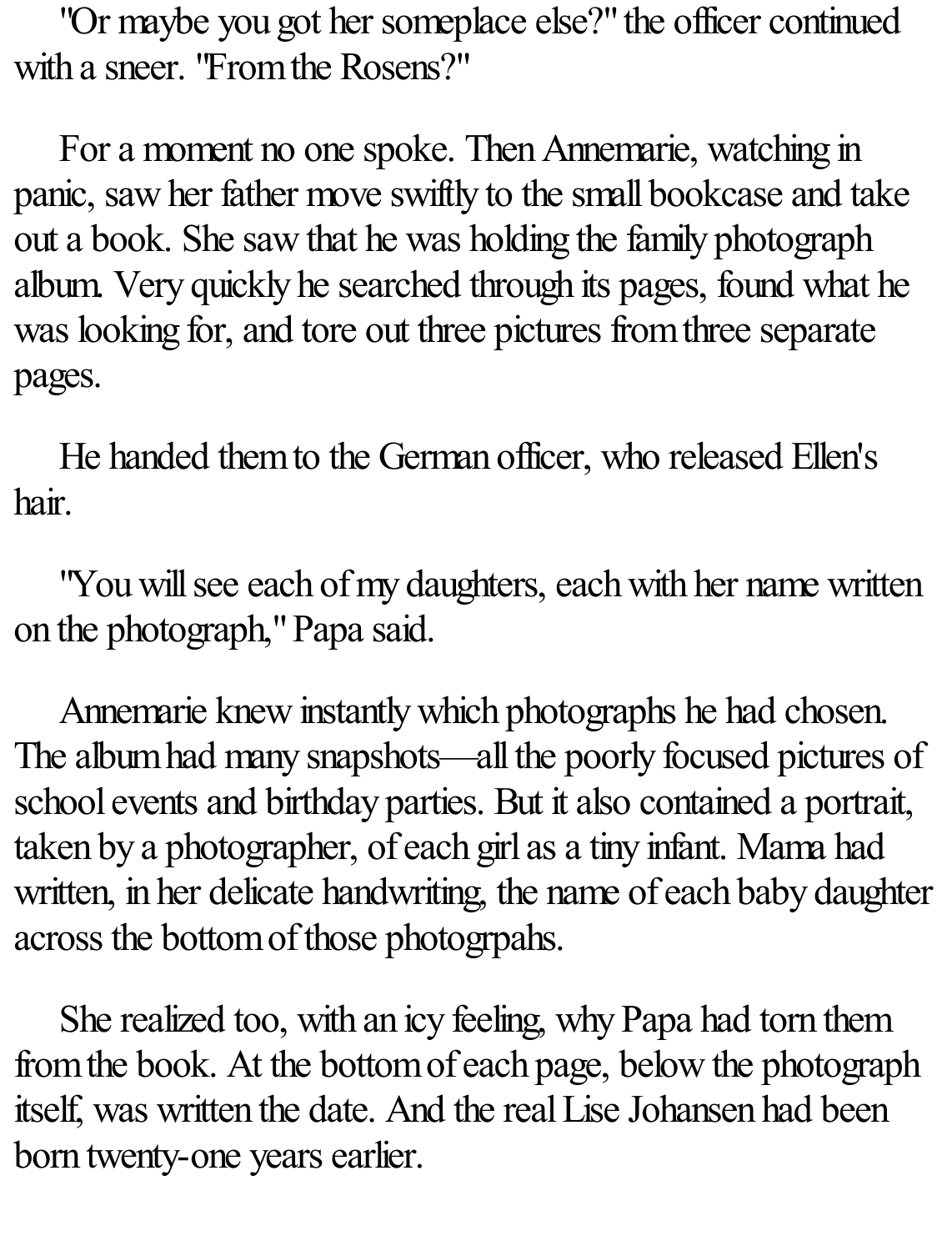"Kirsten Elisabeth," the officer read, looking at Kirsti's baby picture. He let the photograph fall to the floor.

"Annemarie," he read next, glanced at her, and dropped the second photograph.

"Lise Margrete," he read finally, and stared at Ellen for a long, unwavering moment. In her mind, Annemarie pictured the photograph that he held: the baby, wide-eyed, propped against a pillow, her tiny hand holding a silver teething ring, her bare feet visible below the hem of an embroidered dress. The wispy curls. Dark.

The officer tore the photograph in half and dropped the pieces on the floor. Then he turned, the heels of his shiny boots grinding into the pictures, and left the apartment. Without a word, the other two officers followed. Papa stepped forward and closed the door behind him.

Annemarie relaxed the clenched fingers of her right hand, which still clutched Ellen's necklace. She looked down, and saw that she had imprinted the Star ofDavid into her palm.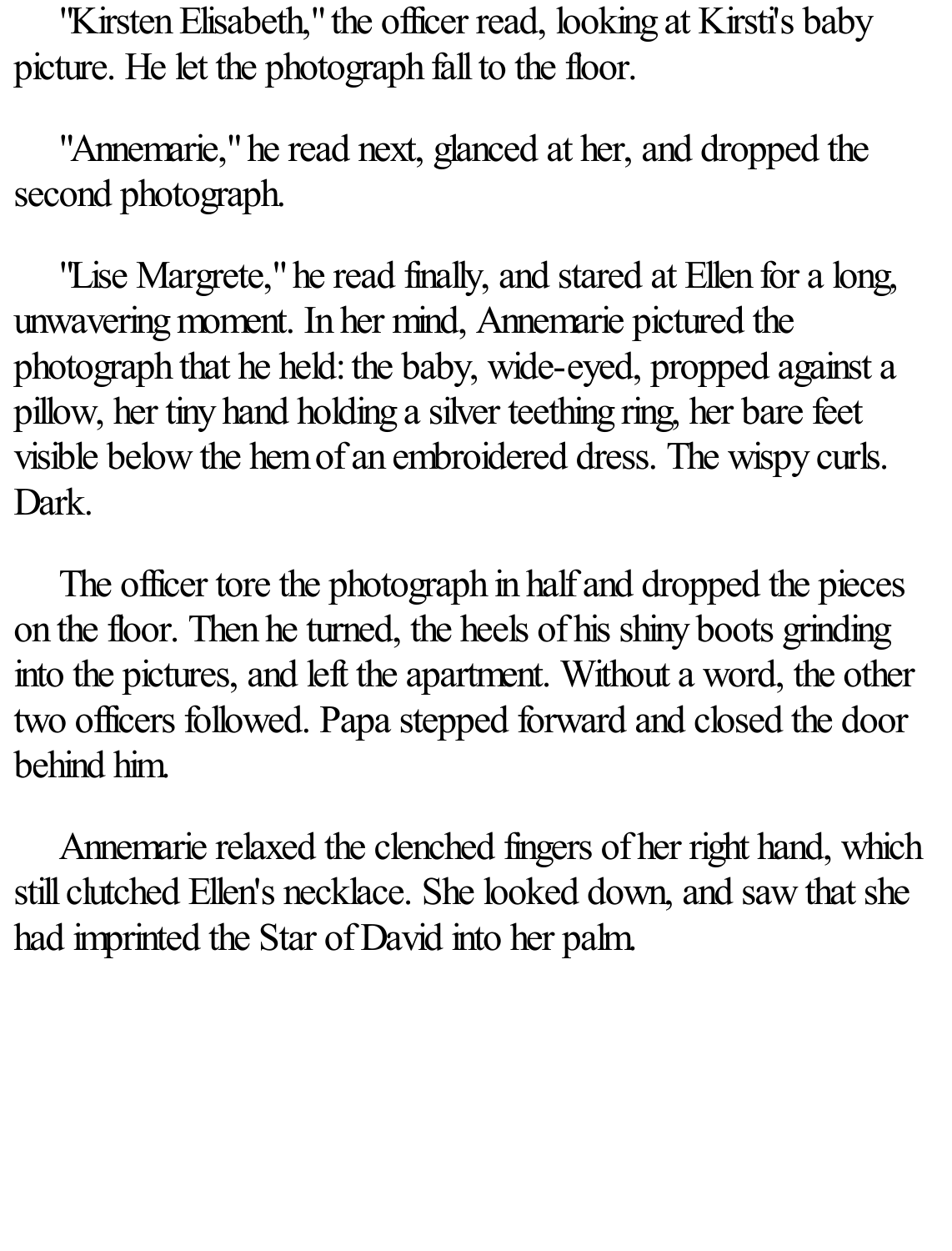## **6. Is the Weather Good for Fishing?**

"We must think what to do," Papa said. "They are suspicious, now. To be honest, I thought that if they came here at ail—and I hoped they wouldn't—that they would just glance around, see that we had no place to hide anyone, and would go away."

"I'm sorry I have dark hair," Ellen murmured. "It made them suspicious."

Mama reached over quickly and took Ellen's hand. "You have beautiful hair, Ellen, just like your mama's," she said. "Don't ever be sorry for that. Weren't we lucky that Papa thought so quickly and found the pictures? And weren't we lucky that Lise had dark hair when she was a baby? It turned blond later on, when she was two or so."

"In between," Papa added, "she was bald for a while!"

Ellen and Annemarie both smiled tentatively. For a moment their fear was eased

Tonight was the first time, Annemarie realized suddenly, that Mama and Papa had spoken of Lise. The first time in three years.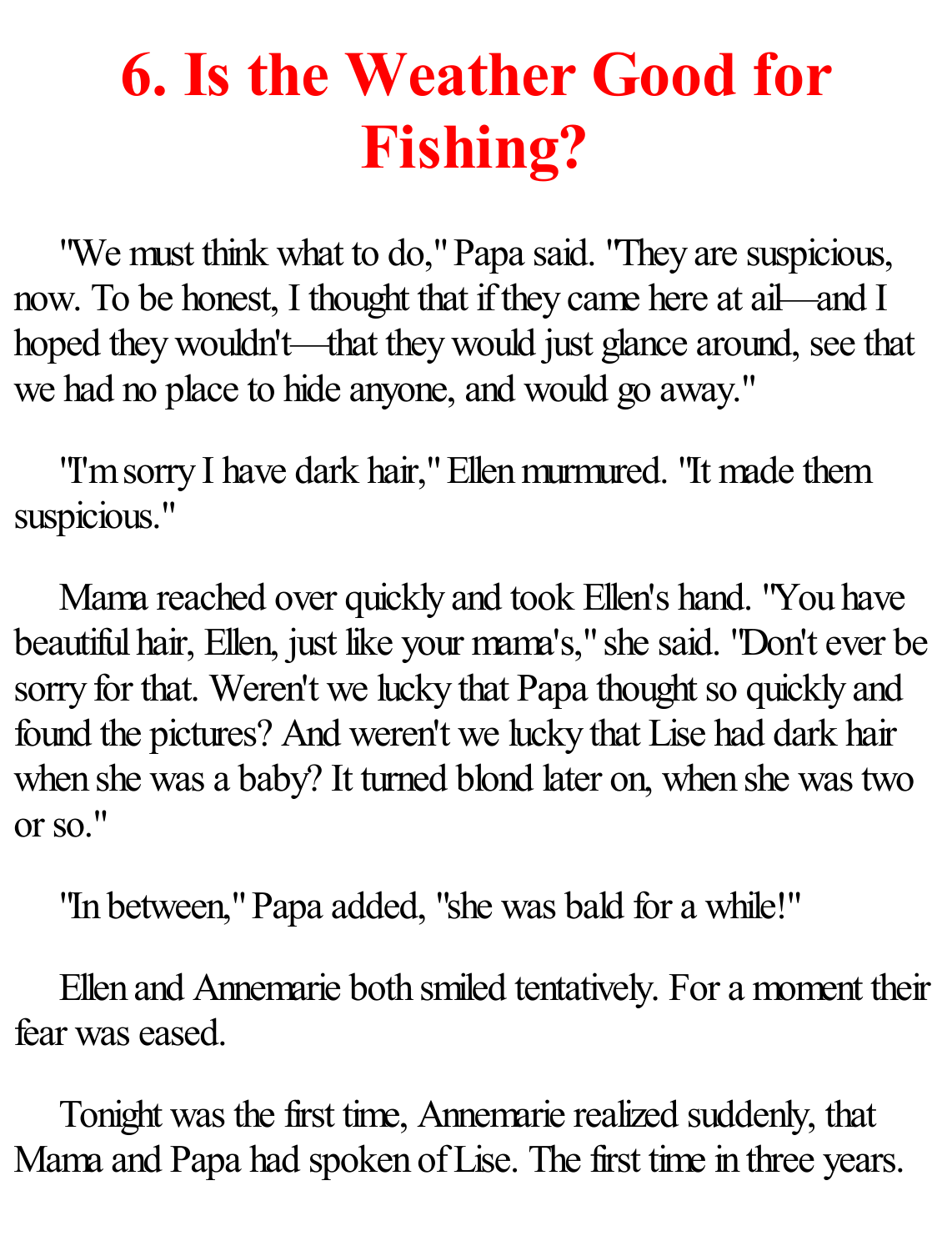Outside, the sky was beginning to lighten. Mrs. Johansen went to the kitchen and began to make tea.

"I've never been up so early before,"Annemariesaid. "Ellen and I will probably fall asleep in school today!"

Papa rubbed his chin for a moment, thinking. "I think we must not take the risk of sending you to school today," he said. "It is possible that they will look for the Jewish children in the schools."

"Not go to school?"Ellen asked in amazement. "My parents have always told me that education is the most important thing. Whatever happens, I must get an education."

"This will only be a vacation, Ellen. For now, your safety is the most important thing. I'msure your parents would agree. Inge?" Papa called Mama in the kitchen, and she came to the doorway with a teacup in her hand and a questioning look on her face.

"Yes?"

"We must take the girls to Henrik's. You remember what Peter told us. I think today is the day to go to your brother's."

Mrs. Johansen nodded. "I think you are right. But I will take them. You must stay here."

"Stay here and let you go alone? Of course not. I wouldn't send you on a dangerous trip alone."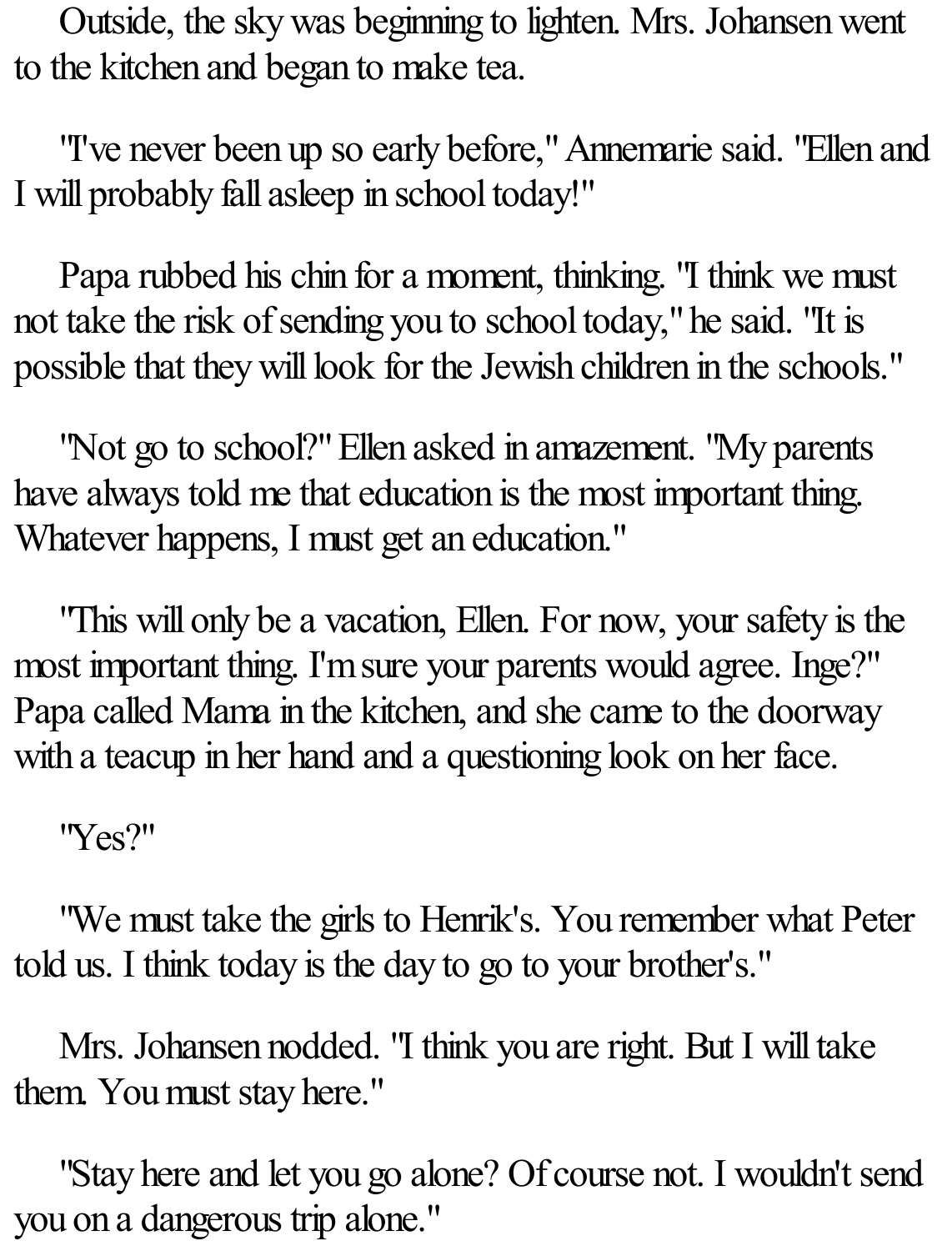Mama put a hand on Papa's arm. "If only I go with the girls, it will be safer. They are unlikely to suspect a woman and her children. But if they are watching us—if they see all of us leave? If they are aware that the apartment is empty, that you don't go to your office this morning? Then they will know. Then it will be dangerous. I am not afraid to go alone."

It was very seldomthat Mama disagreed with Papa. Annemarie watched his face and knew that he was struggling with the decision. Finally he nodded, reluctantly.

"I will pack some things," Mama said. "What time is it?"

Papa looked at his watch. "Almost five," he said.

"Henrik will still be there. He leaves around five. Why don't you call him?"

Papa went to the telephone. Ellen looked puzzled. "Who is Henrik? Where does he go at five in the morning?" she asked.

Annemarie laughed. "He's my uncle—my mother's brother. And he's a fisherman. They leave very early, all the fishermen, each morning—their boats go out at sunrise.

"Oh, Ellen," she went on. "You will love it there. It is where my grandparents lived, where Mamaand Uncle Henrik grewup. It is so beautiful—right on the water. You can stand at the edge of the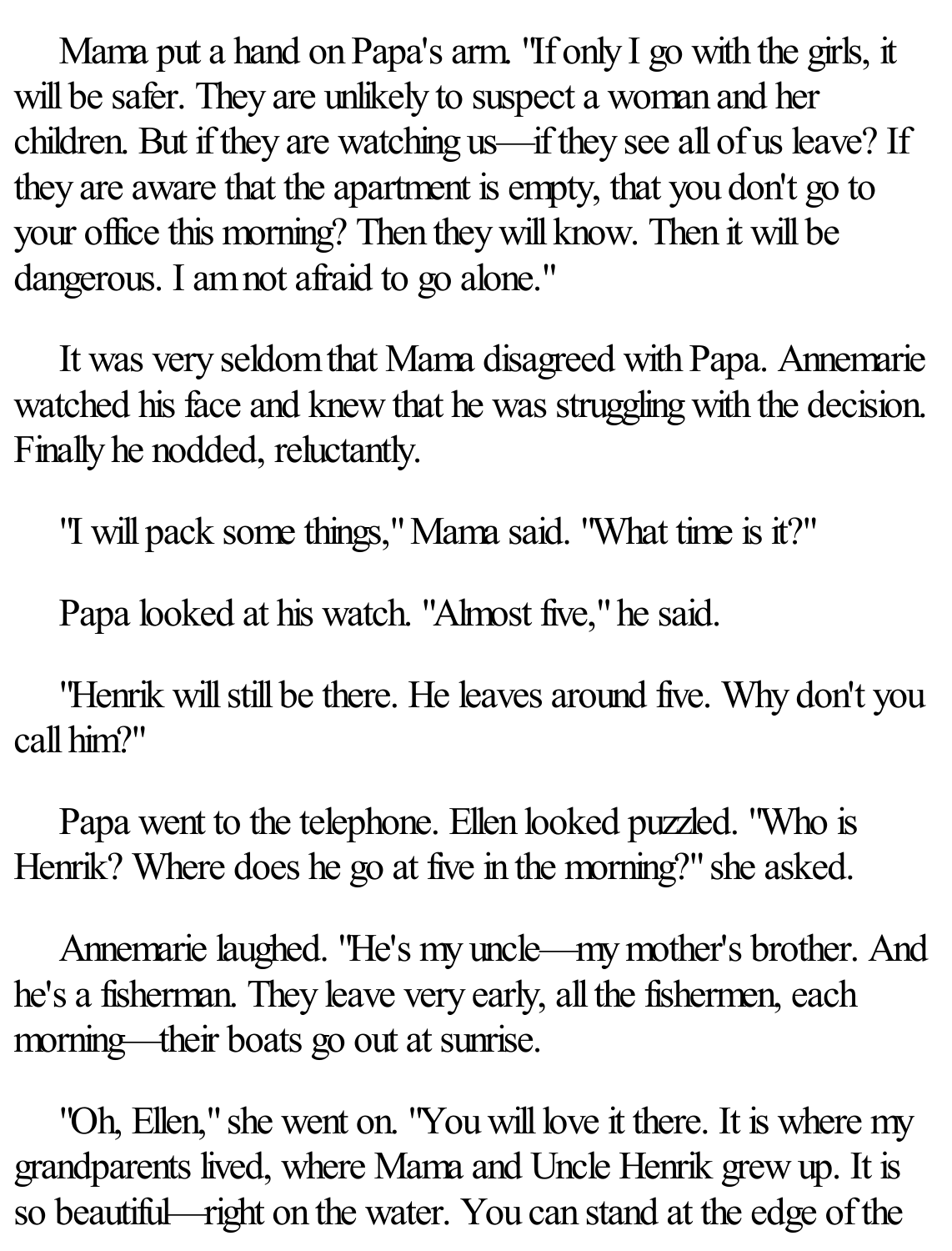meadowand look across to Sweden!"

She listened while Papa spoke on the telephone to Uncle Henrik, telling him that Mama and the children were coming for a visit. Ellen had gone into the bathroom and closed the door; Mama was still in the kitchen. So only Annemarie was listening.

It was a very puzzling conversation.

"So, Henrik, is the weather good for fishing?" Papa asked cheerfully, and listened briefly.

Then he continued. "I'm sending Inge to you today with the children, and she will be bringing you a carton of cigarettes.

"Yes, just one," he said, after a moment. Annemarie couldn't hear Uncle Henrik's words. "But there are a lot of cigarettes available in Copenhagen now, if you know where to look," he went on, "and so there will be otherscoming to you as well, I'msure."

But it wasn't true. Annemarie was quite certain it wasn't true. Cigarettes were the thing that Papa missed, the way Mama missed coffee. He complained often—he had complained only yesterday that there were no cigarettes in the stores. The men in his office, he said, making a face, smoked almost anything: sometimes dried weeds rolled in paper, and the smell was terrible.

Why was Papa speaking that way, almost as if he were speaking in code? What was Mama*really*taking to Uncle Henrik?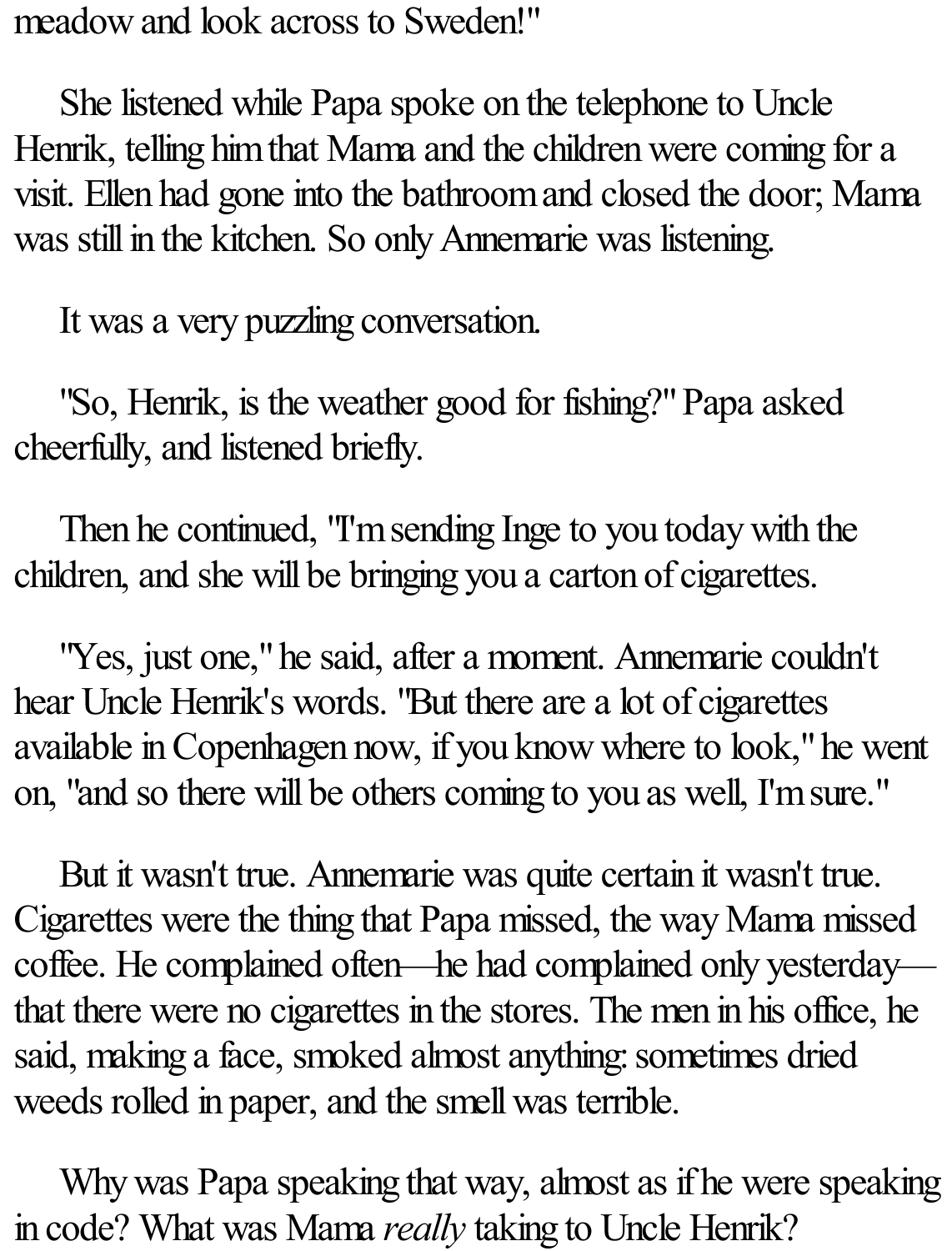Then she knew. It was Ellen.

\*\*\*

The train ride north along the Danish coast was very beautiful. Again and again they could see the sea from the windows. Annemarie had made this trip often to visit her grandparents when they were alive, and later, after they were gone, to sec the cheerful, suntanned, unmarried uncle whom she loved.

But the trip was new to Ellen, who sat with her face pressed to the window, watching the lovely homes along the seaside, the small farms and villages.

"Look!" Annemarie exclaimed, and pointed to the opposite side. "It's Klampenborg,and the Deer Park! Oh, I wishwecould stop here, just for a little while!"

Mama shook her head. "Not today," she said. The train did stop at the small Klampenborg station, but none of the few passengers got off. "Have you ever been there, Ellen?" Mama asked, but Ellen said no.

"Well, someday you will go. Someday you will walk through the park and you will see hundreds of deer, tame and free."

Kirsti wriggled to her knees and peered through the window. "I don't see any deer!" she complained.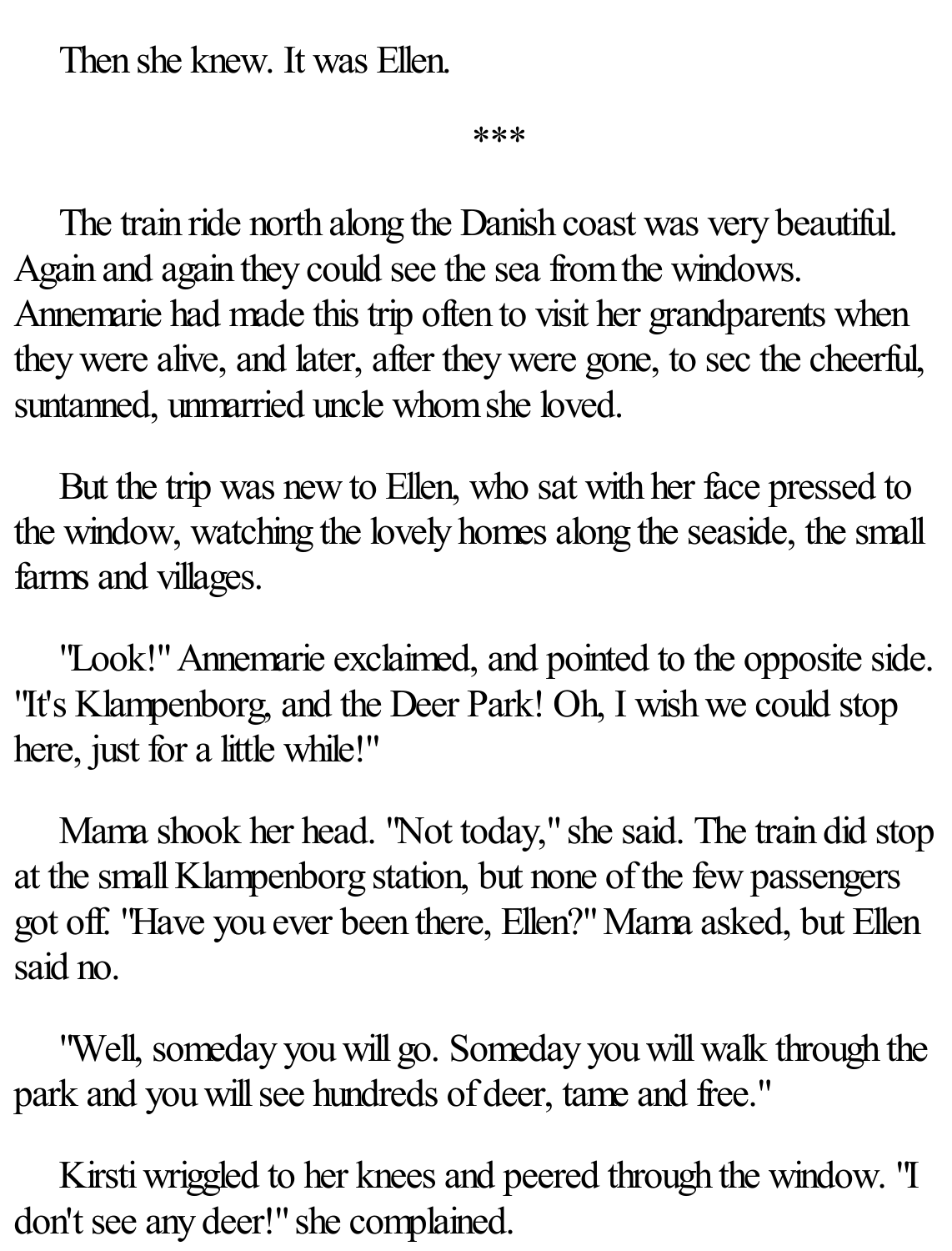"They are there, I'm sure," Mama told her. "They're hiding in the trees."

The train started again. The door at the end of their car opened and two German soldiers appeared. Annemarie tensed. Not here, on the train, too? They were *everywhere*.

Together the soldiers strolled through the car, glancing at passengers, stopping here and there to ask a question. One of them had something stuck in his teeth; he probed with his tongue and distorted his own face. Annemarie watched with a kind of frightened fascination as the pair approached.

One of the soldiers looked down with a bored expression on his face. "Where are you going?" he asked.

"Gilleleie," Mama replied calmly. "My brother lives there. We are going to visit him."

The soldier turned away and Annemarie relaxed. Then, without warning, he turned back. "Are you visiting your brother for the New Year?" he asked suddenly.

Mama stared at him with a puzzled look. "New Year?" she asked. "It is onlyOctober."

"And guess what!" Kirsti exclaimed suddenly, in a loud voice, looking at the soldier.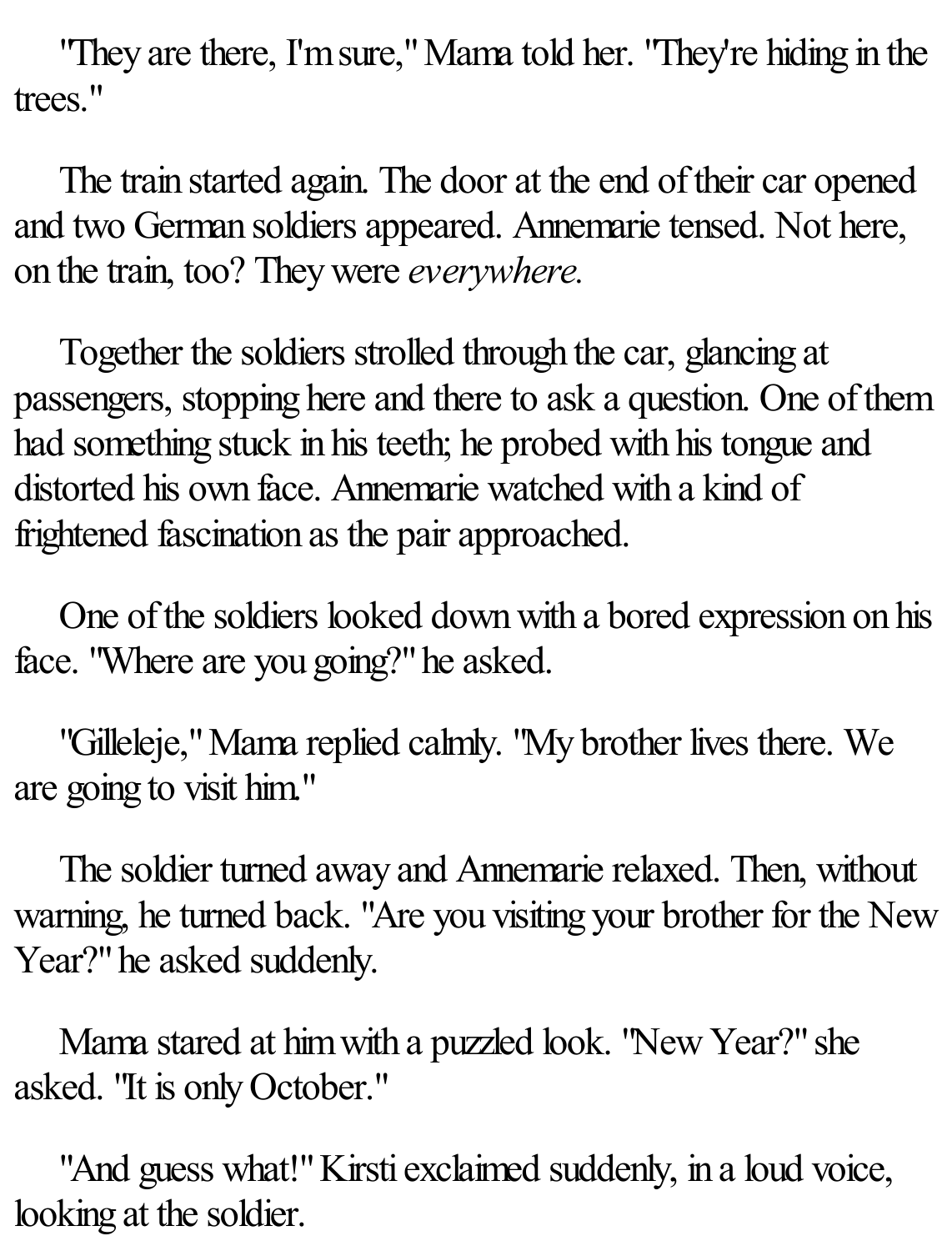Annemarie's heart sank and she looked at her mother. Mama's eyes were frightened. "Shhh, Kirsti," Mama said. "Don't chatter so."

But Kirsti paid no attention to Mama, as usual. She looked cheerfully at the soldier, and Annemarie knew what she was about to say:This is our friend Ellen and it's *her* NewYear!

But she didn't. Instead, Kirsti pointed at her feet. "I'm going to visitmyUncle Henrik,"shechirped, "and I'mwearingmy brandnewshiny black shoes!"

The soldier chuckled and moved on.

Annemarie gazed through the window again. The trees, the Baltic Sea, and the cloudy October sky passed in a blur as they continued north along the coast.

"Smell the air," Mama said when they stepped off the train and made their way to the narrow street, "Isn't it lovely and fresh? It always brings back memories for me."

The air was breezy and cool, and carried the sharp, not unpleasant smell of salt and fish. High against the pale clouds, seagulls soared and cried out as if they were mourning.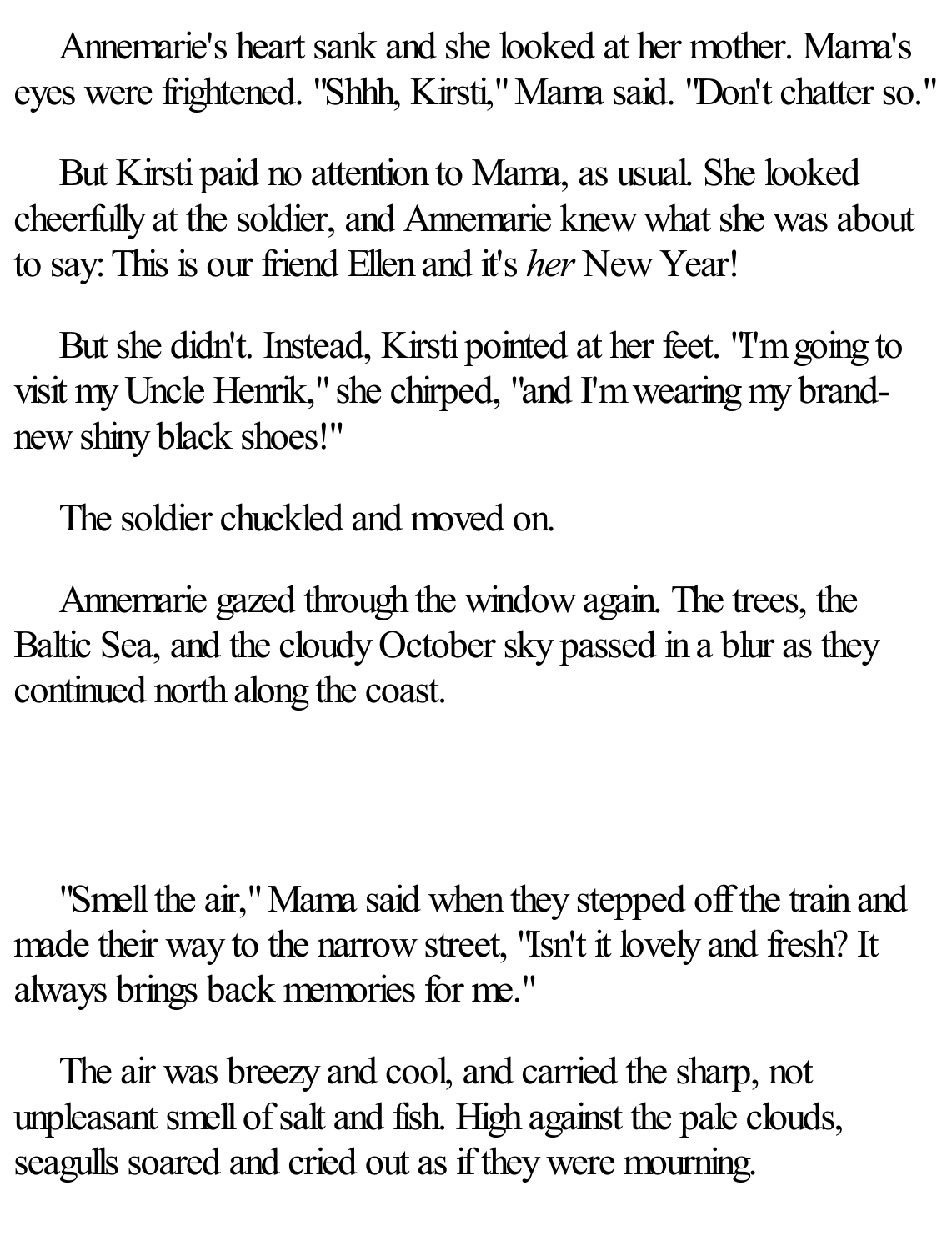Mamalooked at her watch. "I wonder ifHenrik will be back yet. But it doesn't matter. The house is always unlocked. Come on, girls, we'll walk. It isn't far, just a little under two miles. And it's a nicc day. We'll take the path through the woods instead of the toad. It's a little longer, but it's so pretty,"

"Didn't you love the castle when we went through Helsingør, Ellen?"Kirstiasked. She had been talking about KronborgCastle ever since they had seen it, sprawling massive and ancient, beside the sea, from the train. "I wish we could have stopped to visit the castle. Kings live there. And queens."

Annemarie sighed in exasperation with her little sister. "They do not," she said. "They did in the old days. But there aren't any kings there now. Denmark only *has* one king, anyway. And he lives in Copenhagen."

But Kirsti had pranced away, skipping along the sidewalk. "Kings and queens," she sang happily. "Kings and queens."

Mamashrugged and smiled. "Let her dream, Annemarie. I did the same when I was her age."

She turned, leading the way along a tiny, twisting street, heading toward the outskirts of the village. "Things have hardly changed here since I was a girl," she said. "My Aunt Gitte lived there, in that house"—she pointed—"and she's been dead for years. But the house is the same. She always had wonderful flowers in her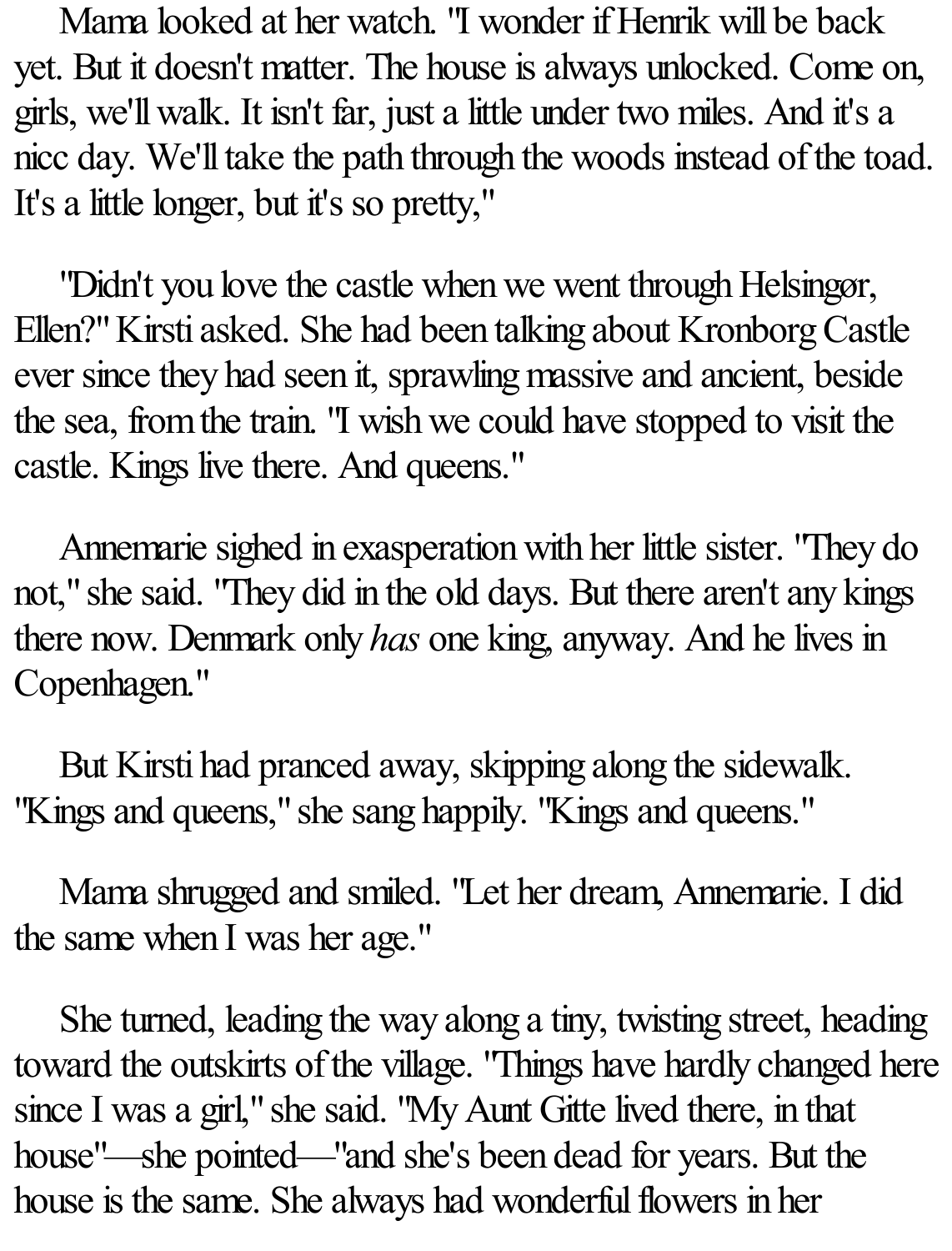garden." She peered over the low stone wall and looked at the few flowering bushes as they passed the house. "Maybe they still do, but it's the wrong time of year—there are just those few chrysanthemums left.

"And see, over there?" She pointed again. "My best friend—her name was Helena—lived in that house. Sometimes I used to spend the night with her. But more often she came to my house, on weekends. It was more fun to be in the country.

"My brother Henrik always teased us, though,"shecontinued with a chuckle. "He told us ghost stories and scared us half to death."

The sidewalk ended and Mama turned onto a dirt path bordered by trees. "When I walked each morning into town for school," she said, "my dog followed me this far. At the end of the path he turned and went back home. I guess he was a country dog and didn't like town.

"And do you know what?" she went on, smiling. "I had named him Trofast—Faithful. And it was just the right name for him, because what a faithful dog he was! Every afternoon he was always right here, waiting for me to return. He knew the right time, somehow. Sometimes, as I come around this bend, even today, I feel as if I might come upon Trofast, waiting still, with his tail wagging."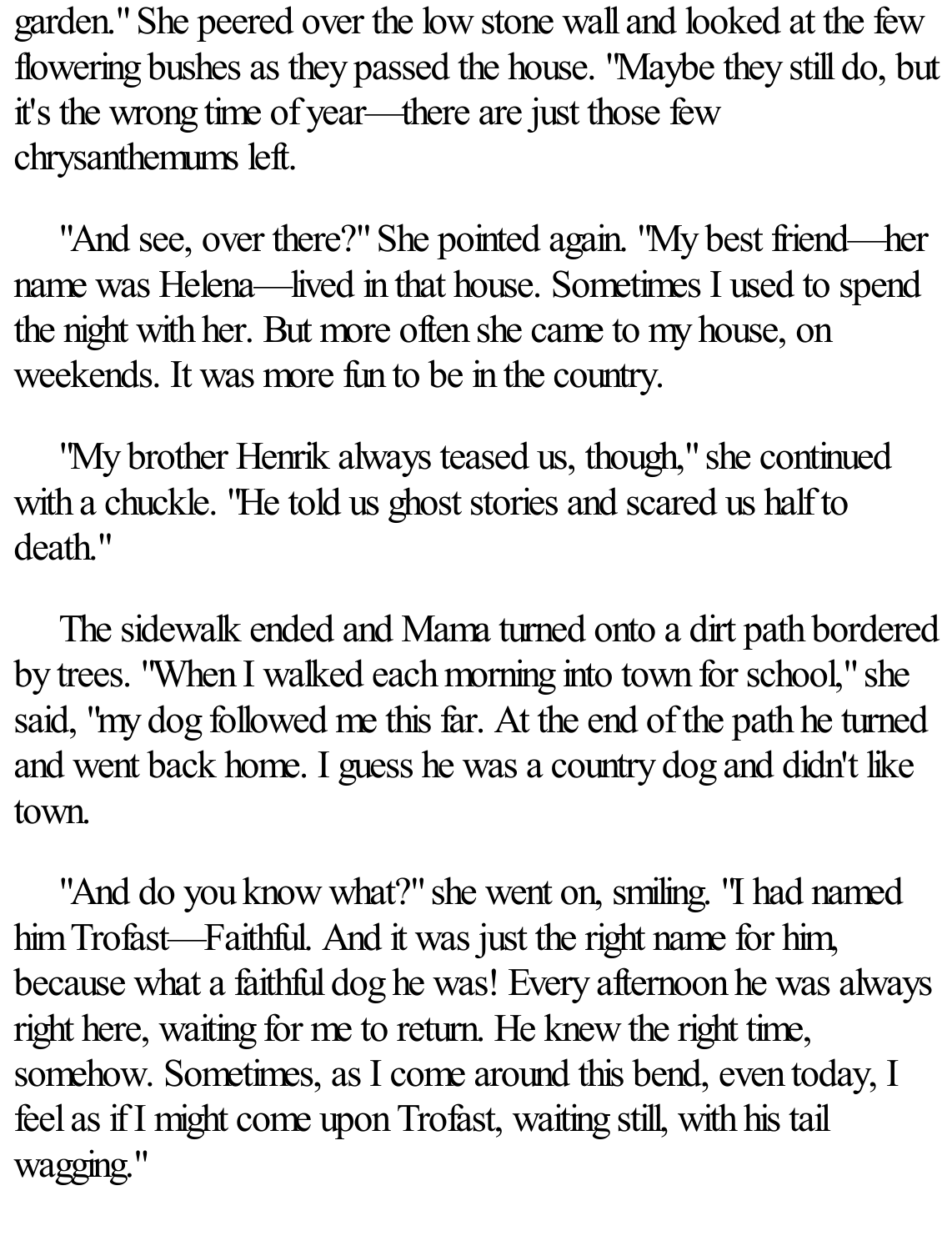But the path was empty today. No people. No faithful dogs. Mama shifted the bag she was carrying from one hand to the other, and they walked on through the woods until the path opened to a meadow dotted with cows. Here the path skirted the edge of the field, along a fence, and beyond it they could see the gray sea, ruffled bywind. The breeze moved the high grass.

At the end of the pasture, they entered the woods again and Annemarie knew they would soon be there. Uncle Henrik's house was in a clearing beyond these woods.

"Do youmind ifI run ahead?"sheasked suddenly. "I want to be the first to see the house!"

"Go on," Mama told her. "Run ahead and tell the house we've come home."

Then she put her arm around Ellen's shoulders and added, "Say that we've brought a friend."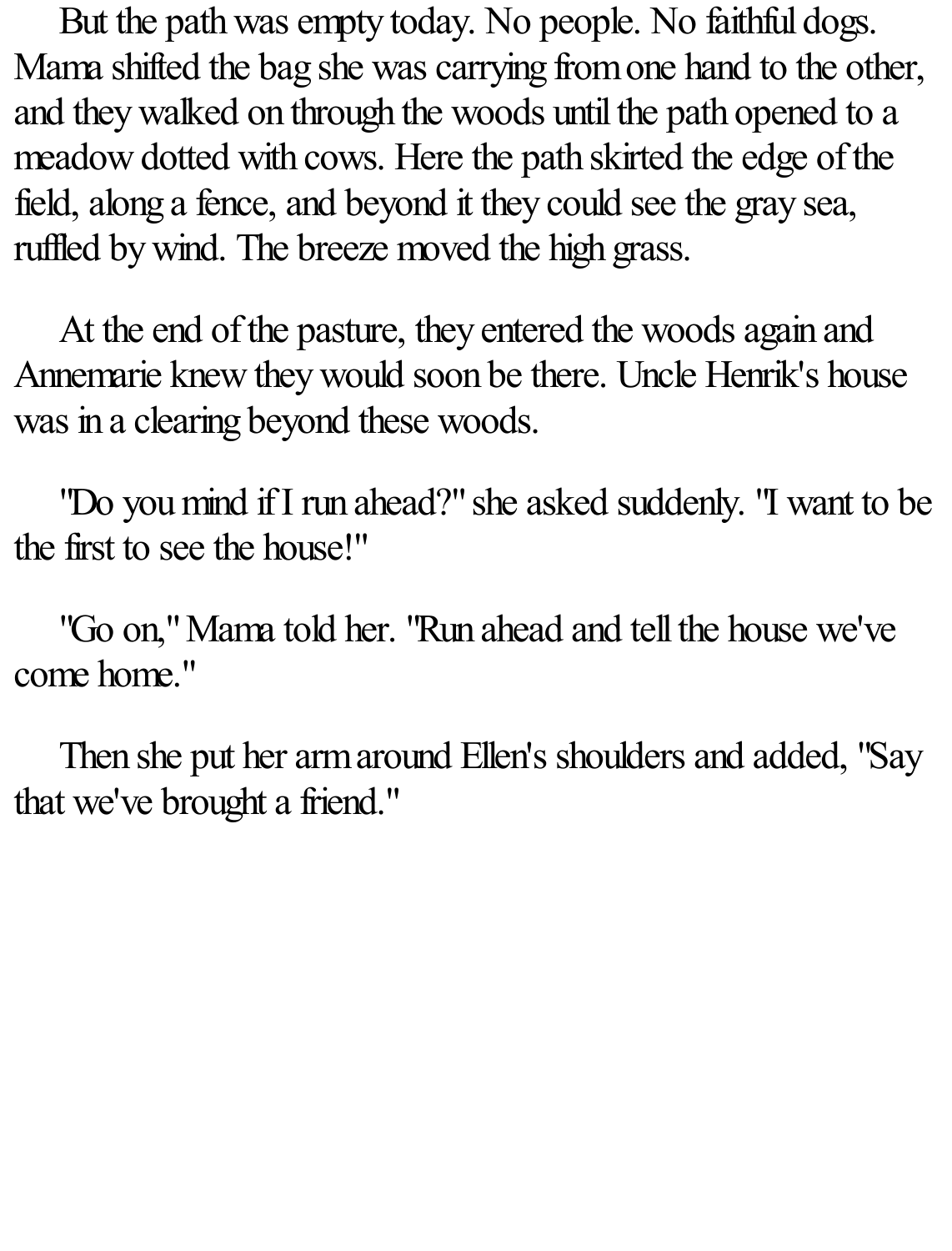### **7. The House by the Sea**

"Oh, Annemarie,"Ellen said, with awein her voice, "it is beautiful,"

Annemarie looked around and nodded her head in agreement. The house and the meadows that surrounded it were so much a part of her childhood, a part of her life, that she didn't often look at them with fresh eyes. But now she did, seeing Ellen's pleasure. And it was true. Theywere beautiful.

The little red-roofed farmhouse was very old, its chimney crooked and even the small, shuttered windows tilted at angles. A bird's nest, wispy with straw, was half hidden in the corner where the roof met the wall above a bedroom window. Nearby, a gnarled tree was still speckled with a few apples now long past ripe.

Mama and Kirsti had gone inside, but Annemarie and Ellen ran across the high-grassed meadow, through the late wildflowers. From nowhere, a gray kitten appeared and ran beside them, pouncing here and there upon imagined mice, pausing to lick its paws, and then darting off again. It pretended to ignore the girls, but looked back often to be certain that they were still there, apparently pleased to have playmates.

The meadow ended at the sea, and the gray water licked there at damp brown grass flattened by the wind and bordered by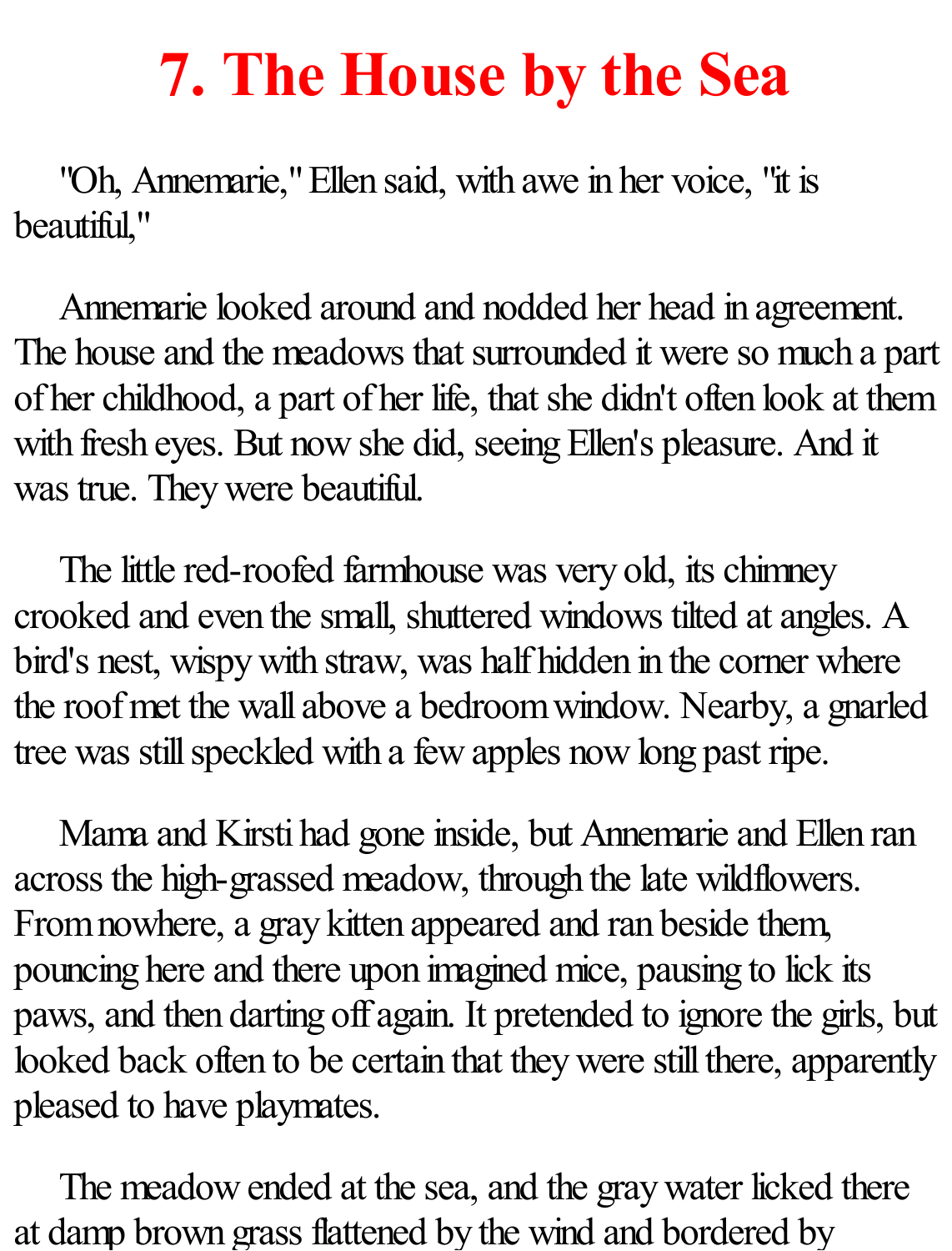at damp brown grass flattened by the wind and bordered by smooth heavy stones.

"I have never been thiscloseto thesea,"Ellen said.

"Ofcourse you have. You've been to the harbor inCopenhagen a million times."

Ellen laughed. "I mean the*real*sea, the way it is here. Open like this—a whole world ofwater."

Annemarie shook her head in amazement. To live in Denmark, a country surrounded by water, and never to have stood at its edge?

"Your parents are really city people, aren't they?"

Ellen nodded. "My mother is afraid of the ocean," she said, laughing. "She says it is too big for her. And too cold!"

The girls sat on a rock and took off their shoes and socks. They tiptoed across the damp stones and let the water touch their feet. It was cold. They giggled and stepped back.

Annemarie leaned down and picked up a brown leaf that floated back and forth with the movement of the water.

"Look," she said. "This leaf may have come from a tree in Sweden. It could have blown from a tree into the sea, and floated all the way across. See over there?" she said, pointing. "Sec the land? Way across there? That's Sweden."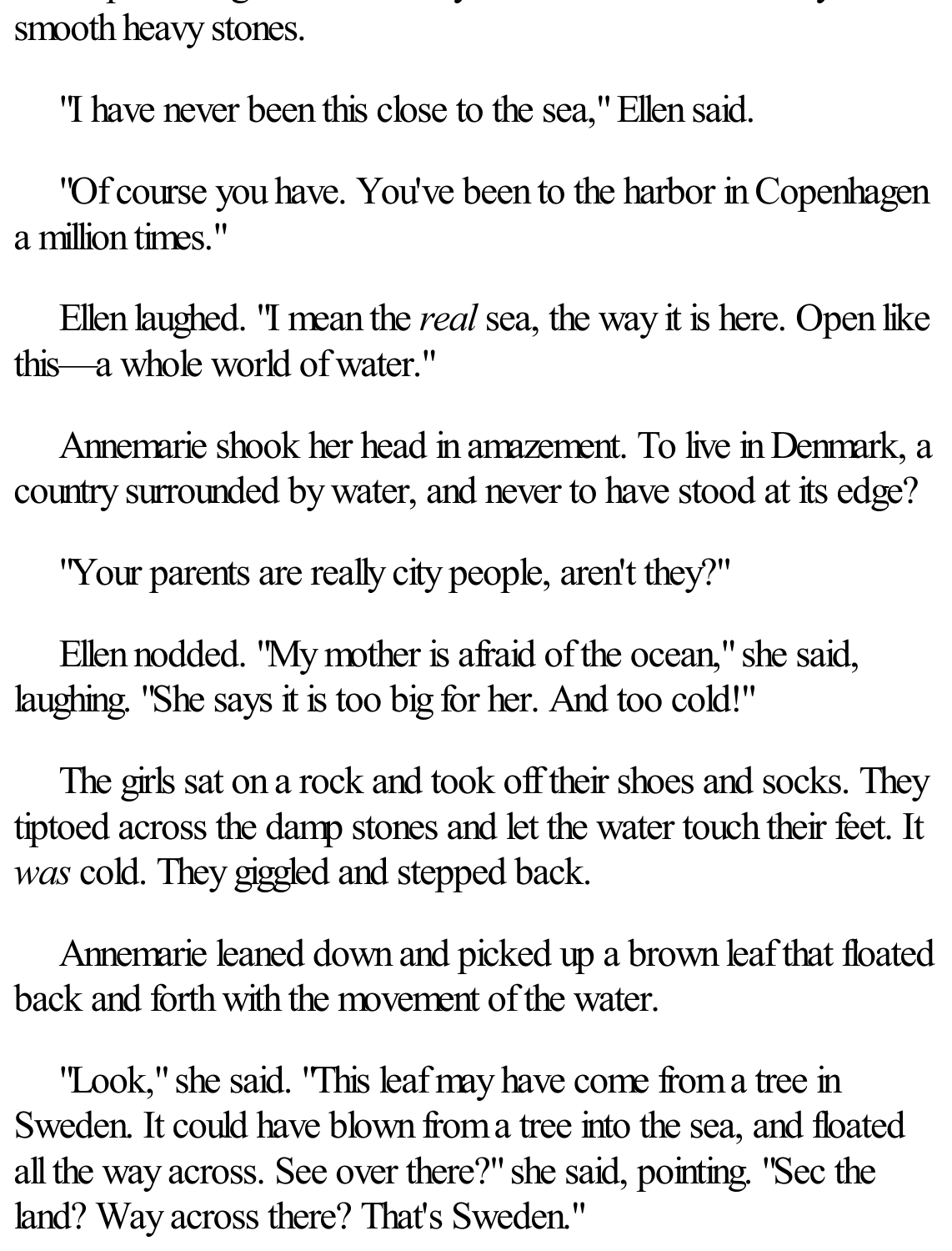Ellen cupped one hand over her eyes and looked across the water at the misty shoreline that was another country. "It's not so very far," she said.

"Maybe," Annemarie suggested, "standing over there are two girls just ourage, looking acrossand saying, 'That's Denmark!'"

They squinted into the hazy distance, as if they might see Swedish children standing there and looking back. But it was too far. They saw only the hazy strip of land and two small boats bobbing up and down in the gray ruffles of separating water.

"I wonder if one of those is your Uncle Henrik's boat," Ellen said.

"Maybe. I can't tell. They're too far away. Uncle Henrik's boat is named the*Ingeborg*,"shetold Ellen, "for Mama."

Ellen looked around. "Does he keep it right here? Does he tie it up so that it won't floataway?"

Annemarie laughed. "Oh, no. In town, at the harbor, there's a big dock, and all the fishing boats go and come from there. That's where they unload their fish. You should smell it! At night they are all there, anchored in the harbor."

"Annemarie! Ellen!" Mama's voice came across the meadow. The girls looked around, and saw her waving to them. They turned,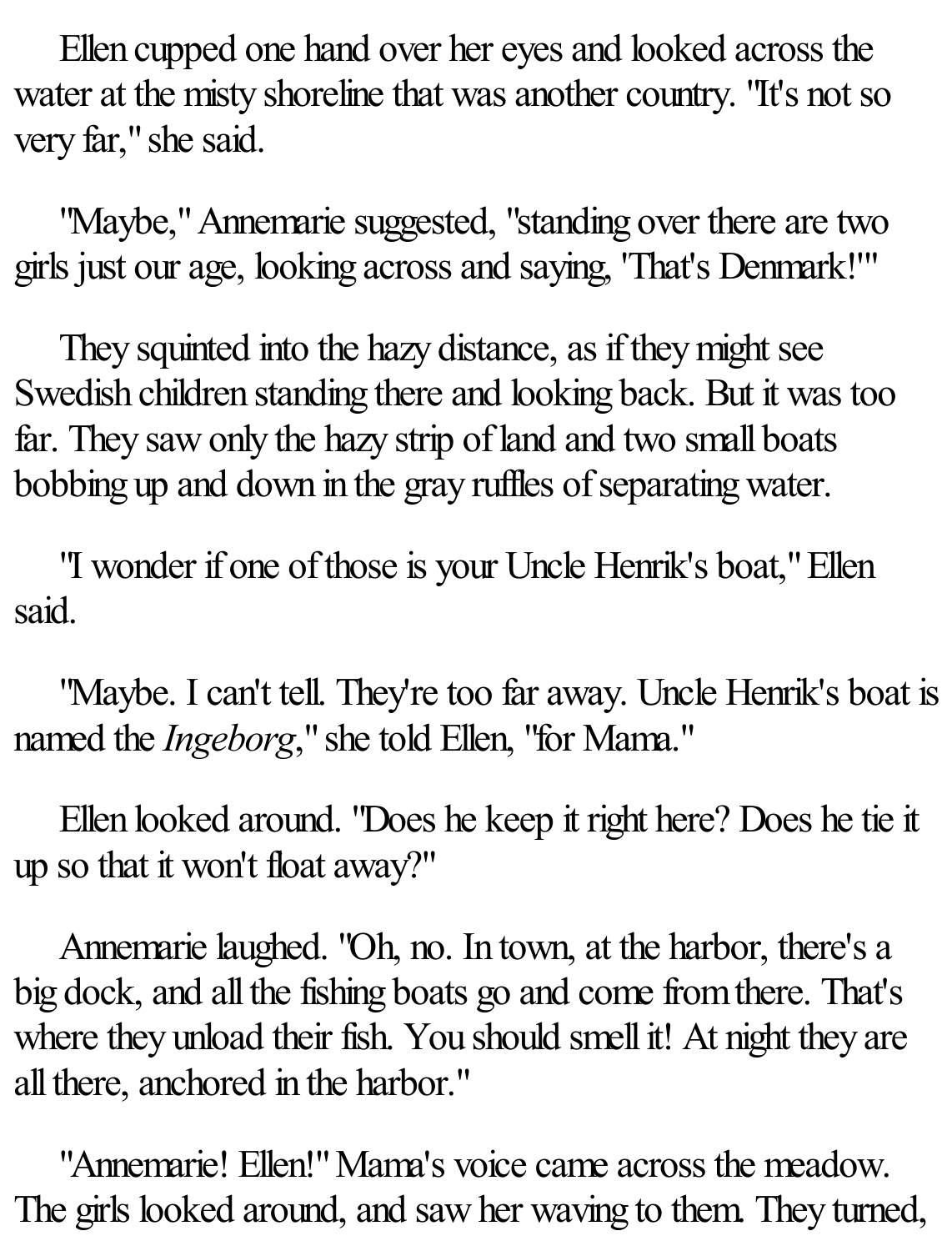picked up their shoes, and began walking toward the house. The kitten, who had settled comfortably on the stony shore, rose immediately and followed them.

"I took Ellen down to show her the sea," Annemarie explained when they reached the place where Mama waited. "She'd never been that close before! We started to wade, but it was too cold. I wish we had come in summer so we could swim."

"It's cold even then," Mama said. She looked around. "You didn't see anyone, did you? You didn't talk to anyone?"

Annemarie shook her head. "Just the kitten." Ellen had picked it up, and it lay purring in her arms as she stroked its small head and talked to it softly.

"I meant to warn you. Youmuststay away frompeople while weare here."

"But there's no one around here," Annemarie reminded her.

"Even so. If you see anyone at all—even someone you know, one ofHenrik's friends—it is better if you comein the house. It is too difficult—maybe even dangerous—to explain who Ellen is."

Ellen looked up and bit her lip. "There aren't soldiers here, too?" sheasked.

Mama sighed. "I'm afraid there are soldiers everywhere. And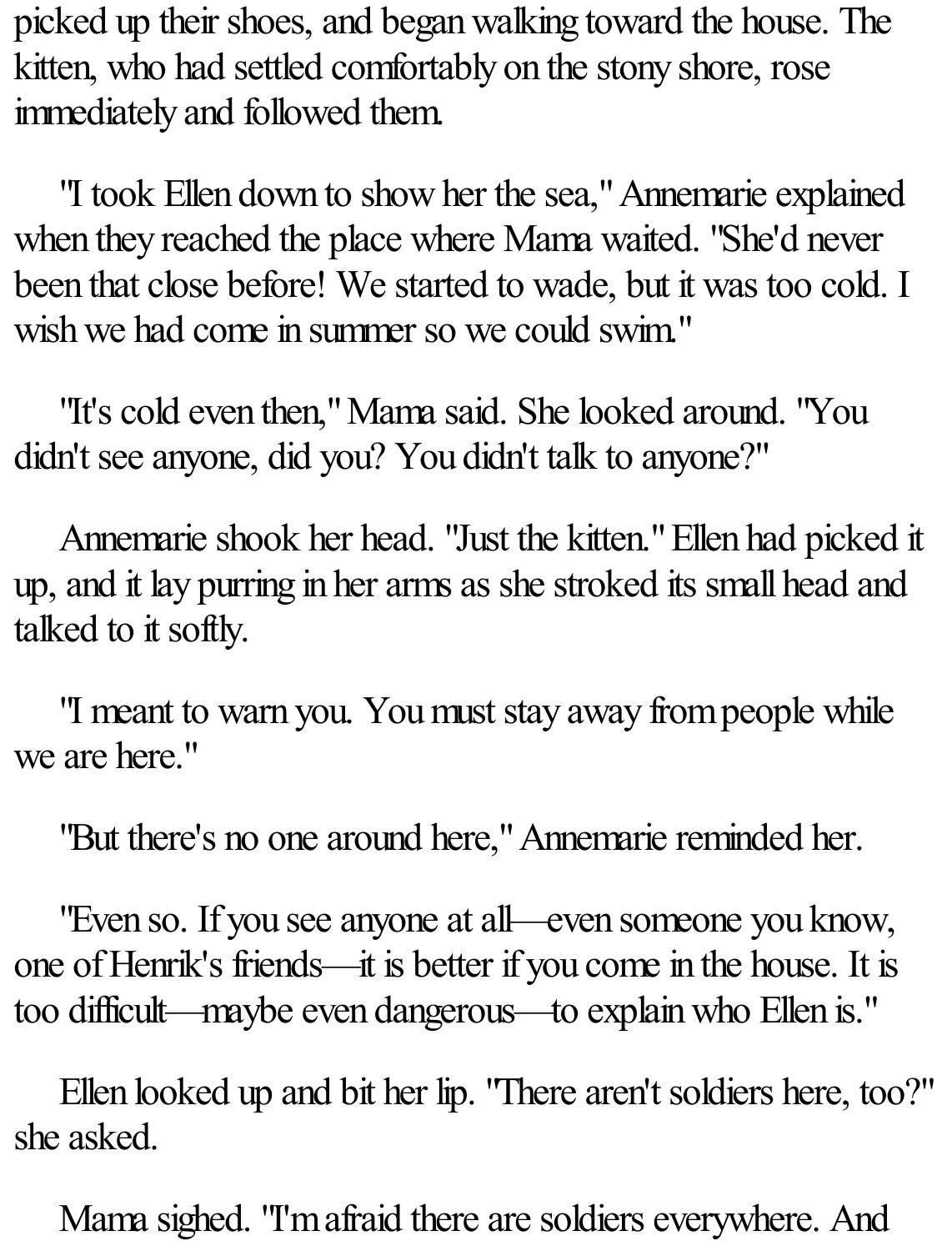especially now. This is a bad time.

"Come in now and help me fix supper. Henrik will be home soon. Watch the step there; it's loose. Do you know what I have done? I found enough apples for applesauce. Even though there is no sugar, the apples are sweet. Henrik will bring home some fish and there is wood for the fire, so tonight we will be warm and well fed."

"It is not a bad time, then," Annemarie told her. "Not if there is applesauce."

Ellen kissed the kitten's head and let it leap fromherarms to the ground. It darted away and disappeared in thetall grass. They followed Mamainto the house.

That night, the girls dressed for bed in the small upstairs bedroom they were sharing, the same bedroom that had been Mama's when she was a little girl. Across the hall, Kirsti was already asleep in the wide bed that had once belonged to Annemarie's grandparents.

Ellen touched her neck after she had put on Annemarie's flowersprigged nightgown, which Mama had packed.

"Where is my necklace?" she asked. "What did you do with it?"

"I hid it in asafe place,"Annemarietold her. "Avery secret place where no one will ever find it. And I will keep it there for you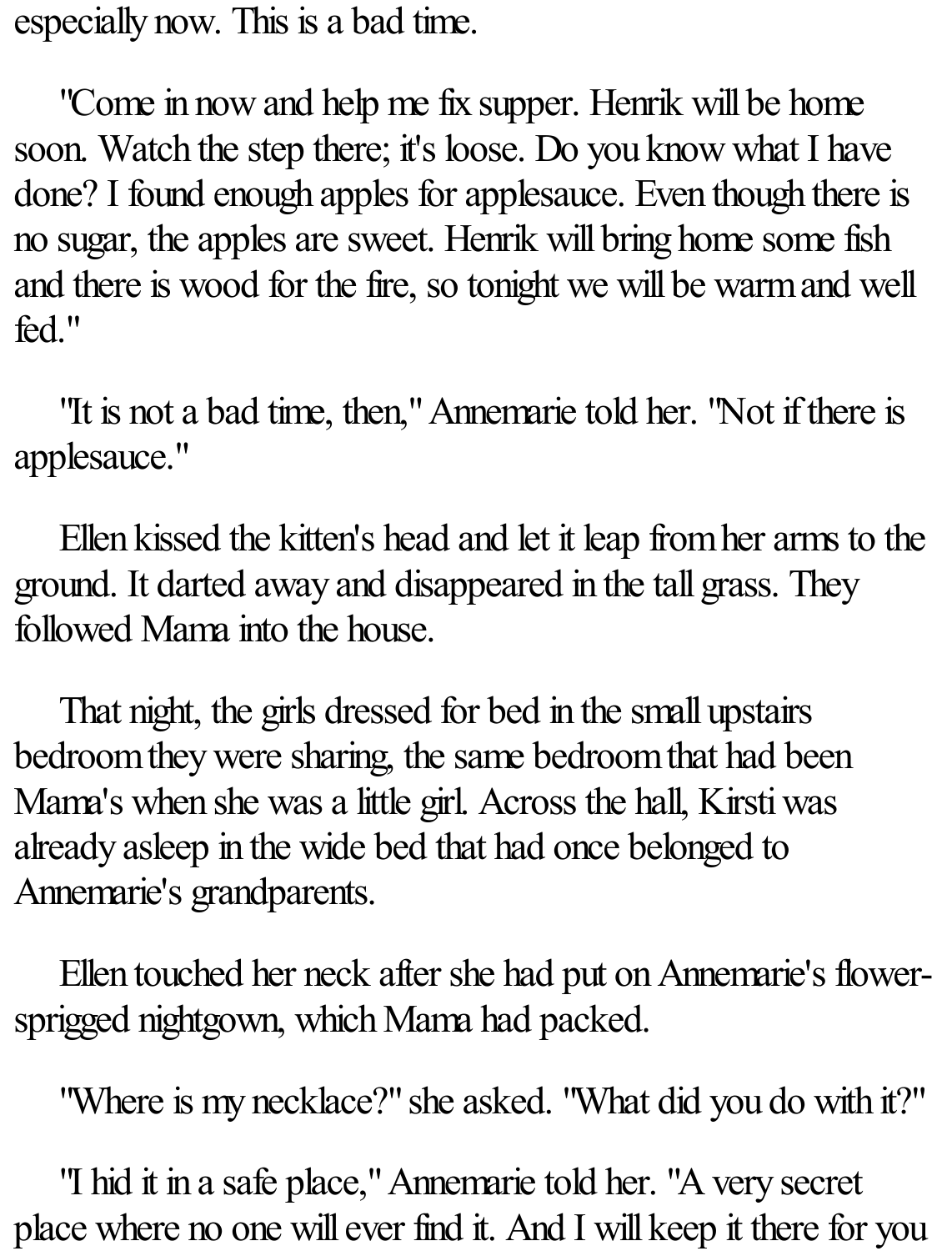until it is safe for you to wear it again."

Ellen nodded. "Papa gave it to me when I was very small," she explained.

She sat down on the edge of the old bed and ran her fingers along the handmade quilt that covered it. The flowers and birds, faded now, had been stitched onto the quilt by Annemarie's greatgrandmother many years before.

"I wish I knew where my parents are," Ellen said in a small voice as she outlined one of the appliqued birds with her finger.

Annemarie didn't have an answer for her. She patted Ellen's hand and they sat together silently. Through the window, they could sec a thin, round slice of moon appear through the clouds, against the palesky. The Scandinavian night was not very dark yet, though soon, when winter came, the night would be not only dark but very long, night skies beginning in the late afternoon and lasting through morning.

From downstairs, they could hear Mama's voice, and Uncle Henrik's, talking, catching up on news. Mama missed her brother when she hadn't seen him for a while, Annemarie knew. They were very close. Mama always teased him gently for not marrying; she asked him, laughing, when they were together, whether he had found a good wife yet, one who would keep his house tidier. Henrik teased back, and told Mama that she should come to Gilleleje to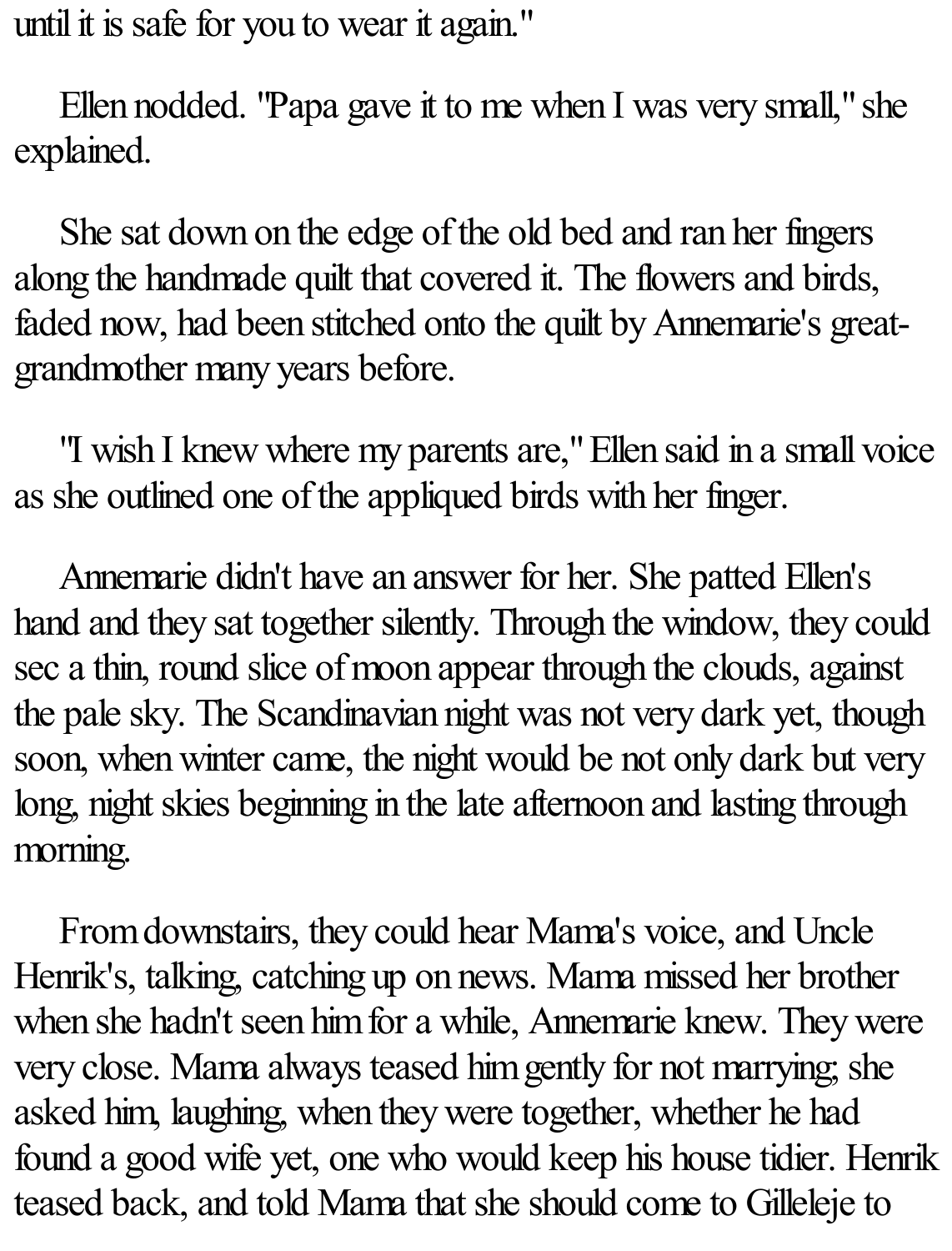live again so that he wouldn't have to do all the chores by himself.

For a moment, to Annemarie, listening, it seemed like all the earlier times, the happy visits to the farm in the past with summer daylight extending beyond bedtime, with the children tucked away in the bedrooms and the grownups downstairs talking.

But there was a difference. In the earlier times, she had always overheard laughter. Tonight there was no laughter at all.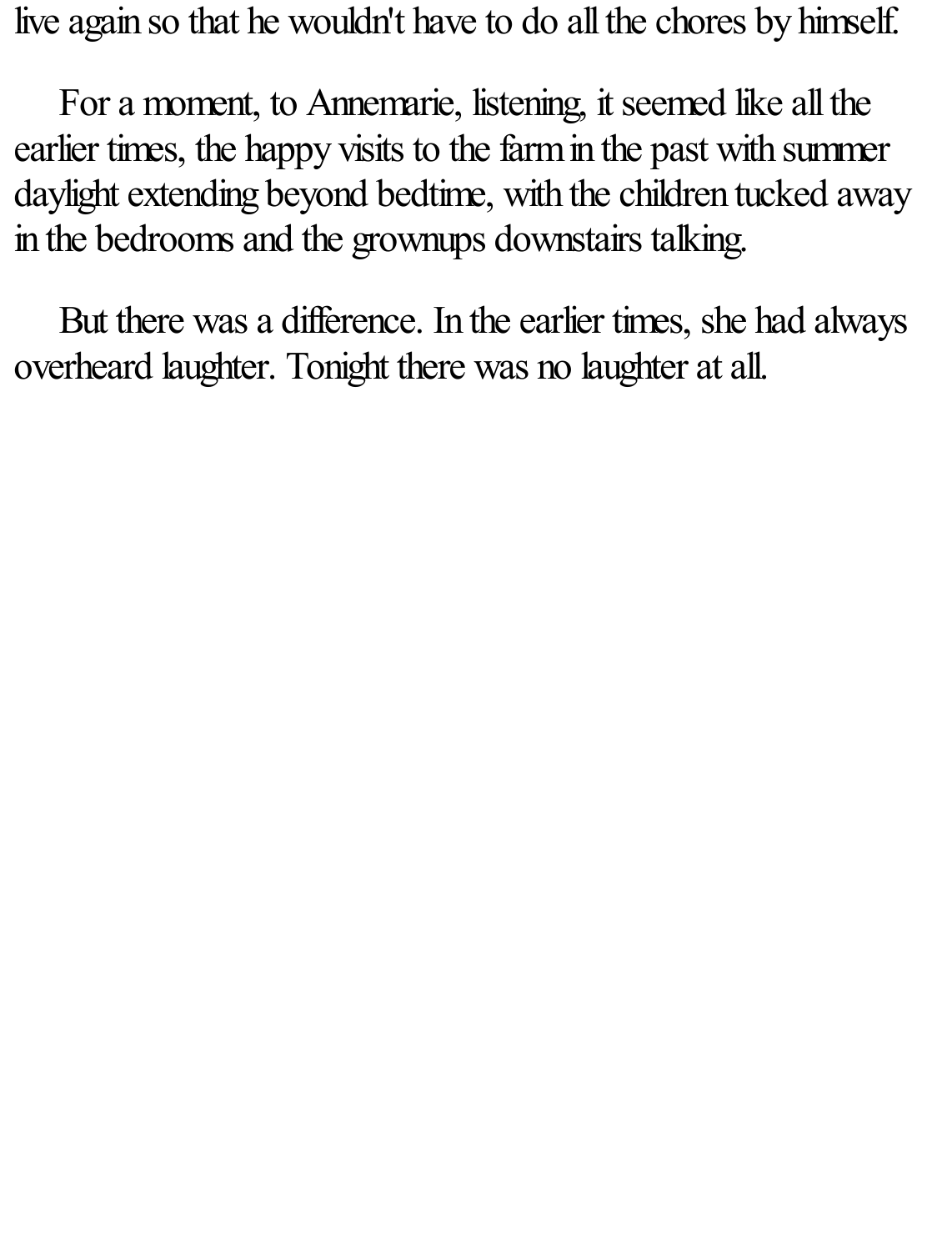### **8. There Has Been a Death**

Through a haze of dreams Annemarie heard Henrik rise and leave the house, headed for the barn with his milking pail, at daybreak. Later, when she woke again, it was morning. She could hear birds calling outside, one of them close by the window in the apple tree; and she could hear Mama below, in the kitchen, talking to Kirsti.

Ellen was still asleep. The night before, so shortened by the soldiers in the Copenhagen apartment, seemed long ago. Annemarie rose quietly so that she wouldn't wake her friend. She pulled on her clothes and went down the narrow, curved staircase to find her sister kneeling on the kitchen floor trying to make the gray kitten drink water froma bowl.

"Silly," she said. "Kittens like milk, not water."

"Iamteaching this one newhabits,"Kirstiexplained importantly. "And I have named him Thor, for the God of Thunder."

Annemarie burst out laughing. She looked at the tiny kitten, who was shaking his head, irritated at his wet whiskers as Kirsti kept trying to dip his face to the water. "God of Thunder?" Annemarie said. "He looks as if he would run and *hide* if there were a thunderstorm!"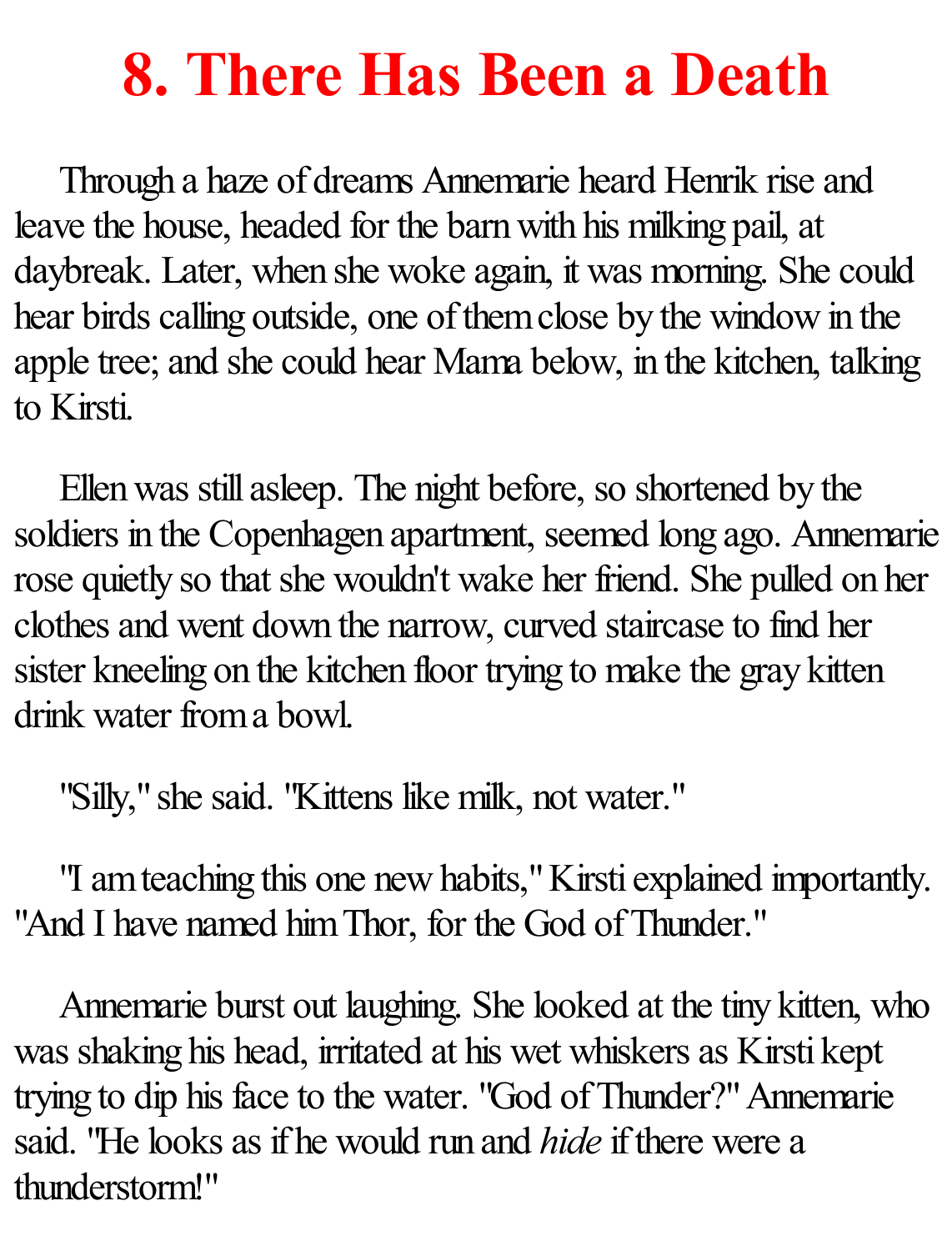"He has a mother someplace who would comfort him, I imagine," Mama said. "And when he wants milk, he'll find his mama."

"Or hecould go visit thecow,"Kirstisaid.

Although Uncle Henrik no longer raised crops on the farm, as his parents had, he still kept a cow, who munched happily on the meadow grass and gave a little milk each day in return. Now and then he was able to send cheese into Copenhagen to his sister's family. This morning, Annemarie noticed with delight, Mama had made oatmeal, and there was a pitcher of cream on the table. It was a very long time since she had tasted cream. At home they had bread and tea every morning.

Mama followed Annemarie's eyes to the pitcher. "Fresh from Blossom," she said. "Henrik milks her every morning before he leaves for the boat.

"And," she added, "there's butter, too. Usually not even Henrik has butter, but he managed to save a little this time."

"Save a little from what?" Annemarie asked, spooning oatmeal into a flowered bowl. "Don't tell me the soldiers try to—what's the word?— *relocate* butter, too?" She laughed at her own joke.

But it wasn't a joke at all, though Mama laughed ruefully. "They do," she said. "They relocate all the farmers' butter, right into the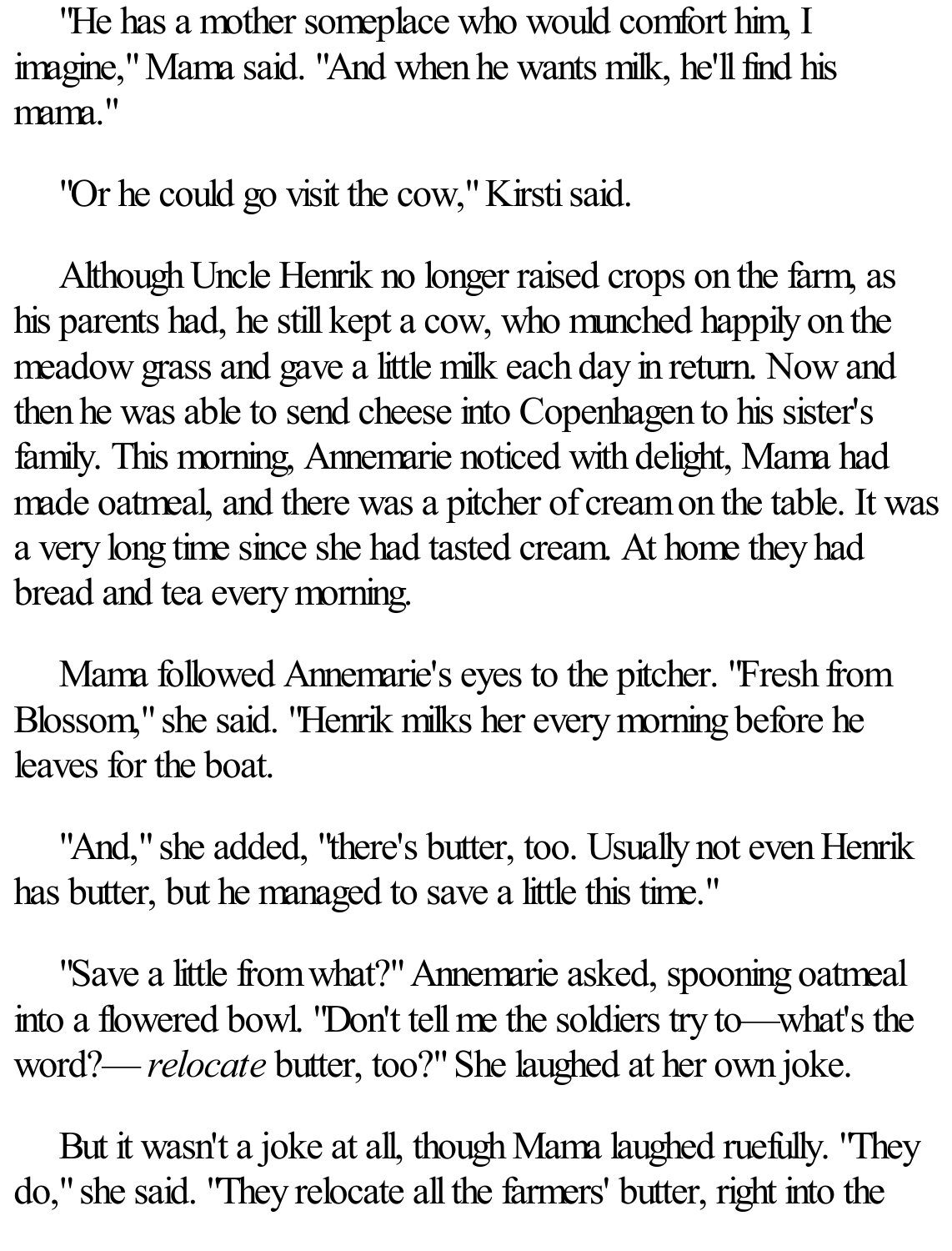stomach of their army! I suppose that if they knew Henrik had kept this tiny bit, they would come with guns and march it away, down the path!"

Kirsti joined their laughter, as the three of them pictured a mound offrightened butter under military arrest. The kitten darted away when Kirsti's attention was distracted, and settled on the windowsill. Suddenly, here in this sunlit kitchen, with cream in a pitcher and a bird in the apple tree beside the door—and out in the Kattegat, where Uncle Henrik, surrounded by bright blue sky and water, pulled in his nets filled with shiny silver fish—suddenly the specter of guns and grim-faced soldiers seemed nothing more than a ghost story, a joke with which to frighten children in the dark.

Ellen appeared in the kitchen doorway, smiling sleepily, and Mama put another flowered bowl of steaming oatmeal on the old wooden table.

"*Cream*,"Annemariesaid, gesturing to the pitcher with a grin.

All day long the girls played out of doors under the brilliant clear sky and sun. Annemarie took Ellen to the small pasture beyond the barn and introduced her to Blossom, who gave a lazy, roughtextured lick to the palm of Ellen's hand when she extended it timidly. The kitten scampered about and chased Hying insects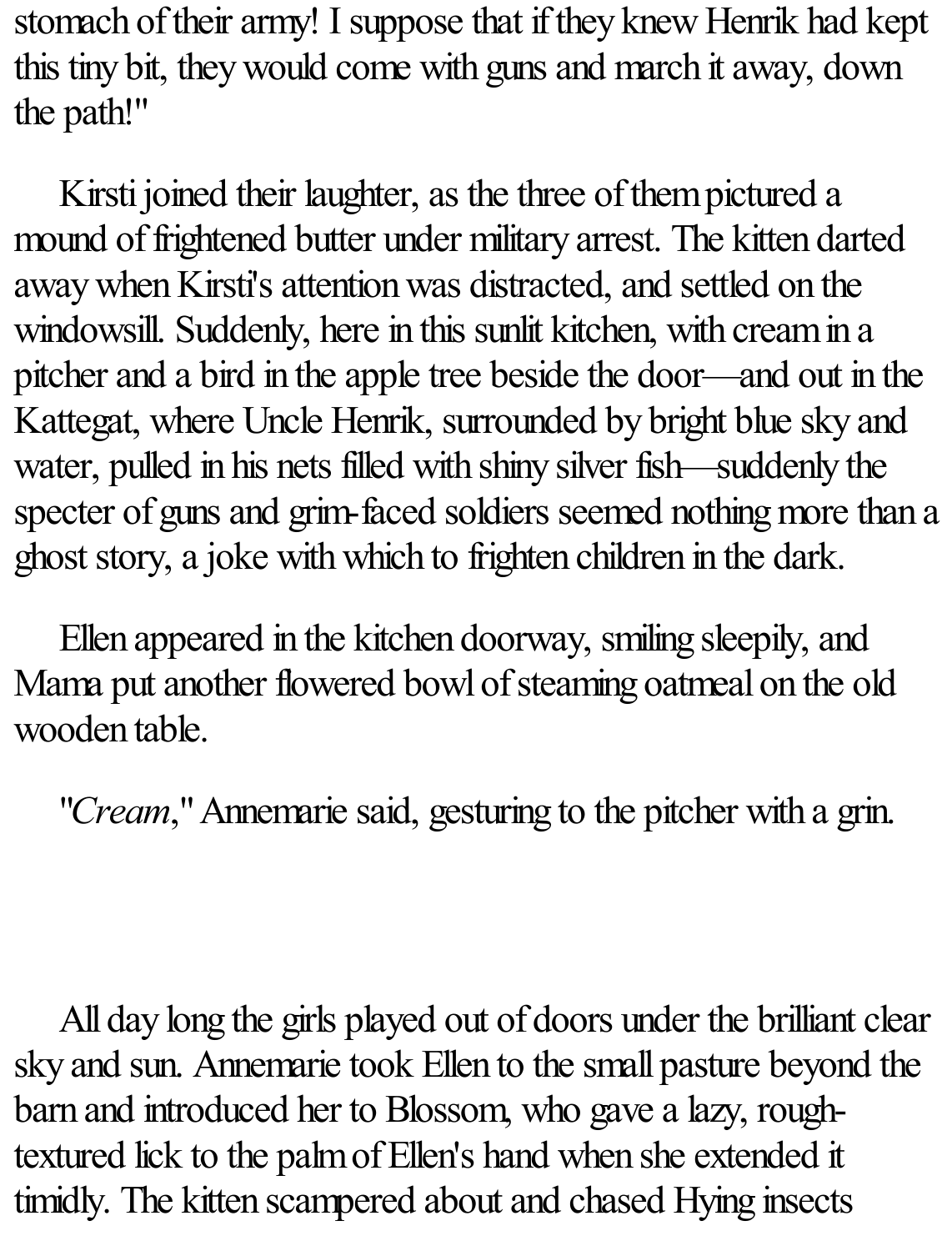across the meadow. The girls picked armfuls of wildflowers dried brown, now, by the early fall chill, and arranged them in pots and pitchers until the table tops were crowded with their bouquets.

Inside the house, Mama scrubbed and dusted, tsk-tsking at Uncle Henrik's untidy housekeeping. Shetook therugs out to the clothesline and beat them with a sticky scattering dust into the air.

"He needs a wife," she said, shaking her head, and attacked the old wooden floors with a broom while the rugs aired.

"Just look at this," she said, opening the door to the little-used formal living room with its old-fashioned furniture. "He *never* dusts." And she picked up her cleaning rags.

"And, Kirsti," she added, "the God of Thunder made a very small rain shower in the corner of the kitchen floor. Keep an eye on him.'"

Late in the afternoon, Uncle Henrik came home. He grinned when he saw the newly cleaned and polished house, the double doors to the living room wide open, the rugs aired, and the windows washed.

"Henrik, you need a wife," Mama scolded him.

Uncle Henrik laughed and joined Mama on the steps near the kitchen door. "Why do I need a wife, when I have a sister?" he asked in his booming voice.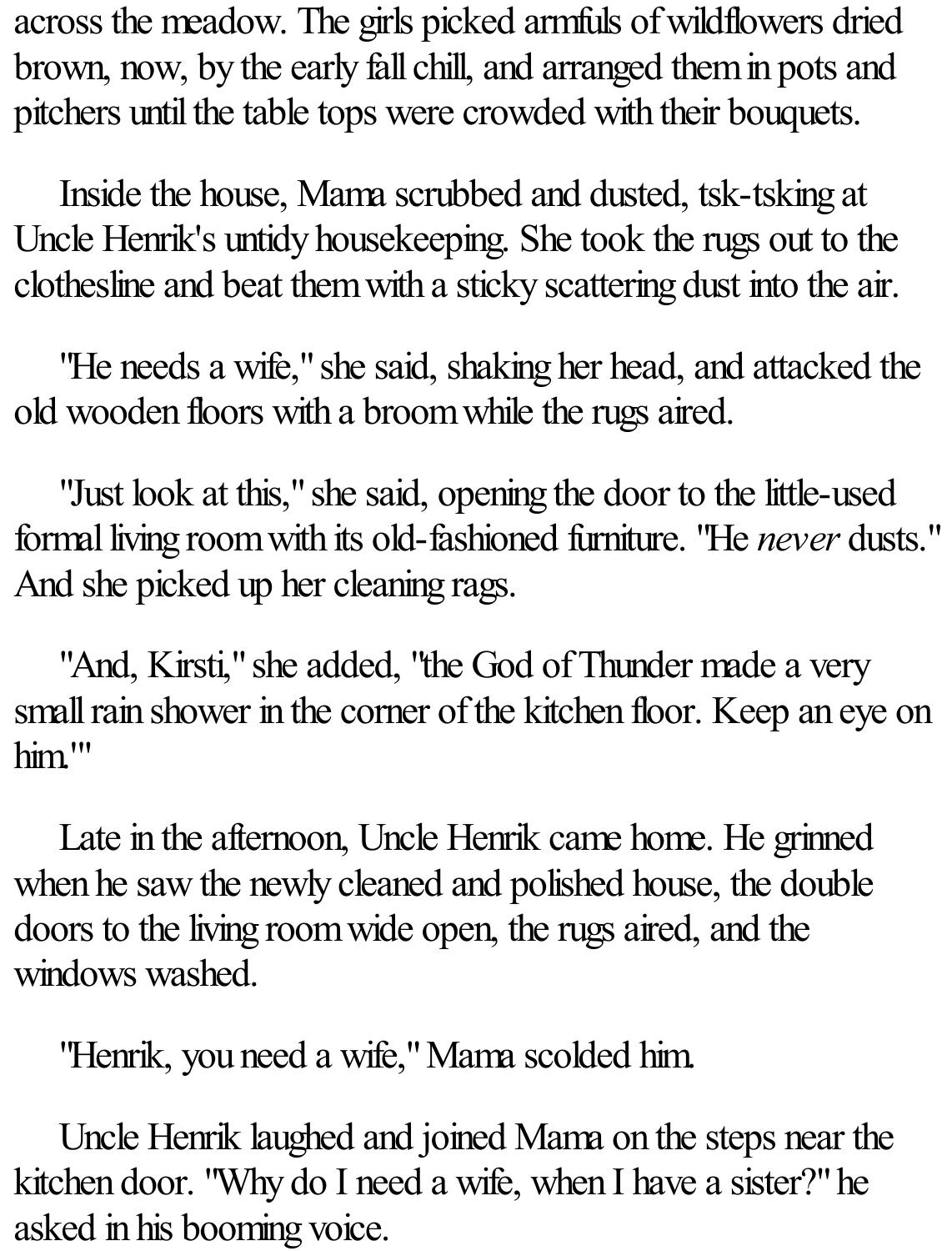Mama sighed, but her eyes were twinkling. "And you need to stay home more often to take care of the house. This step is broken, and there is a leaking faucet in the kitchen. And—"

Henrik was grinning at her, shaking his head in mock dismay. "And there are mice in the attic, and my brown sweater has a big moth hole in the sleeve, and if I don't wash the windows soon—"

They laughed together.

"Anyway," Mama said, "I have opened every window, Henrik, to let the air in, and the sunlight. Thank goodness it is such a beautiful day."

"Tomorrowwill bea day for fishing,"Henrik said, his smile disappearing.

Annemarie, listening, recognized the odd phrase. Papa had said something like it on the telephone. "Is the weather good for fishing, Henrik?" Papa had asked. But what did it mean? Henrik went fishing every day, rain or shine. Denmark's fishermen didn't wait for sunny days to take their boats out and throw their nets into the sea. Annemarie, silent, sitting with Ellen under the apple tree, watched her uncle.

Mama looked at him. "The weather is right?" she asked.

Henrik nodded and looked at the sky. He smelled the air. "I will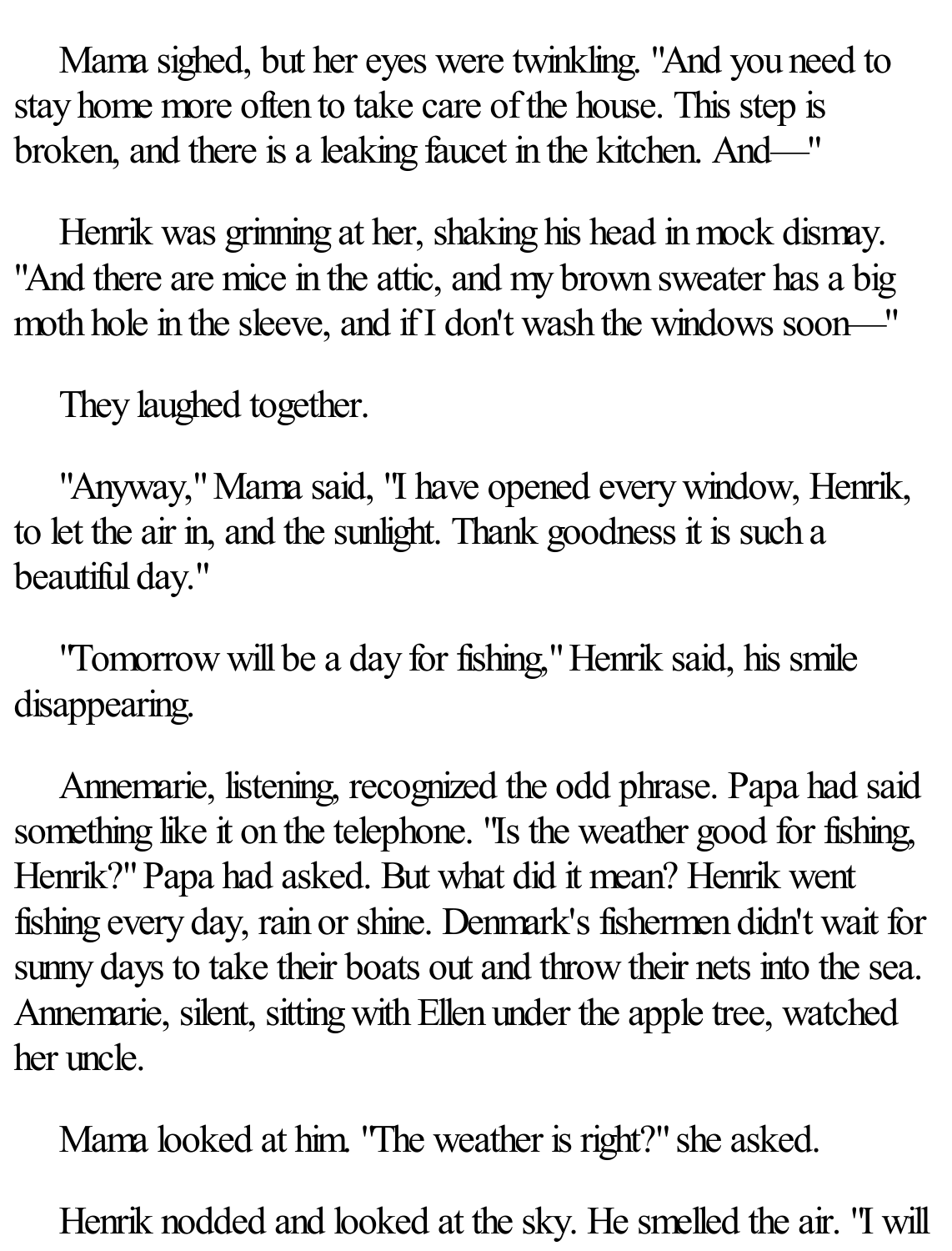be going back to the boat tonight after supper. We will leave very early in the morning. I will stay on the boat all night."

Annemarie wondered what it would be like to be on a boat all night. To lie at anchor, hearing the sea slap against the sides. To see the stars from your place on the sea.

"You have prepared the living room?" Uncle Henrik asked suddenly.

Mama nodded. "It is cleaned, and I moved the furniture a bit to make room.

"And you saw the flowers," she added. "I hadn't thought of it, but the girls picked dried flowers fromthe meadow."

"Prepared the living room for what?" Annemarie asked. "Why" did you move the furniture?"

Mamalooked at Uncle Henrik. He had reached down for the kitten, scampering past, and now held it against his chest and scratched its chin gently. It arched its small back with pleasure.

"Well, girls," he said, "it is a sad event, but not *too* sad, really, because she was very, very old. There has been a death, and tonight your Great-aunt Birte will be resting in the living room, in her casket, before she is buried tomorrow. It is the old custom, you know, for the dead to rest at home, and their loved ones to be with thembefore burial."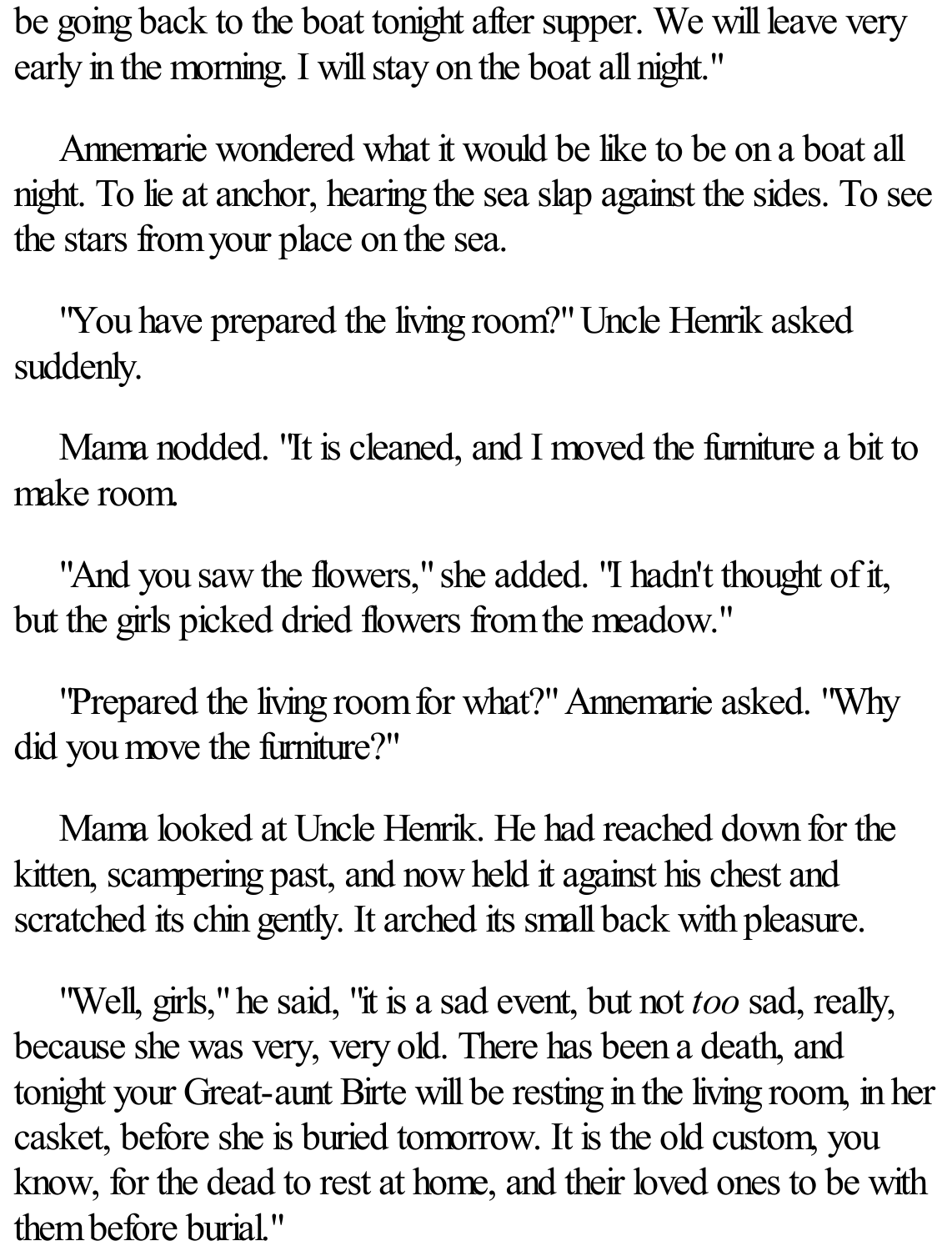Kirsti was listening with a fascinated look. "Right here?" she asked. "Adead person right here?"

Annemarie said nothing. She was confused. This was the first she had heard of a death in the family. No one had called Copenhagen to say that there had been a death. No one had seemed sad.

And—most puzzling of all—she had never heard the name before. Great-aunt Birte. *Surely*she would have known ifshe had a relative by that name. Kirsti might not: Kirsti was little and didn't pay attention to such things.

But Annemarie did. She had always been fascinated by her mother's stories of her own childhood. She remembered the names of all the cousins, the great-aunts, and -uncles: who had been a tease, who had been a grouch, who had been such a scold that her husband had finally moved away to a different house, though they continued to have dinner together every night. Such wonderful, interesting stories, filled with the colorful personalities of her mother's family.

And Annemarie was quite, quite certain, though she said nothing. There was no Great-aunt Birte. She didn't exist.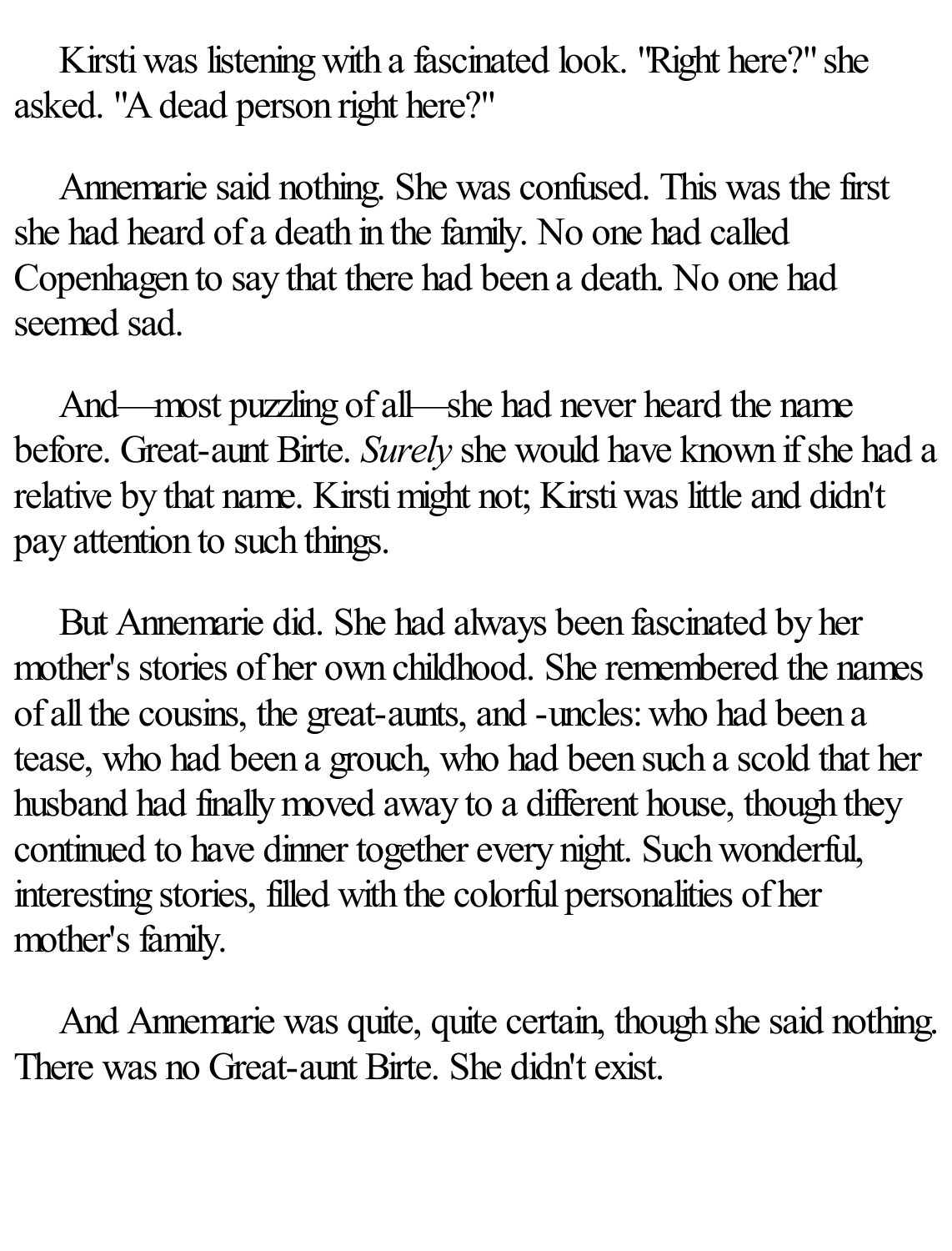# **9. Why Are You Lying?**

Annemarie went outside alone after supper. Through the open kitchen window she could hear Mama and Ellen talking as they washed the dishes, Kirsti, she knew, was busy on the floor, playing with the old dolls she had found upstairs, the dolls that had been Mama's once, long ago, The kitten had fled when she tried to dress it, and disappeared.

She wandered to the bam, where Uncle Henrik was milking Blossom. He was kneeling on the strawcovered floor beside the cow, his shoulder pressed against her heavy side, his strong tanned hands rhythmically urging her milk into the spotless bucket. The God of Thunder sat alertly poised nearby, watching.

Blossom looked up at Annemarie with big brown eyes, and moved her wrinkled mouth like an old woman adjusting false teeth.

Annemarie leaned against the ancient splintery wood of the barn wall and listened to the sharp rattling sound of the streams of milk as they hit the sides of the bucket. Uncle Henrik glanced over at her and smiled without pausing in the rhythm of milking. He didn't say anything.

Through the barn windows, the pinkish light of sunset fell in irregular shapes upon the stacked hay. Flecks of dust and straw floated there, in the light.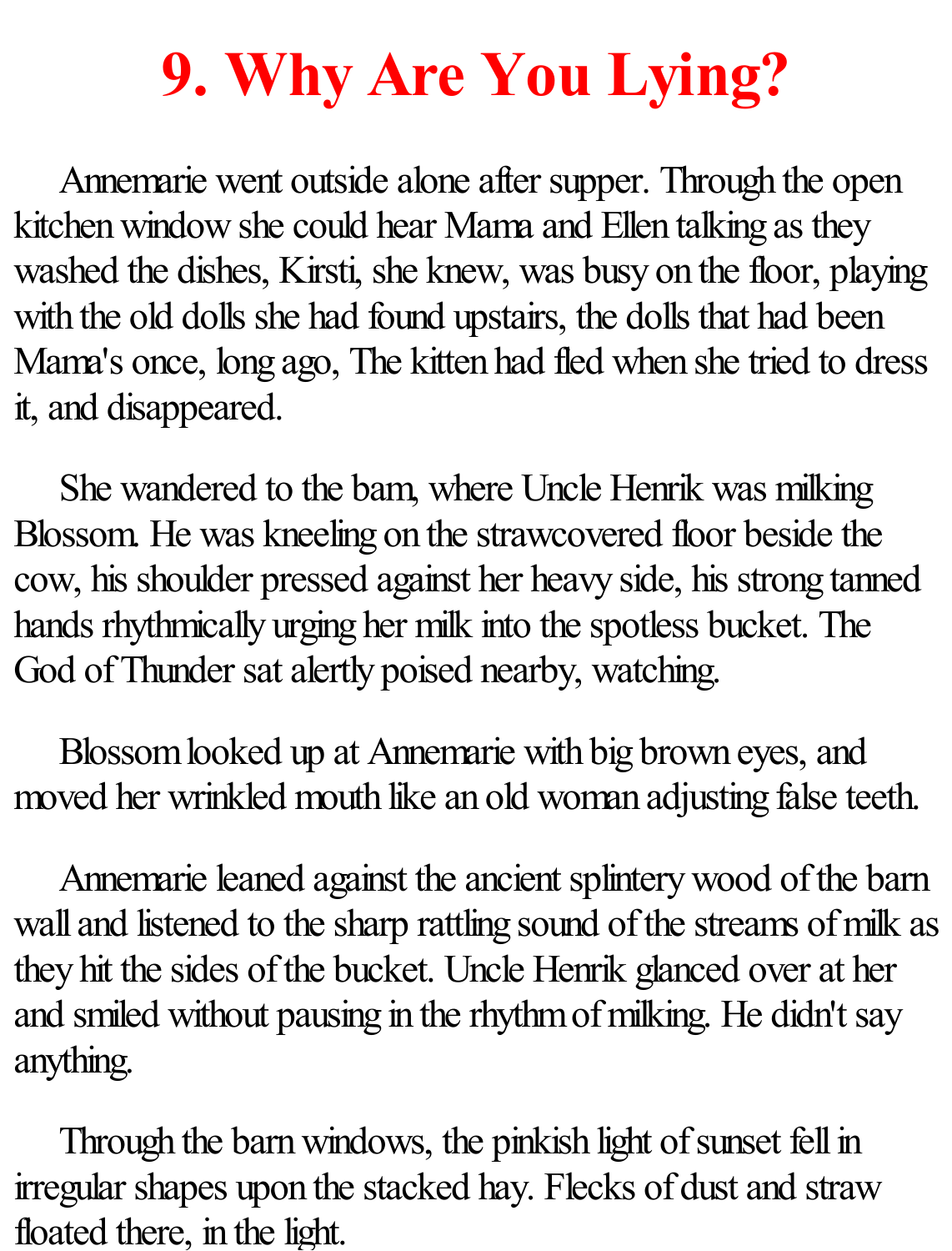#### floated there, in thelight.

"Uncle Henrik," Annemarie said suddenly, her voice cold, "you are lying to me. You and Mama both."

His strong hands continued, deftly pressing like a pulse against the cow. The steady streams of milk still came. He looked at her again, his deep blue eyes kind and questioning. "You are angry," he said.

"Yes. Mama has never lied to me before. Never. But I know there is no Great-aunt Birte. Never once, in all the stories I've heard, in all the old pictures I've seen, has there been a Great-aunt Birte."

Uncle Henrik sighed. Blossom looked back at him, as if to say "Almost done," and, indeed, the streams of milk lessened and slowed.

He tugged at the cow gently but firmly, pulling down the last of the milk. The bucket was half full, frothy on the top. Finally he set it aside and washed the cow's udder with a clean damp cloth. Then he lifted the bucket to a shelf and covered it. He rubbed the cow's neck affectionately. At last he turned to Annemarie as he wiped his own hands with thecloth.

"How brave are you, little Annemarie?" he asked suddenly.

She was startled. And dismayed. It was a question she did not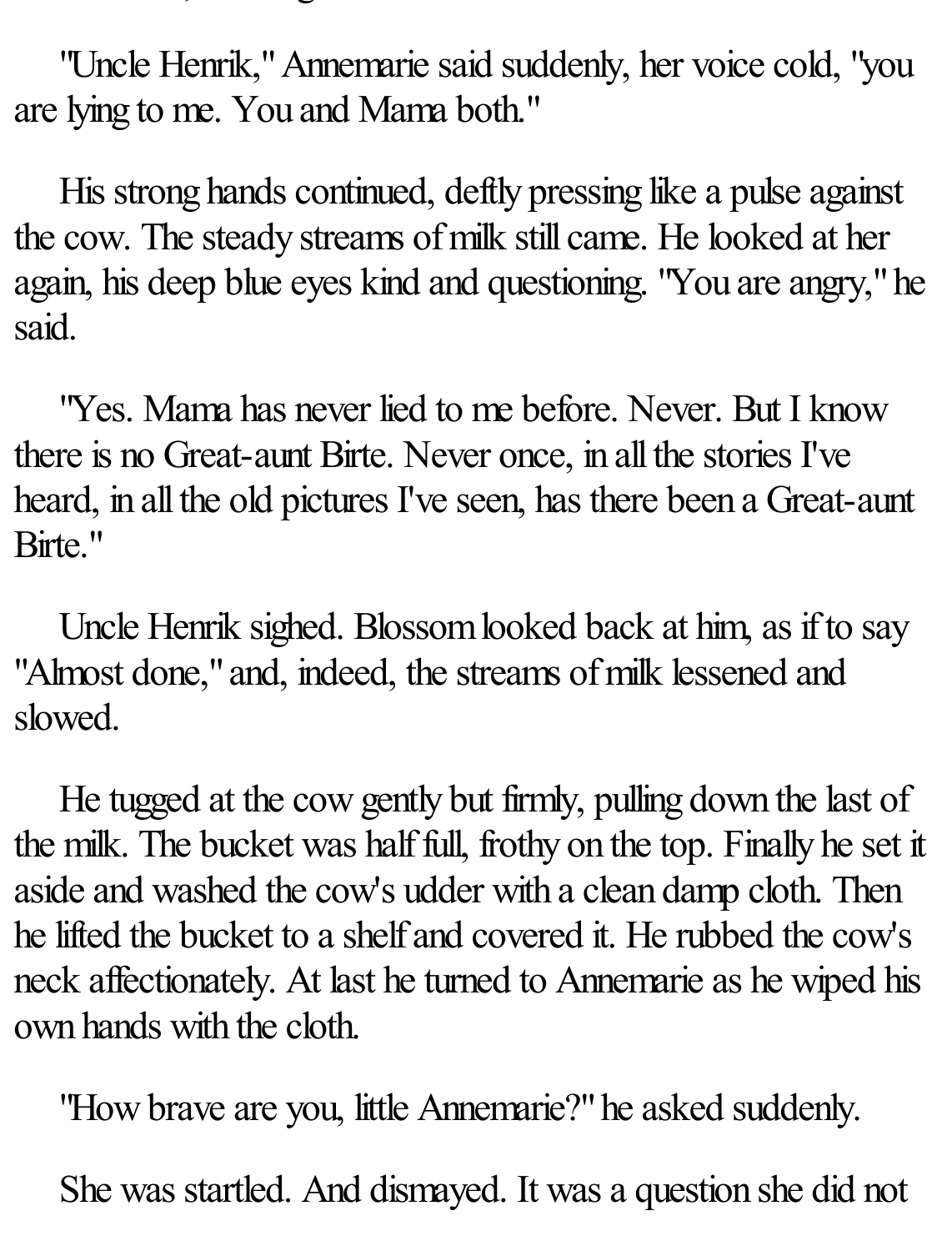want to be asked. When she asked it of herself, she didn't like her own answer.

"Not very," she confessed, looking at the floor of the barn.

TallUncle Henrik knelt before her so that his face was levelwith hers. Behind him, Blossom lowered her head, grasped a mouthful of hay in her mouth, and drew it in with her tongue. The kitten cocked its head, waiting, still hoping for spilled milk.

"I think that is not true,"Uncle Henrik said. "I think you arelike your mama, and like your papa, and like me. Frightened, but determined, and if the time came to be brave, I am quite sure you would be very, very brave.

"But," he added, "it is much *easier* to be brave if you do not knoweverything. And so your mama does not knoweverything. Neither do I. We knowonlywhat we need to know.

"Do you understand what I am saying?" he asked, looking into her eyes.

Annemarie frowned. She wasn't sure. What did bravery mean? She had been very frightened the day—not long ago, though nowit seemed far in the past—when the soldier had stopped her on the street and asked questions in his rough voice.

And she had not known everything then. She had not known that the Germans were going to take away the Jews. And so, when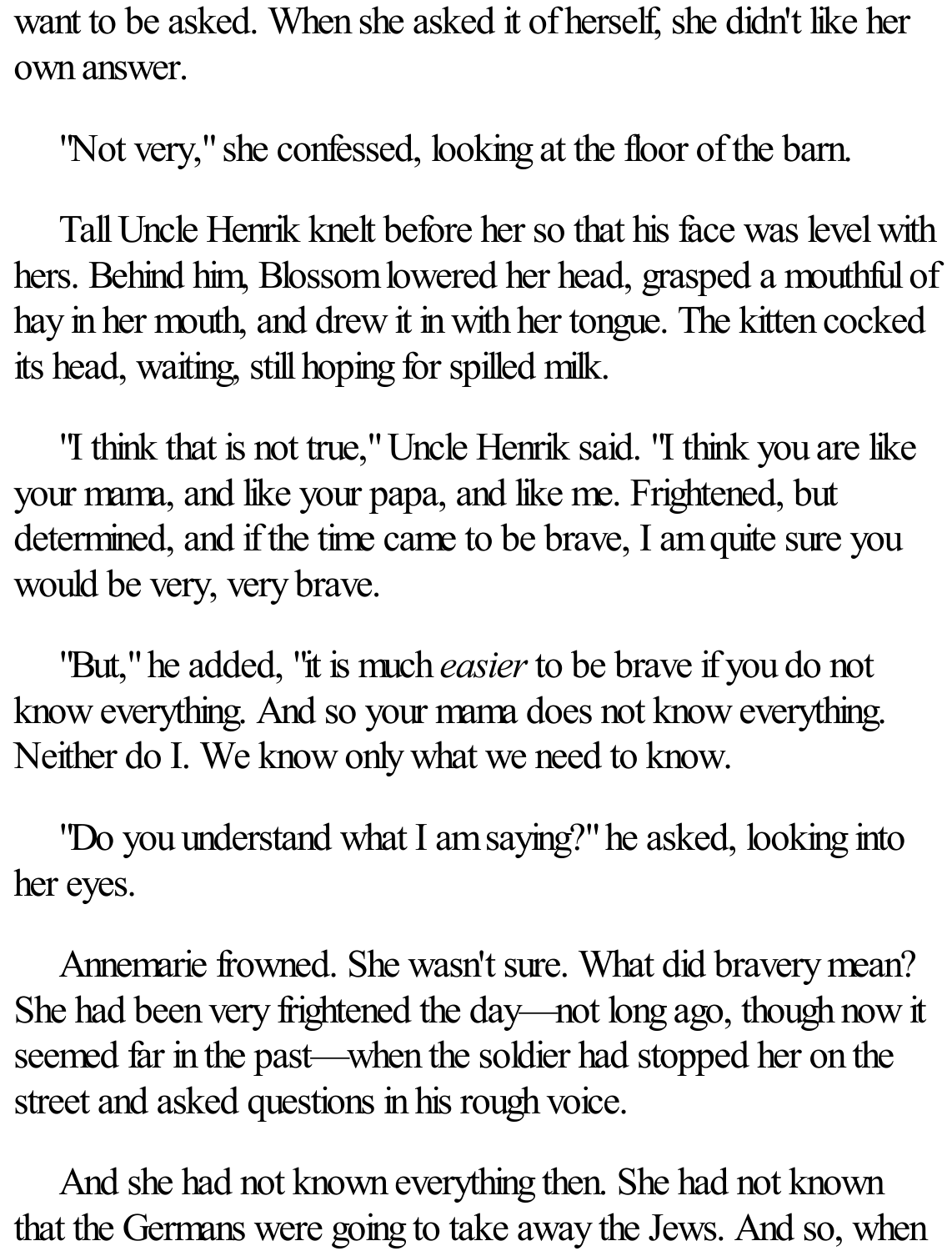the soldier asked, looking at Ellen that day, "What is your friend's name?" she had been able to answer him, even though she was frightened. Ifshe had known everything, it would not have been so easy to be brave.

She began to understand, just a little. "Yes," she said to Uncle Henrik, "I think I understand."

"You guessed correctly," he told her. "There is no Great-aunt Birte, and never has been. Your mama lied to you, and so did I.

"We did so." he explained, "to help you to be brave, because we love you. Will you forgive us for that?"

Annemarie nodded. She felt older, suddenly.

"And I am not going to tell you any more, not now, for the same reason. Do you understand?"

Annemarie nodded again. Suddenly there was a noise outside. Uncle Henrik's shoulders stiffened. Herose quickly, went to the window of the barn, stood in the shadows, and looked out. Then he turned back to Annemarie.

"It is the hearse,"hesaid. "It is Great-aunt Birte, who never was." He smiled wryly. "So, my little friend, it is time for the night of mourning to begin. Are you ready?"

Annemarie took her uncle's hand and he led her from the barn.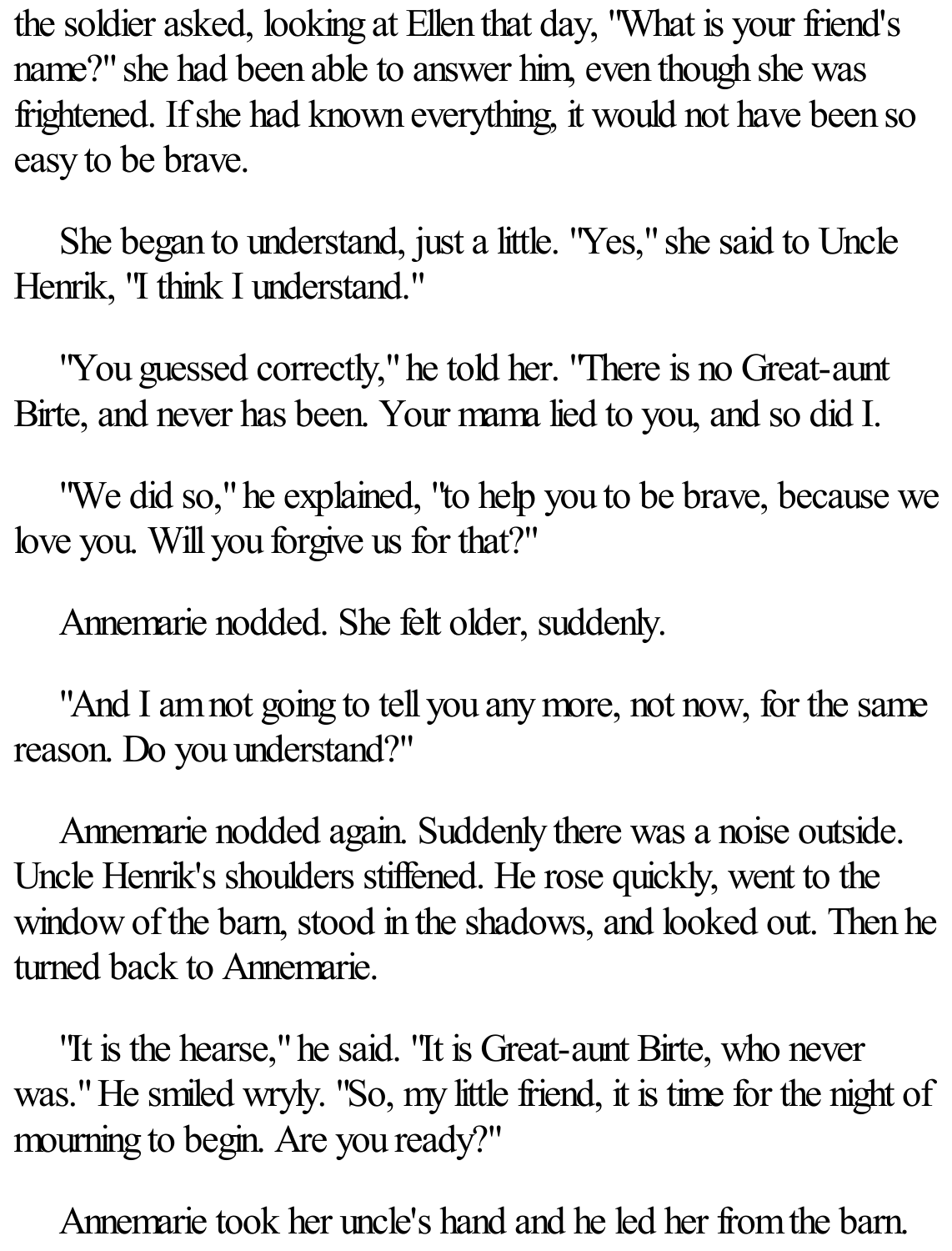The gleaming wooden casket rested on supports in the center of the living room and was surrounded by the fragile, papery flowers that Annemarie and Ellen had picked that afternoon. Lighted candles stood in holders on the table and cast a soft, flickering light. The hearse had gone, and the solemn-faced men who had carried the casket indoors had gone with it, after speaking quietly to Uncle Henrik.

Kirsti had gone to bed reluctantly, complaining that she wanted to stay up with the others, that she was grownup enough, that she had never before seen a dead person in a closed-up box, that it wasn't *fair*. But Mama had been firm, and finally Kirsti, sulking, had trudged upstairs with her dolls under onearmand the kitten under the other.

Ellen was silent, and had a sad expression. "I'm so sorry your Aunt Birte died,"Annemarie heard her say to Mama, who smiled sadly and thanked her.

Annemarie had listened and said nothing. So nowI, too,am lying, she thought, and to my very best friend. I could tell Ellen that it isn't true, that there is no Great-aunt Birte. I could take her aside and whisper the secret to her so that she wouldn't have to feel sad.

But she didn't. She understood that she was protecting Ellen the way her mother had protected her. Although she didn't understand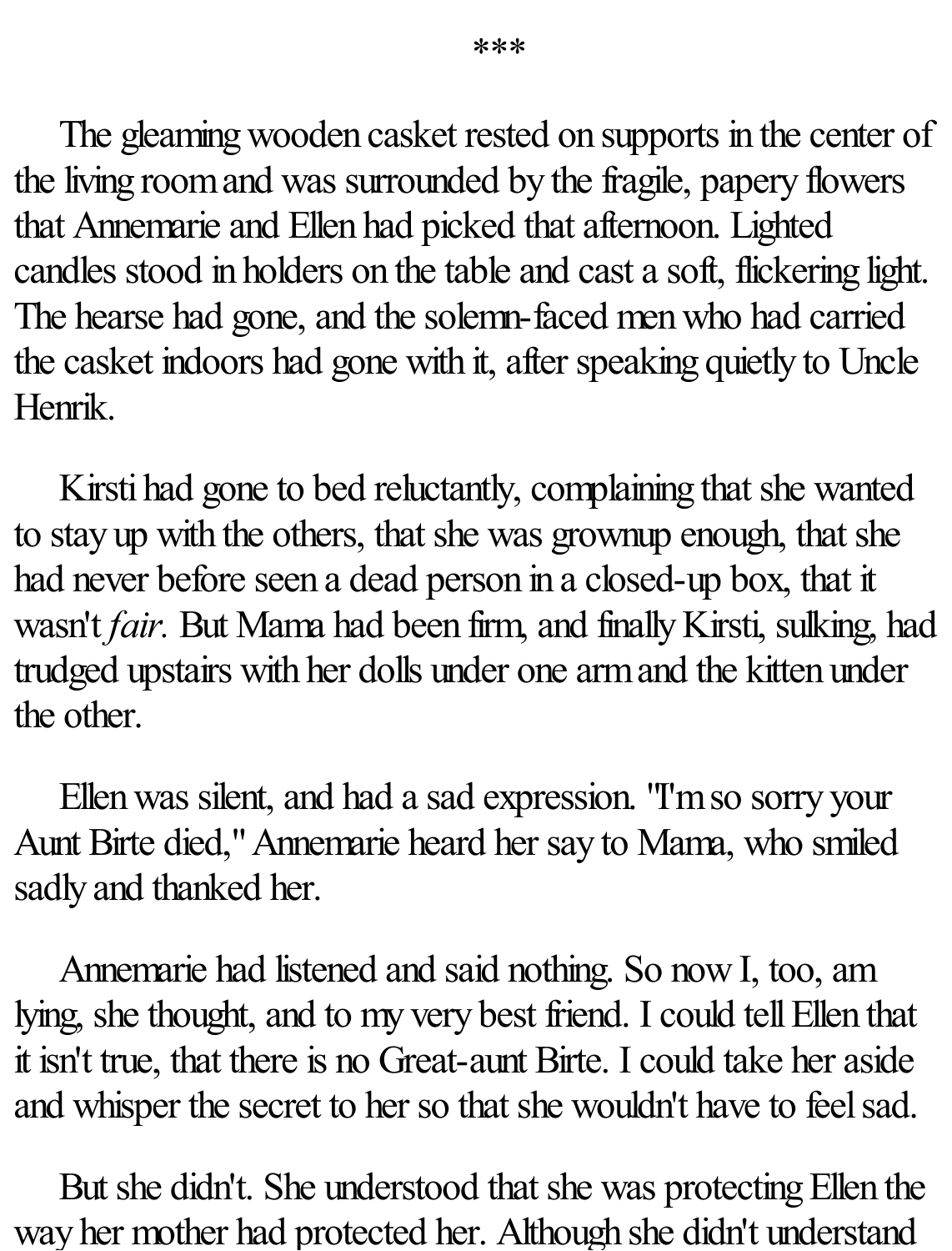way here. Although she didn't understand here. Although she didn't understand her. Although she didn't understand what was happening, or why the casket was there—or who, in truth, was in it—she knewthat it was better, *safer,* for Ellen to believe in Great-aunt Birte. So she said nothing.

Other people came as the night sky grew darker. A man and a woman, both of them dressed in dark clothing, the woman carrying a sleeping baby, appeared at the door, and Uncle Henrik gestured them inside. They nodded to Mama and to the girls. They went, following Uncle Henrik, to the living room and sat down quietly.

"Friends of Great-aunt Birte," Mama said quietly in response to Annemarie's questioning look. Annemarie knewthat Mama was lying again, and she could see that Mama understood that she knew. They looked at each other for a long time and said nothing. In that moment, with that look, they became equals.

From the living room came the sound of a sleepy baby's brief wail. Annemarie glanced through the doorand sawthe woman open her blouse and begin to nurse the infant, who quieted.

Another man arrived: an old man, bearded. Quietly he went to the living room and sat down, saying nothing to the others, who only glanced at him. The youngwoman lifted her baby's blanket, covering its face and her own breast. The old man bent his head forward and closed his eyes, as if he were praying. His mouth moved silently, forming words that no one could hear.

Annemarie stood in the doorway, watching the mourners as they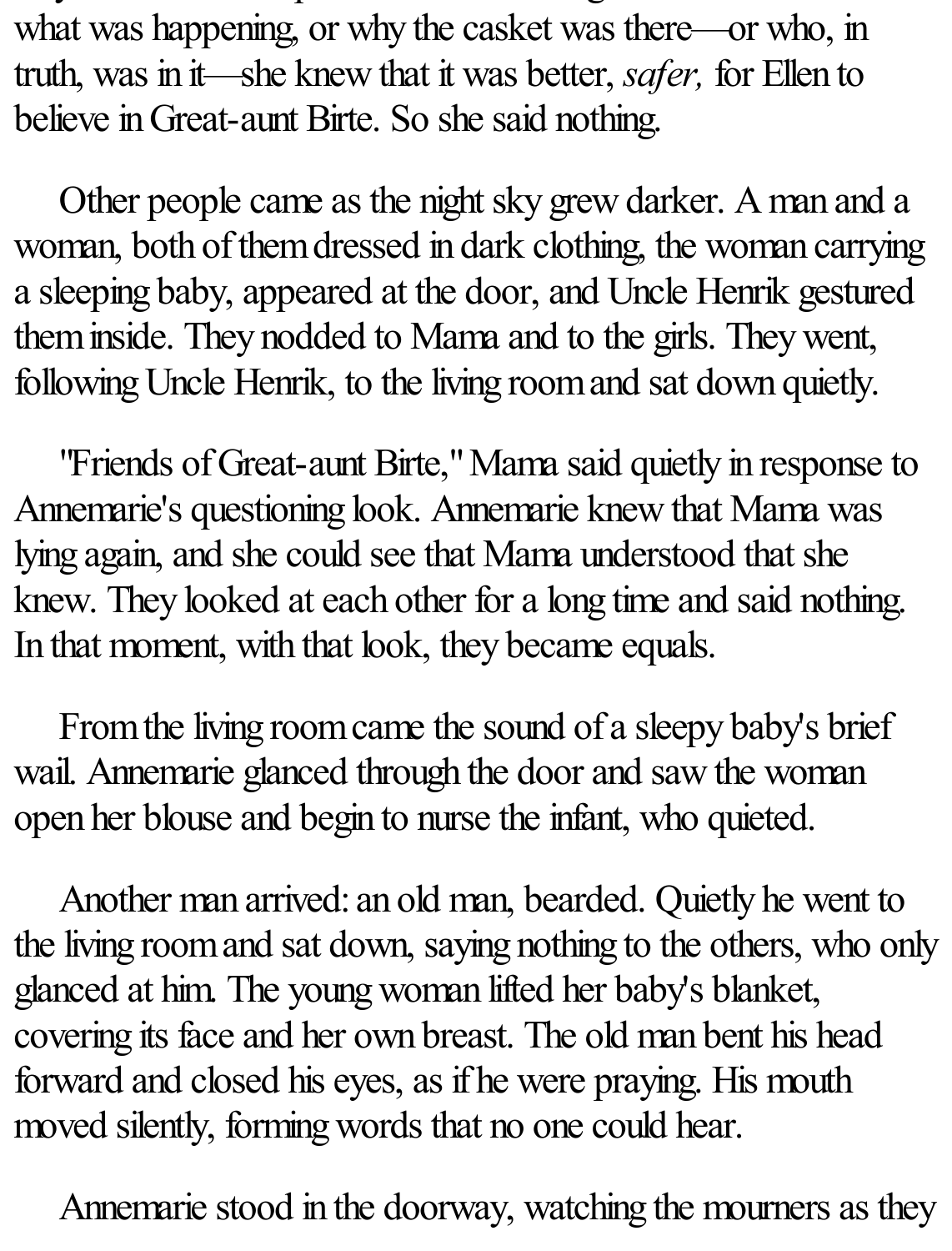sat in the candlelit room. Then she turned back to the kitchen and began to help Ellen and Mama as they prepared food.

In Copenhagen, she remembered, when Lise died, friends had come to their apartment every evening. All of them had brought food so that Mama wouldn't need to cook.

Why hadn't these people brought food? Why didn't they talk? In Copenhagen, even though the talk was sad, people had spoken softly to one another and to Mama and Papa. They had talked about Lise, remembering happier times.

Thinking about it as she sliced cheese in the kitchen, Annemarie realized that these people had nothing to talk about. They couldn't speak of happier times withGreat-aunt Birte when there had never been a Great-aunt Birte at all.

Uncle Henrik cameinto the kitchen. He glanced at his watch and then at Mama. "It's getting late,"hesaid. "I should go to the boat." He looked worried. He blew out the candles so that there would be no light at all, and opened the door. He stared beyond the gnarled apple tree into the darkness.

"Good. Here they come," he said in a low, relieved voice. "Ellen, come with me."

Ellen looked questioningly toward Mama, who nodded. "Go with Henrik," she said.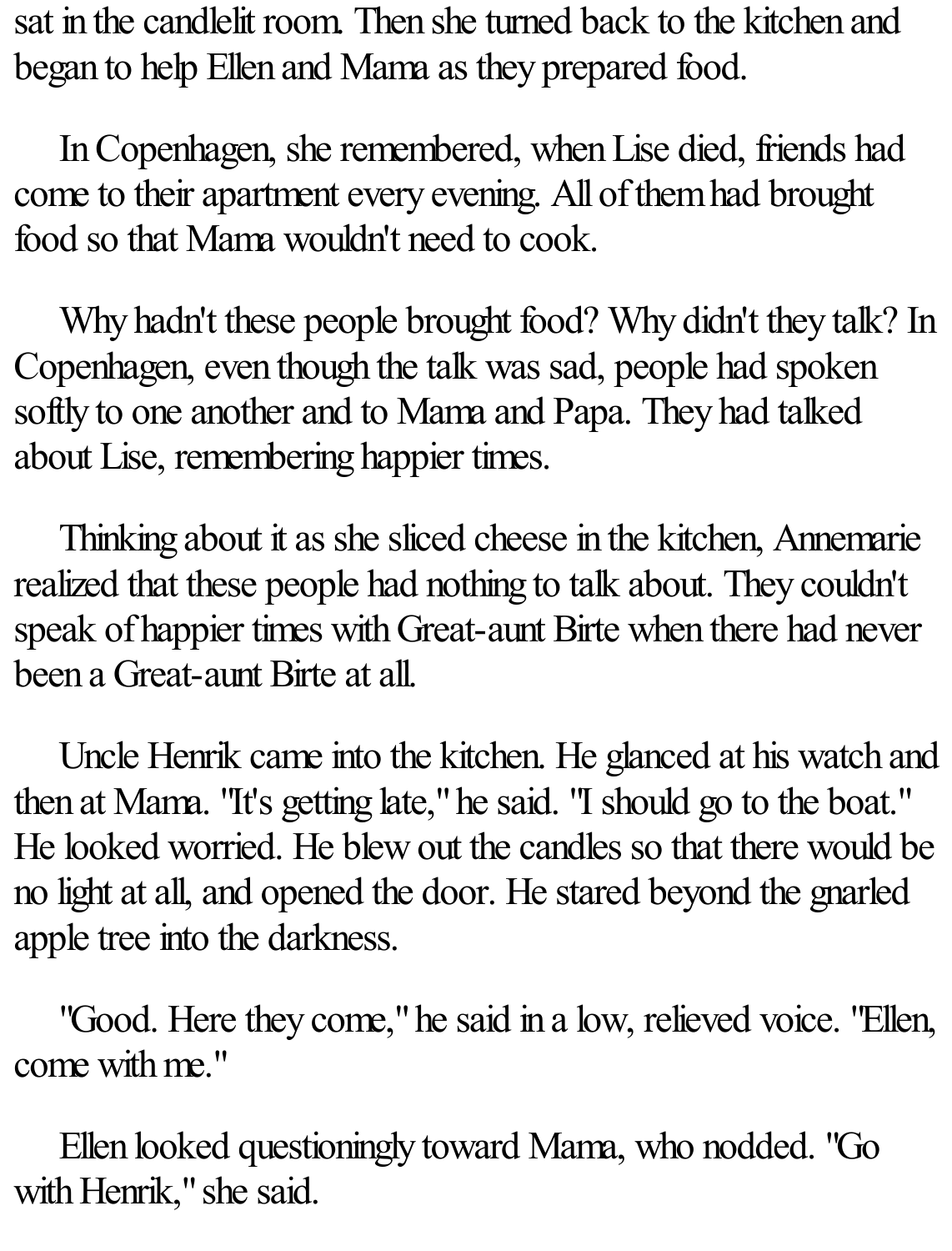Annemarie watched, still holding the wedge of firm cheese in her hand, as Ellen followed Uncle Henrik into the yard. She could hear a sharp, low cry from Ellen, and then the sound of voices speaking softly.

In a moment Uncle Henrik returned. Behind himwas Peter Neilsen.

Tonight Peter went first to Mamaand hugged her. Then he hugged Annemarie and kissed her on the cheek. But he said nothing. There was no playfulness to his affection tonight, just a sense of urgency, of worry. He went immediately to the living room, looked around, and nodded at the silent people there.

Ellenwas still outside. But in a moment the door opened and she returned—held tightly, like a little girl, her bare legs dangling, against her father's chest. Her mother was beside them.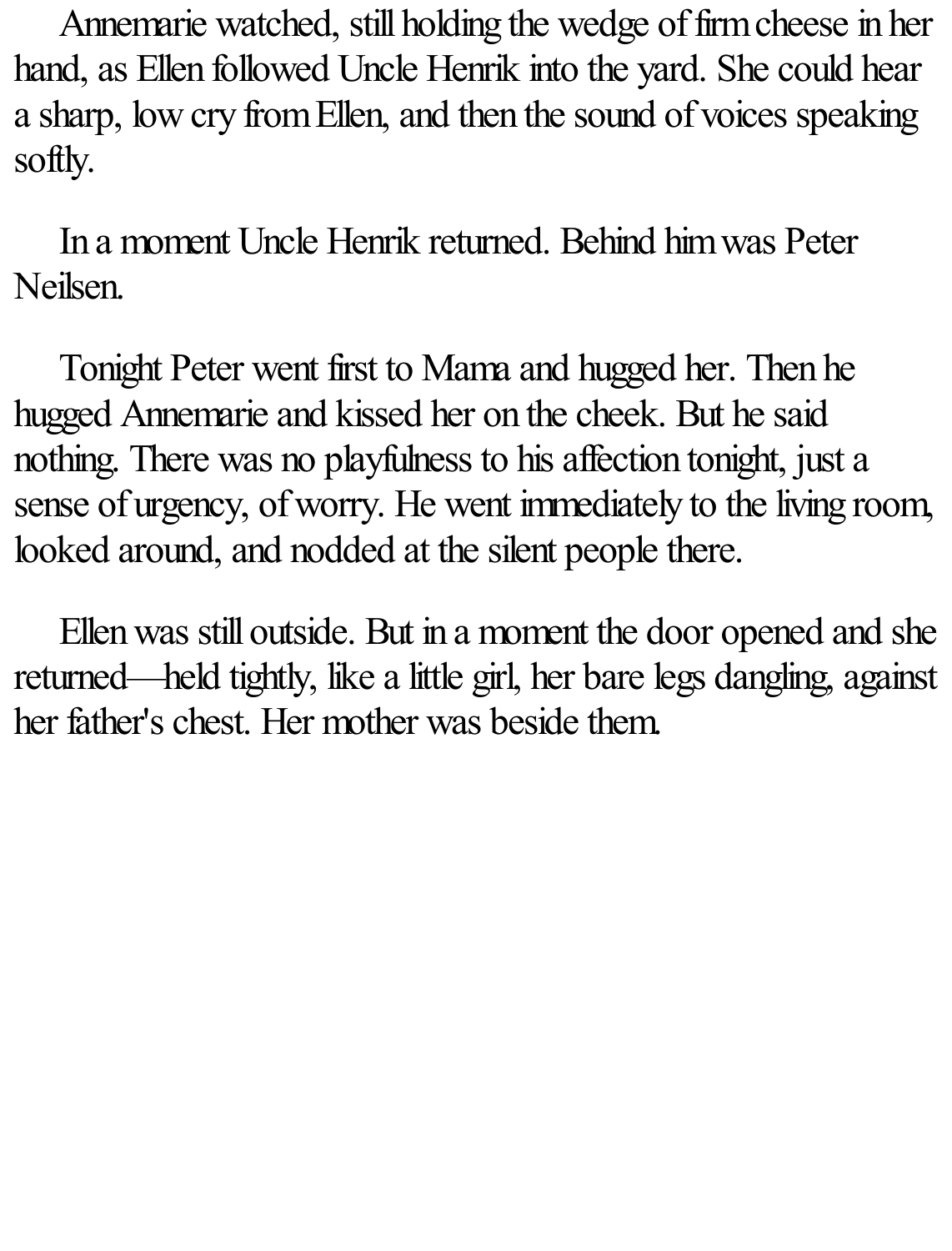# **10. Let Us Open the Casket**

"You are all here now," Uncle Henrik said, looking around the living room. "I must go."

Annemarie stood in the wide doorway, looking in from the hall. The baby slept now, and its mother looked tired. Her husband sat beside her, his arm across her shoulders. The old man's head was still bent.

Peter sat alone, leaning forward with his elbows on his knees. It was clear that he was deep in thought.

On the sofa Ellen sat between her parents, one hand clasped tightly in her mother's. She looked up at Annemarie but didn't smile. Annemarie felt a surge of sadness; the bond of their friendship had not broken, but it was as if Ellen had moved now into a different world, the world of her own family and whatever lay ahead for them.

The elderly bearded man looked up suddenly as Uncle Henrik prepared to go. "God keep you safe,"hesaid in afirmbut quiet voice.

Henrik nodded. "God keep us all safe," he replied. Then he turned and left the room. A moment later Annemarie heard him leave the house.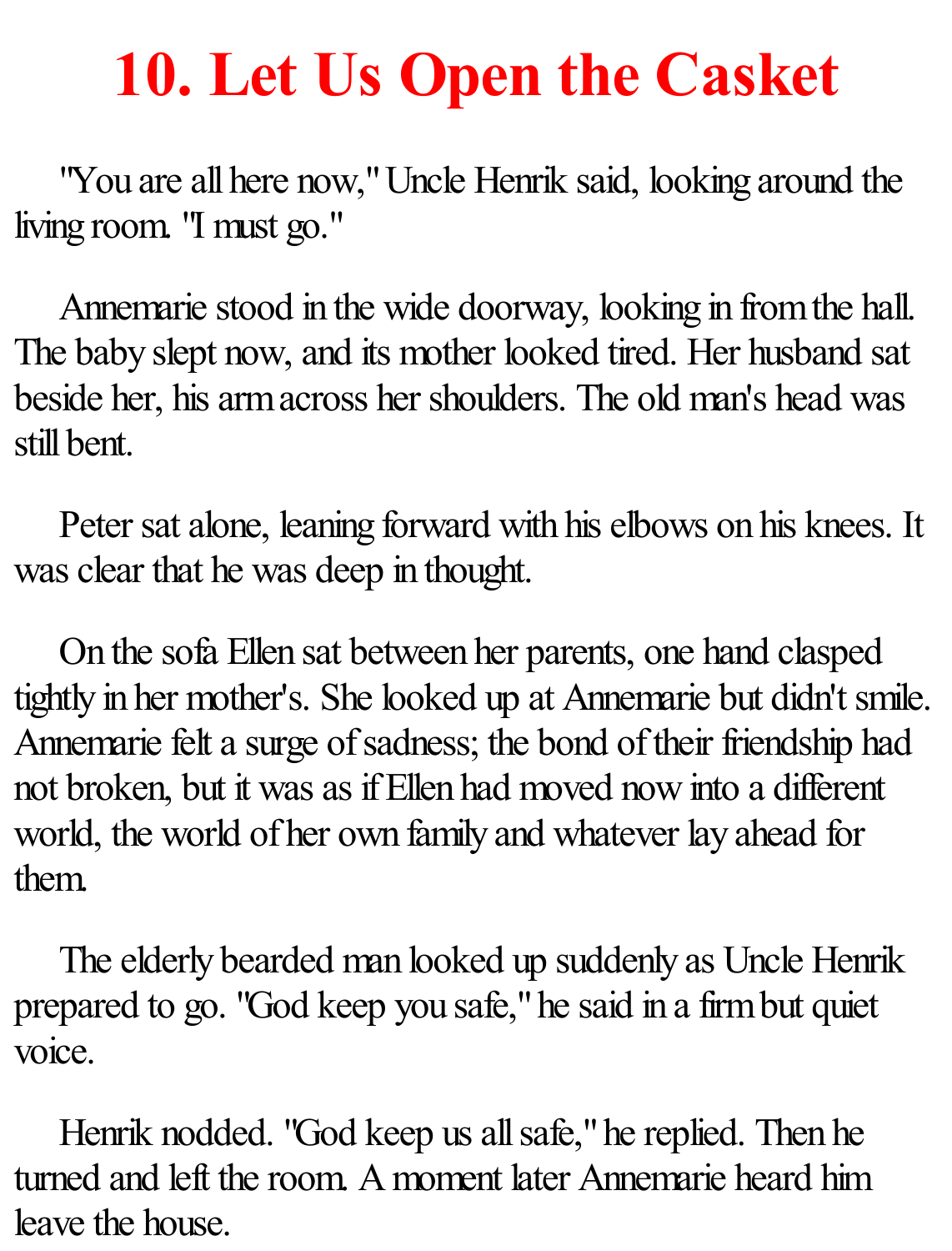Mama brought the teapot from the kitchen, and a tray of cups. Annemarie helped her pass the cups around. No one spoke.

"Annemarie,"Mama whispered to her in the hall, "youmay go to bed if youwant to. It is very late."

Annemarieshook her head. Butshe was tired. Shecould see that Ellenwas, too; her friend's head was leaning on her mother's shoulder, and her eyes closed now and then.

Finally Annemarie went to the empty rocking chair in the corner of the living room and curled there with her head against its soft, padded back. She dozed.

She was startled from her half sleep by the sudden sweep of headlights, through the sheer curtains and across the room, as a car pulled up outside. The car doors slammed. Everyone in the room tensed, but no one spoke.

She heard—as if in a recurring nightmare—the pounding on the door, and then the heavy, frighteningly familiar staccato of boots on the kitchen floor. The womanwith the baby gasped and began, suddenly, to weep.

The male, accented voice from the kitchen was loud. "We have observed,"hesaid, "thatan unusual number of people have gathered at this house tonight. What is the explanation?"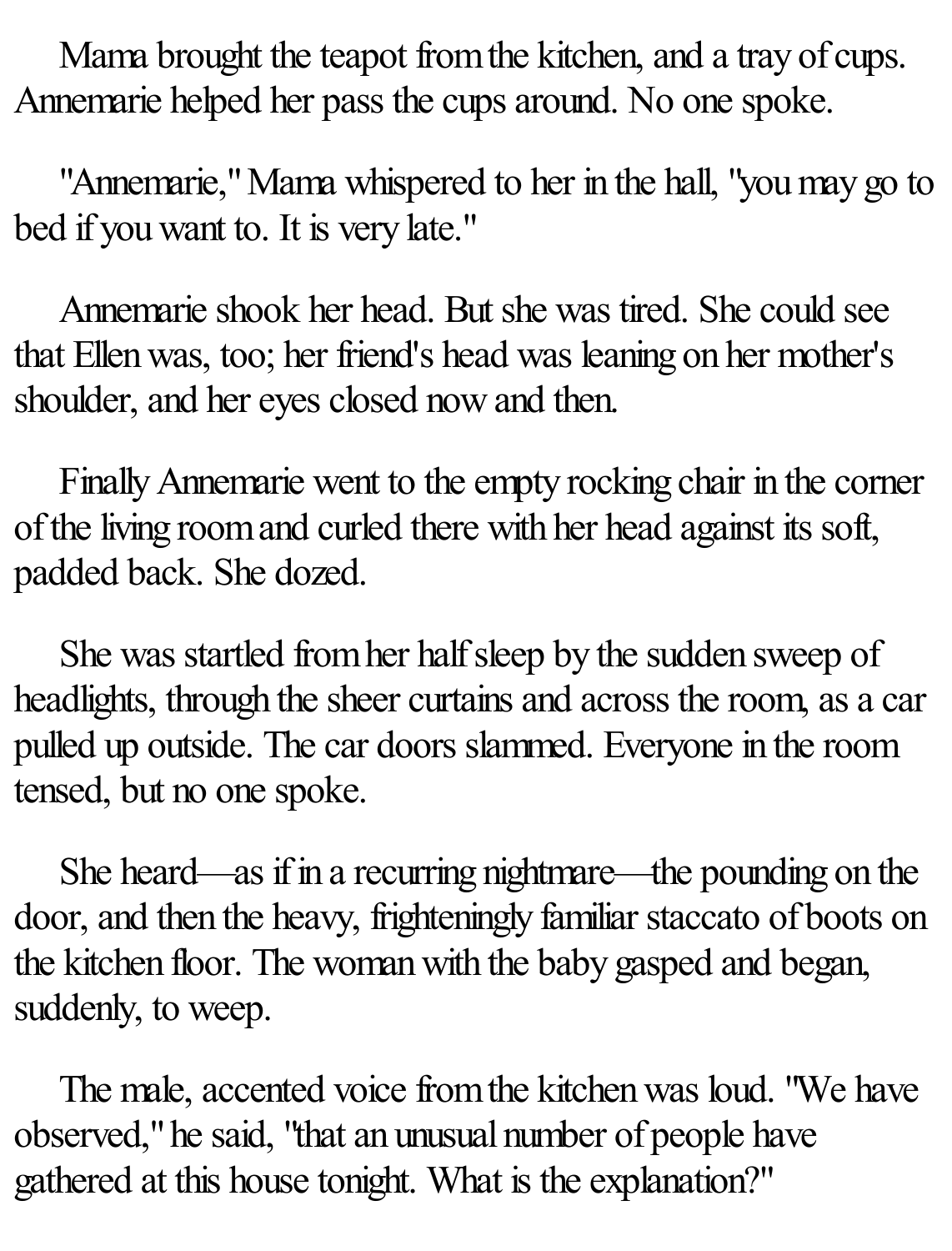"There has been a death," Mama's voice replied calmly. "It is always our custom to gather and pay our respects when a family member dies. I am sure you are familiar with our customs."

One of the officers pushed Mama ahead of him from the kitchen and entered the living room. There were others behind him. They filled the wide doorway. As always, their boots gleamed. Their guns. Their helmets. All of them gleamed in the candlelight.

Annemarie watched as the man's eyes moved around the room. He looked for a long time at the casket. Then he moved his gaze, focusing on each person in turn. When his eyes reached her, she looked back at himsteadily.

"Who died?" he asked harshly.

No one answered. They watched Annemarie, and she realized that the officer was directing the question at her.

Now she knew for certain what Uncle Henrik had meant when he had talked to her in the barn. To be brave came more easily if you knewnothing.

She swallowed. "My Great-aunt Birte," she lied, in a firm voice.

The officer moved forward suddenly, across the room, to the casket. He placed one gloved hand on its lid. "Poor Great-aunt Birte," he said, in a condescending voice.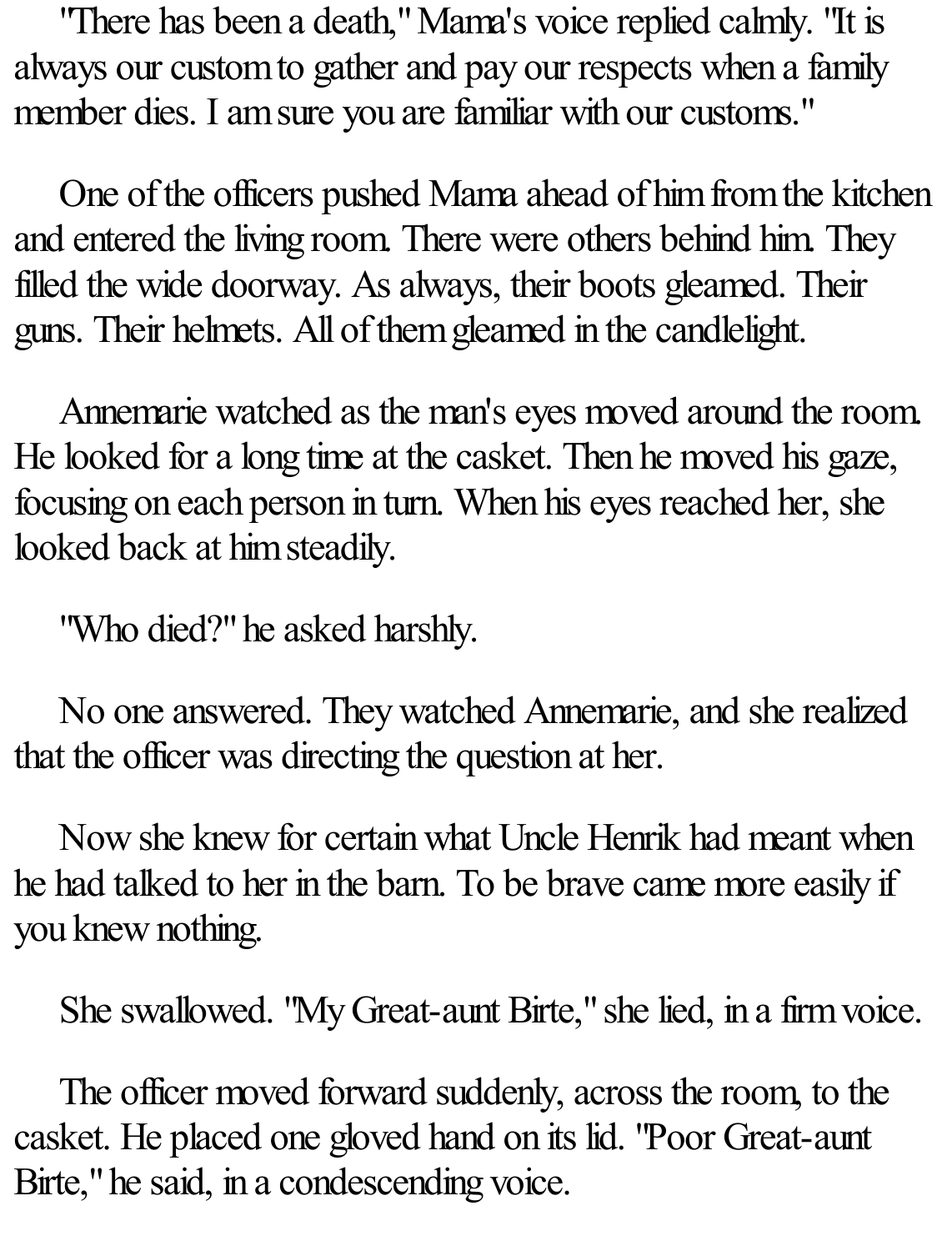"I *do* know your customs," he said, turning his gaze toward Mama, who still stood in the doorway. "And I know it is the custom to pay one's respects by looking your loved one in the face. It seems odd to me that you have closed this coffin up so tightly." His hand was in a fist, and he rubbed it across the edge of the polished lid.

"Why is it not open?" he demanded. "Let us open it up and take onelast look at Great-aunt Birte!"

Annemarie saw Peter, across the room, stiffen in his chair, lift his chin, and reach slowly with one hand toward his side.

Mama walked quickly across the room, directly to the casket, directly to the officer. "You're right," she said. "The doctor said it should be closed, because Aunt Birte died of typhus, and he said that there was a chance the germs would still be there, would still be dangerous. But what does he know—only a country doctor, and an old man at that? Surely typhus germs wouldn't linger in a dead person! And dear Aunt Birte; I have been longing to see her face, to kiss her goodbye. Of*course* we will open thecasket! Iamglad you suggested—"

With a swift motion the Nazi officer slapped Mama across her face. She staggered backward, and a white mark on her cheek darkened.

"You foolish woman," he spat. "To think that we have any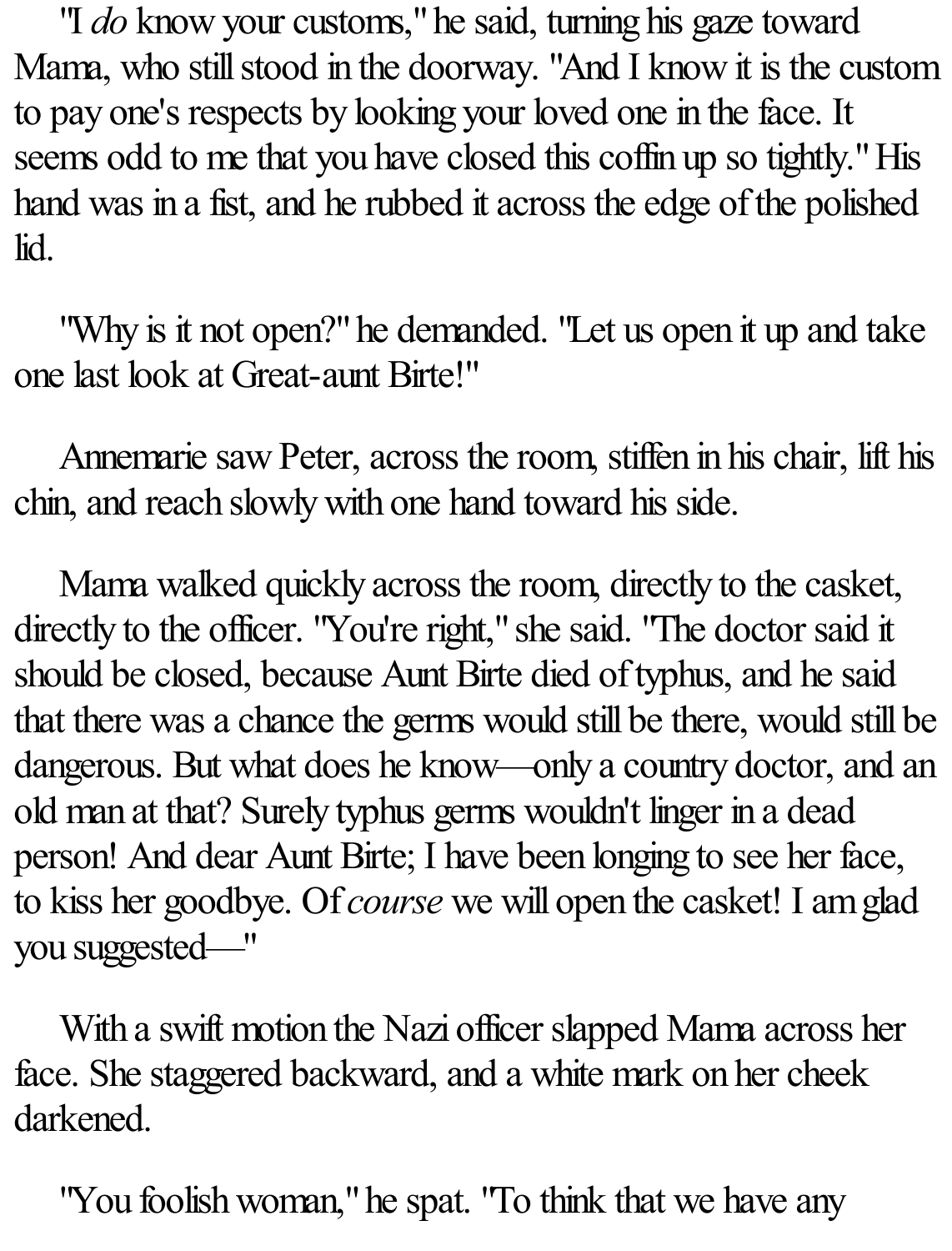interest in seeing the body of your diseased aunt! Open itafter we leave," he said.

With one gloved thumb he pressed a candle flame into darkness. The hot wax spattered the table. "Put all these candles out/' he said, "or pull the curtains."

Then he strode to the doorway and left the room. Motionless, silent, one hand to her cheek, Mama listened—they all listened—as the uniformed men left the house. In a moment they heard the car doors, the sound of its engine, and finally they heard it drive away.

"Mama!" Annemarie cried

Her mother shook her head quickly, and glanced at the open window covered only by the sheer curtain. Annemarie understood. There might still be soldiers outside, watching, listening.

Peter stood and drew the dark curtains across the windows. He relit the extinguished candle. Then he reached for the old Bible that had always been there, on the mantel. He opened it quickly and said, "I will read a psalm."

His eyes turned to the page he had opened at random, and he began to read in a strong voice.

*Opraisethe Lord. How good it is to sing psalms to our God! How pleasant to praise him!*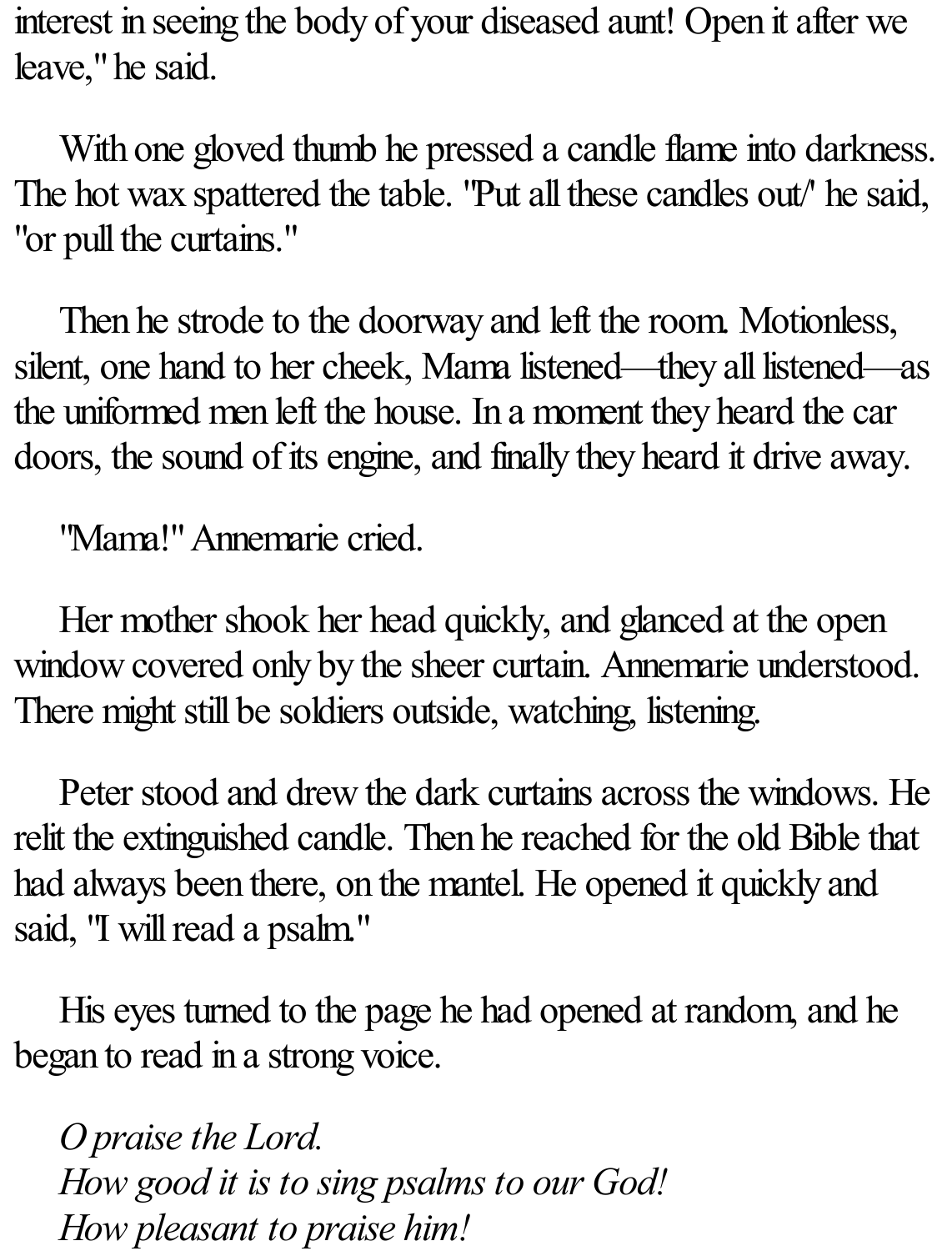*The Lord is rebuilding Jerusalem; he* gathers in the scattered sons of Israel. *It is he who heals the broken in spirit and binds up their wounds, he who numbers thestars one by one...*

Mamasat down and listened. Gradually they each began to relax. Annemarie could see the old man across the room, moving his lips as Peter read; he knew the ancient psalm by heart.

Annemarie didn't. The words were unfamiliar to her, and she tried to listen, tried to understand, tried to forget the warand the Nazis, tried not to cry, tried to be brave. The night breeze moved the dark curtains at the open windows. Outside, she knew, the sky was speckled with stars. I lowcould anyone number themone by one, as the psalm said? There were too many. The sky was too big.

Ellen had said that her mother was frightened of the ocean, that it was too cold and too big.

The sky was, too, thought Annemarie. The whole *world* was: too cold, too big. And too cruel.

Peter read on, in his firm voice, though it was clear he was tired. The long minutes passed. They seemed hours.

Finally, still reading, he moved quietly to the window. He closed the Bible and listened to the quiet night. Then he looked around the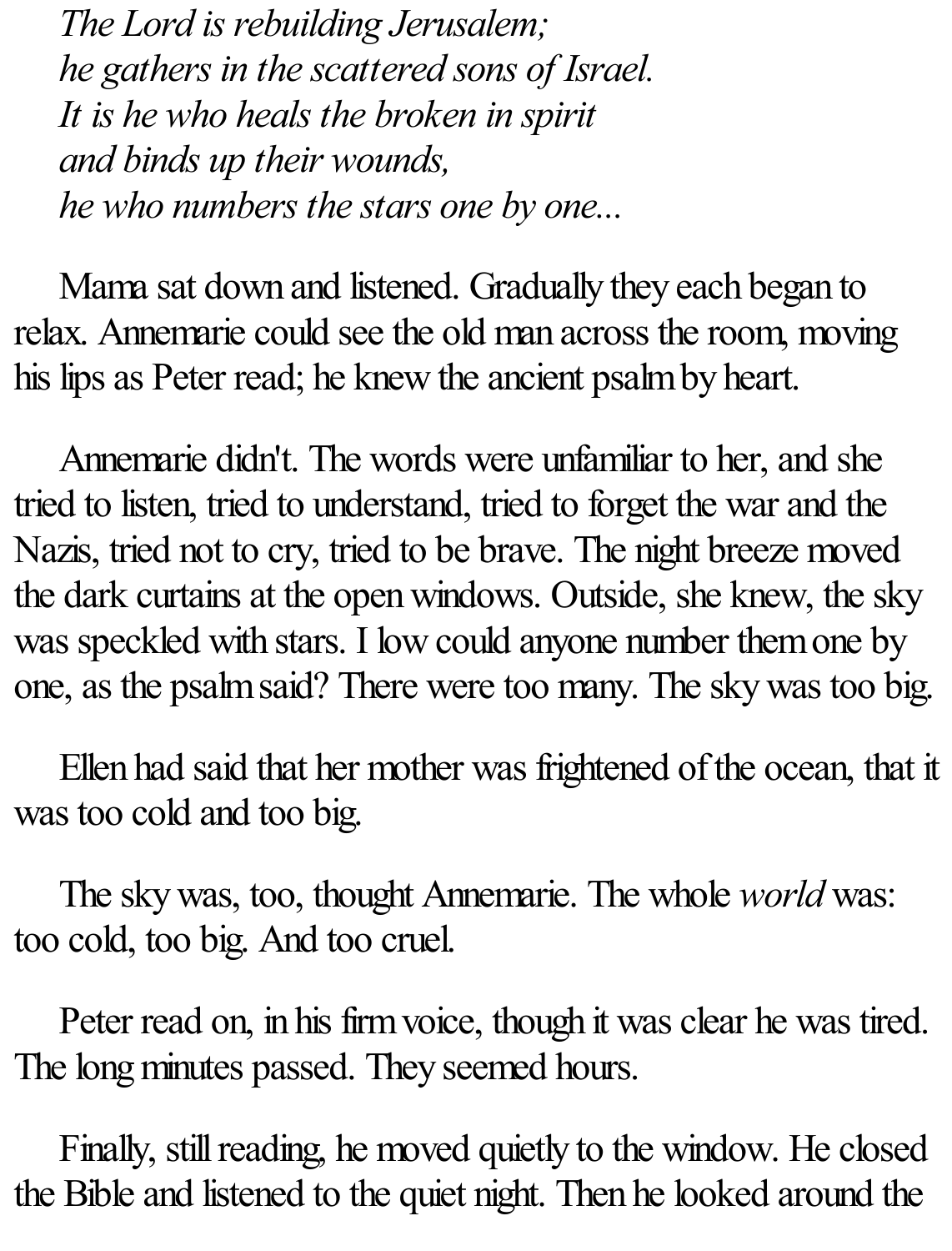room. "Now," he said, "it is time."

First he closed the windows. Then he went to the casket and opened the lid.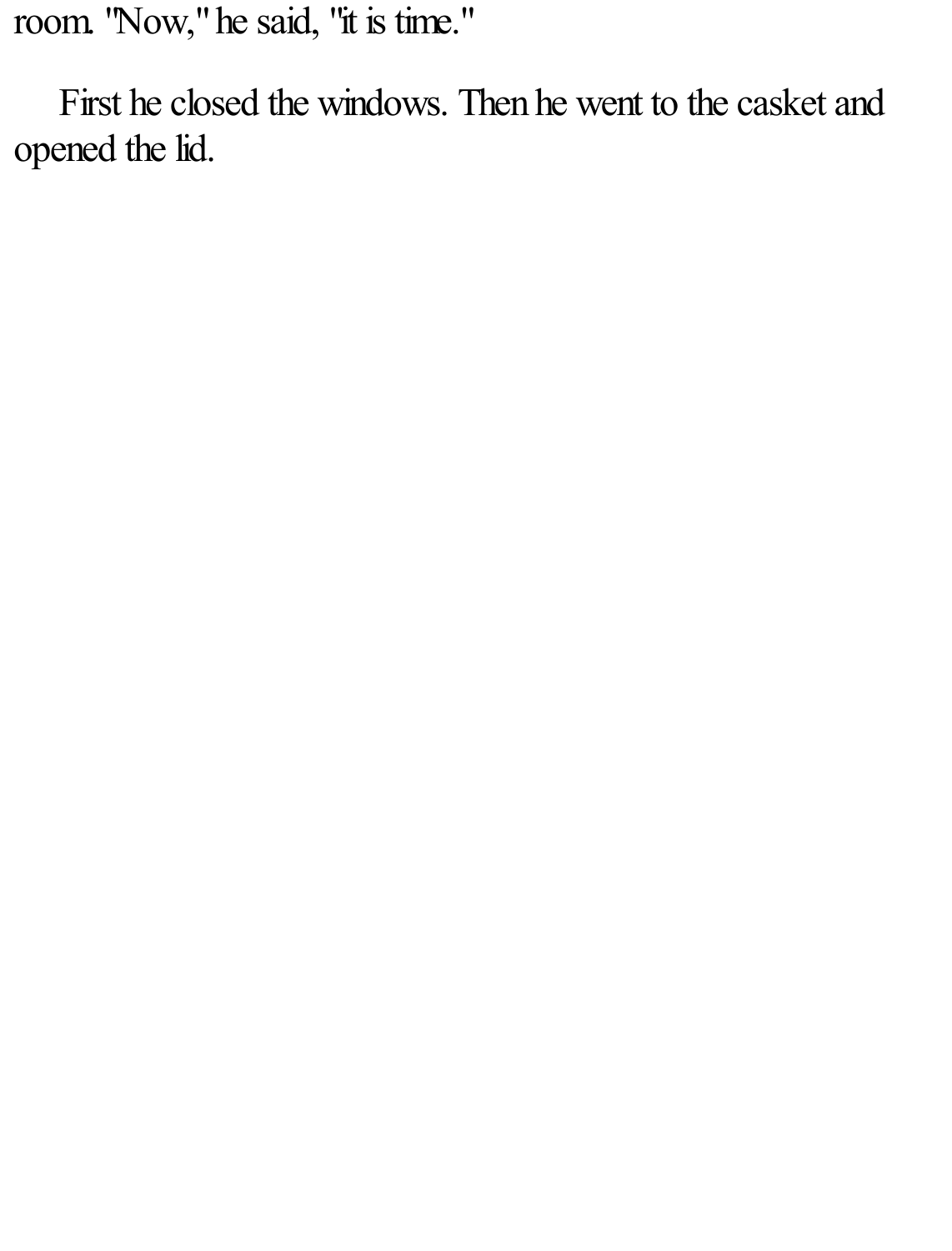## **11. Will We See You Again Soon, Peter?**

Annemarie blinked. Across the dark room, shesawEllen, too, peering into the narrowwooden box in surprise.

There was no one in the casket at all. Instead, it seemed to be stuffed with folded blankets and articles of clothing.

Peter began to lift the things out and distribute them to the silent people in the room. He handed heavy coats to the man and wife, and another to the old manwith the beard.

"It will be very cold," he murmured. "Put them on." He found a thick sweater for Mrs. Rosen, and a woolen jacket for Ellen's father. After a moment of rummaging through the folded things, he found a smaller winter jacket, and handed it to Ellen.

Annemarie watched as Ellen took the jacket in her arms and looked at it. it was patched and worn. It was true that there had been few new clothes for anyone during the recent years; but stilt, Ellen's mother had always managed to makeclothes for her daughter, often using old things that she was able to take apart and refashion in a way that made them seem brand-new. Never had Ellenworn anything so shabby and old.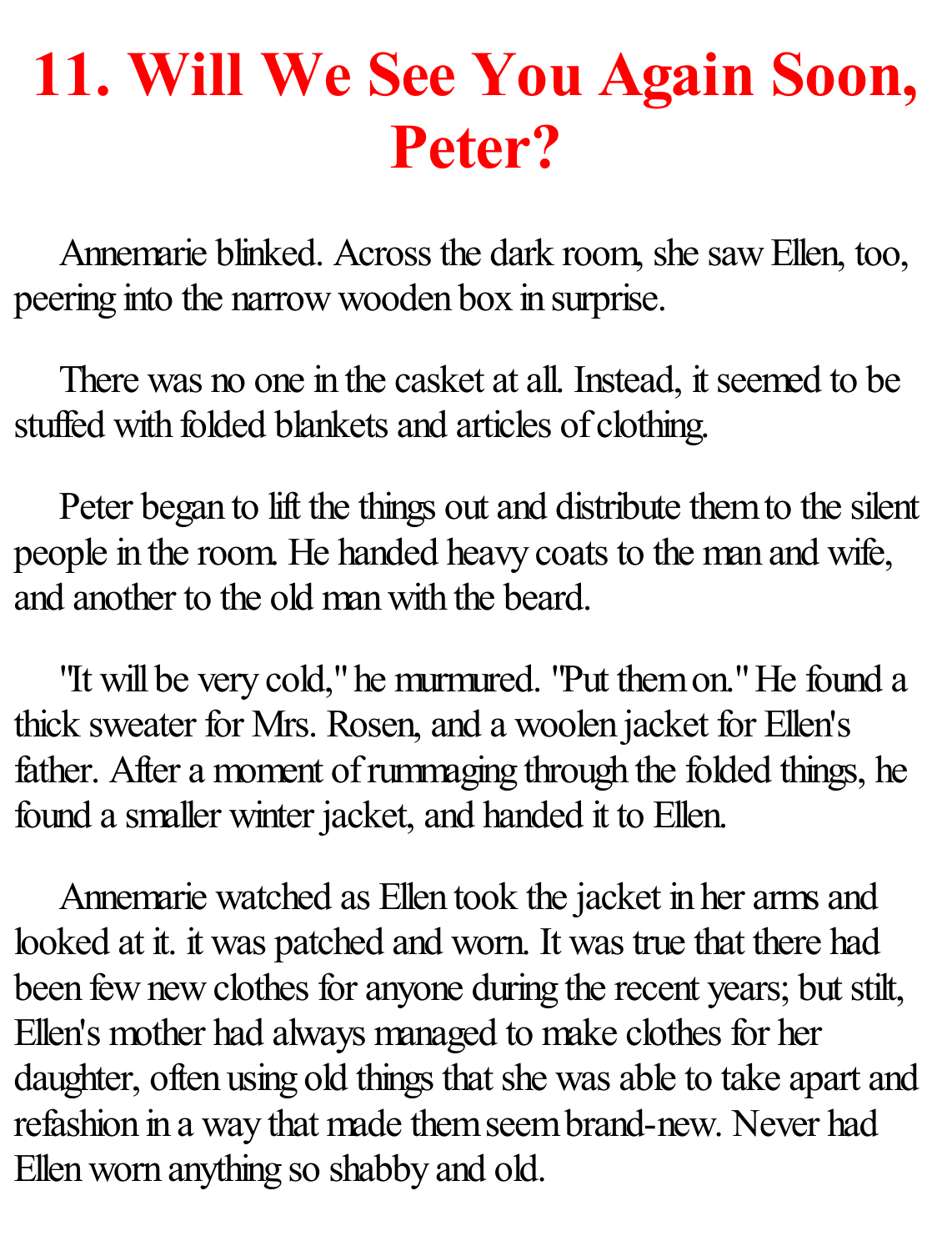But she put it on, pulled it around her, and buttoned the mismatched buttons.

Peter, his arms full of the odd pieces of clothing, looked toward the silent couple with the infant. "I'm sorry," he said to them. "There is nothing for a baby."

"I'llfind something,"Mamasaid quickly. "The babymust be warm." She left the room and was back in a moment with Kirsti's thick red sweater.

"Here," she said softly to the mother. "It will be much too big, but that will make it even warmer for him."

The woman spoke for the first time. "Her," she whispered. "She's a girl. Her name is Rachel."

Mama smiled and helped her direct the sleeping baby's arms into the sleeves of the sweater. Together they buttoned the heart-shaped buttons—how Kirsti loved that sweater, with its heart buttons! until the tiny child was completely encased in the warm red wool. Her eyelids fluttered but she didn't wake.

Peter reached into his pocket and took something out. He went to the parents and leaned down toward the baby. He opened the lid ofthesmall bottlein his hand.

"How much docs she weigh?" Peter asked.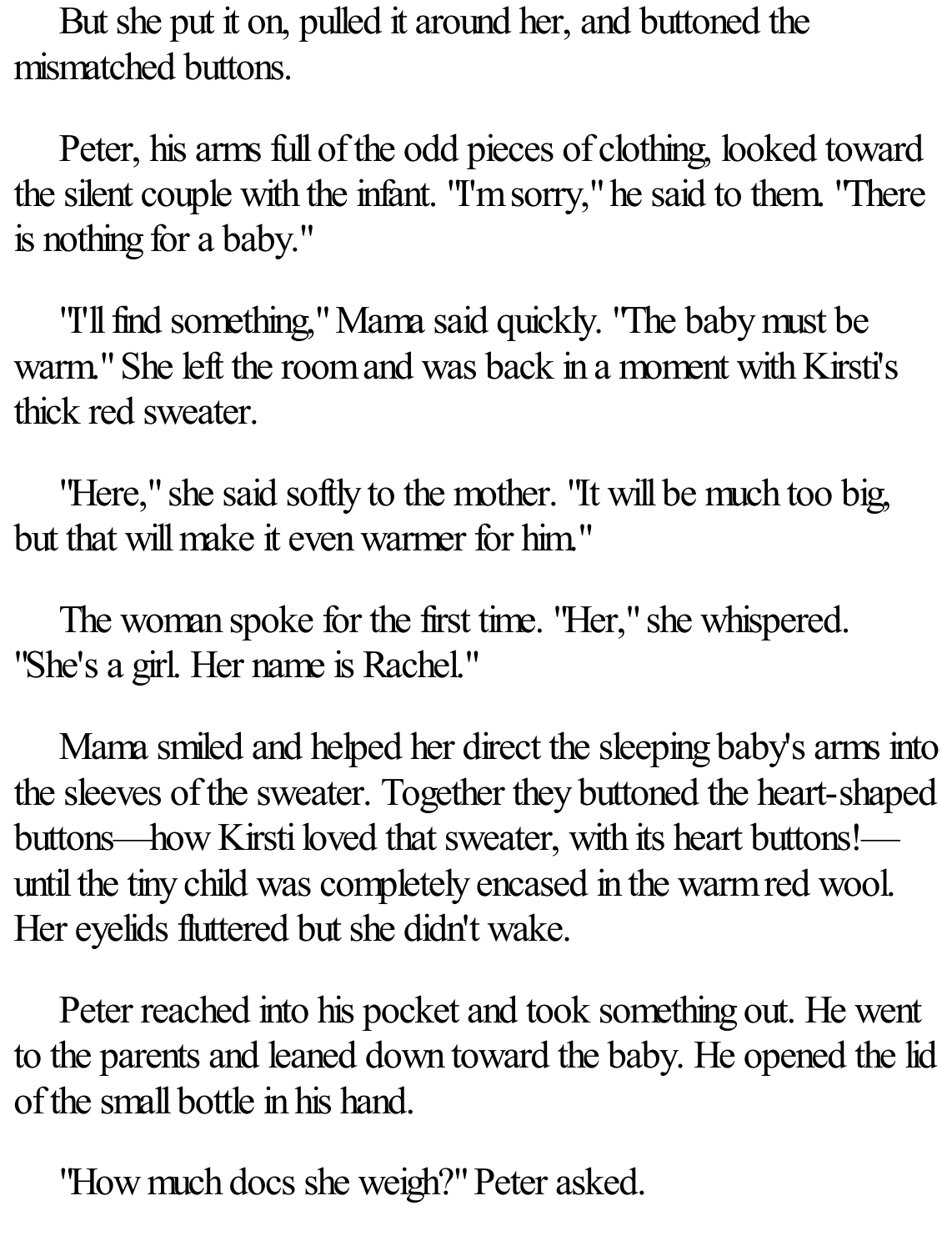"She was seven pounds when she was bom," the young woman replied. "She's gained a little, but not very much. Maybe she weighs eight pounds now, no more."

"A few drops will be enough, then. It has no taste. She won't even notice."

The mother tightened her arms around the baby and looked up at Peter, pleading. "Please, no," she said. "She always sleeps all night. Please, she doesn't need it, I promise. She won't cry."

Peter's voice was firm. "We can't take a chance," he said. He inserted the dropper of the bottle into the baby's tiny mouth, and squeezed a few drops of liquid onto her tongue. The baby yawned, and swallowed. The mother closed her eyes; her husband gripped her shoulder.

Next, Peter removed the folded blankets from the coffin, one by one, and handed them around. "Carry these with you," he said. "Youwill need themlater, for warmth."

Annemarie's mother moved around the room and gave each person a small package of food: the cheese and bread and apples that Annemarie had helped her prepare in the kitchen hours before.

Finally, Peter took a paper-wrapped packet from the inside of his own jacket. He looked around the room, at the assembled people now dressed in the bulky winter clothing, and then motioned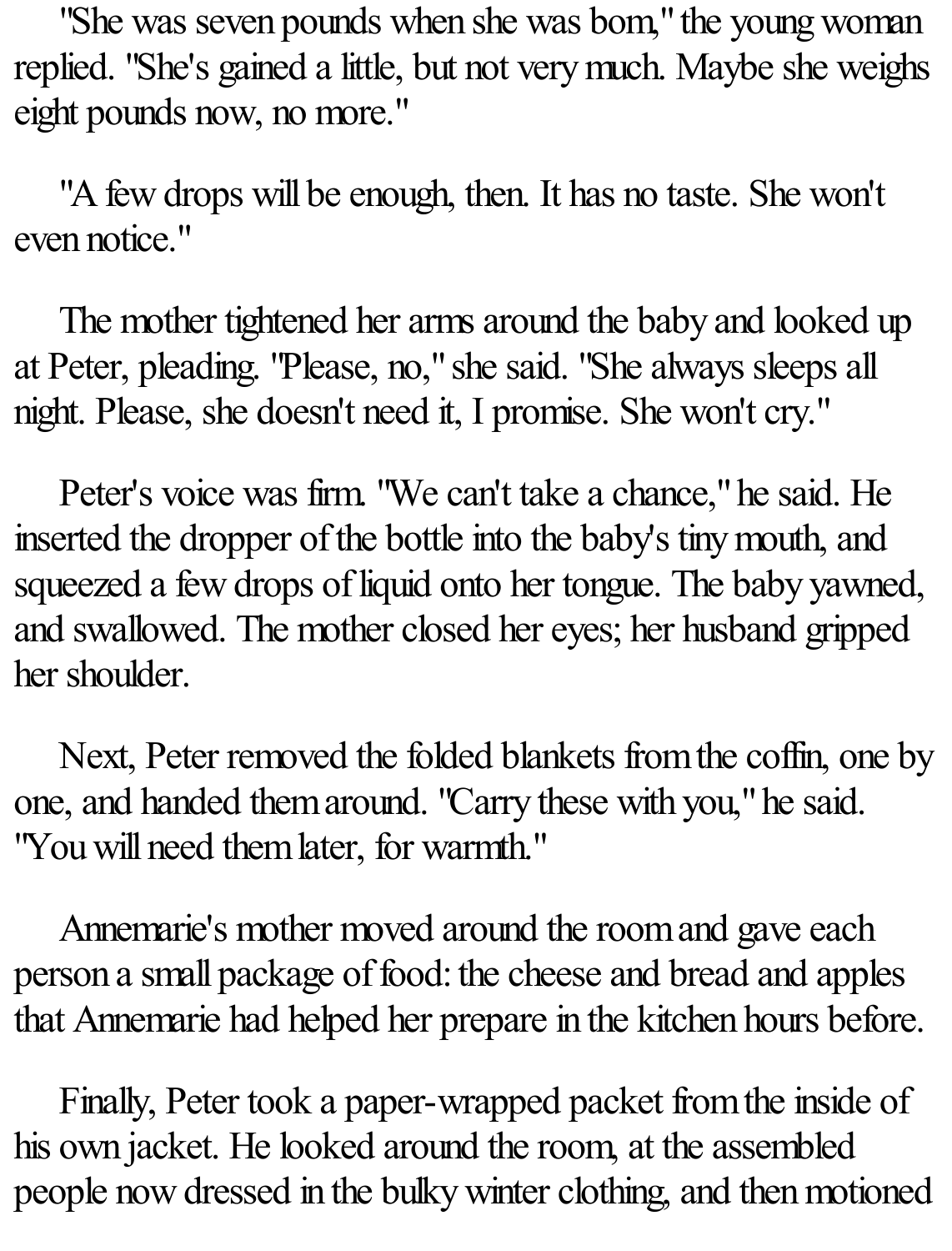to Mr. Rosen, who followed himto the hall.

Annemarie could overhear their conversation. "Mr. Rosen." Peter said, "I must get this to Henrik. But I might not see him. I am going to take the others only to the harbor and they will go to the boatalone.

"I want you to deliver this. Without fail. It is of great importance." There was a moment of silence in the hall, and Annemarie knewthat Peter must be giving the packet to Mr. Rosen.

Annemarie could see it protruding from Mr. Rosen's pocket when he returned to the room and sat down again. She could see, too, that Mr. Rosen had a puzzled look. He didn't knowwhat the packet contained. He hadn't asked.

It was one more time, Annemarie realized, when they protected oneanother by not telling. IfMr. Rosen knew, he might be frightened. If Mr. Rosen knew, he might be in danger.

So he hadn't asked. And Peter hadn't explained.

"Now," Peter said, looking at his watch, "I will lead the first group. You,and you,and you."He gestured to the old man and to the young people with their baby.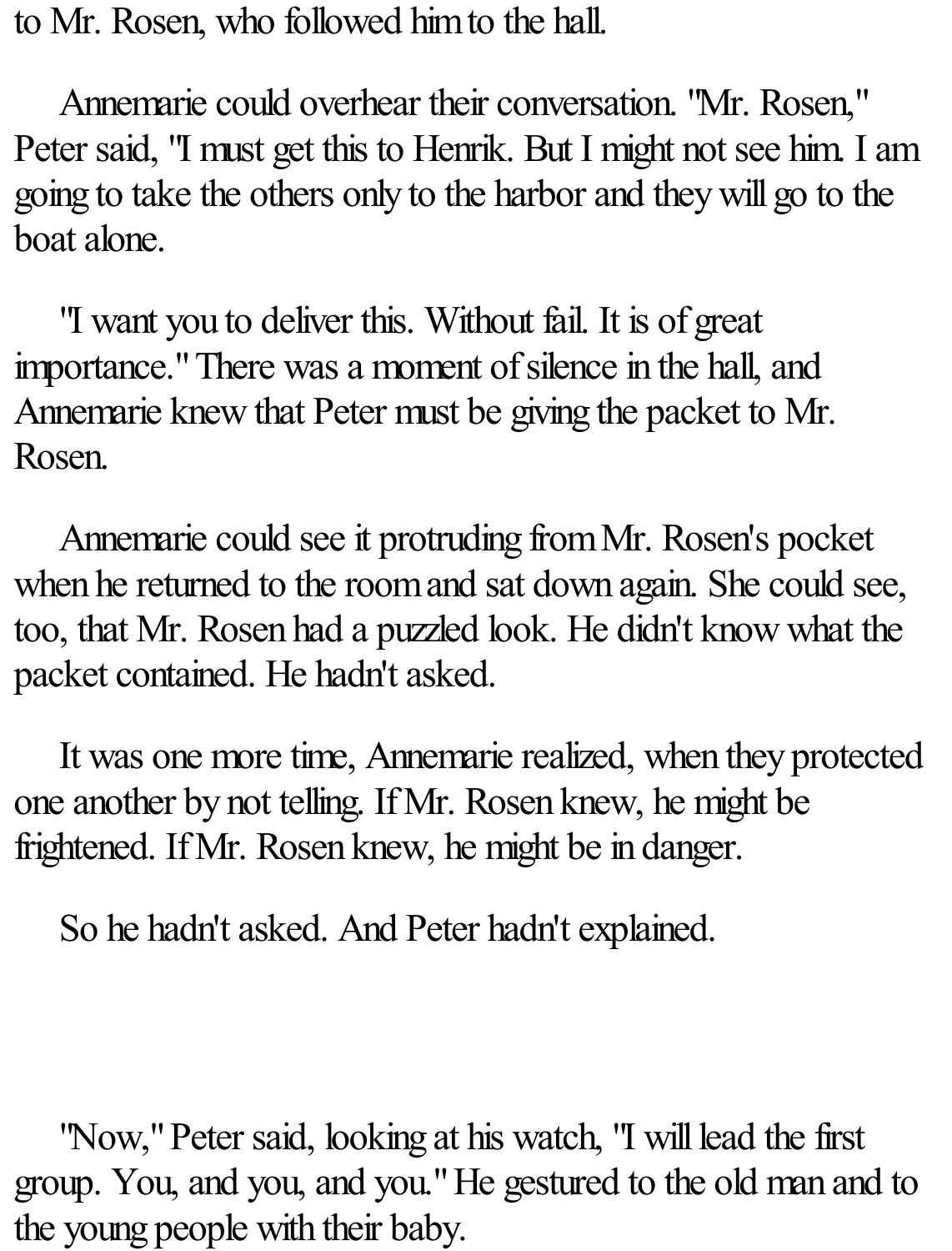"Inge," he said. Annemarie realized that it was the first time that she had heard Peter Neilsen call her mother by her first name; before, it had always been "Mrs. Johansen"; or, in the old days, during the merriment and excitement of his engagement to Lise, it had been, occasionally, "Mama." Now it was Inge. It was as if he had moved beyond his own youth and had taken his place in the world of adults. Her mother nodded and waited for his instructions.

"Youwait twentyminutes,and then bring the Rosens. Don't come sooner. We must be separate on the path so there is less chance of being seen."

Mrs. Johansen nodded again.

"Come directly back to the house after you have seen the Rosens safely to Henrik. Stay in the shadows and on the back path —you knowthat, ofcourse.

"By the time you get the Rosens to the boat," Peter went on, "I will be gone. As soon as I deliver my group, I must move on. There is other work to be done tonight."

He turned to Annemarie. "So I will say goodbye to you now."

Annemarie went to him and gave him a hug. "But we will see you again soon?" she asked.

"I hope so," Peter said. "Very soon. Don't grow much more, or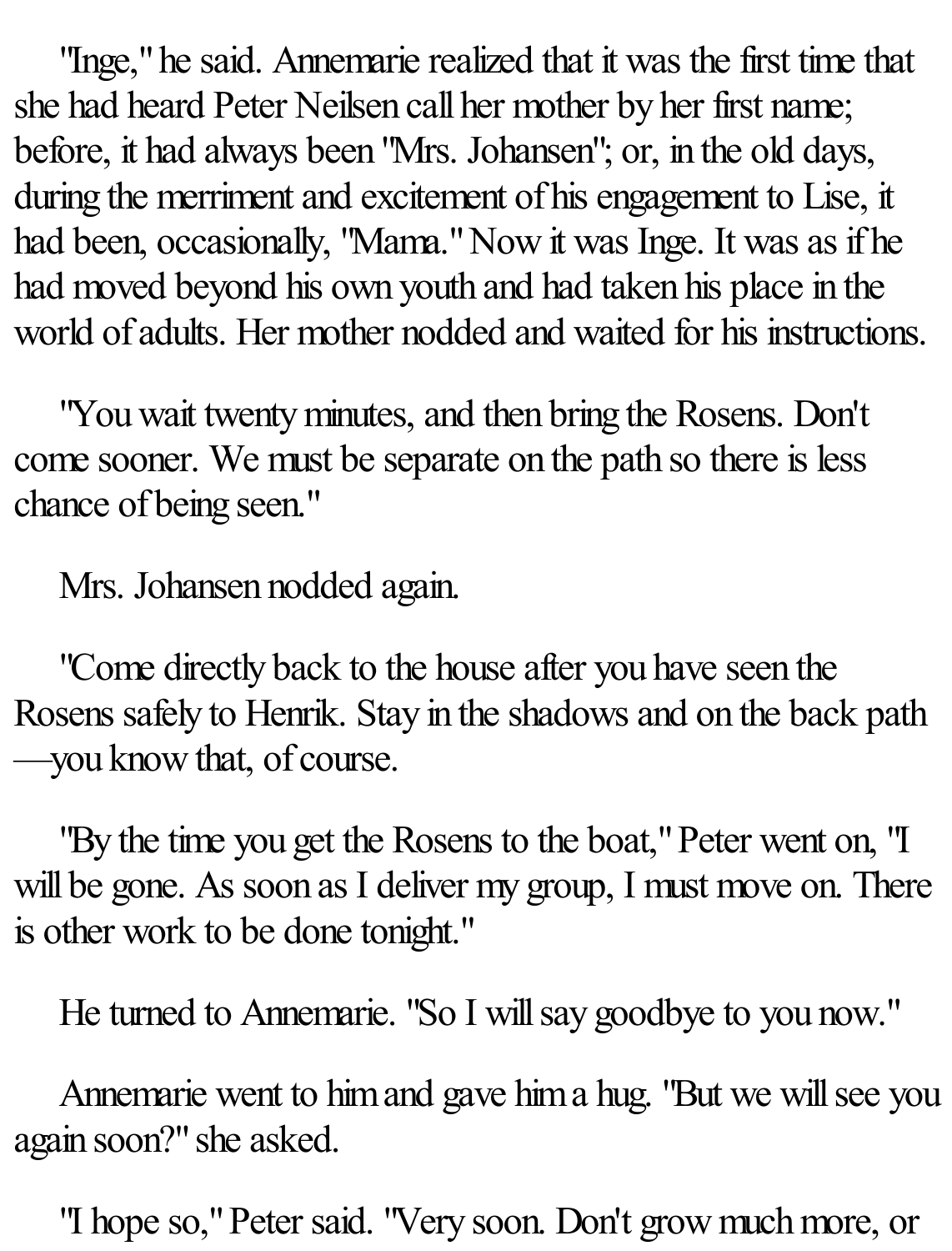you will be taller than I am, little Longlegs!"

Annemarie smiled, but Peter's comment was no longer the lighthearted fun of the past. It was only a brief grasp at something that had gone.

Peter kissed Mama wordlessly. Then he wished the Rosens Godspeed, and he led the others through the door.

Mama, Annemarie, and the Rosens sat in silence. There was a slight commotion outside the door, and Mama went quickly to look out. In a moment she was back.

"It's all right," she said, in response to their looks. "The old man stumbled. But Peter helped him up. He didn't seem to be hurt. Maybe just his pride," she added, smiling a bit.

It was an odd word: *pride*. Annemarie looked at the Rosens, sitting there, wearing the misshapen, ill-fitting clothing, holding ragged blankets folded in their arms, their faces drawn and tired. She remembered the earlier, happier times: Mrs. Rosen, her hair neatly combed and covered, lighting the Sabbath candles, saying the ancient prayer. And Mr. Rosen, sitting in the big chair in their living room, studying his thick books, correcting papers, adjusting his glasses, looking up nowand then to complain good-naturedly about the lack of decent light. She remembered Ellen in the school play, moving confidently across the stage, her gestures sure, her voice clear.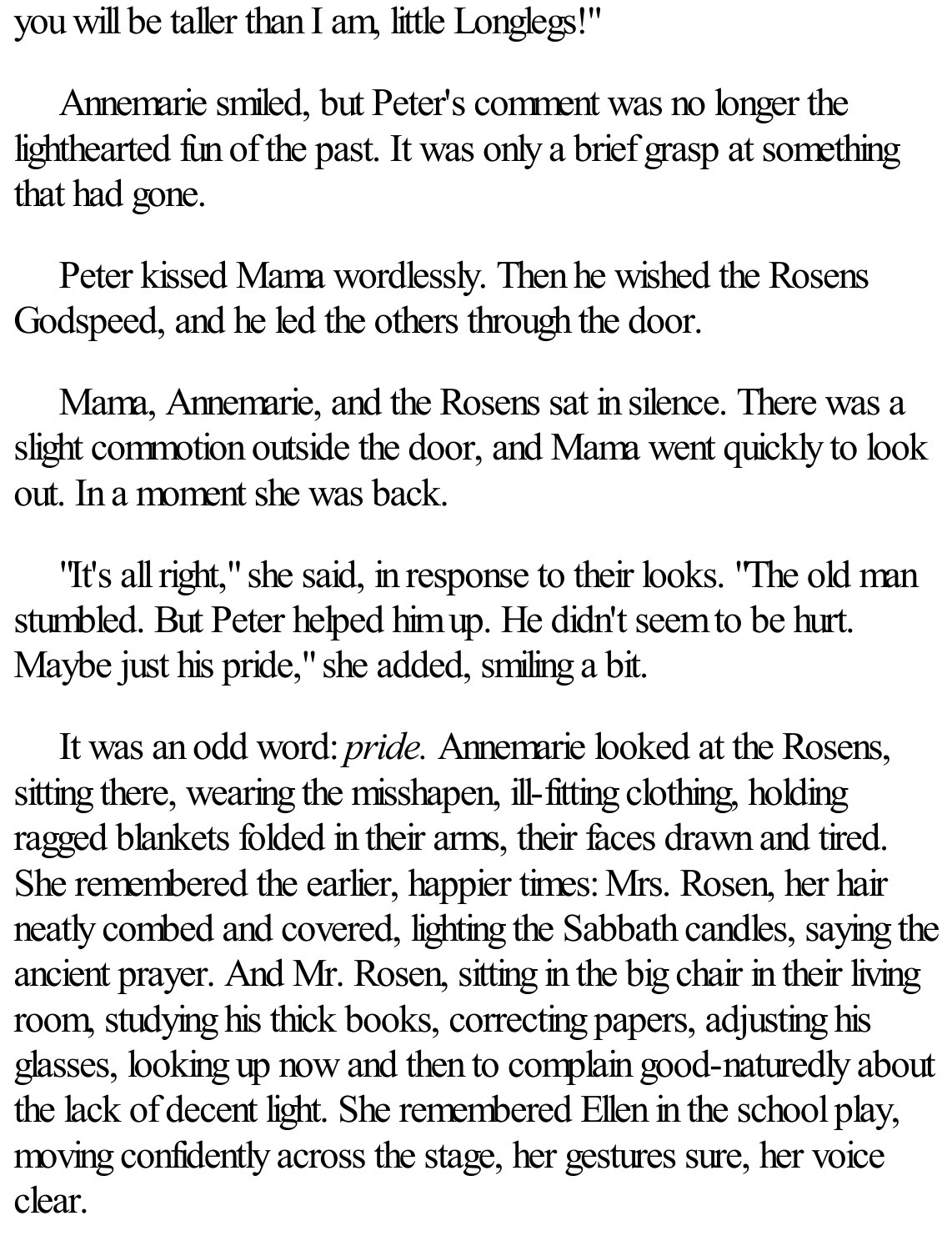All of those things, those sources of pride—the candlesticks, the books, the daydreams of theater—had been left behind in Copenhagen. They had nothing with them now; there was only the clothing of unknown people for warmth, the food from Henrik's farm for survival, and the dark path ahead, through the woods, to freedom.

Annemarie realized, though she had not really been told, that Uncle Henrik was going to take them, in his boat, across the sea to Sweden. She knew how frightened Mrs. Rosen was of the sea: its width, its depth, its cold. She knew how frightened Ellen was of the soldiers, with their guns and boots, who were certainly looking for them. And she knew how frightened they all must be of the future.

But their shoulders were as straight as they had been in the past: in the classroom, on the stage, at the Sabbath table. So there were other sources, too, of pride, and they had not left everything behind.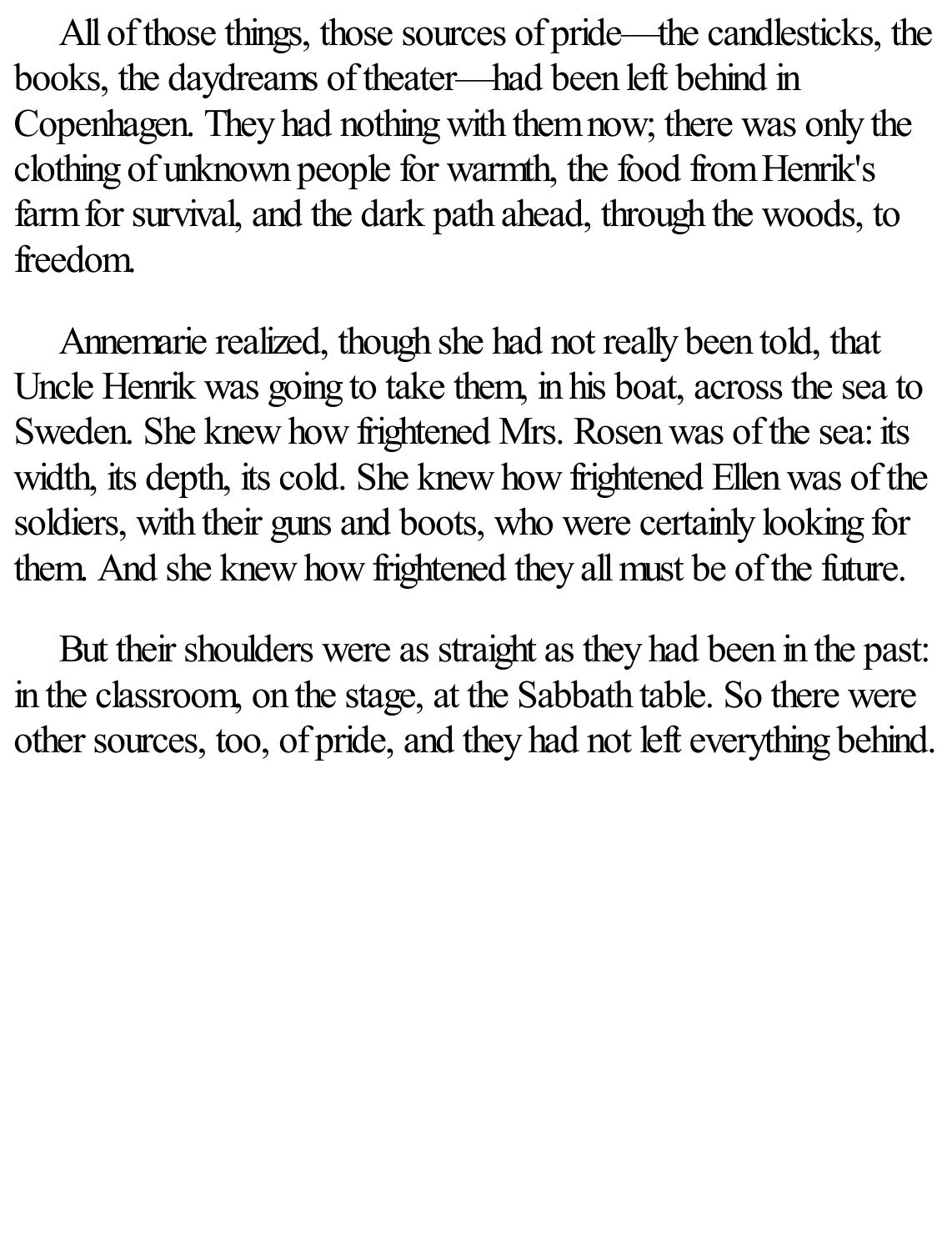### **12. Where Was Mama?**

Mr. Rosen tripped on the loose step outside the kitchen door. His wife grasped his arm, and he regained his balance.

"It's very dark,"Mama whispered as they stood in the yard with their blankets and bundles of food gathered in their arms, "and we can't use any kind of light. I'll go first—I know the way very well and you follow me. Try not to stumble over the tree roots in the path. Feel carefully with your feet. The path is uneven.

"And be very, very quiet," she added, unnecessarily.

The night was quiet, too. A slight breeze moved in the tops of the trees, and from across the meadow came the sound of the sea's movement, which was a constant sound here and had always been. But no birds called or cried here now, in the night. The cow slept silently in the barn, the kitten upstairs in Kirsti's arms.

There were stars here and there, dotting the sky among thin clouds, but no moon. Annemarie shivered, standing at the foot of the steps.

"Come," Mama murmured, and she moved away from the house.

One by one the Rosens turned and hugged Annemarie silently.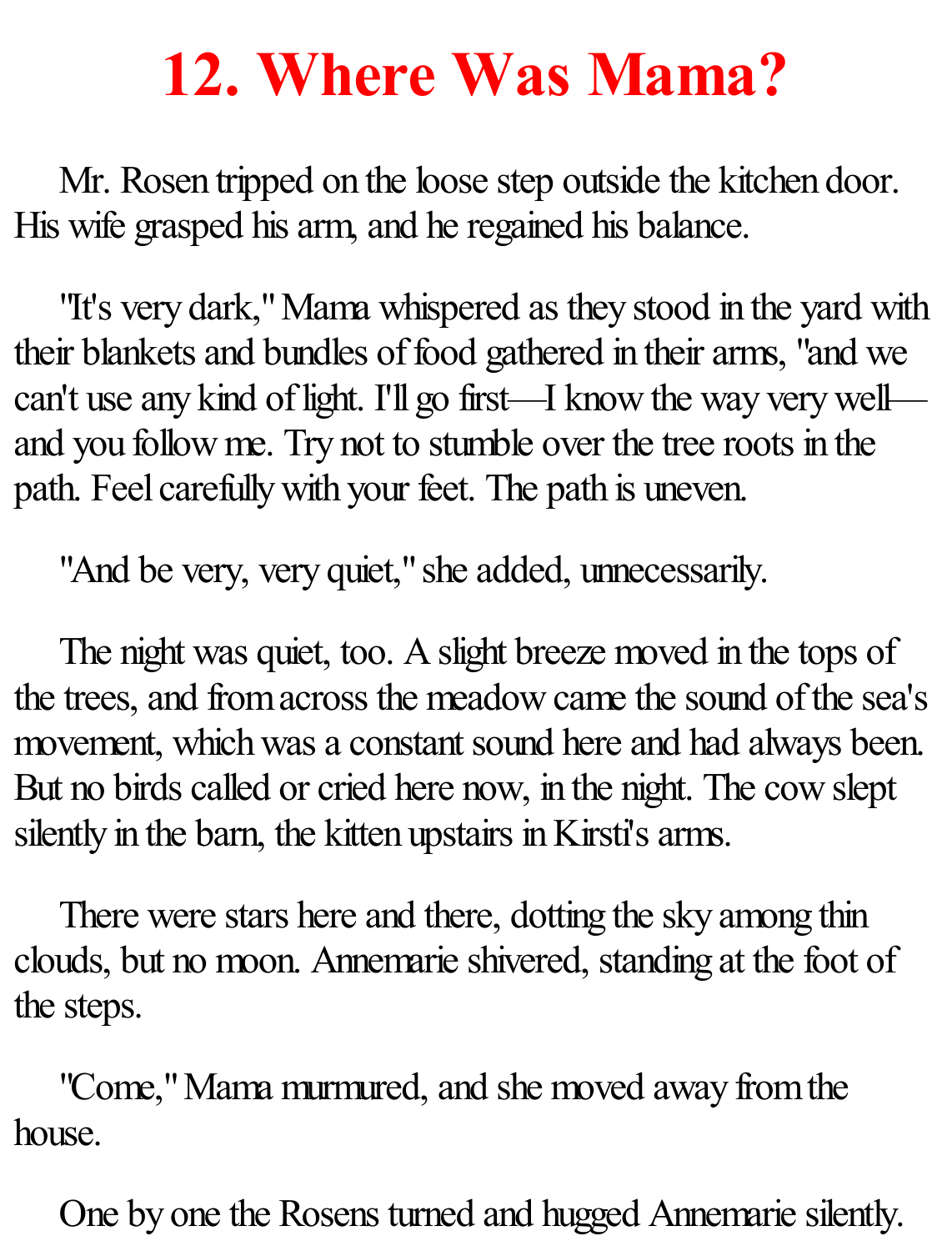Ellen came to her last; the two girls held each other.

"I'llcome back someday,"Ellenwhispered fiercely. "I *promise.*"

"I knowyouwill,"Annemarie whispered back, holding her friend tightly.

Then they were gone, Mama and the Rosens. Annemarie was alone. She went into the house, crying suddenly, and closed the dooragainst the night.

The lid of the casket was closed again. Now the room was empty; there was no sign of the people who had sat there for those hours. Annemarie wiped her eyes with the back of her hand. She opened the dark curtains and the windows; she curled once more in the rocker, trying to relax; she traced their route in her mind. She knew the old path, too—not as well as her mother, who had followed it almost every day of her childhood with her dog scampering behind. But Annemarie had often walked to town and back that way, and she remembered the turns, the twisted trees whose gnarled roots pushed the earth now and then into knotted clumps, and the thick bushes that often flowered in early summer.

She walked with themin her mind, feeling the way through the darkness. It would take them, she thought, half an hour to reach the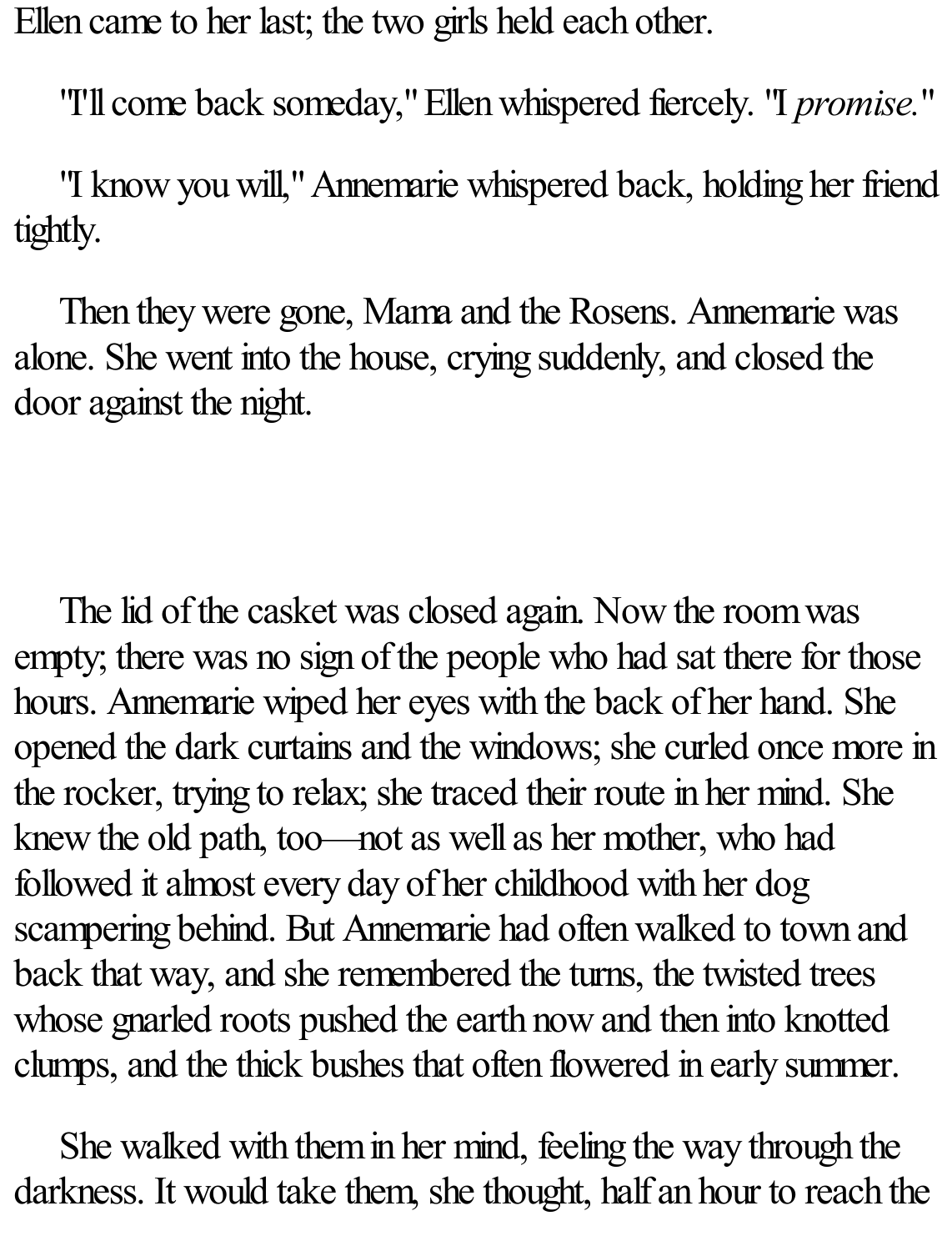place where Uncle Henrik was waitingwith his boat. Mama would leave them there—pausing a minute, no more, for a final hug—and then she would turn and come home. It would be faster for Mama alone, with no need to waitas the Rosens, unfamiliar with the path, slowly felt their way along. Mama would hurry, sure-footed now, back to herchildren.

The clock in the hall struck once; it was two-thirty in the morning. Her mother would be home in an hour, Annemarie decided. She rocked gently back and forth in the old chair. Mama would be home by three-thirty.

She thought of Papa, back in Copenhagen alone. He would be awake, too. He would be wishing he could have come, but knowing, too, that he must come and go as always: to the corner store for the newspaper, to his office when morning came. Now he would be afraid for them, and watching the clock, waiting for word that the Rosens were safe, that Mama and the girls were here at the farm, starting a new day with the sun shining through the kitchen windowand creamon their oatmeal.

It was harder for the ones who were waiting, Annemarie knew. Less danger, perhaps, but more fear.

She yawned, and her head nodded. She fell asleep, and it was a sleep as thin as the night clouds, dotted with dreams that came and went like the stars.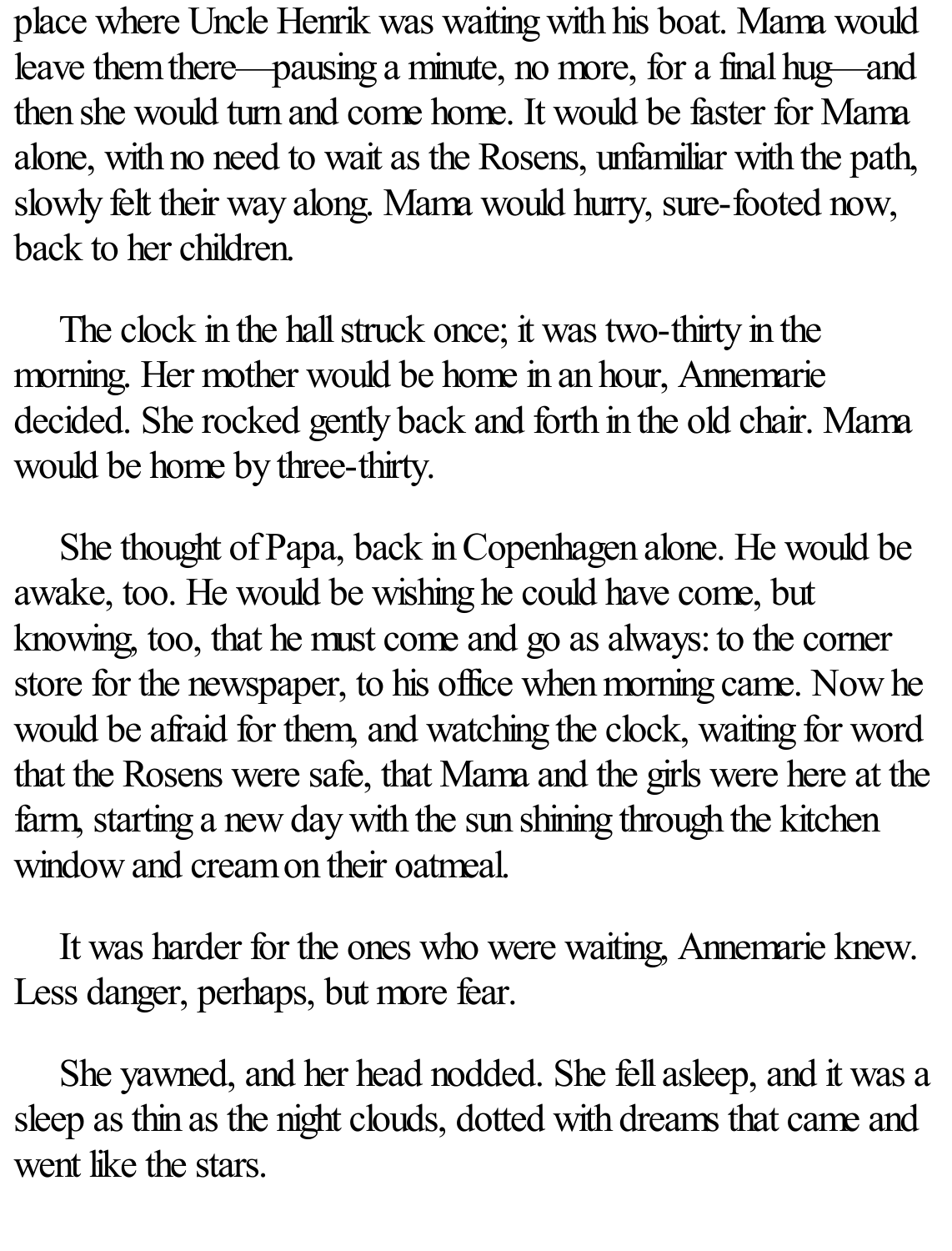Light woke her. But it was not reallymorning, not yet. It was only the first hint of a slightly lightening sky: a pale gleam at the edge of the meadow, a sign that far away somewhere, to the east where Sweden still slept, morning would be coming soon. Dawn would creep across the Swedish farmland and coast; then it would wash little Denmark with light and move across the North Sea to wake Norway.

Annemarie blinked in confusion, sitting up, remembering aftera moment where she was and why. But it was not right, the pale light at the horizon—it should be dark still. It should still be night.

She stood stiffly, stretching her legs, and went to the hall to look at the old clock. It was past four o'clock.

Where was Mama?

Perhaps she had come home, not wanted to wake Annemarie, and had gone to bed herself. Surely that was it. Mama must have been exhausted; she had been up all night, had made the dangerous journey to the boat, and returned through the dark woods, wanting only to sleep.

QuicklyAnnemarie went up the narrowstaircase. The door to the bedroom where she had slept with Ellen was open. The two small beds were neatly made, covered with the old quilts, and empty.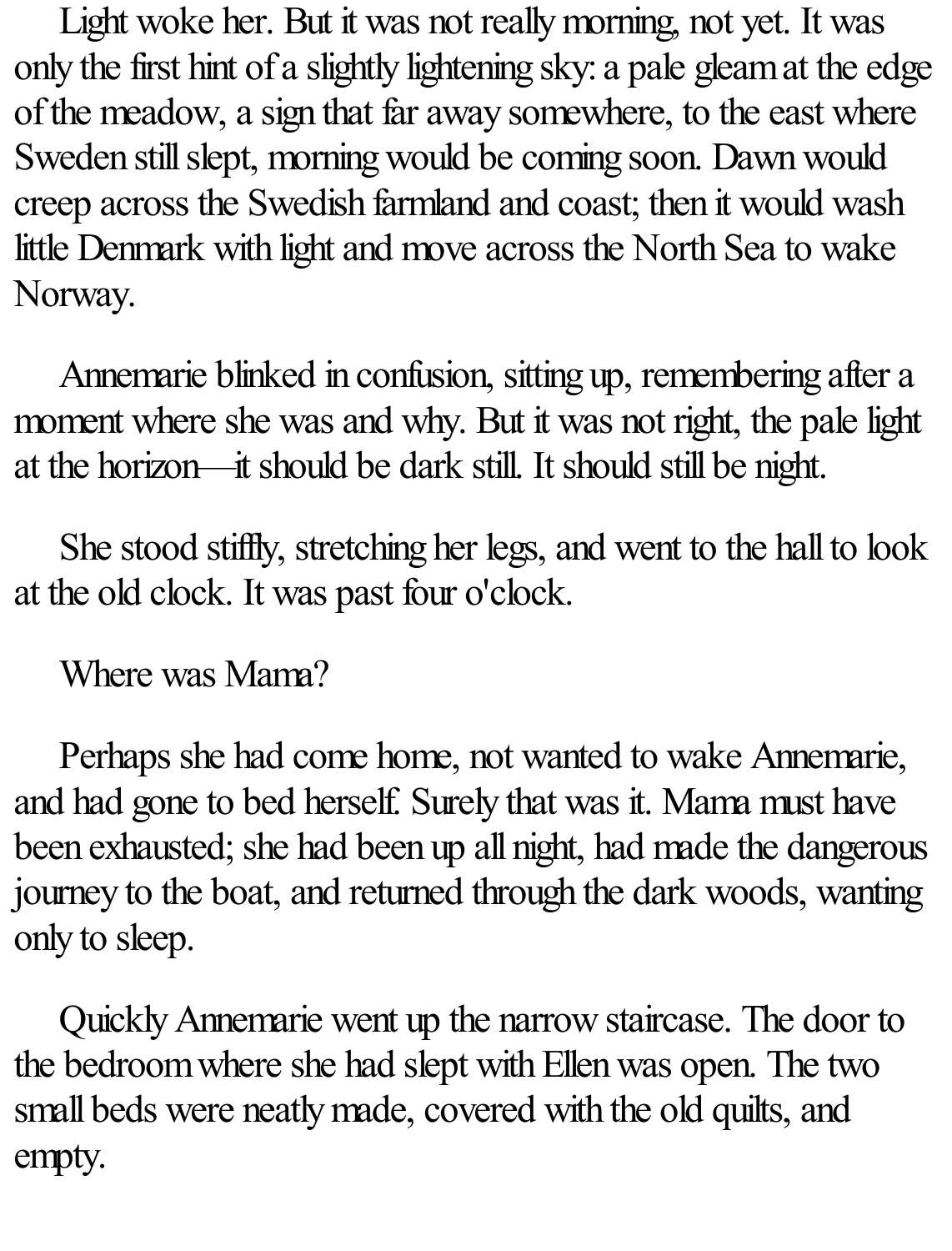Beside it, Uncle Henrik's door was open, too; and his bed, too, was unused and empty. Despite her worry, Annemarie smiled slightly when she saw some of Henrik's clothes crumpled in a chair and a pair of shoes, caked with the barnyard dirt, lying on the floor.

He needs a wife, she said to herself, imitating Mama.

The door to the other bedroom, the one Kirstiand Mama were sharing, was closed. Quietly, not wanting to wake them, Annemarie pushed it open.

The kitten's ears moved, standing up straight; its eyes opened wide, and it raised its head and yawned. It pried itself out of Kirsti's arms, stretched, and then jumped lightly to the floor and came to Annemarie. It rubbed itselfagainst her leg and purred.

Kirsti sighed and turned in her sleep; one arm, free now of the kitten's warmth and comfort, dung itselfacross the pillow.

There was no one else in the wide bed.

Annemarie moved quickly to the window, which overlooked the clearing that led to the path's entrance. The light outside was still very dim,and she peered through the dimness, trying to see, looking for the opening in the trees where the path began, looking for Mama hurrying home.

After a second she saw a shape there: something unfamiliar, something that had not been there the day before. A dark shape, no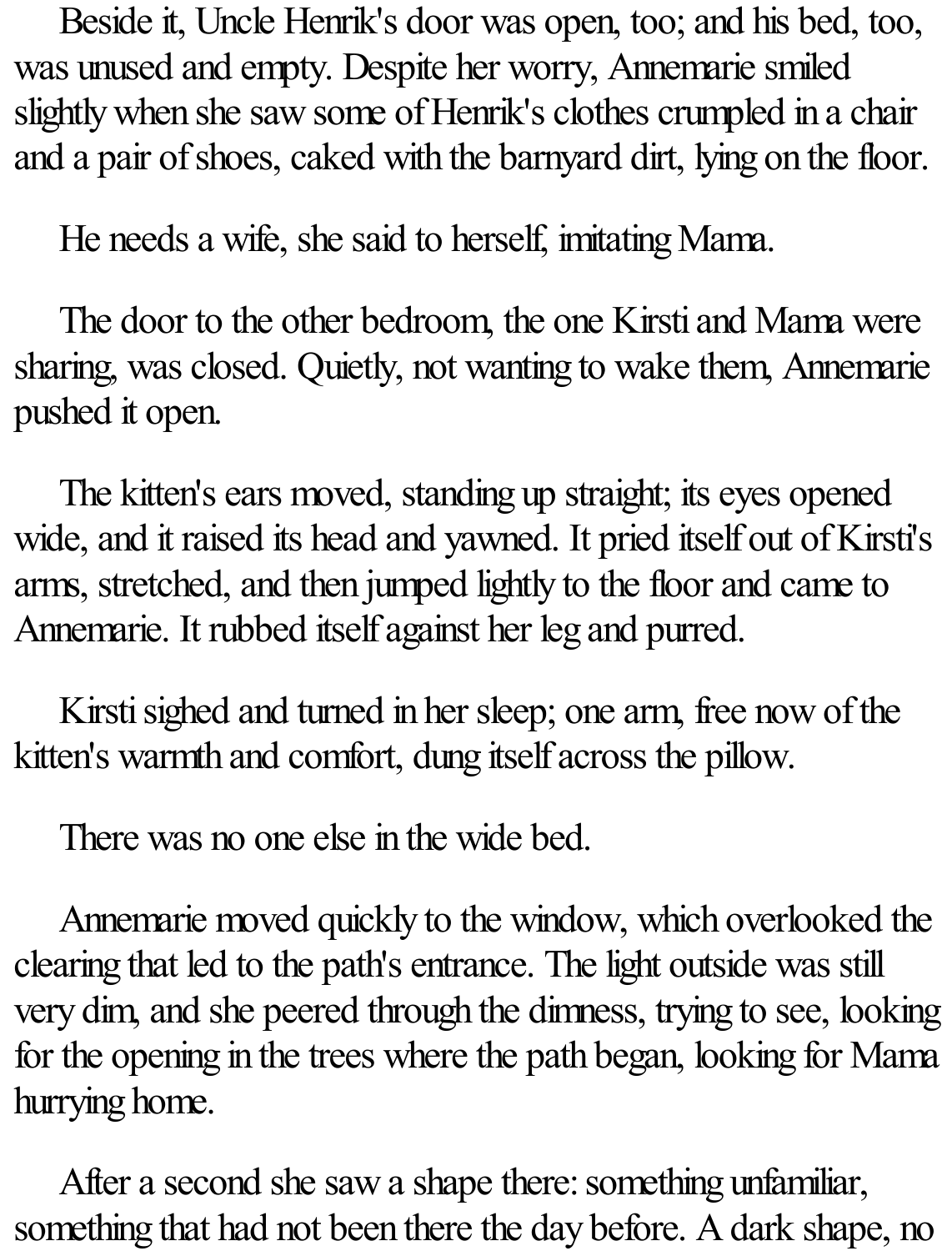more than a blurred heap, at the beginning of the path. Annemarie squinted, forcing her eyes to understand, needing to understand, not wanting to understand.

The shape moved. And she knew. It was her mother, lying on the earth.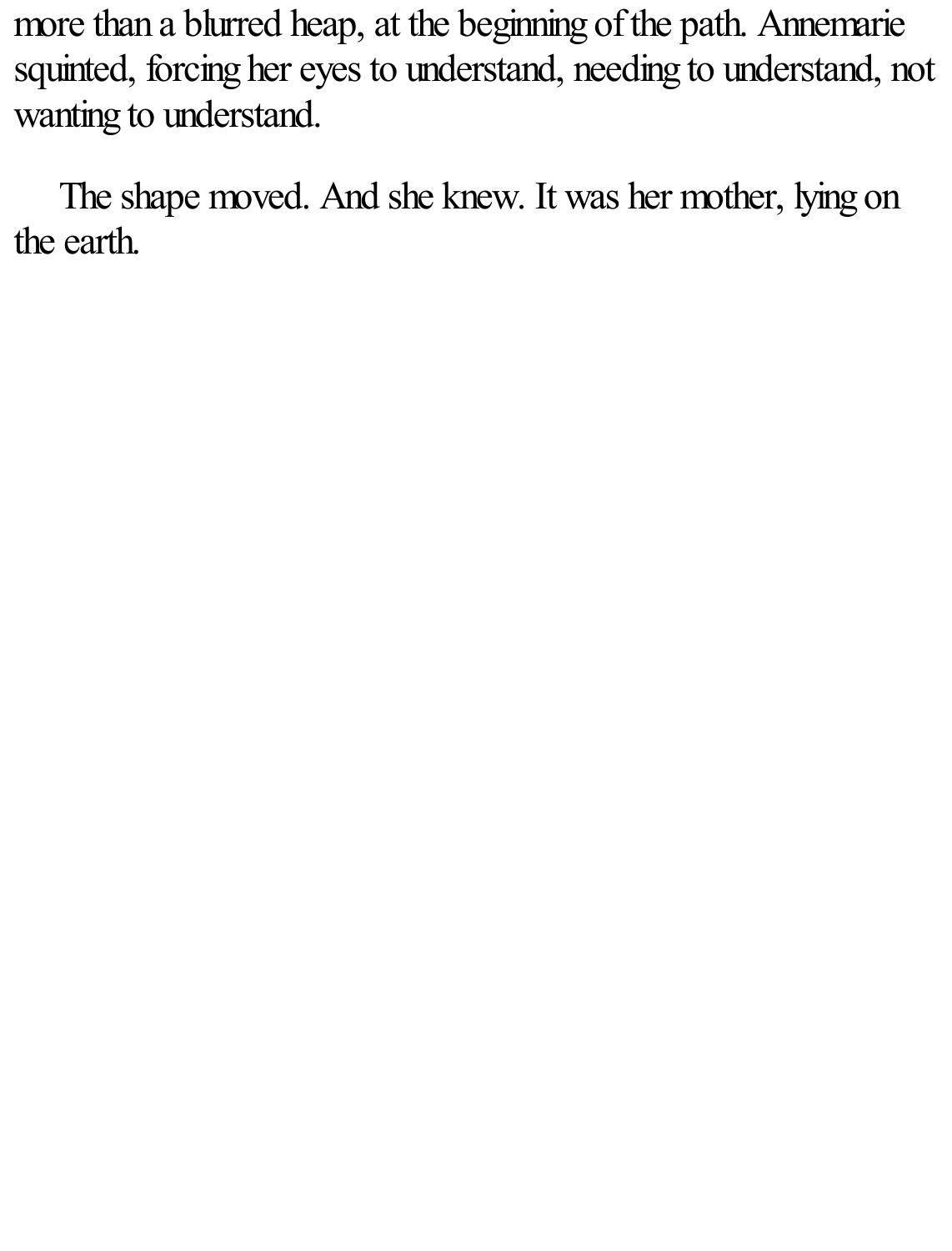## **13. Run! As Fast As You Can!**

Still moving quietly so as not to wake her sister, Annemarie sped down the stairs and through the kitchen door. Her foot caught the loose step and she faltered for a moment, righting herself, then dashed across the ground to the place where her mother lay.

"Mama!" she called desperately, "Mama!"

"Shhh," Mama said, raising her head. "I'm all right!"

"But, Mama,"Annemarieasked, kneeling beside her, "what's wrong? What happened?"

Her mother pulled herselfto asitting position. She winced in pain. "I'm all right, really. Don't worry. And the Rosens are with Henrik. That's the important thing."

She smiled a little, though her face was drawn with pain and she bit her lip, the smile fading. "We got there quite quickly, even though it was stillso dark and it was difficult for the Rosens, not knowing the path. Henrik was there waiting, on the boat, and he took them aboard and down below so quickly to the cabin that they were invisible in an instant. He said the others were already there; Peter got themtheresafely, too.

"So I turned and hurried home. I was so anxious to get back to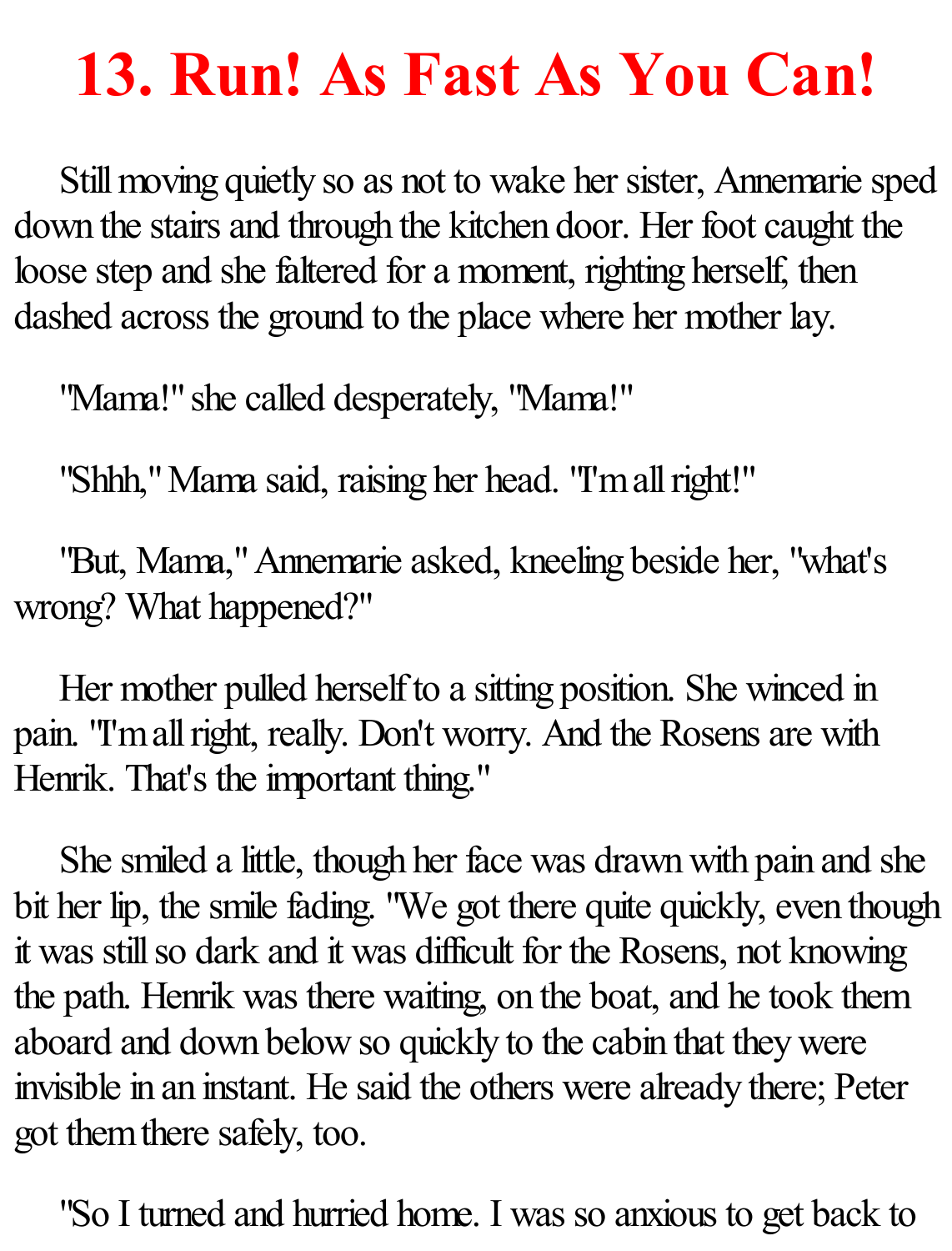you girls. I should have been more careful." Talking softly, she brushed some grassand dirt fromher hands.

"Can you believe it? I was very nearly here—well, maybe just halfway—when I tripped over a root and went sprawling."

Mama sighed. "So clumsy," she said, as if she were scolding herself. "I'm afraid my ankle is broken, Annemarie. Thank goodness it is nothing worse. An ankle mends. And I am home, and the Rosens are with Henrik.

"You should have seen me, Annemarie," she said, shaking her head with a wry look. "Your proper mama, crawling inch by inch! I probably looked like a drunkard!"

She reached for Annemarie's arm. "Here, let me lean on you. I think if you support me on this side, I can make my way up to the house. Goodness, what a clumsy fool I am! Here, let me put my arm over your shoulders. You're such a good, strong, brave girl. Now—very slowly. There."

Mama's face was white with pain. Annemarie could see it even through the faint light of the approaching dawn. She hobbled, leaning heavily on her daughter, pausing again and again, toward the house.

"When we get inside, I'll have a cup of tea and then we'll call the doctor. I'll tell him that I fell on the stairs. You'll have to help me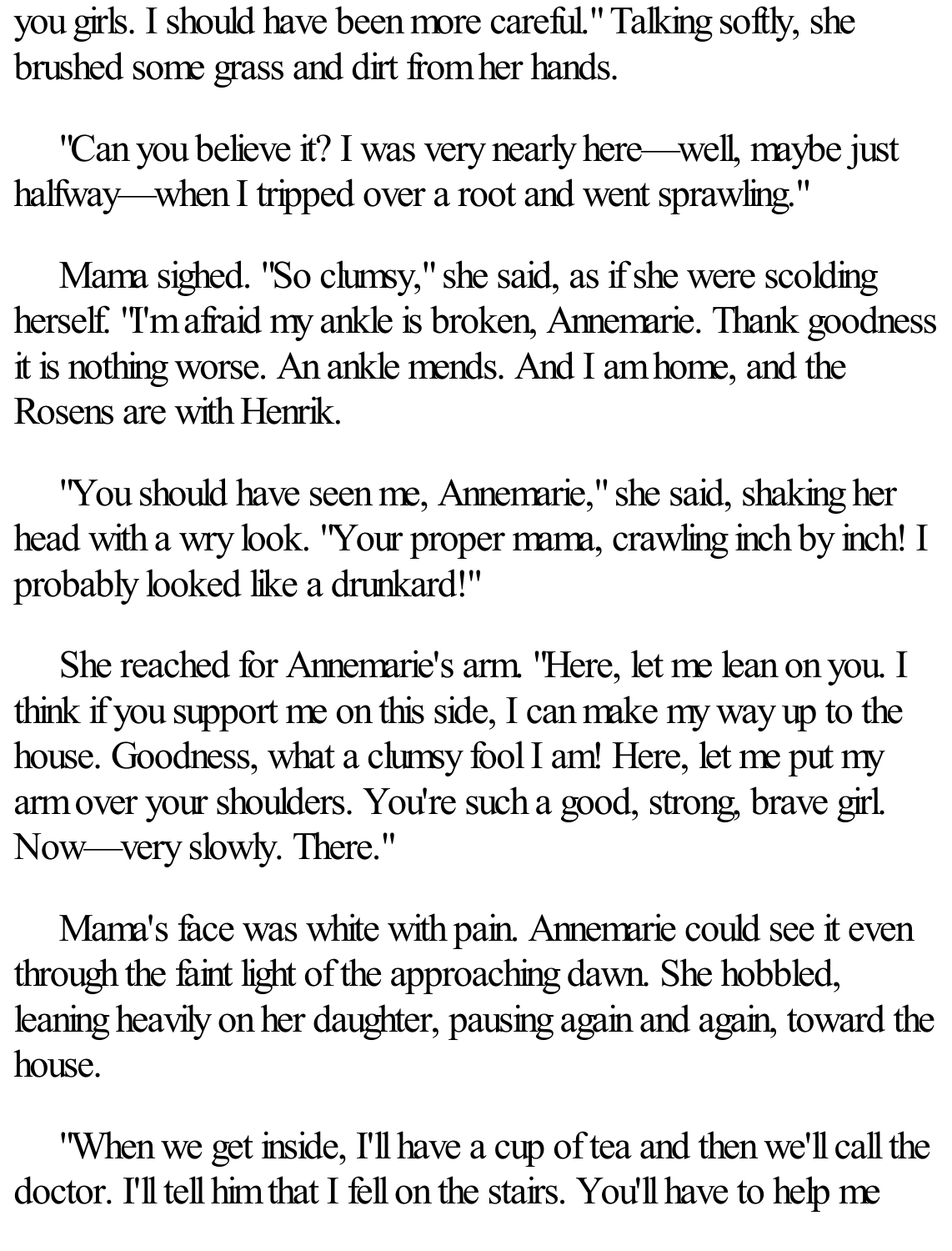wash away the grass and twigs. Here, Annemarie, let me rest for a minute."

They had reached the house, and Mama sank down to the steps and sat. She took several deep breaths.

Annemarie sat beside her and held her hand. "Mama, I was so worried when you didn't come back."

Mama nodded. "I knewyouwould be. I thought of you, worrying, as I dragged myself along. But here I am—safe with you, now. Everything is fine. What time is it?"

"It must be four-thirty, or close to it."

"Theywillsailsoon."Mamaturned her head and gazed across the meadow to the sea and the vast sky above it. There were no stars now, only the gray, pale sky, with pinkness at its border. "Soon they will be safe, too."

Annemarie relaxed. She stroked her mother's hand and looked down at the discolored, swollen ankle.

"Mama, what is this?" she asked suddenly, reaching into the grass at the foot of the steps.

Mama looked. She gasped. "Oh, my God," she said.

Annemarie picked it up. Sherecognized it now, knewwhat it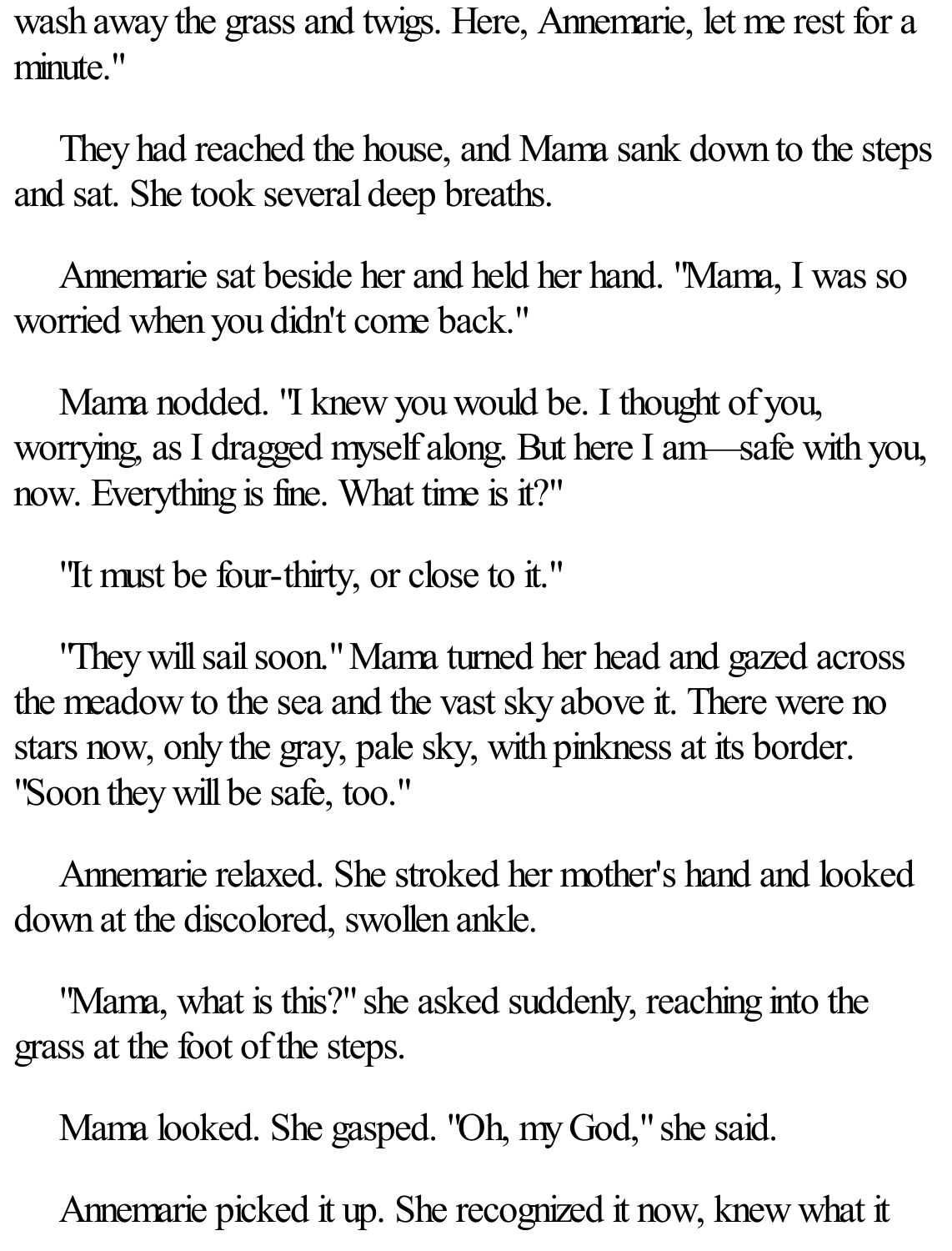was. It was the packet that Peter had given to Mr. Rosen.

"Mr. Rosen tripped on the step, remember? It must have fallen from his pocket. We'll have to save it and give it back to Peter." Annemarie handed it to her mother. "Do you know what it is?"

Her mother didn't answer. Her face was stricken. She looked at the path and down at her ankle.

"It's important, isn't it, Mama? It was for Uncle Henrik. I remember Peter said it was very important. I heard him tell Mr. Rosen."

Her mother tried to stand, but fell back against the steps with a groan. "MyGod,"she murmured again. "Itmay all have been for nothing."

Annemarie took the packet from her mother's hand and stood. "I will take it," she said. "I know the way, and it's almost light now. I can run like the wind."

Mama spoke quickly, her voice tense. "Annemarie, go into the house and get the small basket on the table. Quickly, quickly. Put an apple into it, and some cheese. Put this packet underneath; do you understand? *Hurry.*"

Annemarie did instantly as she was told. The basket. The packet, at the bottom. She covered it with a napkin. Then some wrapped cheese. An apple. She glanced around the kitchen, saw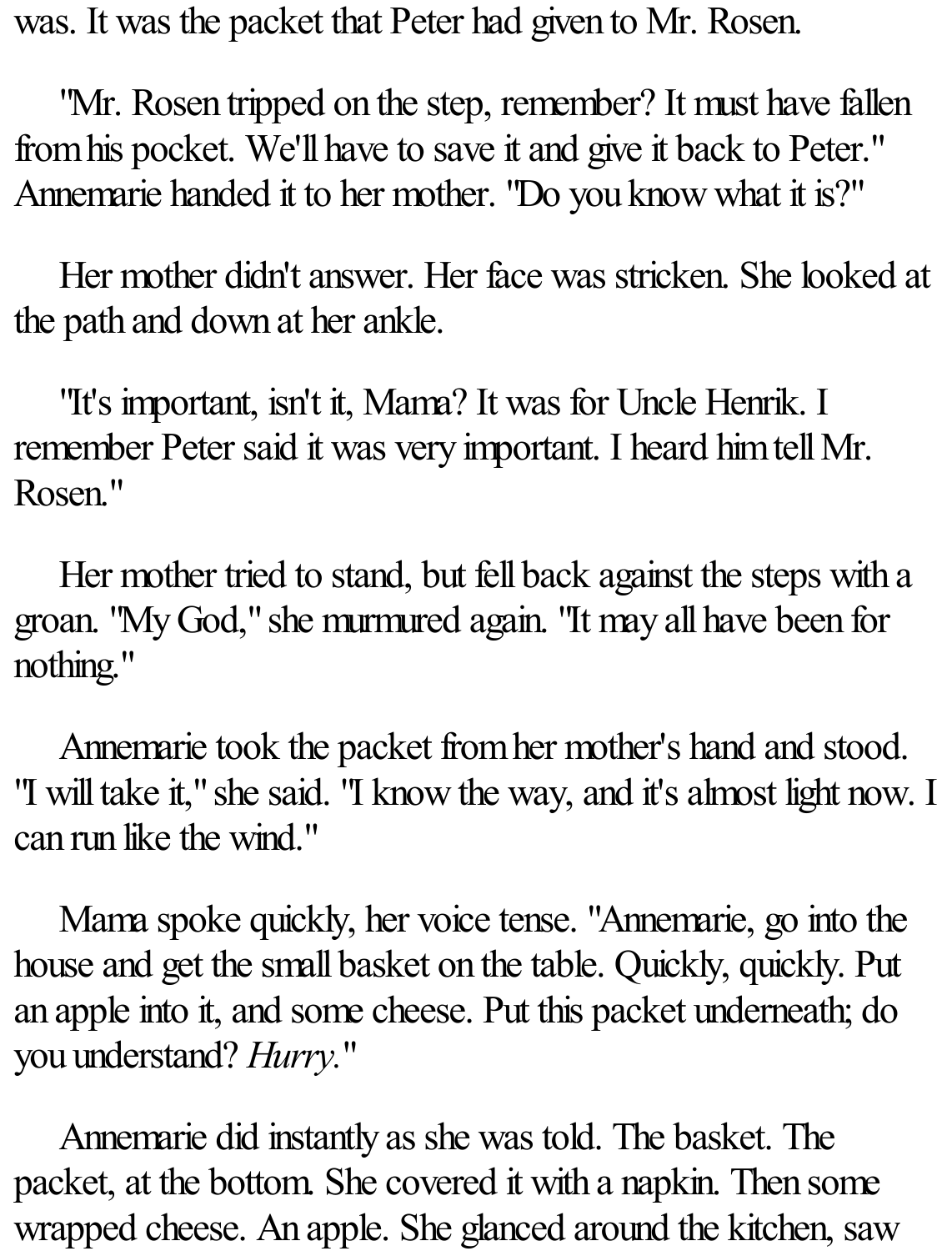some bread, and added that. The little basket was full. She took it to where her mother was.

"Youmust run to the boat. Ifanyoneshould stop you—"

"Who would stop me?"

"Annemarie, you understand how dangerous this is. If any soldiers see you, if they stop you, you must pretend to be nothing more than a little girl. A silly, empty-headed little girl, taking lunch to a fisherman, a foolish uncle who forgot his bread and cheese."

"Mania, what *is* it in the bottom?"

But her mother still didn't answer the question. "*Go*," she said firmly. "Go right now. And *run!* As fast as you can!"

Annemarie kissed her mother quickly, grabbed the basket from her mother's lap, turned, and ran toward the path.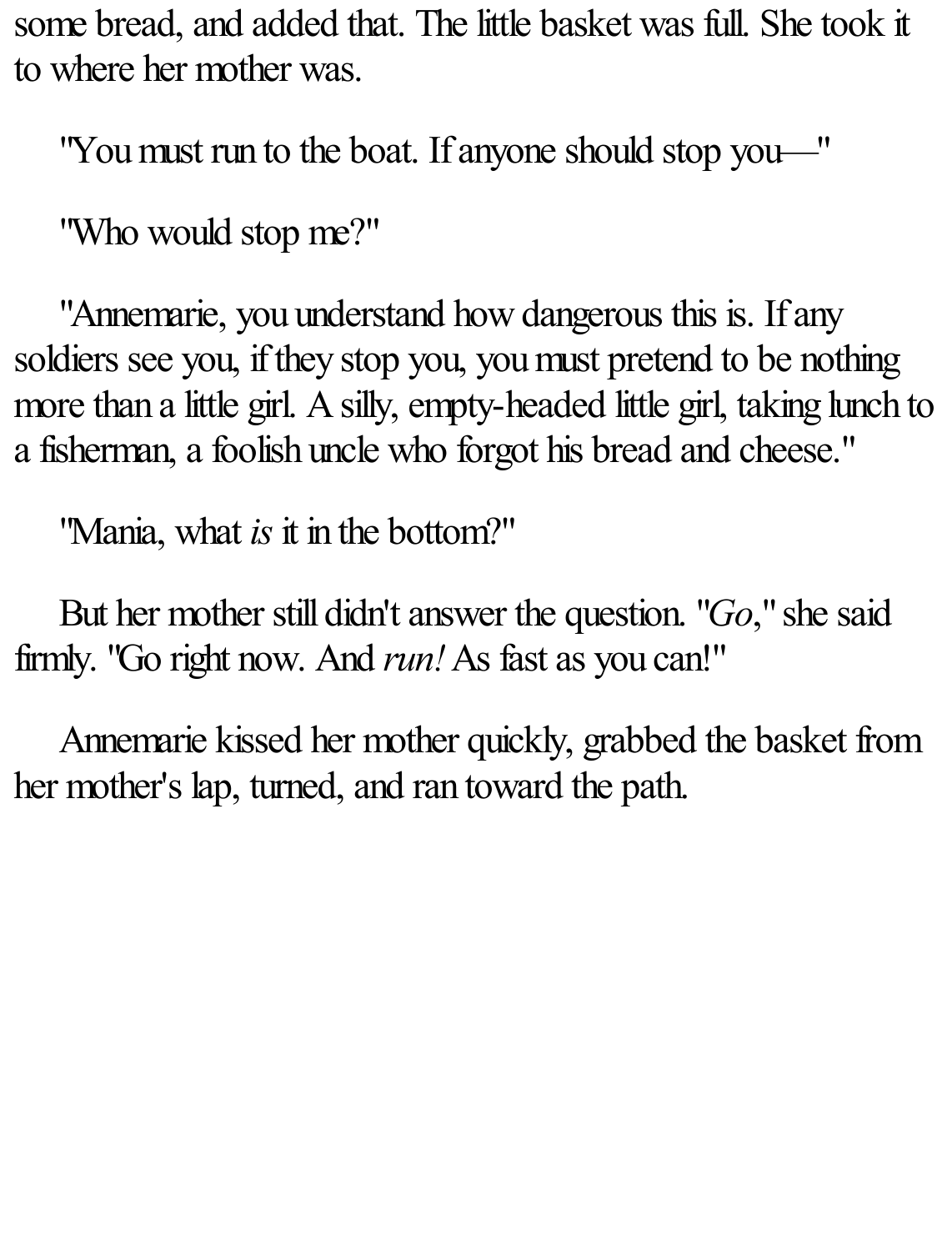### **14. On the Dark Path**

Only now, entering the woods on the footpath, did Annemarie realize howcold the dawnwas. She had watched and helped, earlier, as the others donned sweaters, jackets, and coats; and she had peered into the night, following them with her eyes, as they moved silently off, bulky in their garments, blankets in their arms.

But she wore only a light sweater over her cotton dress. Though the October day, later, would be warmed by sunlight, nowit was gray, chilly, and damp. She shivered.

The path curved, and she could no longer look behind her and see the clearing with the farmhouse outlined against the pale sky and the lightening meadow beyond. Now there were only the dark woodsahead; underfoot, the path, latticed with thick roots hidden under the fallen leaves, was invisible. She felt her way with her feet, trying not to stumble.

The handle of the straw basket scratched her arm through her sweater. She shifted it and tried to run.

She thought of a story she had often told to Kirsti as they cuddled in bed at night.

"Once upon a time there was a little girl," she told herself silently, "who had a beautiful red cloak. Her mother had made it for her.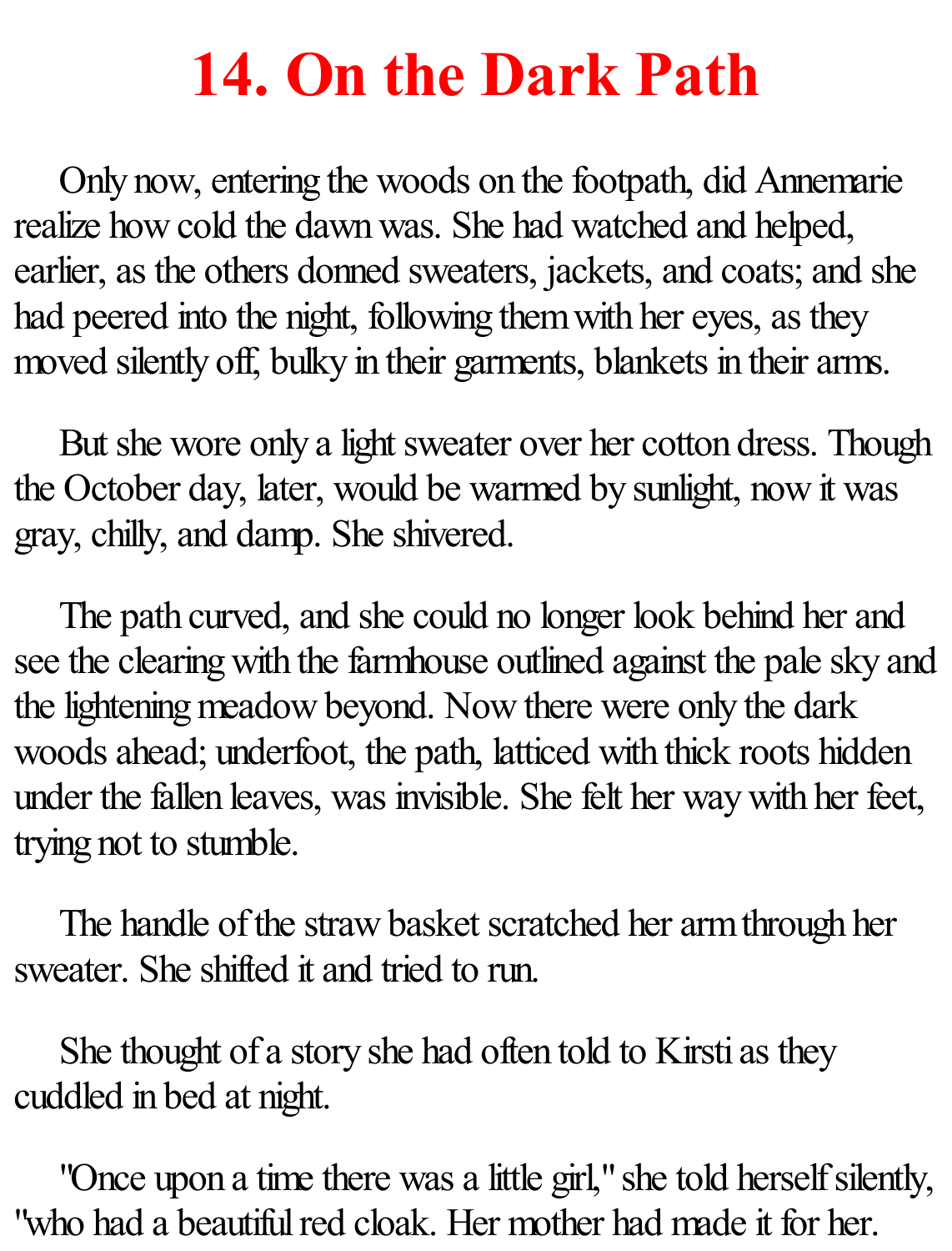"She wore it so often that everyone called her Little Red Riding-Hood."

Kirsti would always interrupt there. "Why was it called a red riding hood?" Kirsti would ask. "Why didn't they just call her Little Red-Cloak?"

"Well, it had a hood that covered her head. She had beautiful curls, like you, Kirsti. Maybe someday Mama will make you a coat with a hood to cover your curls and keep you warm."

"But why,"Kirstiwould ask, "was ita*riding* hood? Was she riding a horse?"

"Maybe she had a horse that she rode sometimes. But not in this story. Nowstop interrupting everyminute."

Annemarie smiled, feeling her way through the dark, remembering how Kirsti always interrupted stories to ask questions. Often she just wanted to make the story last longer.

The story continued. "One day the little girl's mother said. 'I want you to take a basket of food to your grandmother. She is sick in bed. Come, let me tie your red cloak."

"The grandmother lived deep in the woods, didn't she?" Kirsti would ask. "In the dangerous woods, where wolves lived."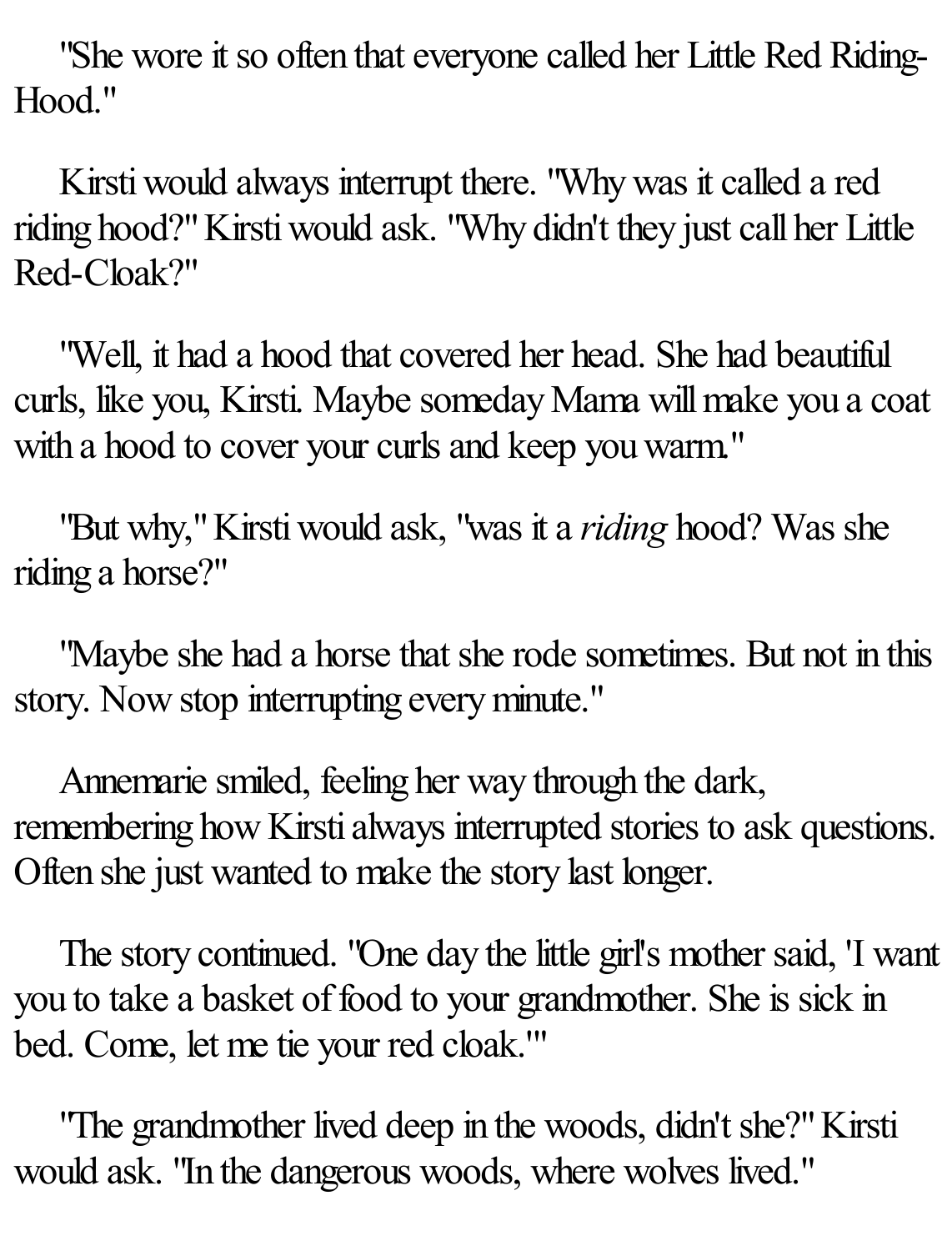Annemarie heard a small noise—a squirrel perhaps, or a rabbit, scampering nearby. She paused, stood still on the path, and smiled again. Kirstiwould have been frightened. She would have grabbed Annemarie's hand and said, "A wolf!" But Annemarie knew that these woods were not like the woods in the story. There were no wolves or bears or tigers, none of the beasts that populated Kirsti's vivid imagination. She hurried on.

Still, theywere very dark, these woods. Annemarie had never followed this path in the dark before. She had told her mother she would run. And she tried.

Here the path turned. She knew the turning well, though it seemed different in the dark. If she turned to the left, it would take her to the road, out where it would be lighter, wider, more traveled. But more dangerous, too. Someone could see her on the road. At this time of the dawn, other fishermen would be on the road, hurrying to their boats for the long day at sea. And there might be soldiers.

She turned to the right and headed deeper into the woods. It was why Mama and Peter had needed to guide those who were strangers here—the Rosens and the others. A wrong turn would have taken them into danger.

"So little Red Riding-Hood carried the basket of food and hurried along through the woods. It was a lovely morning, and birds were singing. Little Red Riding-Hood sang, too, as she walked."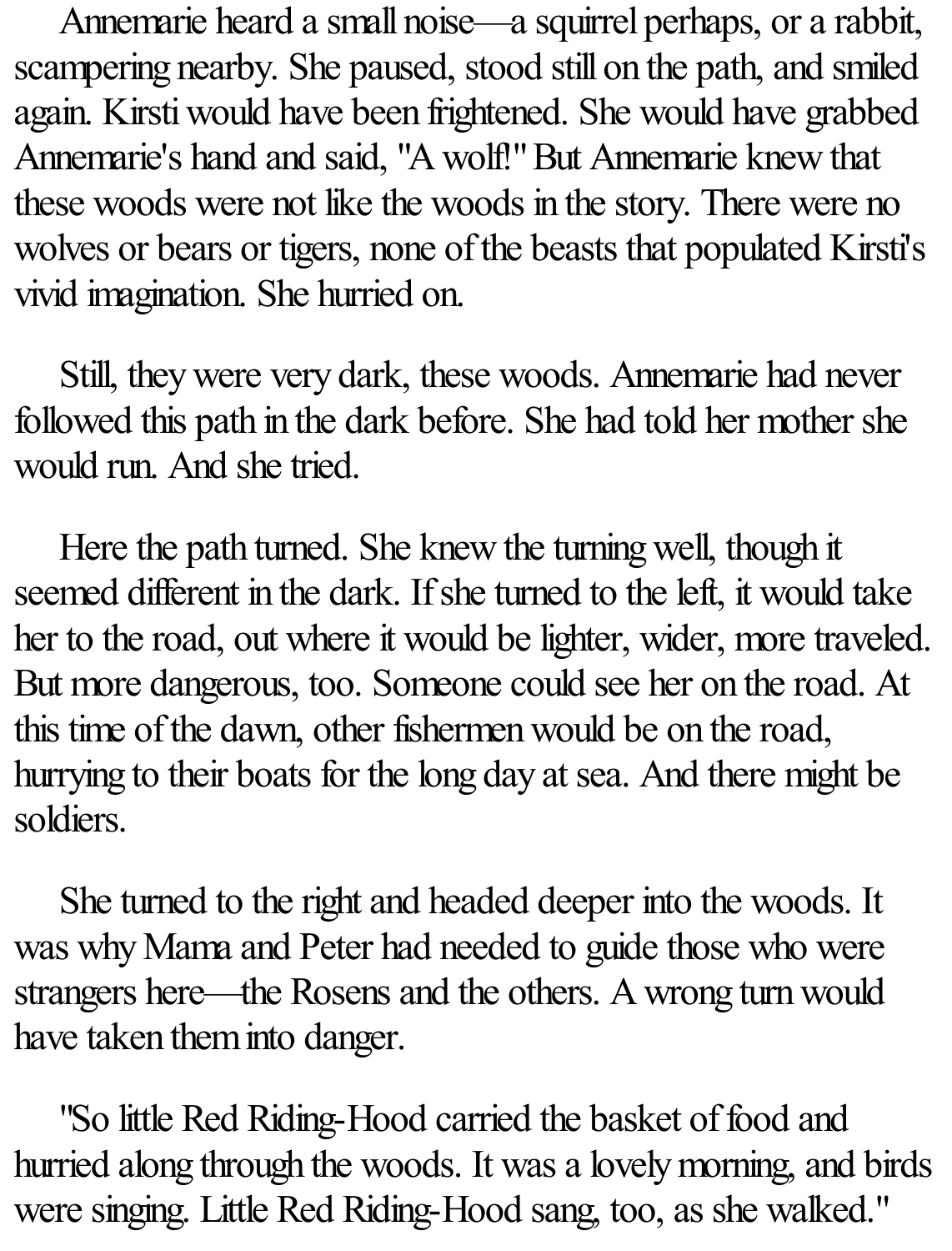Sometimes she changed that part of the story, telling it to Kirsti. Sometimes it was raining, or even snowing, in the woods. Sometimes it was evening, with long, frightening shadows, so that Kirsti, listening, would snuggle closer and wrap her arms around Annemarie. But now, telling it to herself, she wanted sunlight and bird song.

Here the path widened and flattened; it was the place where the woods opened on one side and the path curved beside a meadow at the edge of the sea. Here she could run, and she did. Here, in daylight, there would be cows in the meadow, and on summer afternoons Annemarie would always stop by the fence and hold out handfuls of grass, which the curious cows would take with their rough tongues.

Here, her mother had told her, Mama would always stop, too, asachild walking to school. Her dog, Trofast, would wriggle under the fence and run about in the meadow, barking excitedly, trying to chase the cows, who always ignored him.

The meadow was empty now, and colorless in the halflight. She could hear the churning sea beyond, and see the wash of daylight to the east, over Sweden. She ran as fast as she could, searching with her eyes for the place ahead where the path would re-enter the woods in its final segment, which led to town.

Here. The bushes were overgrown and it was difficult to seethe path here. But she found the entrance, beside the high blueberry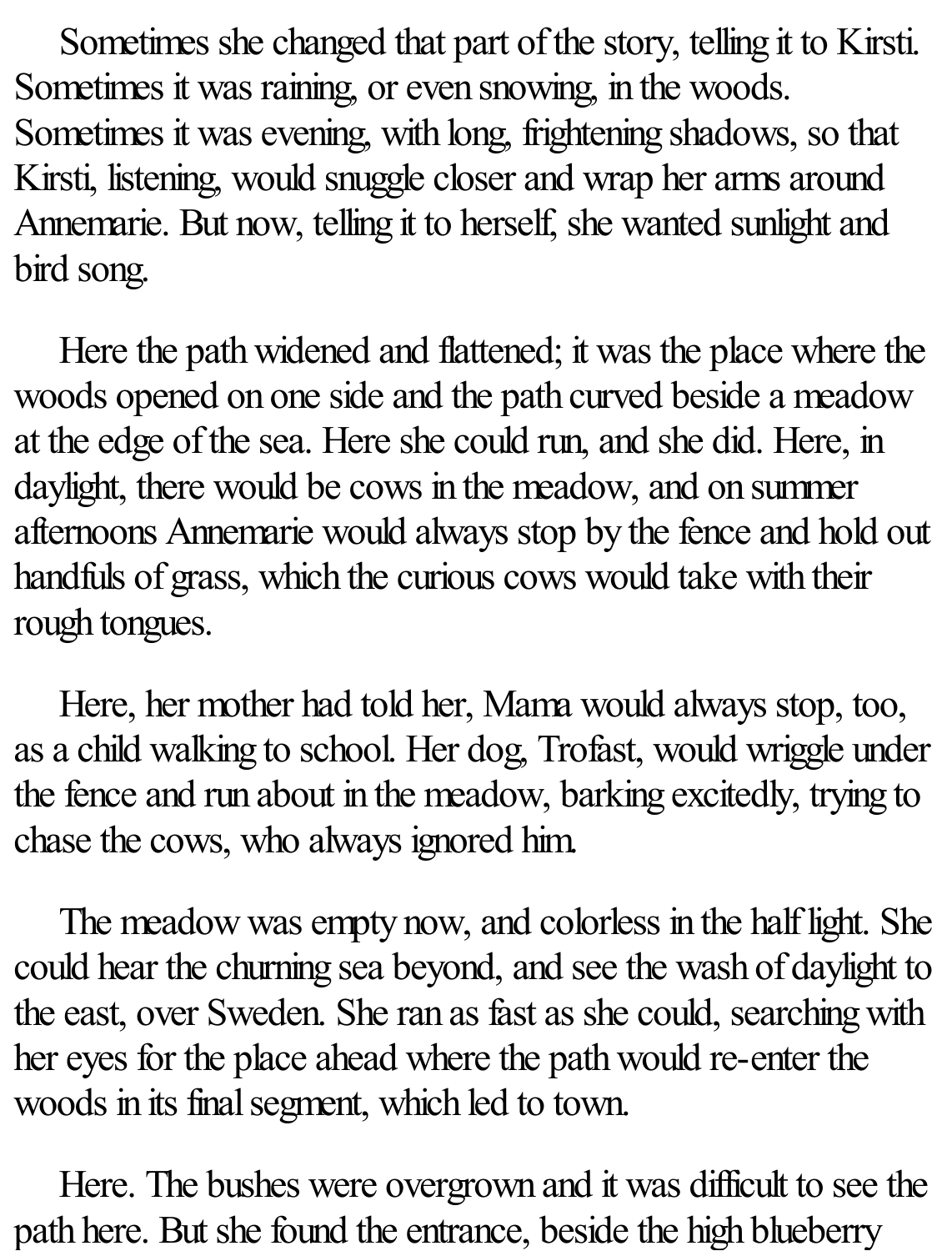bushes—how often she had stopped here, in late summer, to pick a handful of the sweet berries! Her hands and mouth would be blue afterward; Mama always laughed when she came home.

Now it was dark again, as the trees and bushes closed around her, and she had to move more slowly, though she still tried to run.

Annemarie thought of Mama: her ankle so swollen, and her face so pained. She hoped Mama had called the doctor by now. The local doctor was an old man, brusque and businesslike, though with kind eyes. He had come to the farmhouse several times during the summers of the past, his battered car noisy on the dirt road; he had come once when Kirsti, a tiny baby then, had been sick and wailing with an earache. And he had come whenLise had spilled hot grease, cooking breakfast, and burned her hand.

Annemarie turned again as the path divided once more. The left fork would take her directly to the village; it was the way they had come from the train, and the way Mama had walked to school as a girl. But Annemarie turned to the right, heading now toward the harborside, where the fishing boats lay at anchor. She had often come this way before, too, sometimes at the end of the afternoon, to pick out the*Ingeborg,* Uncle Henrik's boat, fromthe many returning, and to watch him and his helpers unload the day's catch of slippery, shimmering herring still flopping in their containers.

Even now, with the boats in the harbor ahead empty of fish, preparing to leave for the day's fishing, she could smell the oily, salty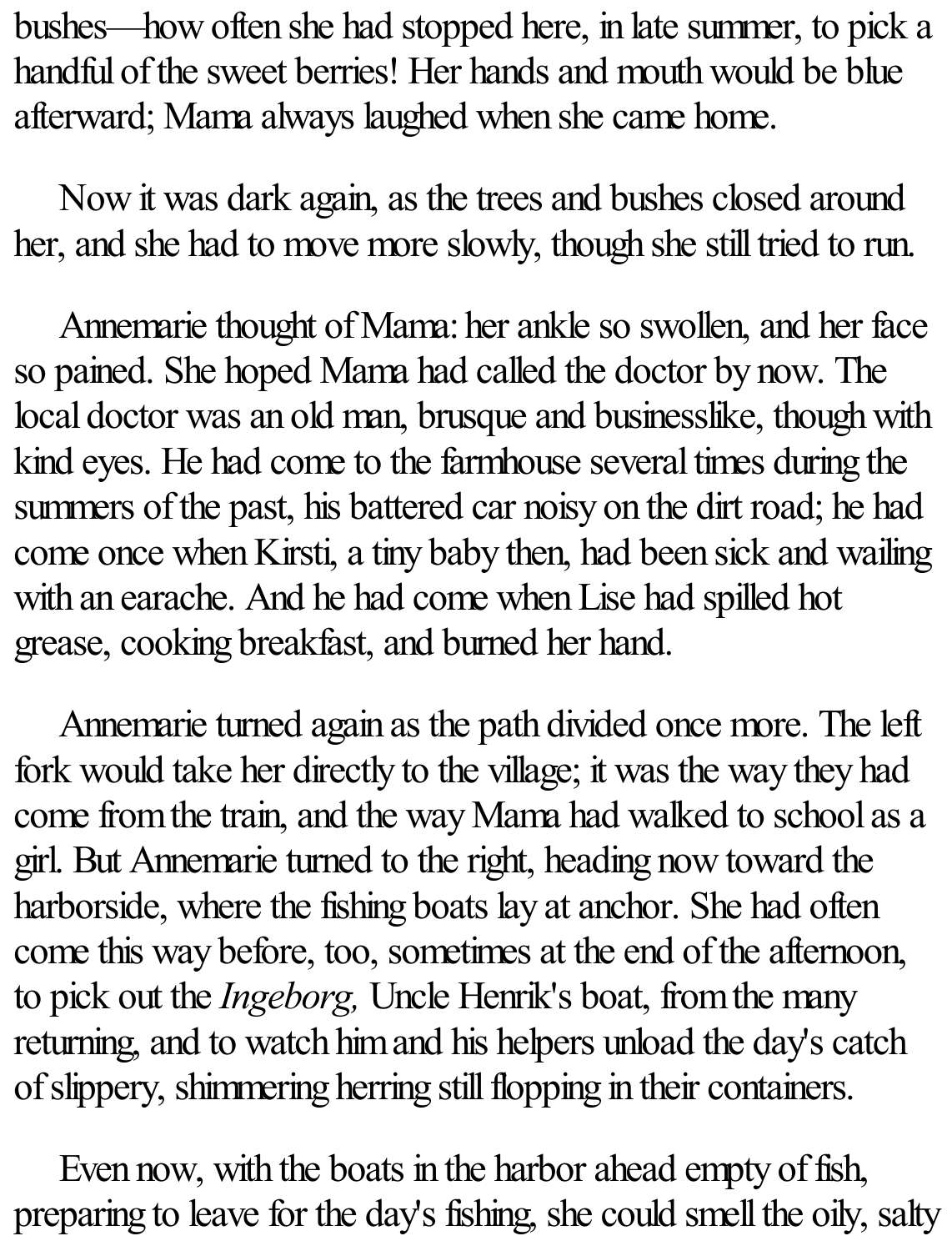scent of herring, which always remained in the air here.

It wasn't far now, and it was getting lighter. She ran almost as fast as she had run at school, in the Friday footraces. Almost as fast as she had run down the Copenhagen sidewalk on the day that the soldier had stopped her with hiscall of"*Halte!*"

Annemarie continued the story in her head. "Suddenly, as Little Red Riding-Hood walked through the woods, she heard a noise. She heard a rustling in the bushes."

"A wolf," Kirsti would always say, shivering with fearful delight. "I know it's going to be the wolf!"

Annemarie always tried to prolong this part, to build up the suspenseand tantalize her sister. "She didn't know*what* it was. She stopped on the path and listened. Something was following her, in the bushes. Little Red Riding-Hood was very, very,*very* frightened."

She would stop, would stay silent for a moment, and beside her in the bed shecould feelKirsti holding her breath.

"Then," Annemarie would go on, in a low, dread-filled voice, "she heard *a grow!.*"

Annemarie stopped, suddenly, and stood still on the path. There was a turn immediately ahead. Beyond it, she knew, as soon as she rounded the turn, she would see the landscape open to the sea. The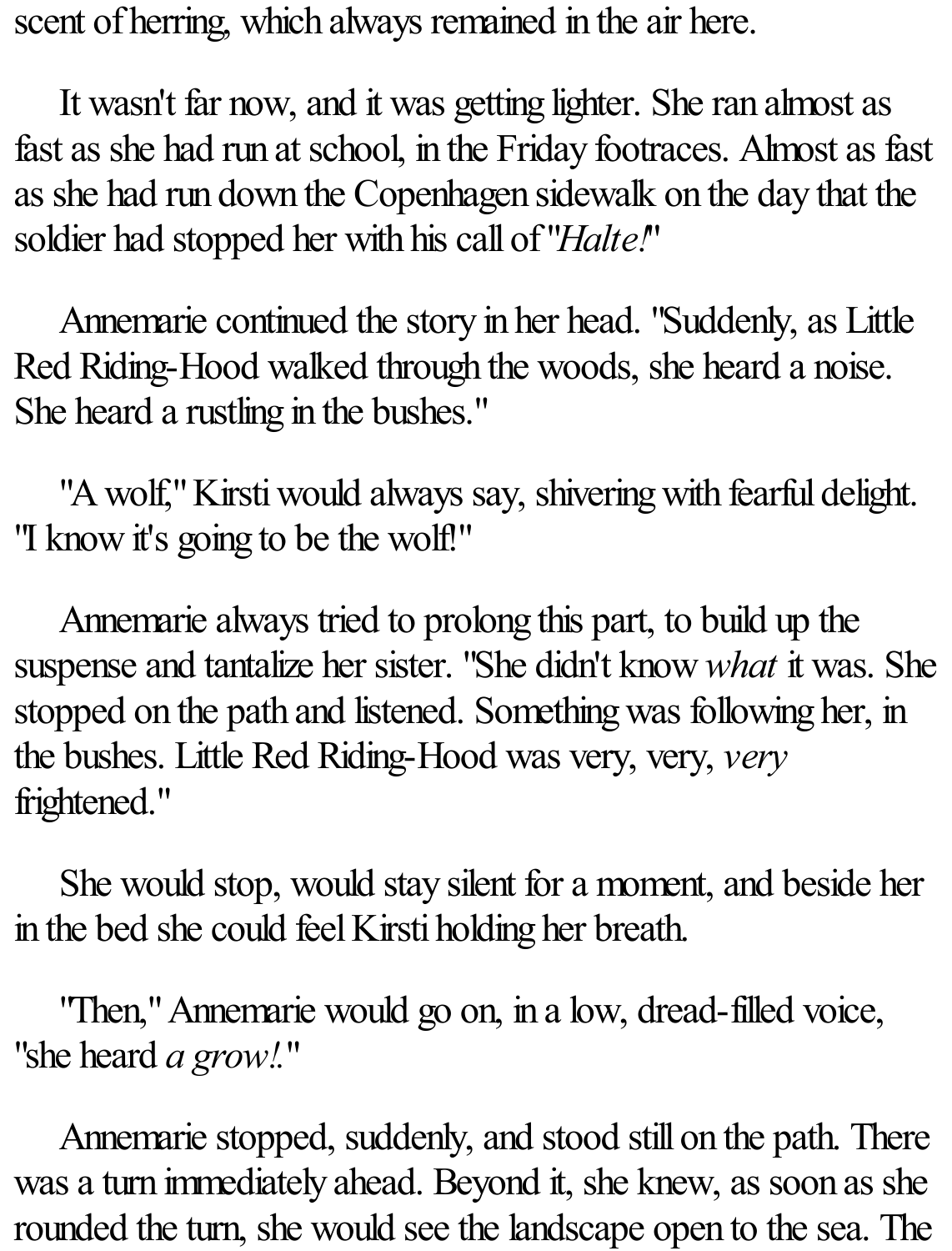woods would be behind her there, and ahead of her would be the harbor, the docks, and the countless fishing boats. Very soon it would be noisy there, with engines starting, fishermen calling to one another, and gulls crying.

But she had heard something else. She heard bushes rustling ahead. She heard footsteps. And—she was certain it was not her imagination—she heard alowgrowl.

Cautiously, she took a step forward. And another. She approached the turn in the path, and the noises continued.

Then they were there, in front of her. Four armed soldiers. With them, straining at taut leashes, were two large dogs, their eyes glittering, their lips curled.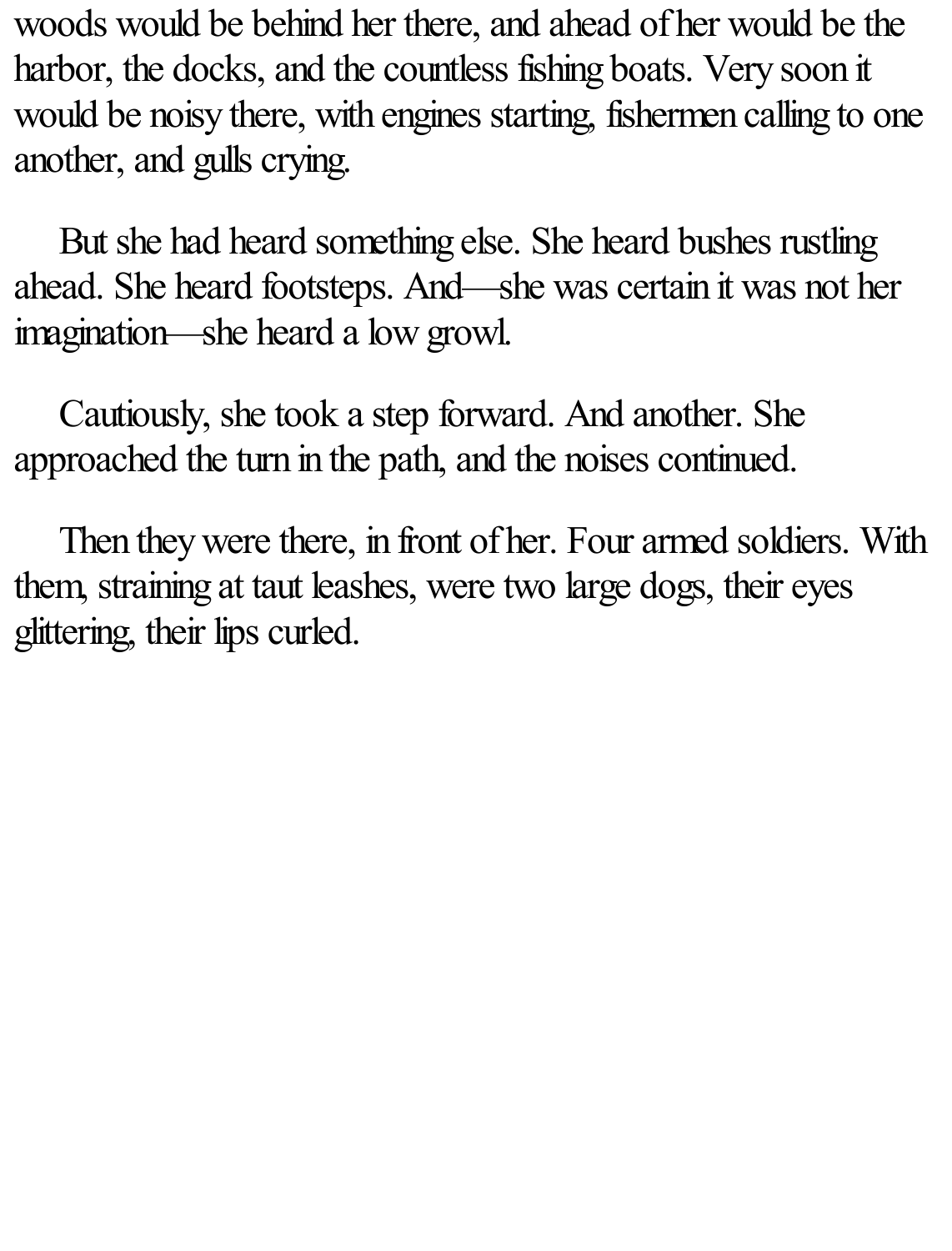# **15. My Dogs Smell Meat!**

Annemarie's mind raced. Sheremembered what her mother had said. "If anyone stops you, you must pretend to be nothing more than asilly little girt."

She stared at the soldiers. She remembered how she had stared at the others, frightened, when they had stopped her on the street.

Kirsti hadn't been frightened. Kirsti had been—well, nothing more than a silly little girl, angered because the Soldier had touched her hair that afternoon. She had known nothing of danger, and the soldier had been amused by her.

Annemarie willed herself, with all her being, to behave as Kirsti would.

"Good morning," she said carefully to the soldiers.

They looked her up and down in silence. Both dogs were tense and alert, The two soldiers who held the leashes wore thick gloves.

"What are you doing here?" one of them asked.

Annemarie held out her basket, with the thick loaf of bread visible. "MyUncle Henrik forgot his lunch,and I'mtaking it to him. He's a fisherman."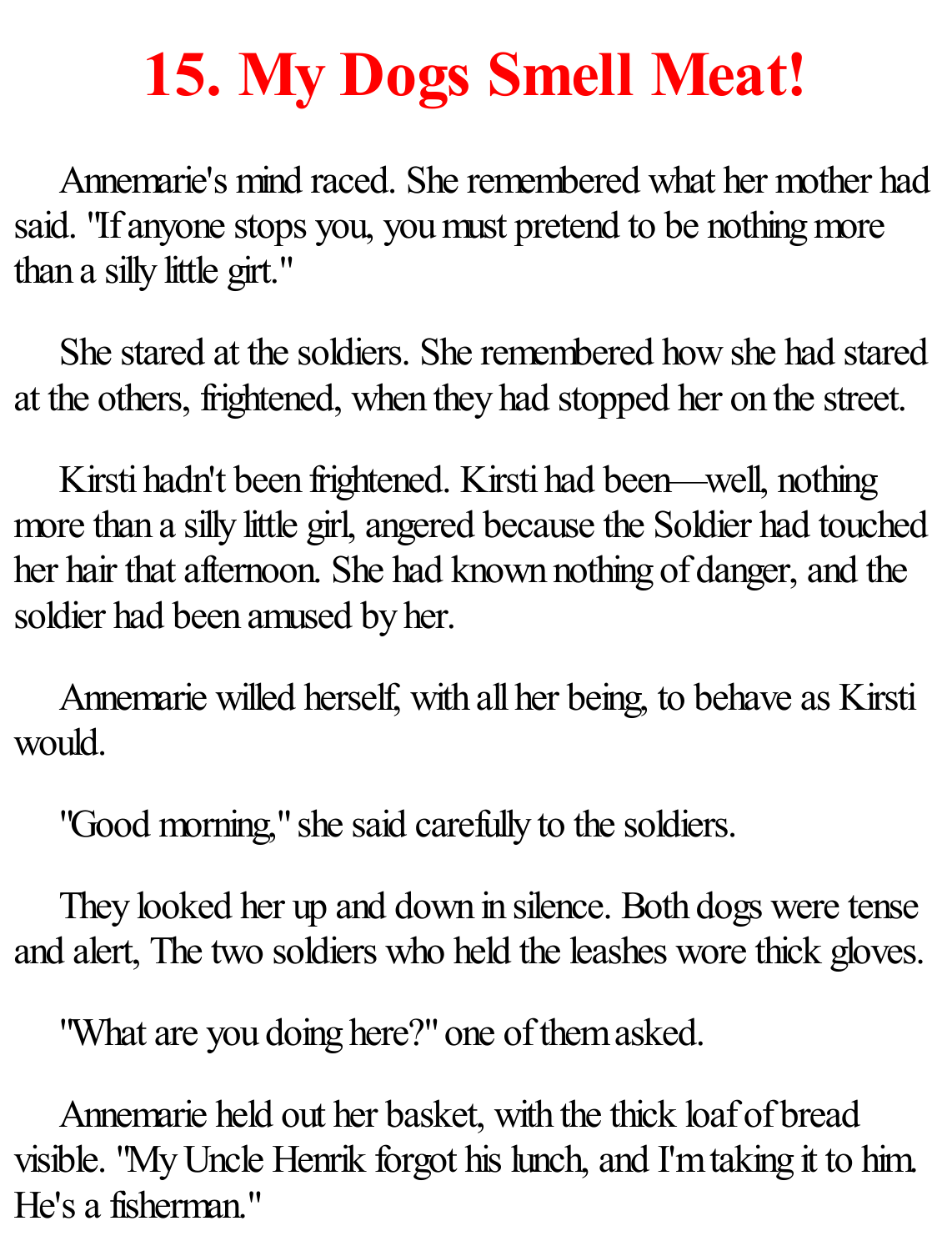The soldiers were looking around; their eyes glanced behind her, and scanned the bushes on either side.

"Are you alone?" one asked.

Annemarie nodded. "Yes," she said. One of the dogs growled. But she noticed that both dogs were looking at the lunch basket.

One soldier stepped forward. The other, and the two holding the dogs, remained where they were.

"You came out before daybreak just to bring a lunch? Why doesn't your uncle eat fish?"

What would Kirsti reply? Annemarie tried to giggle, the way her sister might. "Uncle Henrik doesn't even *like* fish," she said, laughing. "He says he sees too much of it, and *smells* too much of it. Anyway, he wouldn't eat it raw!" She made a face. "Well, I suppose he would if he were starving. But Uncle Henrik always has bread and cheese for lunch."

Keep chattering, she told herself, as Kirsti would. A silly little girl. "I like fish," she went on. "I like it the way my mother cooks it. Sometimes she rolls it in bread crumbs, and—"

The soldier reached forward and grabbed the crisp loaf of bread from the basket. He examined it carefully. Then he broke it in half, pulling the two halves apart with his fists.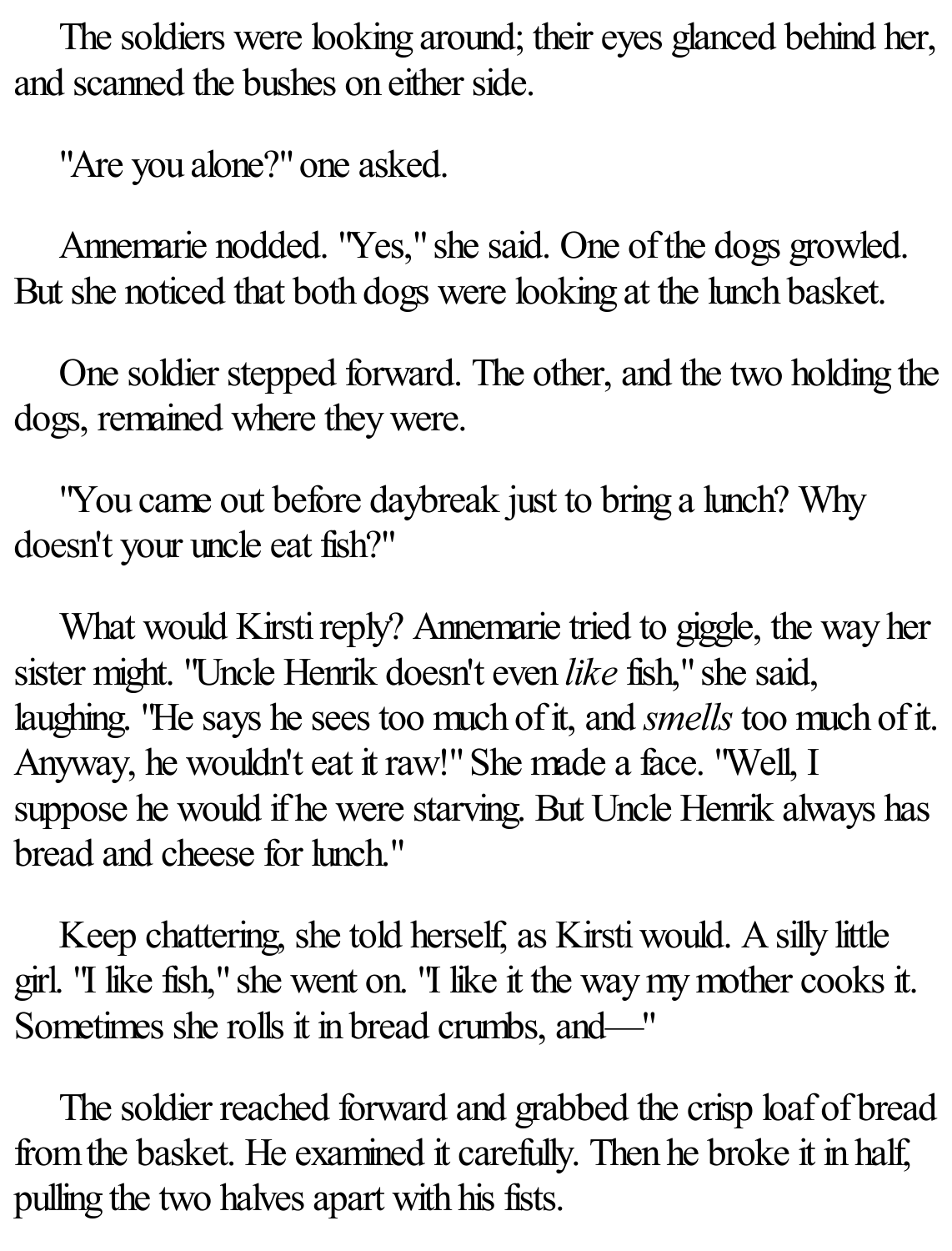That would enrage Kirsti, she knew. "*Don't!*" she said angrily. "That's Uncle Henrik's bread! Mymother baked it!"

The soldier ignored her. He tossed the two halves of the loaf to the ground, one half in front of each dog. They consumed it, each snapping at the bread and gulping it so that it was gone in an instant.

"Have you seen anyone in the woods?" The soldier barked the question at her.

"No. Only you." Annemarie stared at him. "What are you doing in the woods, anyway? You're making me late. Uncle Henrik's boat will leave before I get there with his lunch. Or what's *left* of his lunch."

The soldier picked up the wedge of cheese. He turned it over in his hand. He turned to the three behind him and asked them something in their own language.

One of them answered "*Nein*," in an bored tone. Annemarie recognized the word; the man had replied "No."He had probably been asked, Annemarie thought, "Do you want this?" or perhaps, "Should I give this to the dogs?"

The soldier continued to hold the cheese. He tossed it back and forth between his hands.

Annemarie gave an exasperated sigh. "Could I go now, please?"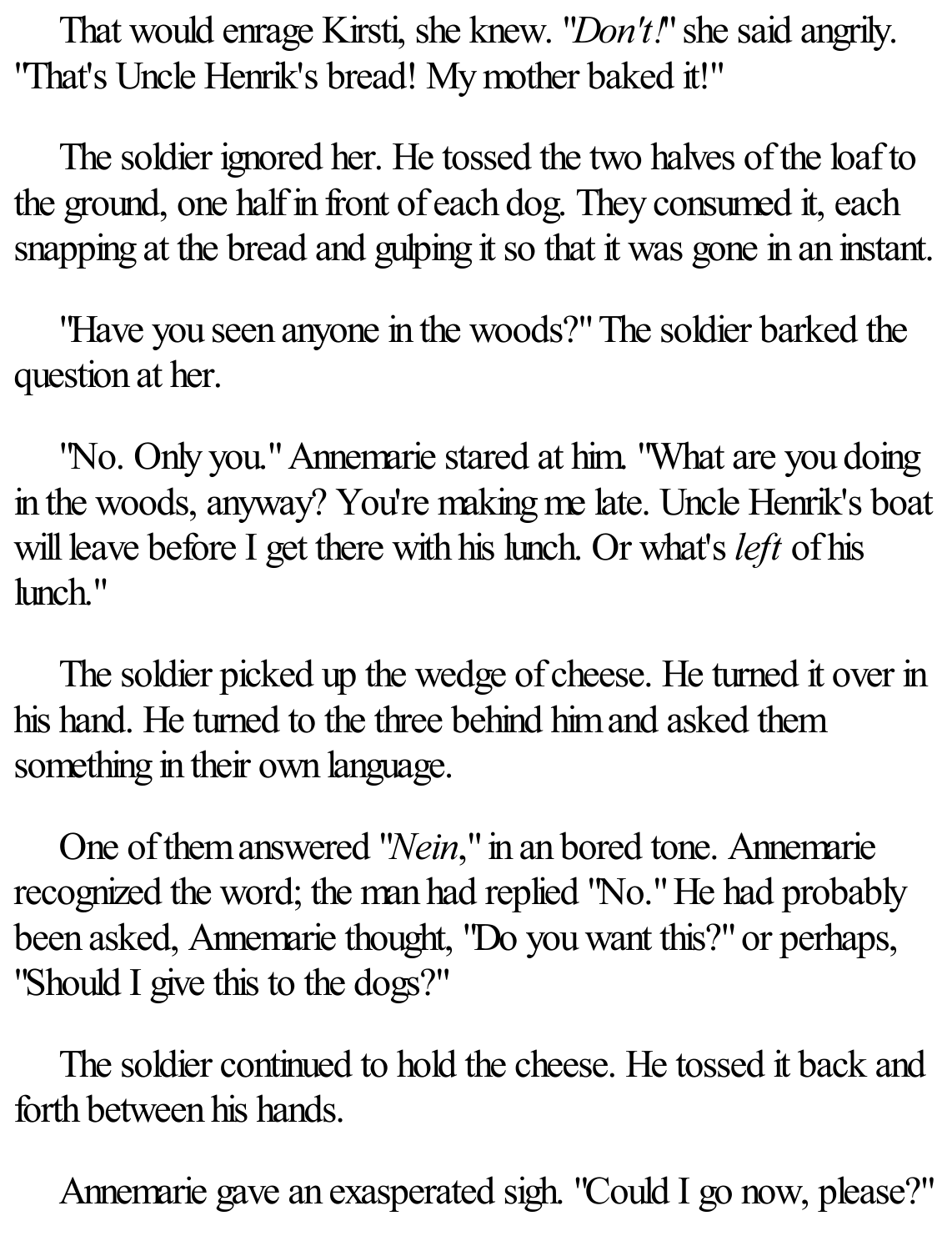she asked impatiently.

The soldier reached for the apple. He noted its brown spots, and made a face of disgust.

"No meat?" he asked, glancing at the basket and the napkin that lay in its bottom.

Annemarie gave hima withering look. "You knowwe have no meat," she said insolently. "Your army eats all of Denmark's meat."

Please, please, she implored in her mind. Don't lift the napkin.

The soldier laughed. He dropped the bruised apple on the ground. One ofthe dogs leaned forward, pulling at his leash, sniffed the apple, and stepped back. But both dogs still looked intently at the basket, their ears alert, their mouths open. Saliva glistened on their smooth pink gums.

"My dogs smell meat," the soldier said.

"They smell squirrels in the woods," Annemarie responded. "You should take them hunting."

The soldier reached forward with the cheese in one hand, as if he were going to return it to the basket. But he didn't. Instead, he pulled out the flowered cotton napkin.

Annemarie froze.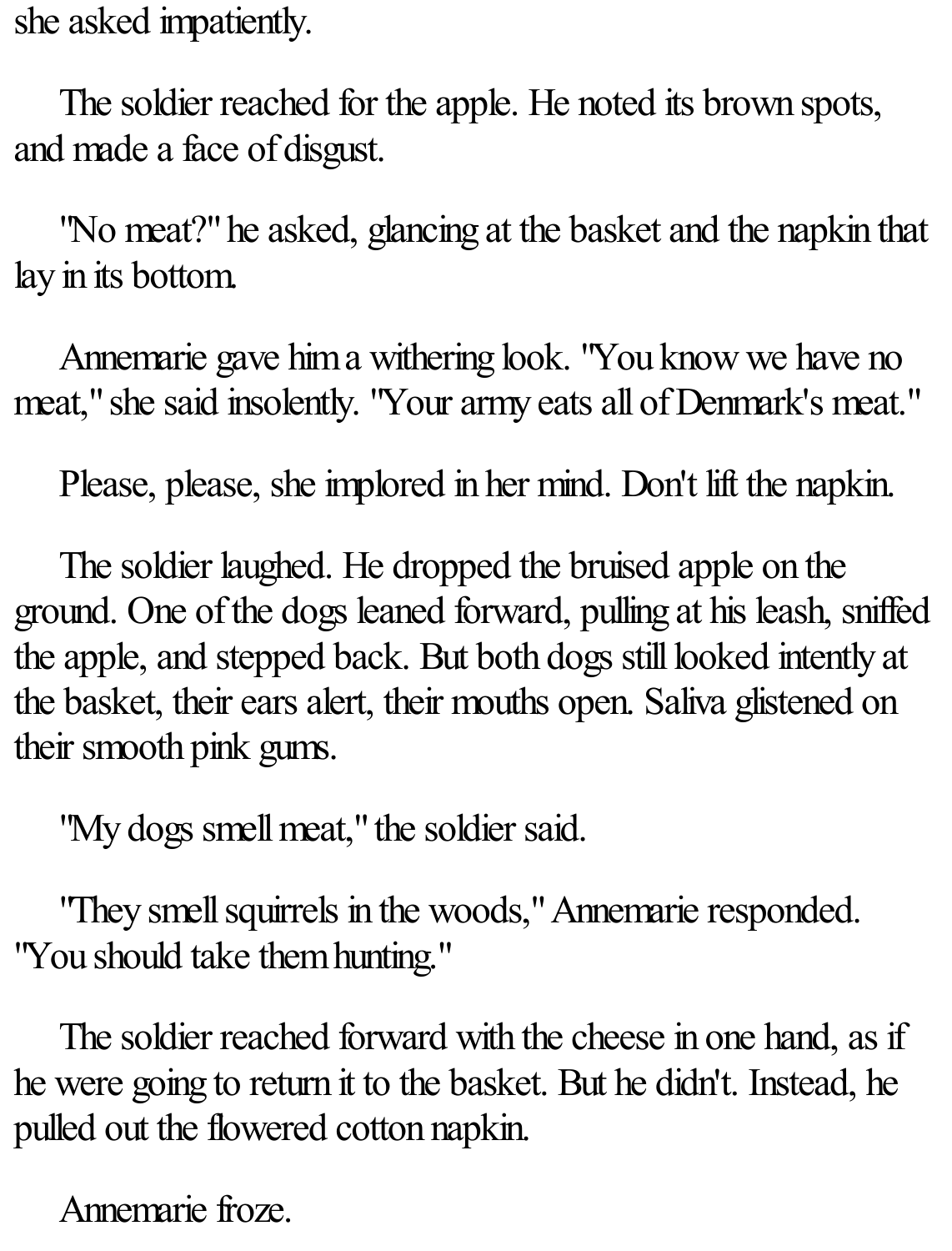"Your uncle has a pretty little lunch," the soldier said scornfully, crumpling the napkin around the cheese in his hand. "Like a woman," he added, with contempt.

Then his eyes locked on the basket. He handed the cheese and napkin to the soldier beside him. "What's that? There, in the bottom?" he asked in a different, tenser voice.

What would Kirsti do? Annemarie stamped her foot. Suddenly, to her own surprise, she begin to cry. "I don't know!" she said, her voice choked. "My mother's going to be angry that you stopped me and made me late. And you've completely ruined Uncle Henrik's lunch, so now *he'll* be mad at me, too!"

The dogs whined and struggled against the leashes, nosing forward to the basket. One of the other soldiers muttered something inGerman.

The soldier took out the packet. "Why was this so carefully hidden?" he snapped.

Annemarie wiped her eyes on the sleeve of her sweater. "It wasn't hidden, any more than the napkin was. I don't know what it is."That, sherealized, was true. She had no idea what was in the packet.

The soldier tore the paper open while below him, on the ground, the dogs strained and snarled, pulling against their leashes. Their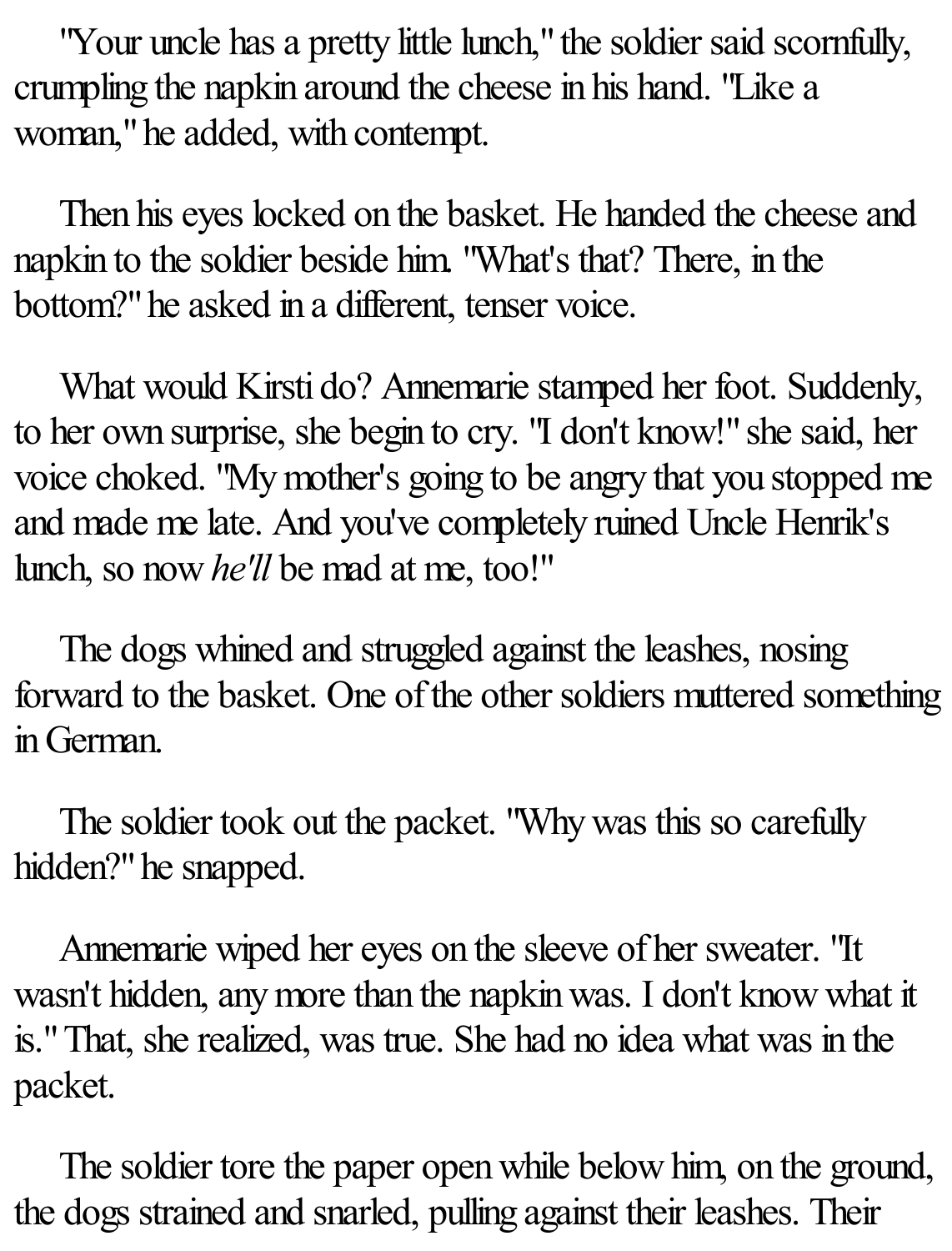muscles were visible beneath the sleek, short-haired flesh.

He looked inside, then glared at Annemarie. "Stop crying, you idiot girl," he said harshly. "Your stupid mother has sent your uncle a handkerchief. In Germany the women have better things to do. They don't stay at home hemming handkerchiefs for their men."

He gestured with the folded white cloth and gave a short, caustic laugh. "At least she didn't stitch flowers on it."

He flung it to the ground, still half wrapped in the paper, beside the apple. The dogs lunged, sniffed at it eagerly, then subsided, disappointed again.

"Go on," the soldier said. He dropped the cheese and the napkin back into her basket. "Go on to your uncleand tell himthe German dogs enjoyed his bread."

All of the soldiers pushed past her. One of them laughed, and they spoke to each other in their own language. In a moment they had disappeared down the path, in the direction fromwhich Annemarie had just come.

Quickly she picked up the apple and the opened packet with the white handkerchief inside. She put them into the basket and ran around the bend toward the harbor, where the morning sky was now bright with early sun and some of the boat engines were starting their strident din.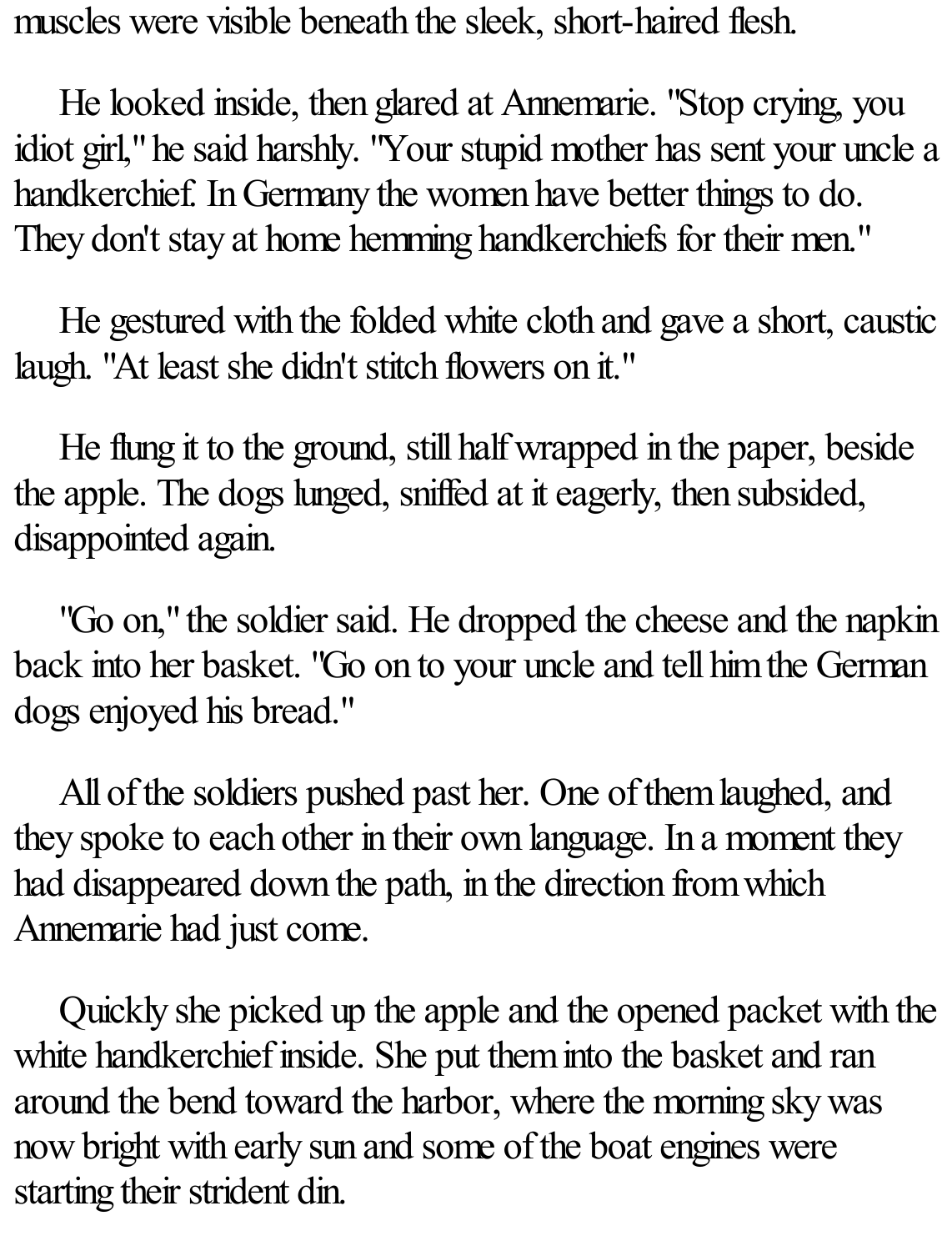The *Ingeborg* was still there, by the dock, and Uncle Henrik was there, his light hair windblown and bright as he knelt by the nets. Annemarie called to him and he came to the side, his face worried when herecognized her on the dock.

She handed the basket across. "Mama sent your lunch," she said, her voice quavering. "But soldiers stopped me, and they took your bread." She didn't dare to tell him more.

Henrik glanced quickly into the basket. She could see the look of relief on his face, and knew that it was because he saw that the packet was there, even though it was torn open.

"Thank you," he said, and the relief was evident in his voice.

Annemarie looked quickly around the familiar small boat. She could see down the passageway into the empty cabin. There was no sign of the Rosens or the others. Uncle Henrik followed her eyes and her puzzled look.

"All is well," he said softly. "Don't worry. Everything is all right.

"I wasn't sure," he said. "But now"—he eyed the basket in his hands—"because of you, Annemarie, everything is all right.

"You run home now, and tell your mama not to worry. I will see you this evening."

He grinned at her suddenly. "They took my bread, eh?" he said.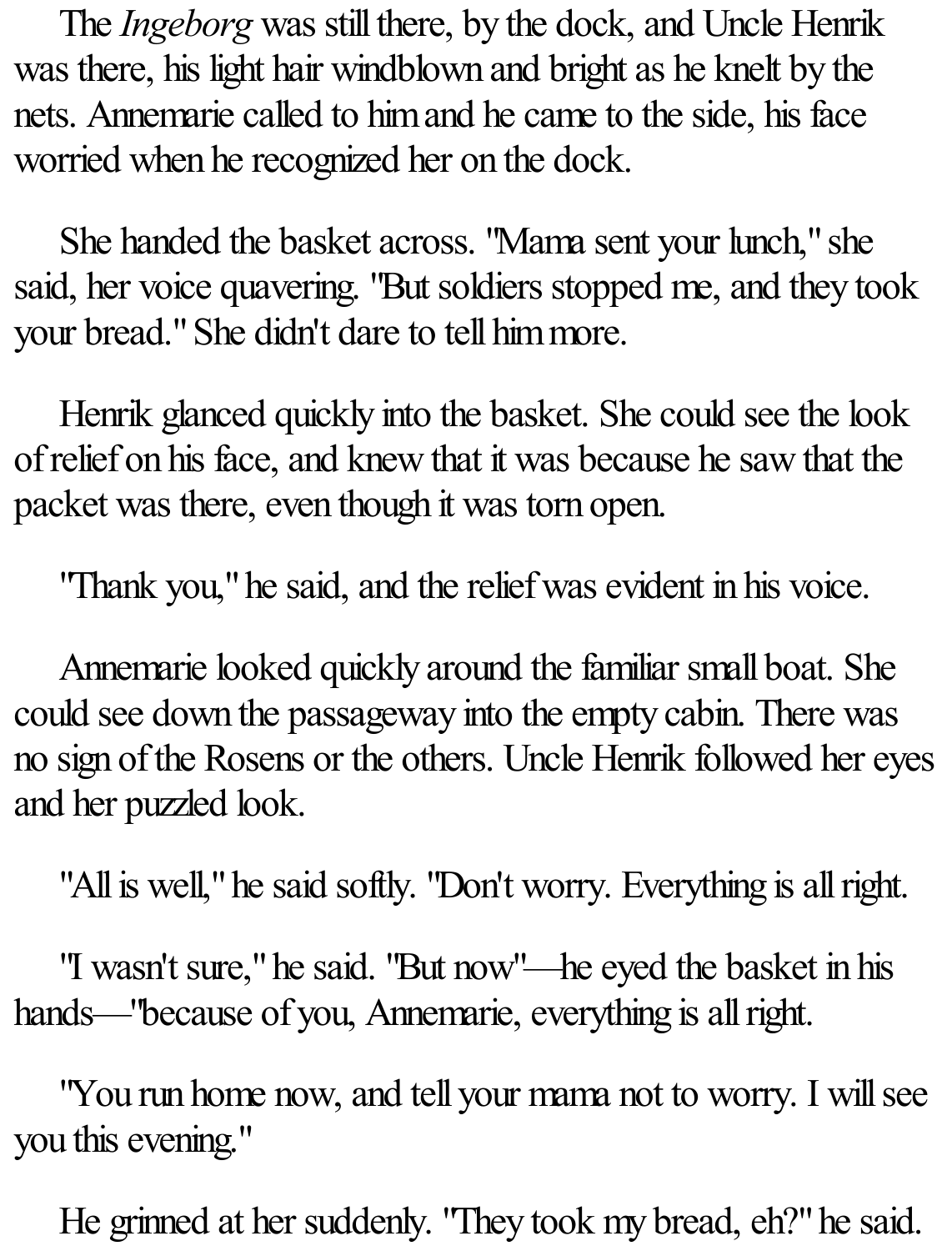"I hope they choke on it."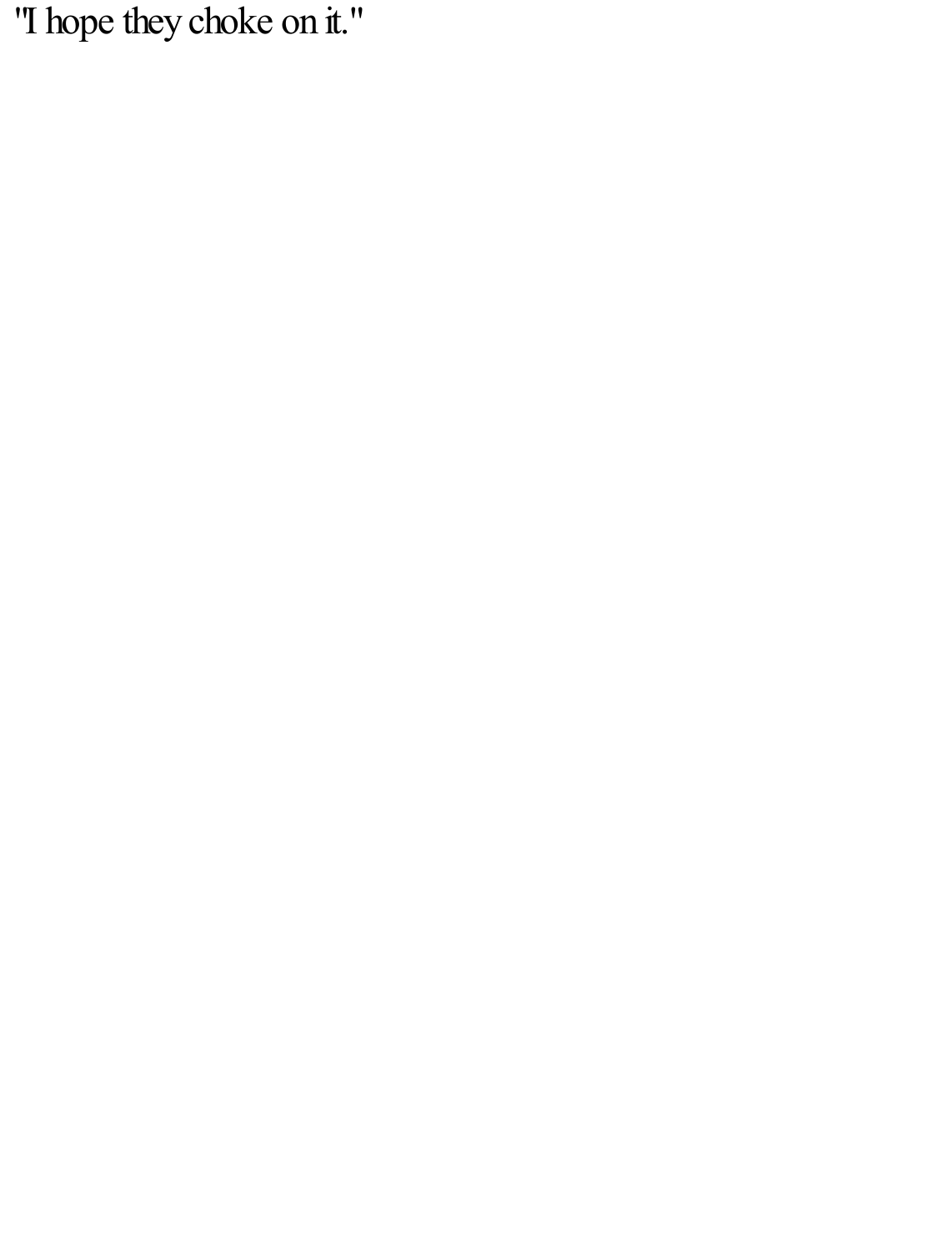## **16. I Will Tell You Just a Little**

"Poor Blossom!"Uncle Henrik said, laughing,after dinner that evening. "It was bad enough that your mother was going to milk her, after ail these years of city life. But Annemarie! To do it for the very first time! I'msurprised Blossomdidn't kick you!"

Mama laughed, too. She sat in a comfortable chair that Uncle Henrik had moved from the living room and placed in a corner of the kitchen. Her leg, in a clean white cast to the knee, was on a footstool.

Annemarie didn't mind their laughing. It *had* been funny. When she had arrived back at the farmhouse—she had run along the road to avoid the soldiers who might still be in the woods; now, carrying nothing, she was in no danger—Mama and Kirsti were gone. There wasa note, hastilywritten, fromMama, that the doctor was taking her in his car to the local hospital, that they would be back soon.

But the noise from Blossom, forgotten, unmilked, uncomfortable, in the barn, had sent Annemarie warily out with the milking bucket. She had done her best, trying to ignore Blossom's irritated snorts and tossing head, remembering howUncle Henrik's hands had worked with a firm, rhythmic, pulling motion. And she had milked.

"I could have done it," Kirsti announced. "You only have to pull and itsquirts out. Icould do it*easily.*"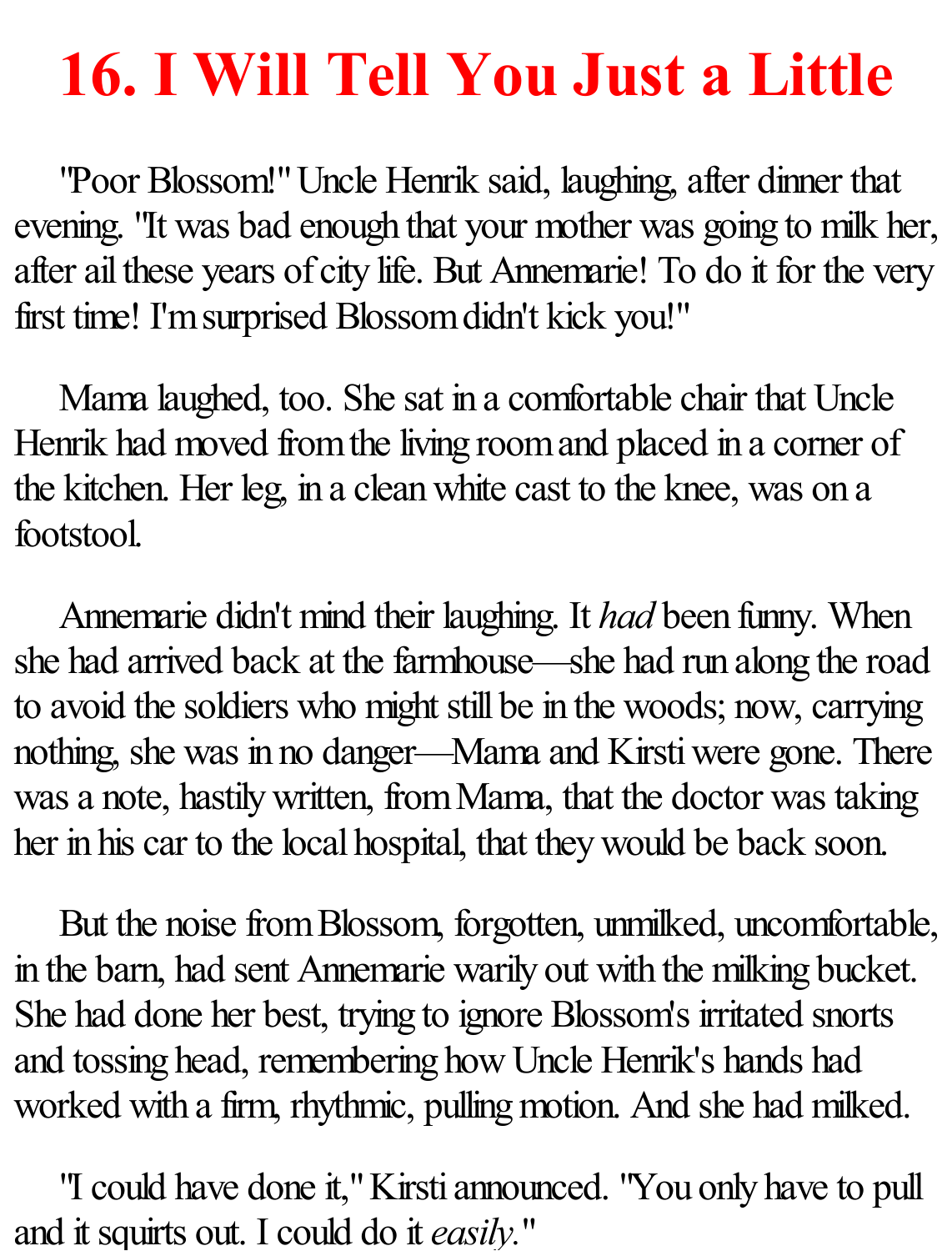and itsquirts out. Icould do it*easily.*"

Annemarie rolled her eyes. I'd like to see you try, she thought.

"Is Ellen coming back?" Kirsti asked, forgetting the cow after a moment. "She said she'd make a dress for my doll."

"Annemarie and I will help you make a dress," Mama told her. "Ellen had to go with her parents. Wasn't that a nice surprise, that the Rosens came last night to get her?"

"She should have waked me up to say goodbye," Kirsti grumbled, spooning some imaginary food into the painted mouth of the dollshe had propped in achair beside her.

"Annemarie," Uncle Henrik said, getting up from the table and pushing back his chair, "if you come with me now to the barn, I'll give you a milking lesson. Wash your hands first."

''Me too," said Kirsti.

"Not you too,"Mamasaid. "Not this time. I need your help here, since I can't walk very well. You'll have to be my nurse."

Kirsti hesitated, deciding whether to argue. Then she said, 'T'm going to bea nurse when I growup. Notacowmilker. So I have to stay here and take care of Mama."

Followed as usual by the kitten, Annemarie walked with Uncle Henrik to the barn through a fine misty rain that had begun to fall. It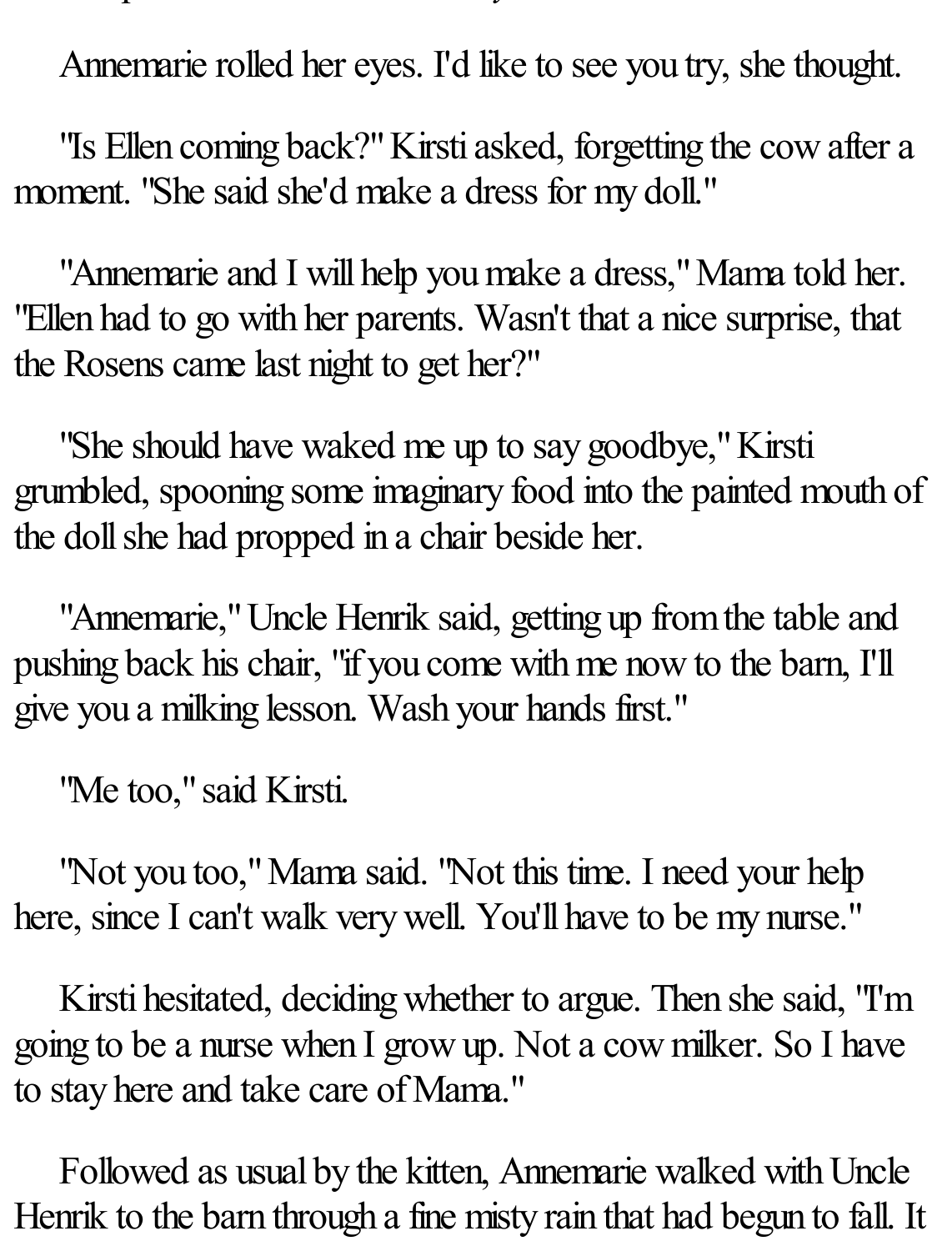seemed to her that Blossom shook her head happily when she saw Henrik and knew that she would be in good hands again.

She sat on the stacked hay and watched while he milked. But her mind was not on the milking.

"Uncle Henrik," she asked, "where are the Rosens and the others?I thought youweretaking themto Sweden on your boat. But they weren't there."

"They were there," he told her, leaning forward against the cow's broad side. "You shouldn't knowthis. You remember that I told you it was safer not to know.

"But," he went on, as his hands moved with their sure and practiced motion, "I will tell you just a little, because you were so very brave."

"Brave?" Annemarie asked, surprised. "No, I wasn't. I was very frightened."

"You risked your life."

"But I didn't even think about that! I was only thinking of—"

He interrupted her, smiling. "That's all that *brave* means—not thinking about the dangers. Just thinking about what youmust do. Ofcourse youwerefrightened. I was too, today. But you kept your mind on what you had to do. So did I. Now let me tell you about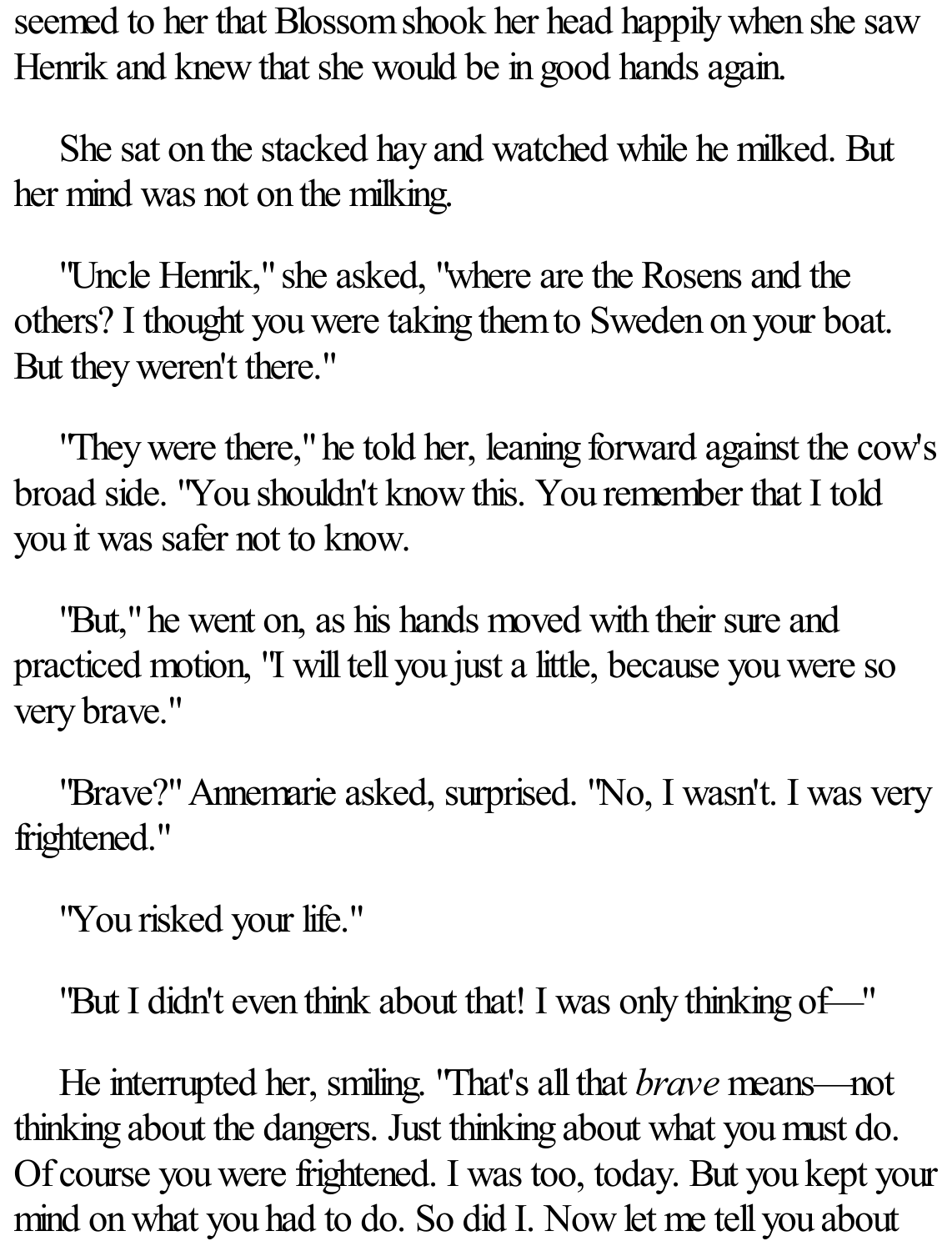the Rosens.

"Many of the fishermen have built hidden places in their boats. I have, too. Down underneath. I have only to lift the boards in the right place, and there is room to hide a few people. Peter, and others in the Resistance who work with him, bring them to me, and to the other fishermen as well. There are people who hide them and help them, along the way to Gilleleje."

Annemarie was startled. "Peter is in the Resistance? Of course! I should have known! He brings Mama and Papa the secret newspaper, *De Fret Danske.* And healways seems to be on the move. I should have figured it out myself!"

"He is a very, very brave young man," Uncle Henrik said. "They allare."

Annemarie frowned, remembering the empty boat that morning. "Were the Rosens and the others there, then, underneath, when I brought the basket?"

Uncle Henrik nodded.

"I heard nothing,"Annemariesaid.

"Of course not. They had to be absolutely quiet for many hours. The baby was drugged so that it wouldn't wake and cry."

"Could they hear me when I talked to you?"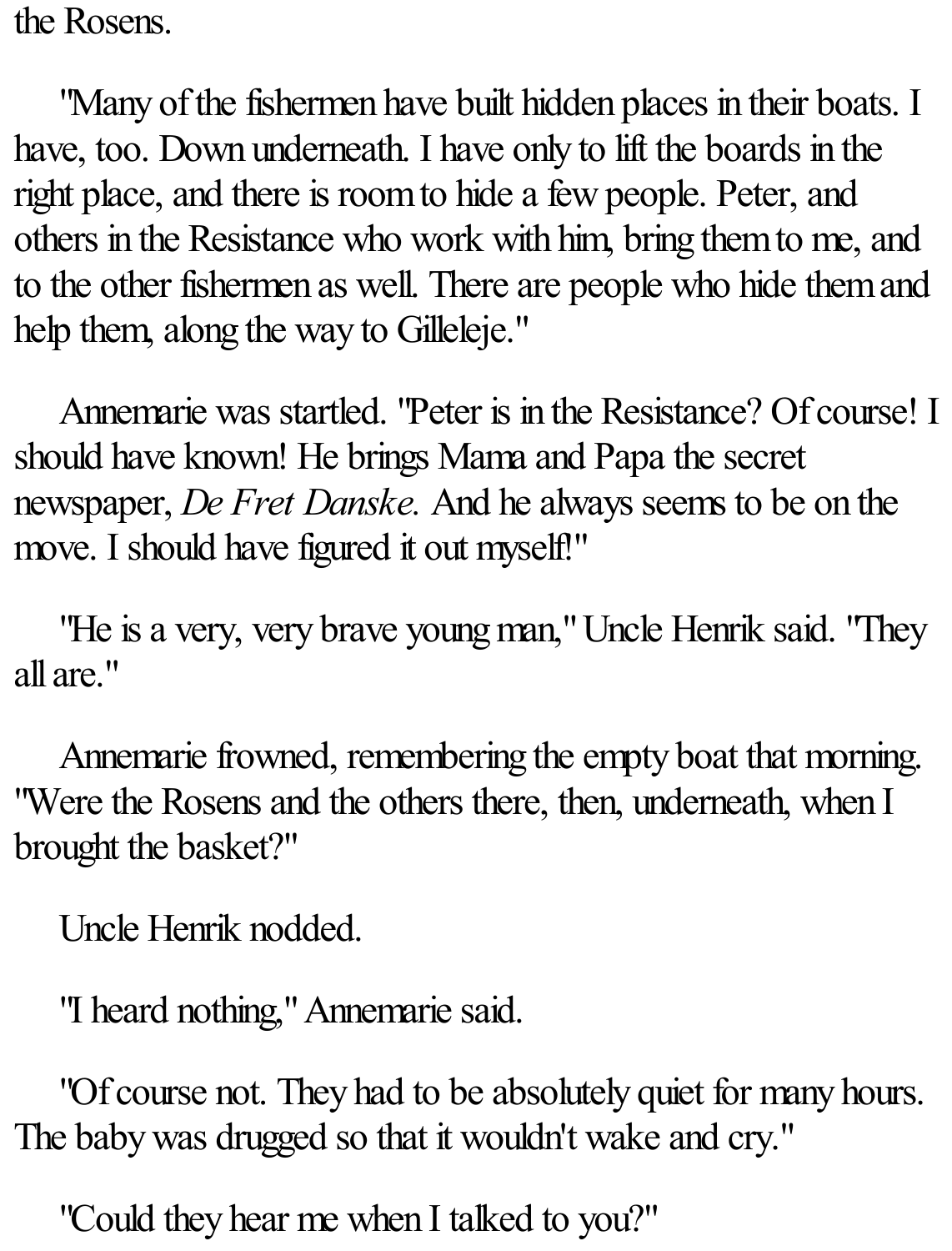"Yes. Your friend Ellen told me, later, that they heard you. And they heard the soldiers who came to search the boat."

Annemarie's eyes widened. "Soldiers came?" she asked. "I thought theywent the other way after they stopped me."

"There are many soldiers in Gilleleje and all along the coast. They are searching all the boats now. They know that the Jews are escaping, but they are notsure how,and they rarely find them. The hiding places are carefully concealed, and often we pile dead fish on the deck as well. They hate getting their shiny boots dirtied!"

He turned his head toward her and grinned.

Annemarie remembered the shiny boots confronting her on the dark path.

"Uncle Henrik,"shesaid, "I'msure you areright, that I shouldn't know everything. But, please, would you tell me about the handkerchief? I knew it was important, the packet, and that's why I ran through the woods to take it to you. But I thought maybe it was a map. How could a handkerchief be important?"

He set the filled pail aside and began to wash the cow's udder with the damp cloth, "Very few people know about this, Annemarie," he said with a serious look. "But the soldiers are so angry about the escaping Jews—and the fact that they can't find them—that they have just started using trained dogs."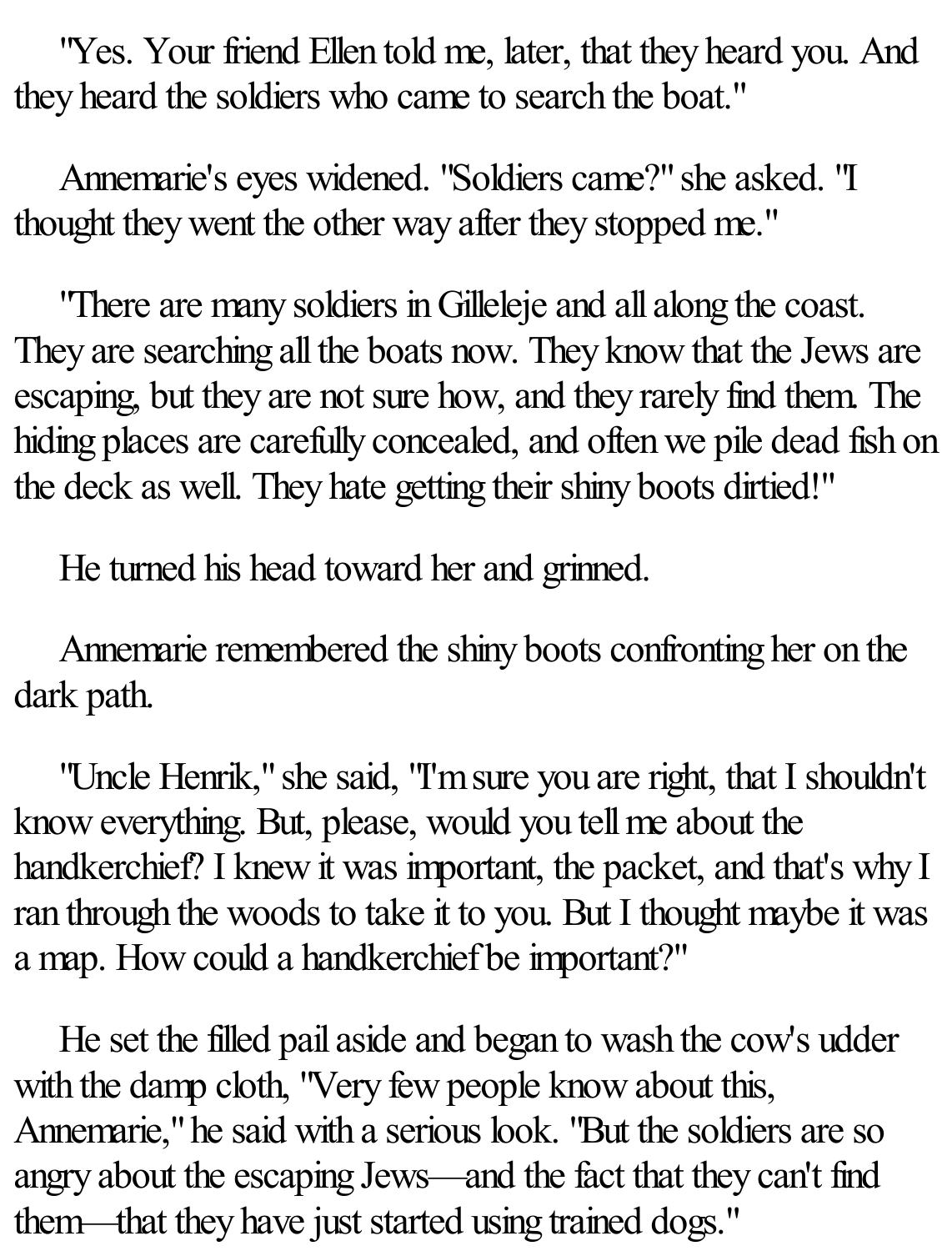"They had dogs! The ones who stopped me on the path!"

Uncle Henrik nodded. "The dogs are trained to sniff about and find where peopleare hidden. It happened just yesterday on two boats. Those damn dogs, they go right through dead fish to the human scent.

"We were all very, very worried. We thought it meant the end of the escape to Sweden by boat.

"It was Peter who took the problemto scientistsand doctors. Some very fine minds have worked night and day, trying to find a solution.

"And they have created a special drug. I don't know what it is. But it was in the handkerchief. It attracts the dogs, but when they sniff at it, it ruins their sense of smell. Imagine that!"

Annemarie remembered how the dogs had lunged at the handkerchief, smelled it, and then turned away.

"Now, thanks to Peter, we will each have such a handkerchief, each boat captain. When the soldiers board our boats, we will simply pull the handkerchiefs out of our pockets. The Germans will probably think weall have bad colds! The dogs willsniffabout, sniff the handkerchiefs we are holding, and then roam the boat and find nothing. They will smell nothing."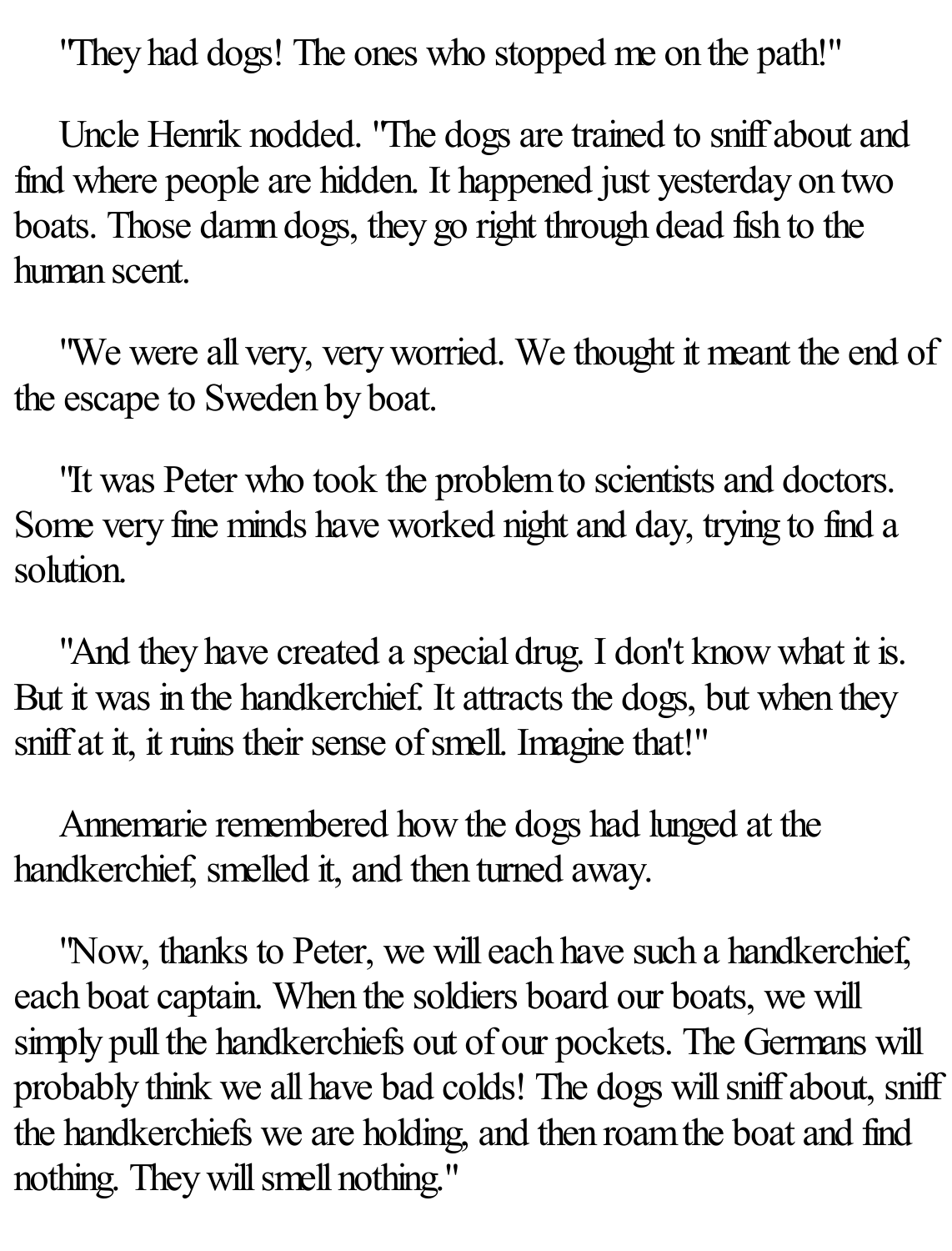"Did they bring dogs to your boat this morning?"

"Yes. Not twenty minutes after you had gone. I was about to pull away from the dock when the soldiers appeared and ordered me to halt. They came aboard, searched, found nothing. By then, of course, I had the handkerchief. IfI had not, well—"His voice trailed off, and he didn't finish the sentence. He didn't need to.

Ifshe had not found the packet where Mr. Rosen had dropped it. If she had not run through the woods. If the soldiers had taken the basket. If she had not reached the boat in time. All of the ifs whirled in Annemarie's head.

"They are safe in Sweden now?" she asked. "You're sure?"

Uncle Henrik stood, and patted the cow's head. "I saw them ashore. There were people waiting to take them to shelter. They are quite safe there."

"But what if the Nazis invade Sweden? Will the Rosens have to run away again?"

"That won't happen. For reasons of their own, the Nazis want Sweden to remain free. It is very complicated."

Annemarie's thoughts turned to her friends, hiding under the deck of the *Ingeborg*. "It must have been awful for them, so many hours there," she murmured. "Was it dark in the hiding place?"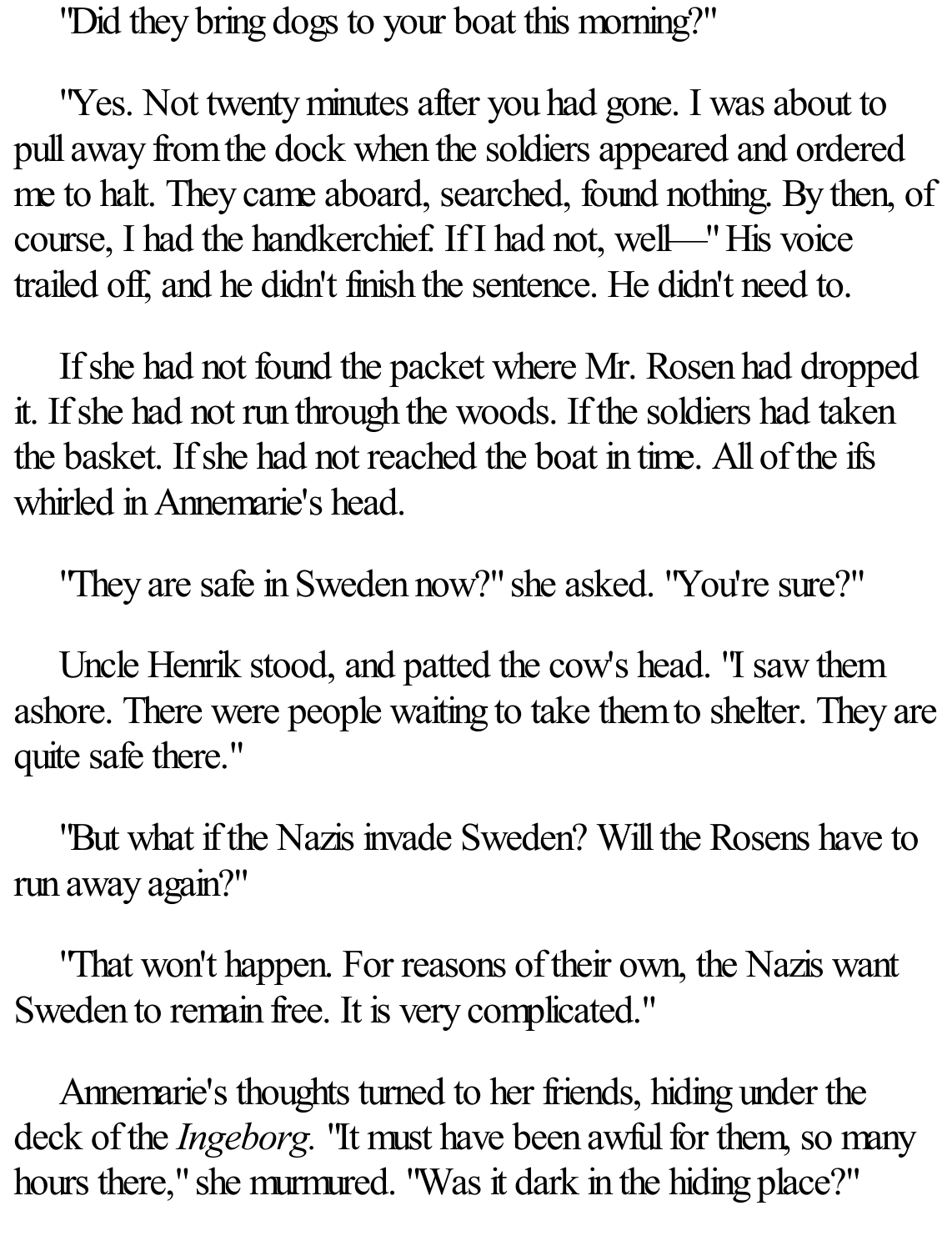"Dark, and cold, and very cramped. And Mrs. Rosen was seasick, even though we were not on the water very long—it is a short distance, as you know. But they are courageous people. And none of that mattered when they stepped ashore. The air was fresh and cool in Sweden; the wind was blowing. The baby was beginning to wake as I said goodbye to them."

"I wonder ifI willever see Ellen again,"Annemariesaid sadly.

"You will, little one. You saved her life, after all. Someday you will find her again. Someday the war will end," Uncle Henrik said. "Allwars do.

"Now then," he added, stretching, "that was quite a milking lesson, was it not?"

"Uncle Henrik!" Annemarie shrieked, and then began to laugh. "Look!"She pointed. "The God ofThunder has fallen into the milk pail!"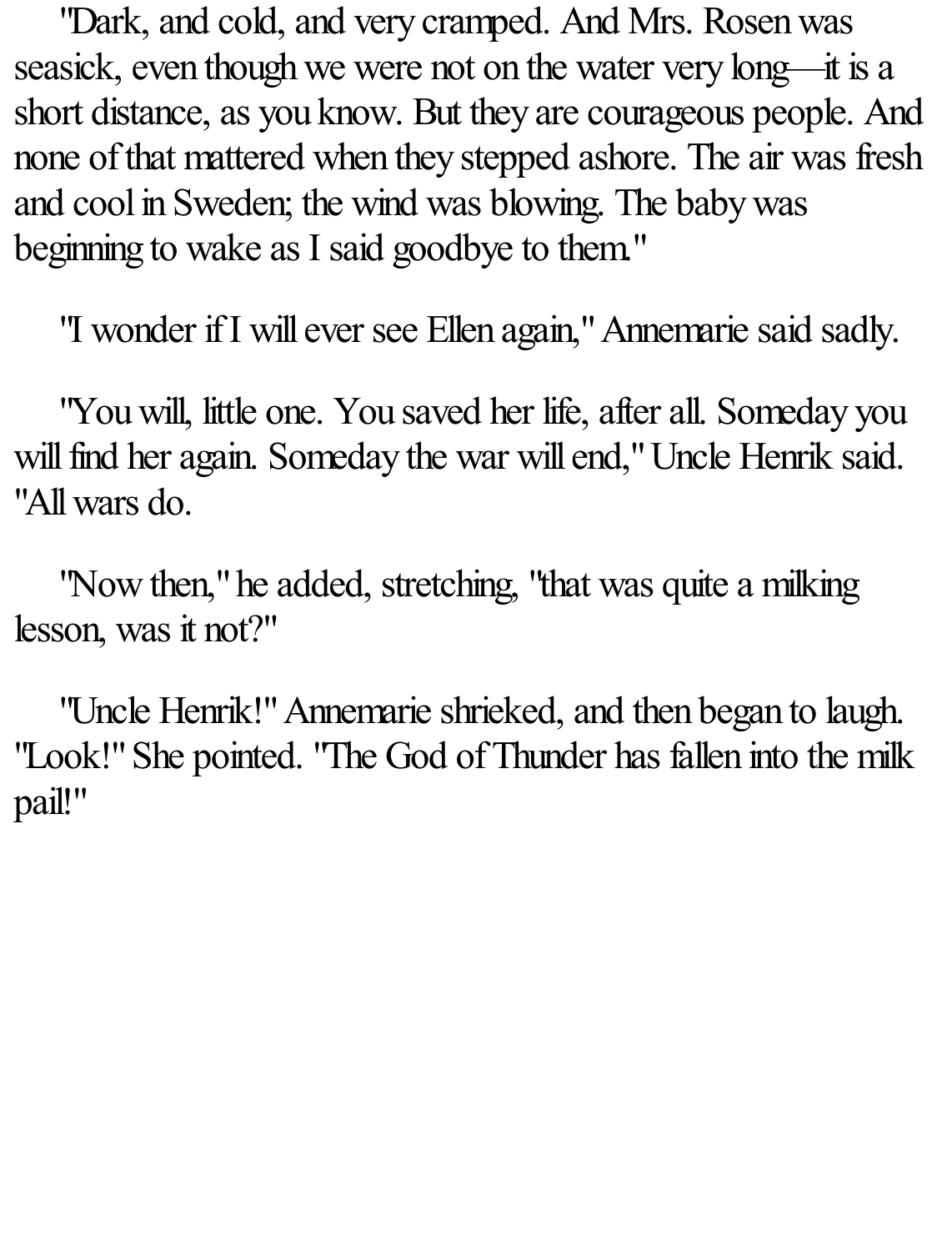## **17. All This Long Time**

The war would end. Uncle Henrik had said that, and it was true. The war ended almost two long years later. Annemarie was twelve.

Churchbells rang all over Copenhagen, early that May evening. The Danish flag was raised everywhere. People stood in the streets and wept as they sang the national anthem of Denmark.

Annemarie stood on the balcony of the apartment with her parents and sister, and watched. Up and down the street, and across on the other side, she could see flags and banners in almost every window. She knew that many of those apartments were empty. For nearly two years, now, neighbors had tended the plants and dusted the furniture and polished the candlesticks for the Jews who had fled. Her mother had doneso for the Rosens.

"It is what friends do,"Mama had said.

Nowneighbors had entered each unoccupied, waiting apartment, opened a window, and hung a symbol of freedom there.

This evening, Mrs. Johansen's face was wet with tears. Kirsti, waving a small flag, sang; her blue eyes were bright. Even Kirsti was growing up; no longer was she a lighthearted chatterbox of a child. Now she was taller, more serious, and very thin. She looked like the pictures of Lise at seven, in the old album.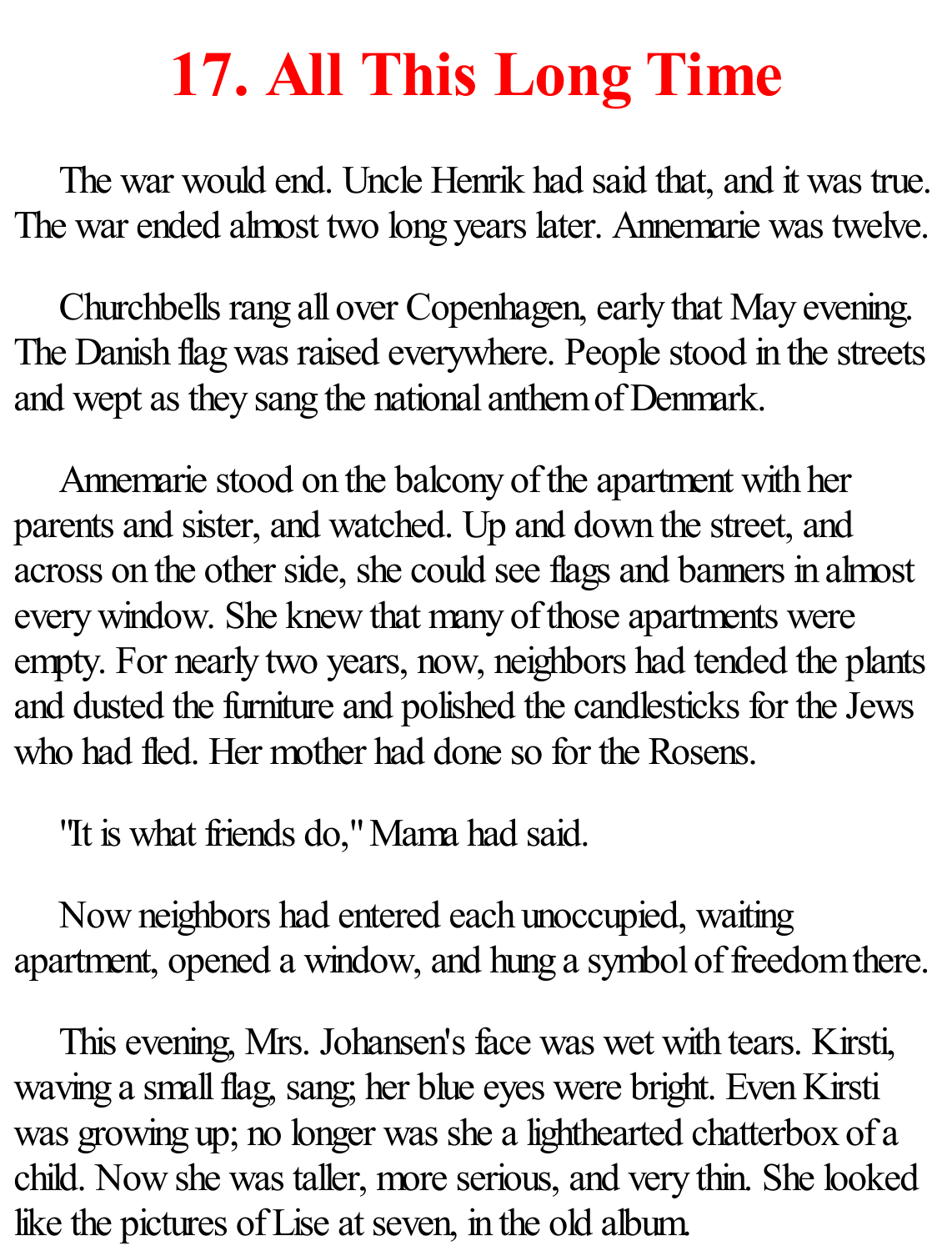Peter Neilsen was dead. It was a painful fact to recall on this day when there was so much joy in Denmark. But Annemarie forced herself to think of her redheaded almost-brother, and how devastating the daywas when they received the news that Peter had been captured and executed by the Germans in the public square at Ryvangen, inCopenhagen.

He had written a letter to them from prison the night before he was shot. It had said simply that he loved them, that he was not afraid, and that he was proud to have done what he could for his country and for the sake of all free people. He had asked, in the letter, to be buried beside Lise.

But even that was not to be for Peter. The Nazis refused to return the bodies of the young men they shot at Ryvangen. They simply buried them there where they were killed, and marked the graves onlywith numbers.

Later, Annemarie had gone to the place with her parents and they had laid flowers there, on the bleak, numbered ground. That night, Annemarie's parents told her the truth about Lise's death at the beginning of the war.

"She was part of the Resistance, too," Papa had explained. "Part ofthe group that fought for ourcountry inwhatever ways they could."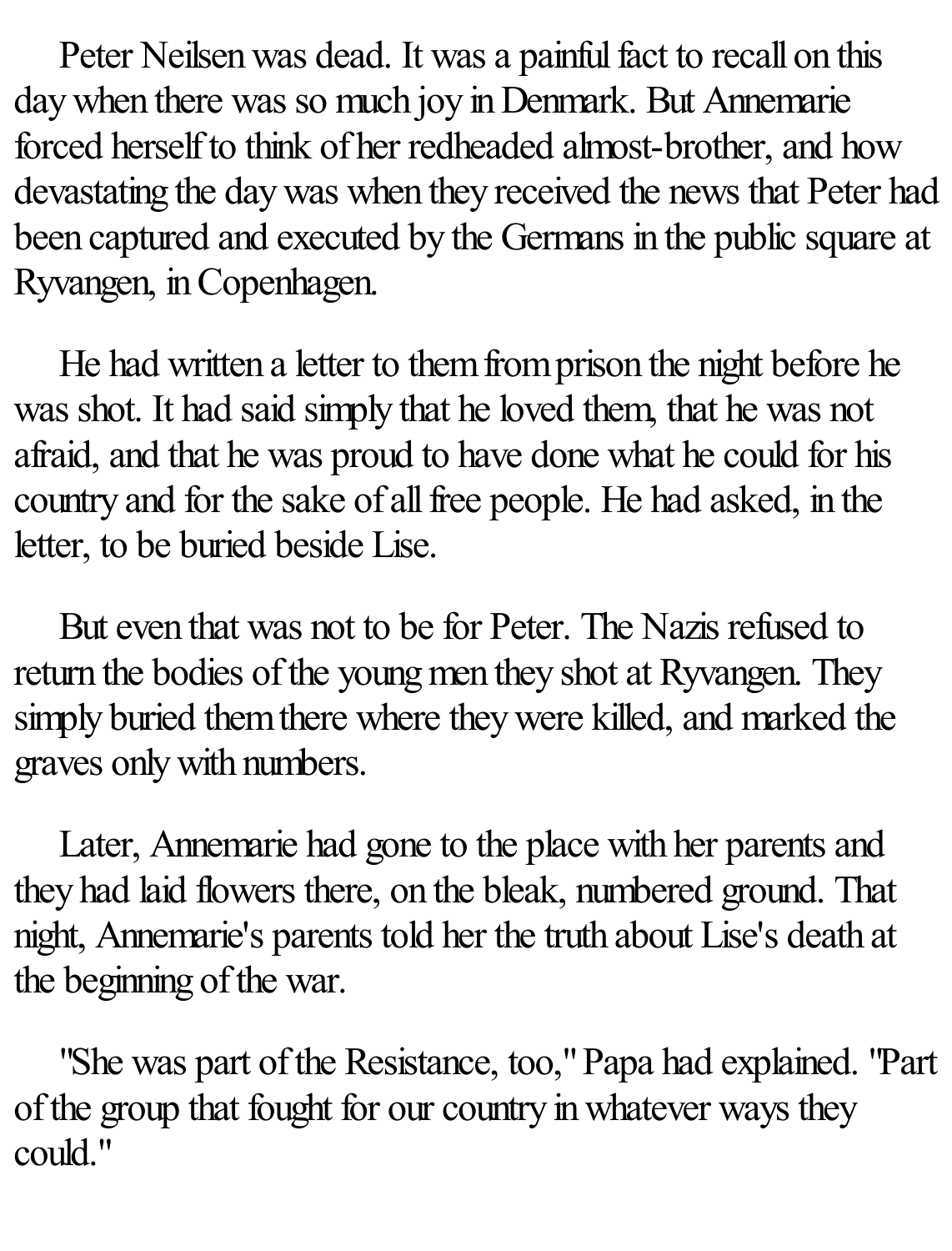"We didn't know," Mama added. "She didn't tell us. Peter told usafter she died."

"Oh, Papa!" Annemarie cried. "Mama! They didn't shoot Lise, did they? The way they did Peter, in the public square, with people watching?" She wanted to know, wanted to know it all, but wasn't certain that she could bear the knowledge.

But Papa shook his head. "She was with Peter and others in a cellar where they held secret meetings to make plans. Somehow the Nazis found out, and they raided the place that evening. They all ran different ways, trying to escape.

"Some ofthem*were*shot,"Mamatold her sadly. "Peter was shot, in the arm. Do you remember that Peter's arm was bandaged, and in a sling, at Lise's funeral? He wore a coat over it so that no one would notice. And a hat, to hide his red hair. The Nazis were looking for him."

Annemarie didn't remember. She hadn't noticed. The whole day had been a blur of grief. "But what about Lise?" she asked. "If she wasn't shot, what happened?"

"Fromthe military ear, they sawher running,and simply ran her down."

"So it was true, what you said, that she was hit by a ear."

"It was true," Papa told her.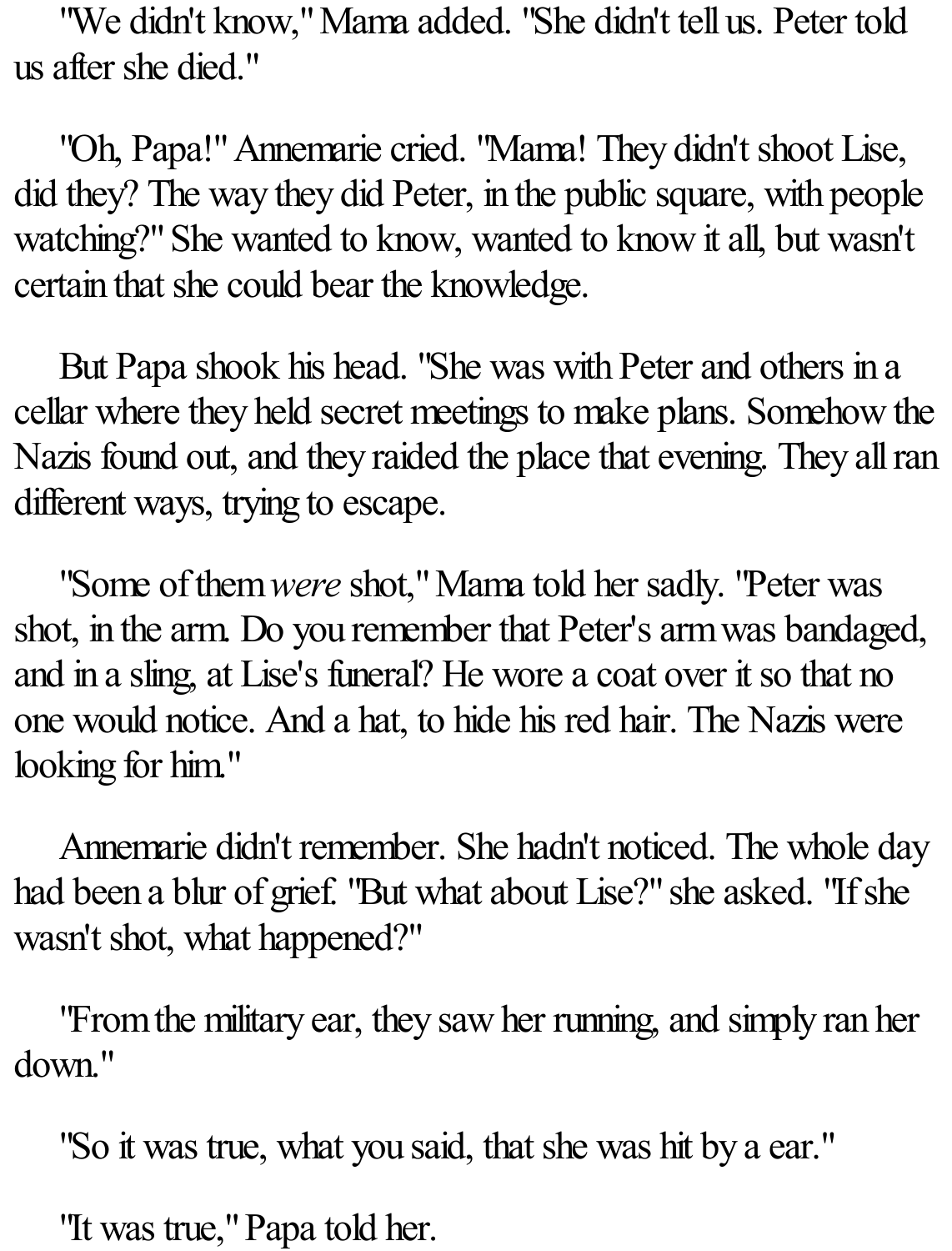"They were all so young," Mama said, shaking her head. She blinked, closed her eyes for a moment, and took a long, deep breath. "So very, very young. With so much hope."

Now, remembering Lise, Annemarie looked from the balcony down into the street. She saw that below, amid the music, singing, and, the sound of the churchbells, people were dancing. It brought back another memory, the memory of Lise so long ago, wearing the yellowdress, dancingwith Peter on the night that they announced their engagement.

She turned and went to her bedroom, where the blue trunk still stood in the corner, as it had all these years. Opening it, Annemarie sawthat the yellowdress had begun to fade; it was discolored at the edges where it had lain so long in folds.

Carefully she spread open the skirt of the dress and found the place where Ellen's necklace lay hidden in the pocket. The little Star ofDavid still gleamed gold.

"Papa?" she said, returning to the balcony, where her father was standing with the others, watching the rejoicing crowd, She opened her hand and showed himthe necklace. "Can you fix this?I have kept it all this long time. It was Ellen's."

Her father took it from her and examined the broken clasp. "Yes," he said. "I can fix it. When the Rosens come home, you can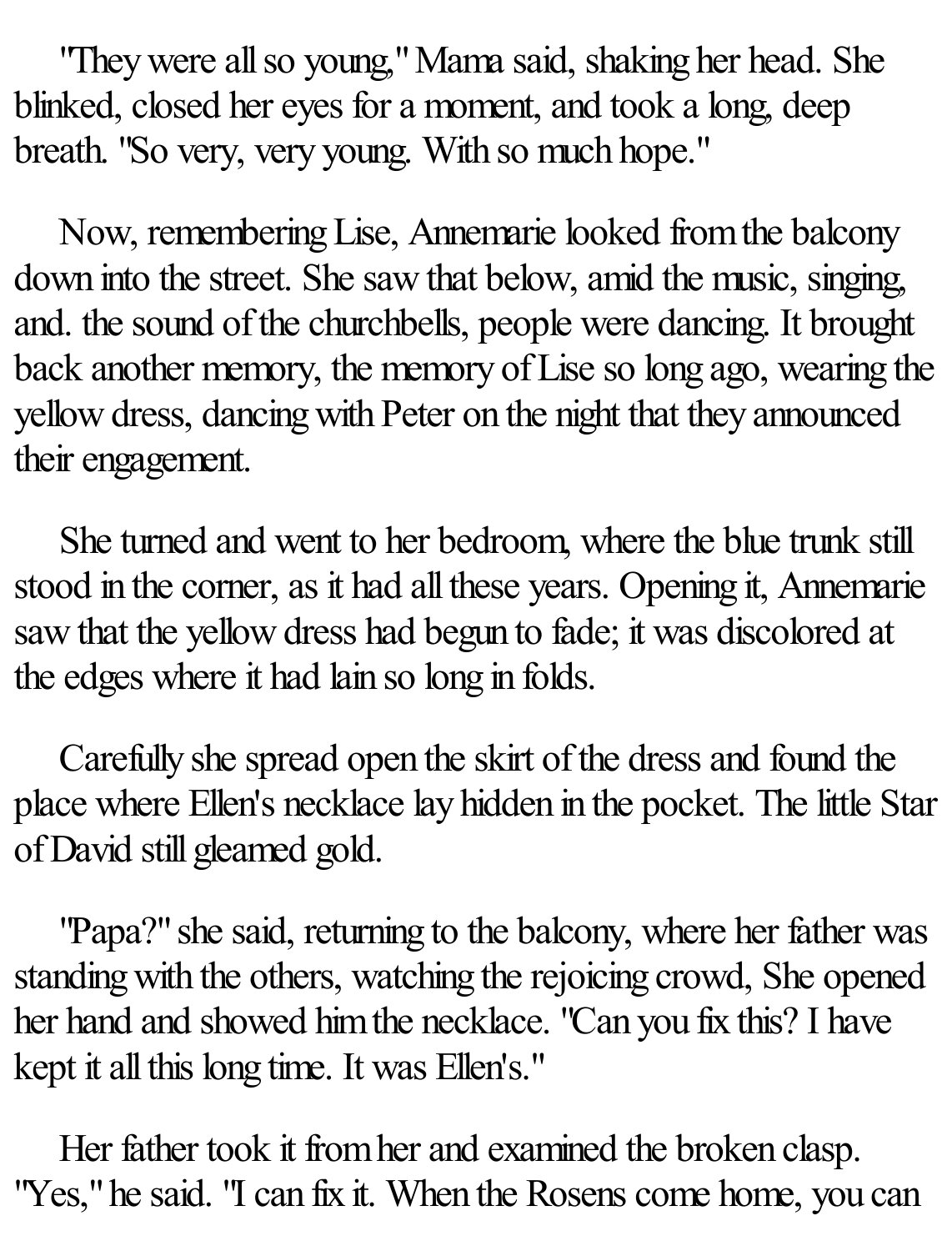give it back to Ellen."

"Until then," Annemarie told him, "I will wear it myself."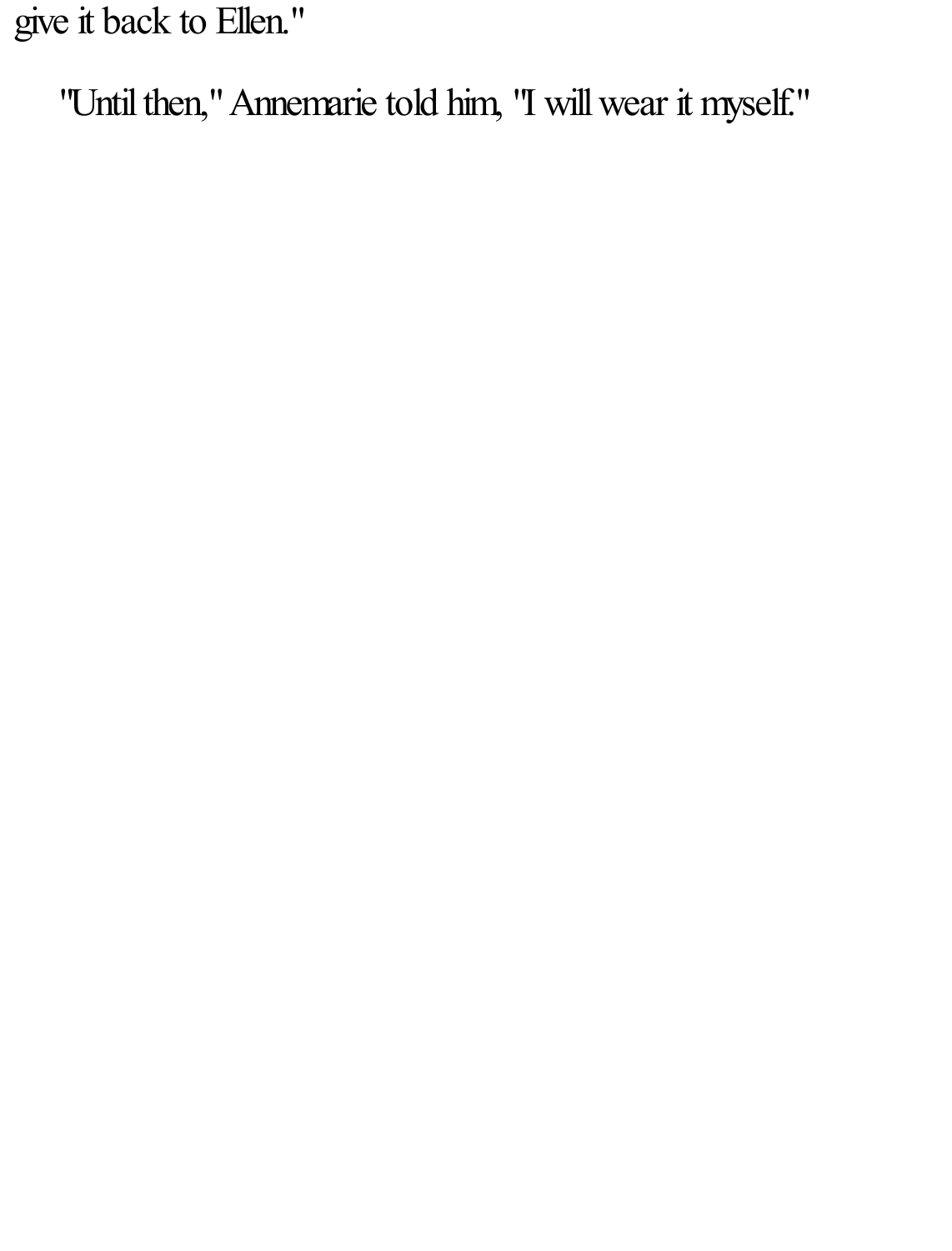## **Afterword**

How much of Annemarie's story is true? I know I will be asked that. Let me try to tell you, here, where fact ends and fiction begins.

Annemarie Johansen is a child of my imagination, though she grew there from the stories told to me by my friend Annelise Platt, to whom this book is dedicated, who was herself a child in Copenhagen during the long years of the German occupation.

I had always been fascinated and moved byAnnelise's descriptions not only of the personal deprivation that her family and their neighbors suffered during those years, and the sacrifices they made, but even more by the greater picture she drew for me of the courage and integrity of the Danish people under the leadership of the king they loved so much, ChristianX.

So I created little Annemarie and her family, set them down in a Copenhagen apartment on a street where I have walked myself, and imagined their life there against the real events of 1943.

Denmark surrendered to Germany in 1940, it is true; and it was true for the reasons that Papa explained to Annemarie: the country was small and undefended, with no army of any size. The people would have been destroyed had they tried to defend themselves against the huge German forces. So—surely with great sorrow— King Christian surrendered, and overnight the soldiers moved in.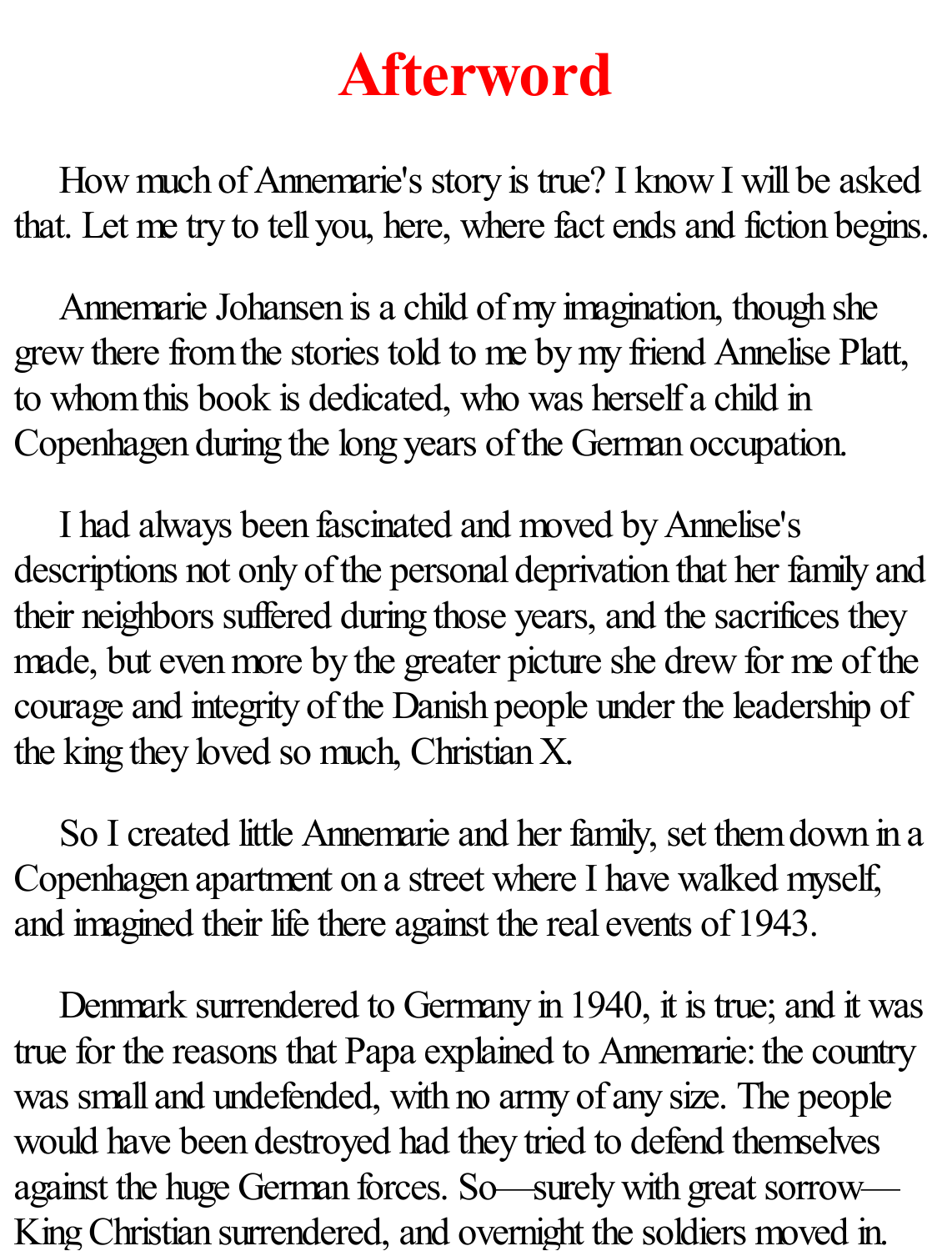KingChristian surrendered,and overnight thesoldiers moved in. From then on, for five years, they occupied the country. Visible on almost every street corner, always armed and spit-shined, they controlled the newspapers, the rail system, the government, schools, and hospitals, and the day-to-day existence of the Danish people.

But they never controlled King Christian. It is true that he rode alone on his horse from the palace every morning, unguarded, and greeted his people; and though it seems so charming as to be a flight of author's fancy, the story that Papa told Annemarie, of the soldier who asked the Danish teenager. "Who is that man?"—that story is recorded in one of the documents that still remain from that time.

It is true, too, that in August 1943 the Danes sank their own entire navy in Copenhagen harbor as the Germans approached to take over the ships for their own use. My friend Annelise remembers it, and many who were children at the time would have been awakened, as little Kirsti was, by the explosions and the fiercely lighted sky as the ships burned.

On the New Year of the Jewish High Holidays in 1943, those who gathered to worship at the synagogue in Copenhagen, as the fictional Rosens did, were warned by the rabbi that they were to be taken and "relocated" by the Germans.

The rabbi knew because a high German official told the Danish government, which passed the information along to the leaders of the Jewish community. The name of that German was G. F. Duckwitz, and I hope that even today, so many years later, there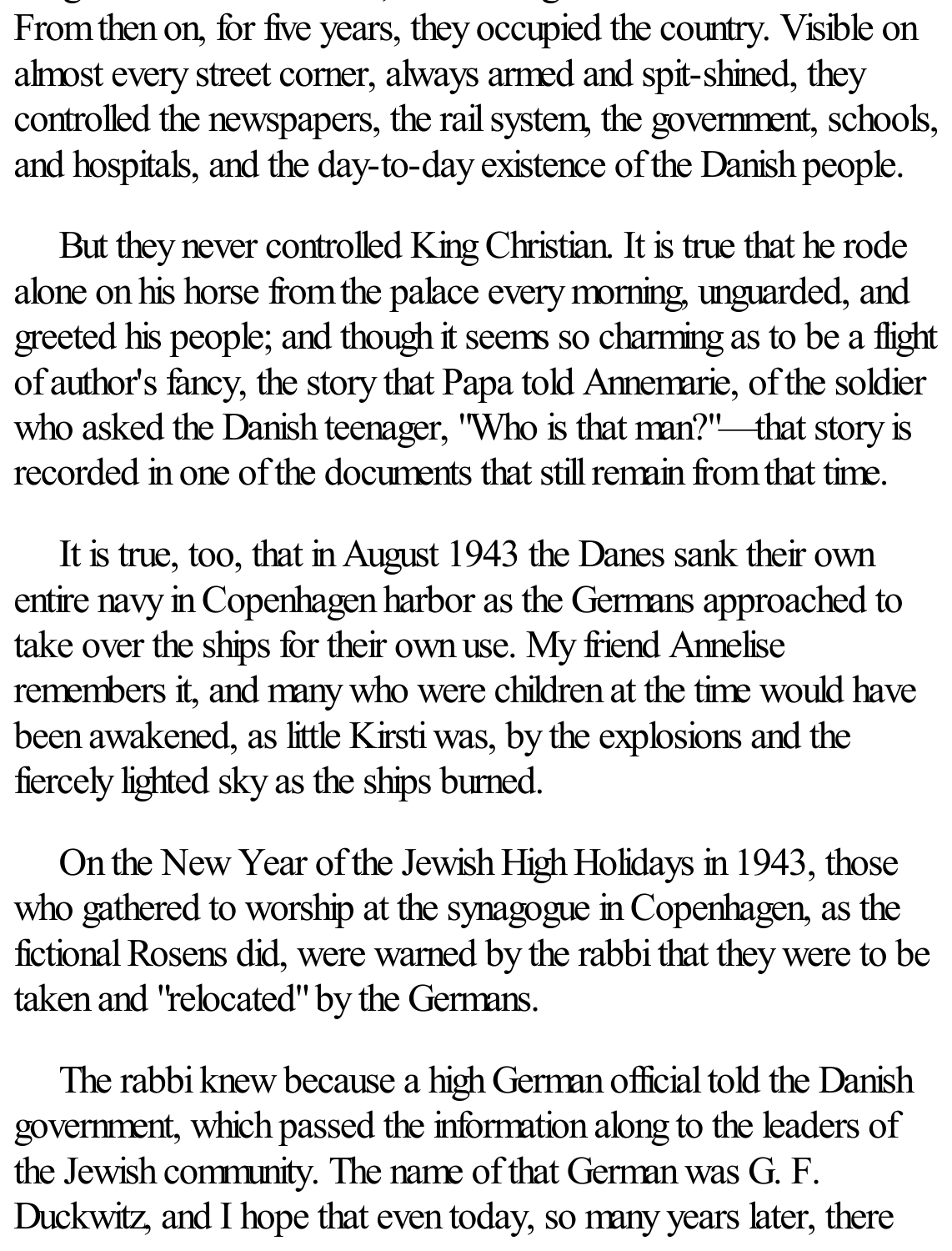are flowers on his grave, because he was a man of compassion and courage.

And so the Jews, all but a few who didn't believe the warning, fled the first raids. They fled into the arms of the Danes, who took them in, fed them, clothed them, hid them, and helped them along to safety in Sweden.

In the weeks following the Jewish New Year, almost the entire Jewish population of Denmark—nearly seven thousand people was smuggled across the sea to Sweden.

The little hand-hemmed linen handkerchief that Annemarie carried to her uncle? Surely something made up by an author who wanted to create a heroine out of a fictional little girl?

No. The handkerchief as well is part of history. After the Nazis began to use police dogs to sniff out hidden passengers on the fishing boats, Swedish scientists worked swiftly to prevent such detection. They created a powerful powder composed of dried rabbit's blood and cocaine; the blood attracted the dogs, and when they sniffed at it, the cocaine numbed their noses and destroyed, temporarily, their sense of smell. Almost every boat captain used such a permeated handkerchief, and many lives were saved by the device.

The secret operations that saved the Jews were orchestrated by the Danish Resistance, which, like all Resistance movements, was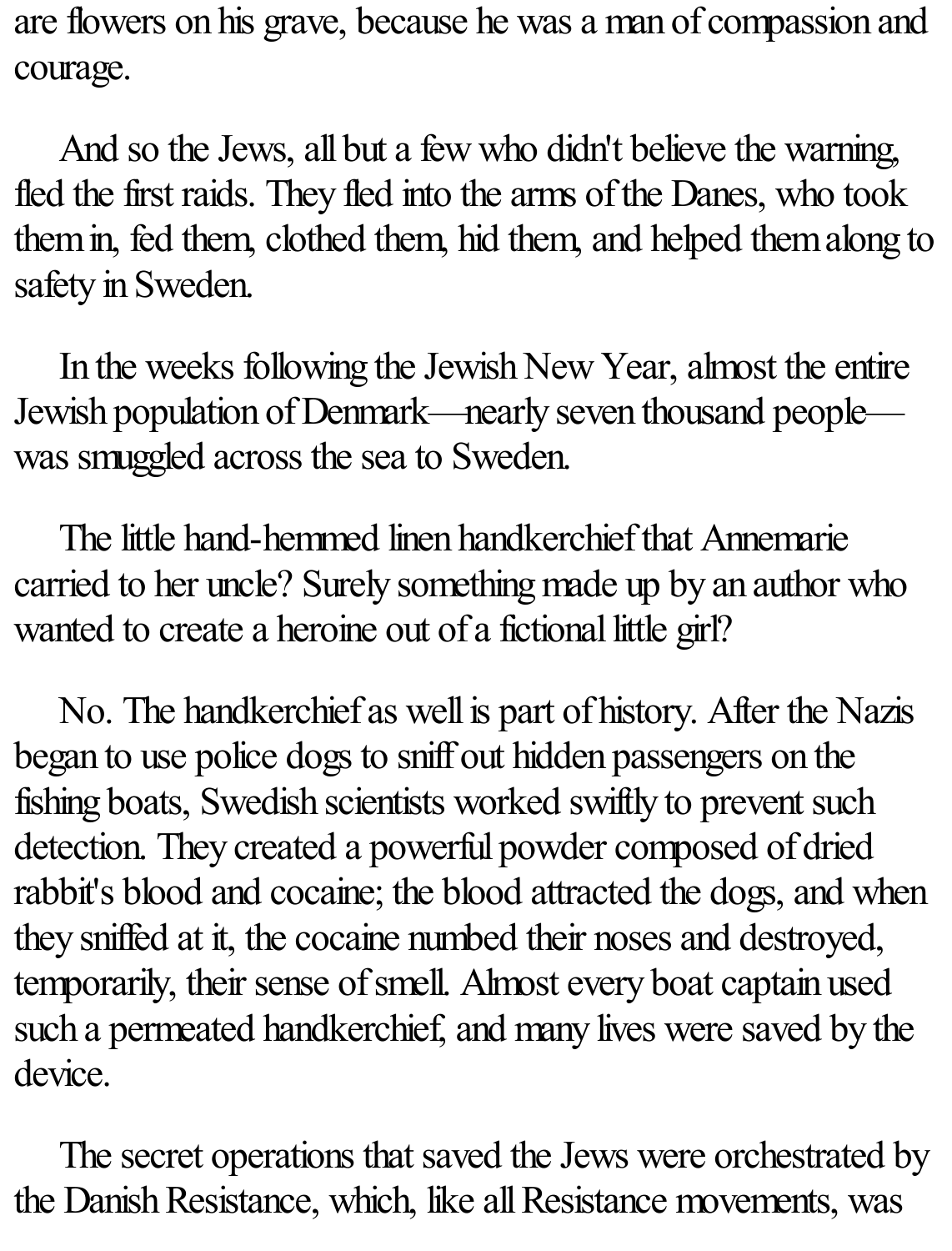composed mainly of the very young and very brave. Peter Neilsen, though he is fictional, represents those courageous and idealistic young people, so many of whom died at the hands of the enemy.

In reading of the Resistance leaders in Denmark, I came across an account of a young man named Kim Malthe-Bruun, who was eventually captured and executed by the Nazis when he was only twenty-one years old. I read his story as I had read many others, turning the pages, skimming here and there: this sabotage, that tactic, this capture, that escape. After a while even courage becomes routine to the reader.

Then, quite unprepared, I turned the page and faced a photograph of Kim Malthe-Bruun. He wore a turtleneck sweater, and his thick, light hair was windblown. His eyes looked out at me, unwavering on the page.

Seeing him there, so terribly young, broke my heart. But seeing the quiet determination in his boyish eyes made me determined, too, to tell his story, and that of all the Danish people who shared his dreams.

So I would like to end this with a paragraph written by that young man, in a letter to his mother, the night before he was put to death.

...and I want you all to remember—that you must not dream yourselves back to the times before the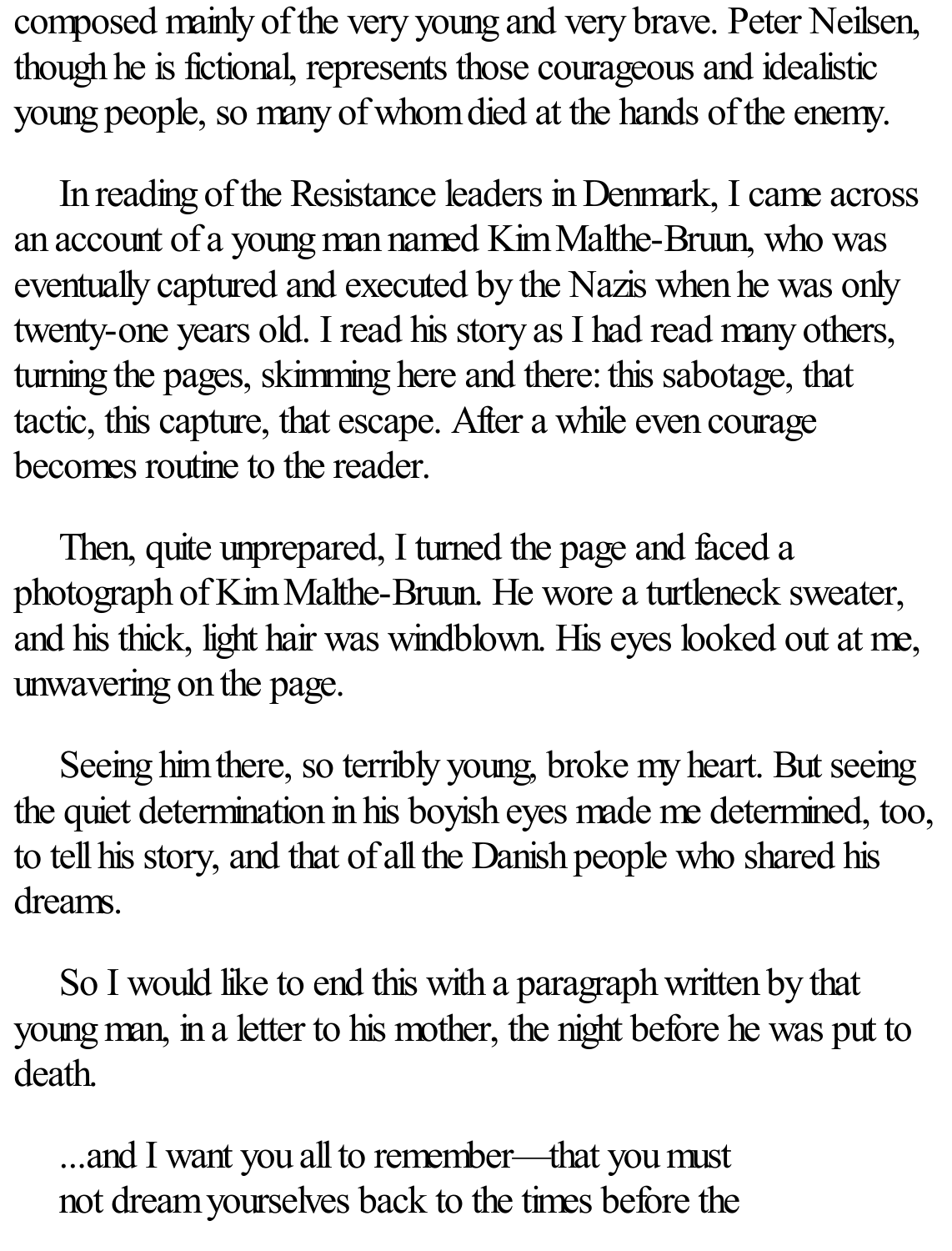war, but the dreamfor you all, young and old, must be to create an ideal of human decency, and nota narrow-minded and prejudiced one. That is the great gift our country hungers for, something every little peasant boy can look forward to, and with pleasure feel he is a part of—something he canwork and fight for.

Surely that gift—the gift ofa world of human decency—is the one that all countries hunger for still. I hope that this story of Denmark, and its people, will remind us all that such a world is possible.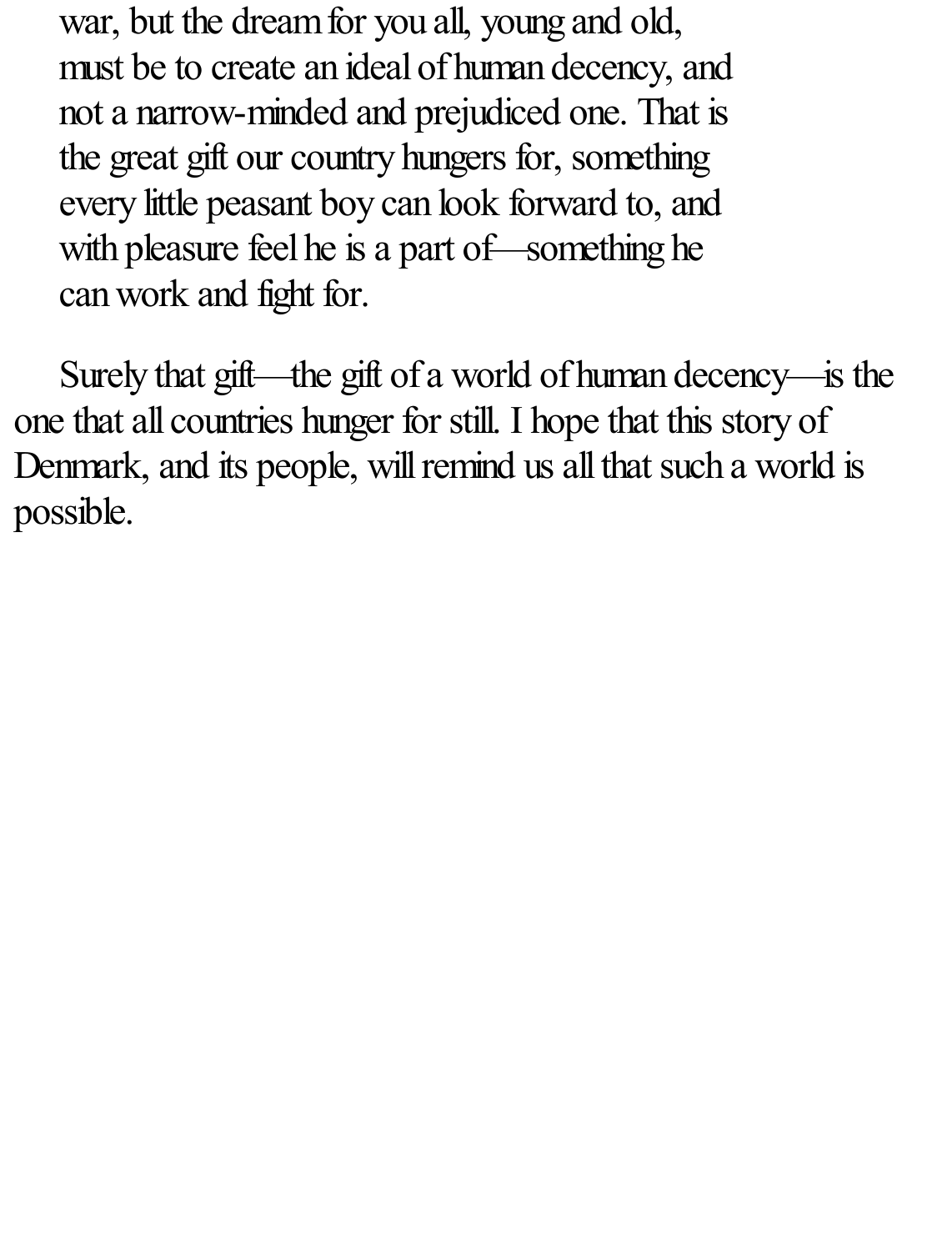## **About the Author**

Lois Lowry is known for her versatility and invention as a writer and is the author of more than thirty books for young adults. She was born in Hawaii and grew up in New York, Pennsylvania, and Japan. After several years at Brown University, she turned to her family and to writing. She received Newbery Medals for two of her novels, *Number the Stars*and *The Giver,*and has received countless other honors, among them the Boston Globe-Horn Book Award, the DorothyCanfield Fisher Award, the California Young Reader's Medal, and the Mark Twain Award. Her first novel, *A Summer to Die, was awarded the International Reading* Association's Children's Book Award. Ms. Lowry nowdivides her time between Cambridge and an 1840s farmhouse in Maine. To learn more about Lois Lowry, see her website at

www.loislowry.com.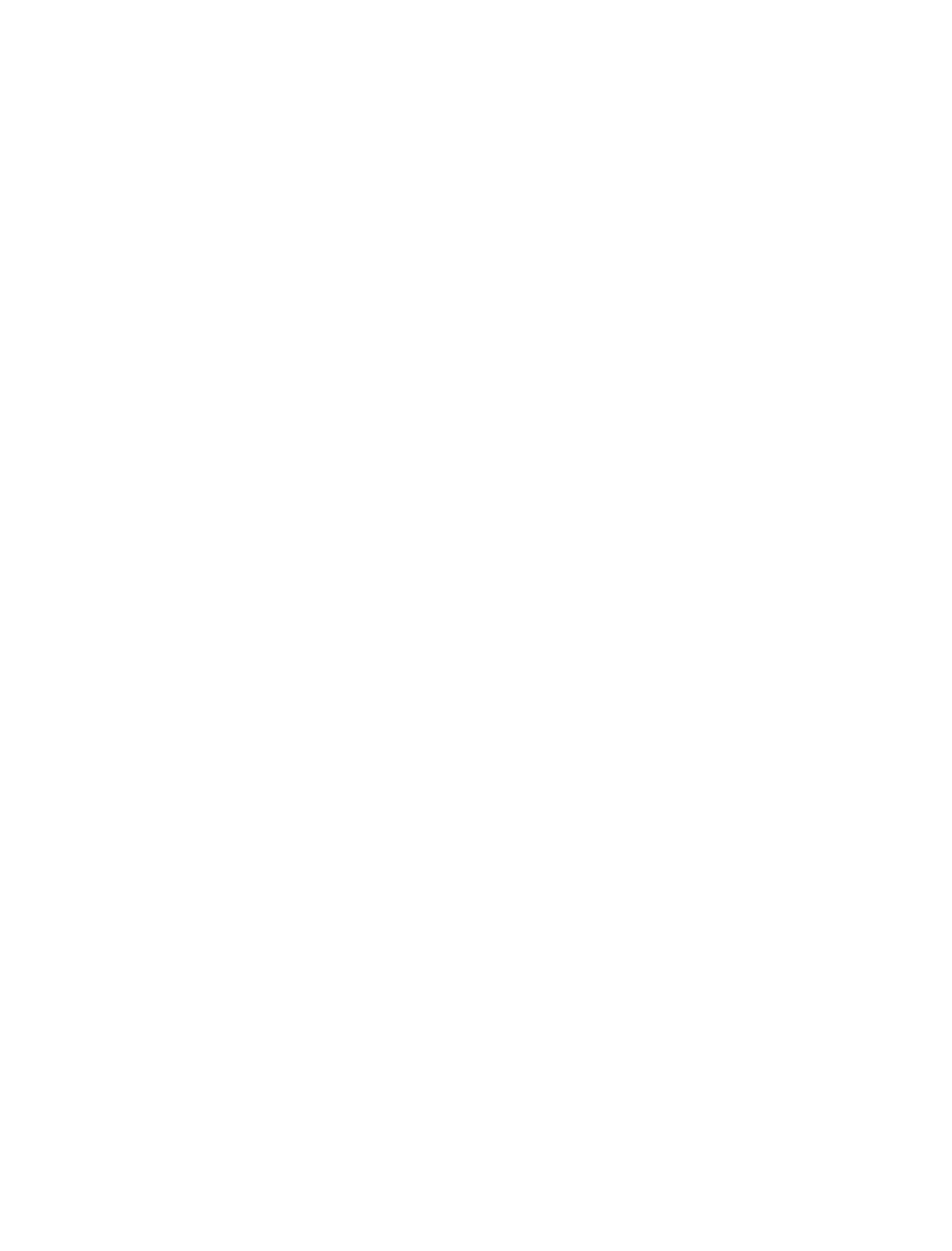## **Look for these other books by Lois Lowry:**